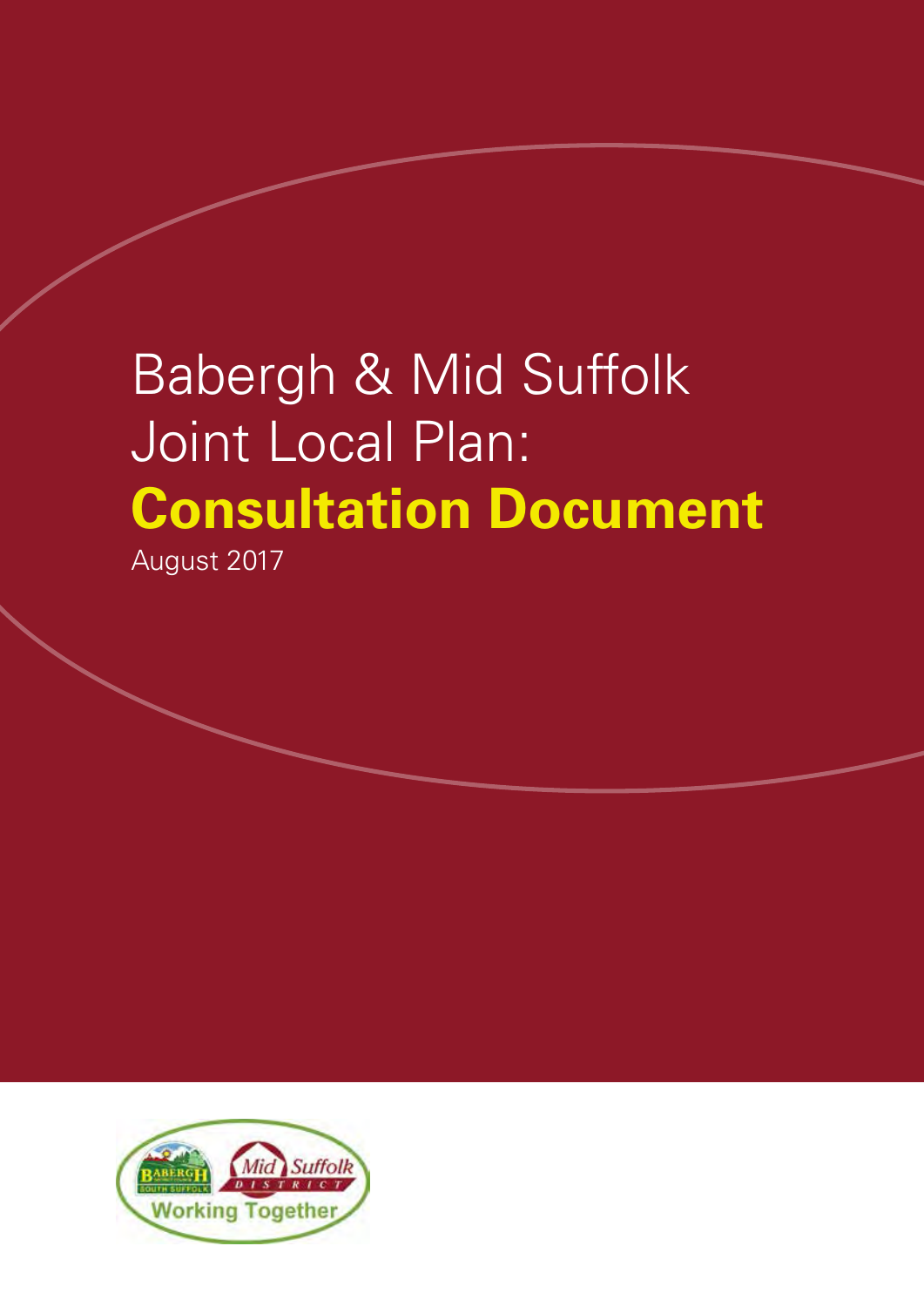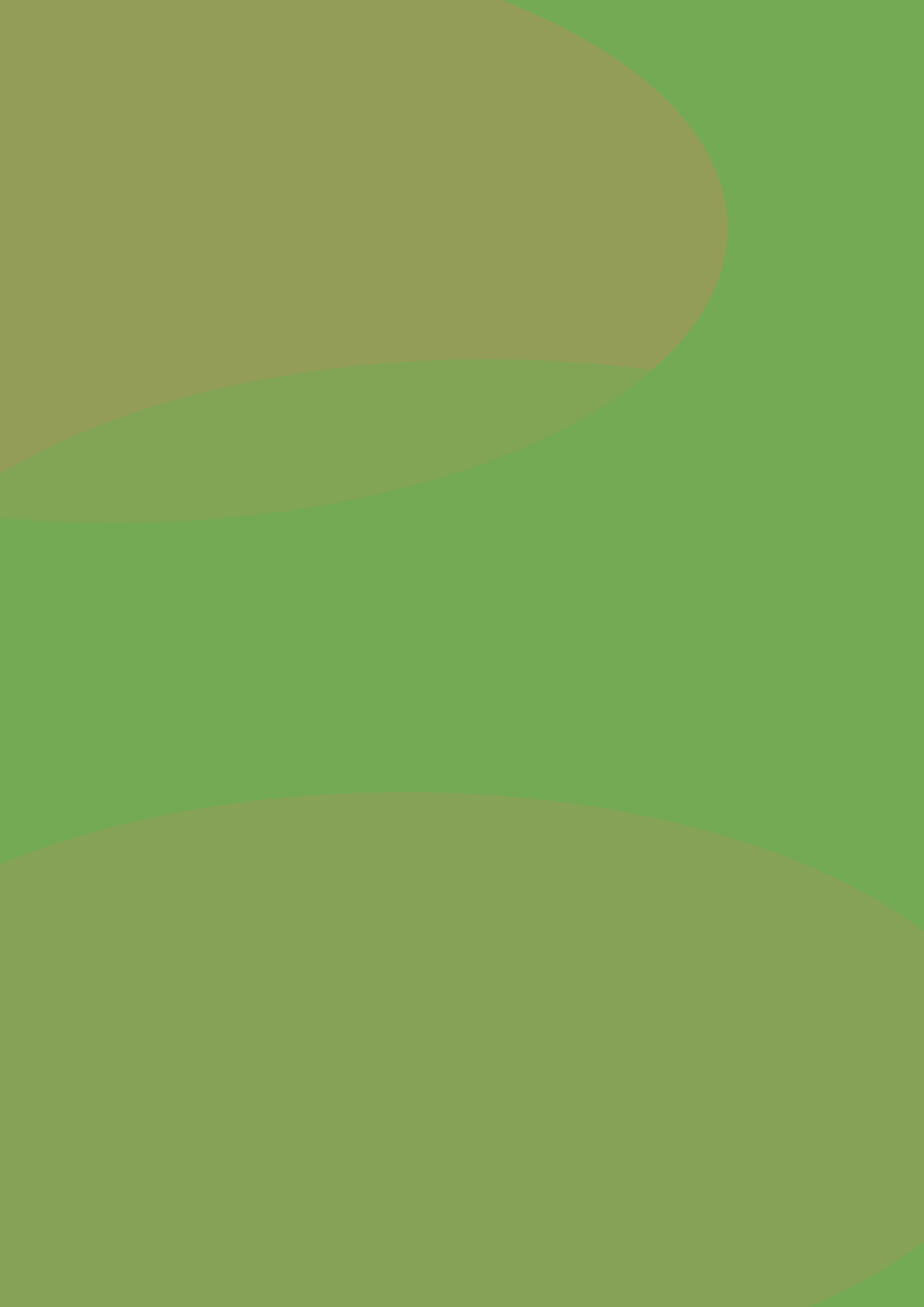## **Contents**

| <b>Strategic</b>                                          | 4   |
|-----------------------------------------------------------|-----|
| Introduction                                              | 5   |
| Babergh & Mid Suffolk Profile & Context                   | 9   |
| <b>Key Social Issues</b>                                  | 9   |
| Key Economic Issues                                       | 10  |
| Key Environmental Issues                                  | 11  |
| Vision and objectives                                     | 12  |
| Duty to Cooperate                                         | 14  |
| <b>Delivery</b>                                           | 17  |
| Housing                                                   | 18  |
| <b>Housing Requirement</b>                                | 18  |
| Review of the Settlement Hierarchy                        | 23  |
| Spatial Distribution                                      | 28  |
| Housing Types & Affordable Housing                        | 33  |
| Rural growth and development                              | 40  |
| Accommodation Needs of Gypsies and Travellers             | 43  |
| <b>Economic Needs</b>                                     | 48  |
| Town Centres and Retail                                   | 50  |
| Biodiversity                                              | 56  |
| Climate Change                                            | 58  |
| Landscape, Heritage & Design                              | 62  |
| Infrastructure                                            | 65  |
| <b>Healthy Communities</b>                                | 69  |
| Place                                                     | 73  |
| <b>Functional Clusters</b>                                | 74  |
| Settlement Boundaries                                     | 75  |
| Potential Land for Development                            | 77  |
| Community Choice & Neighbourhood Plans                    | 78  |
| Glossary / Key Terms                                      | 79  |
| <b>Appendices</b>                                         | 89  |
| <b>APPENDIX 1 - Town Centre Maps</b>                      | 90  |
| <b>APPENDIX 2 - Functional Clusters</b>                   | 96  |
| APPENDIX 3 - Babergh District Council Settlement Maps     | 98  |
| APPENDIX 4 - Mid Suffolk District Council Settlement Maps | 190 |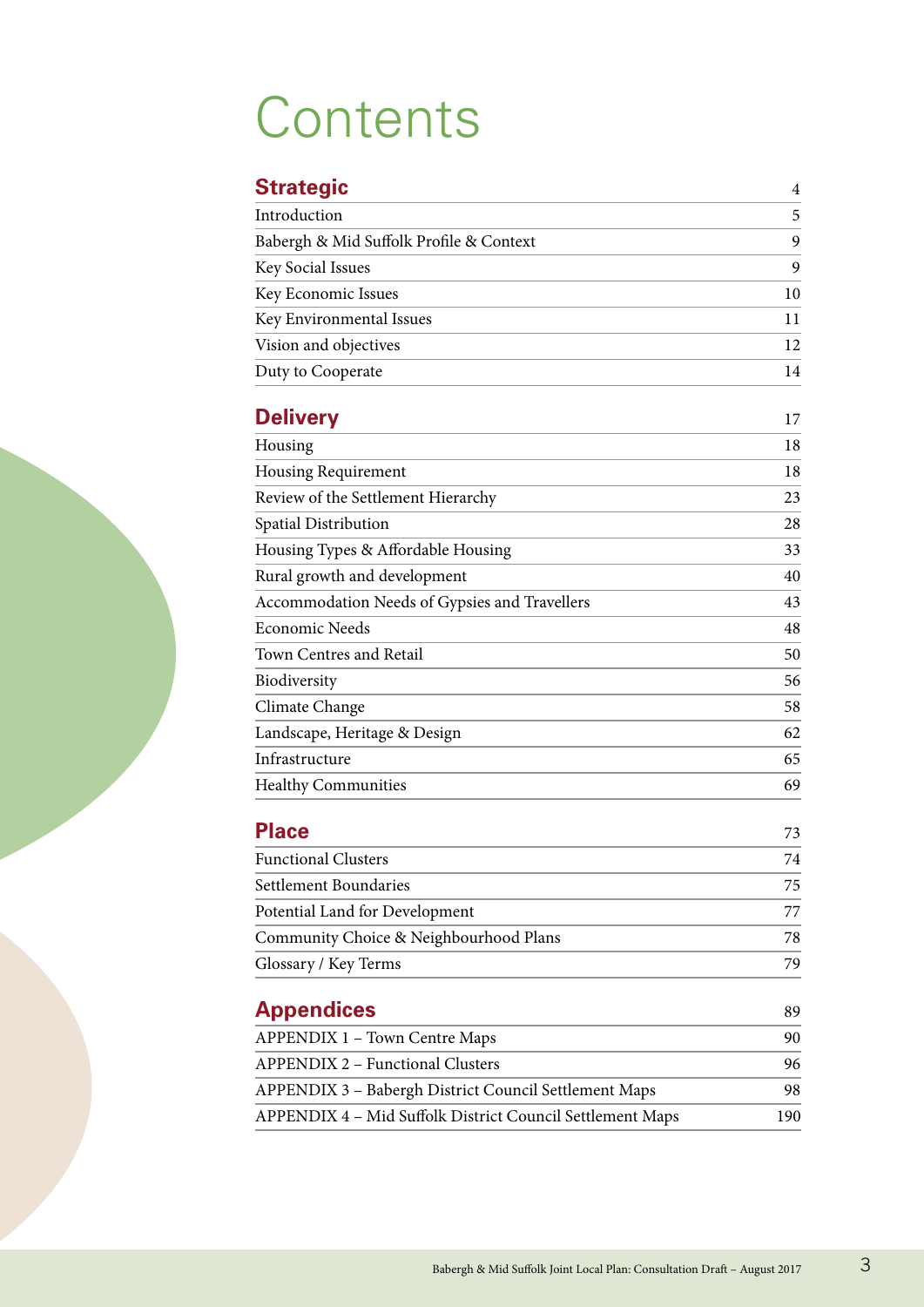# Strategic

4 Babergh & Mid Suffolk Joint Local Plan: Consultation Draft – August 2017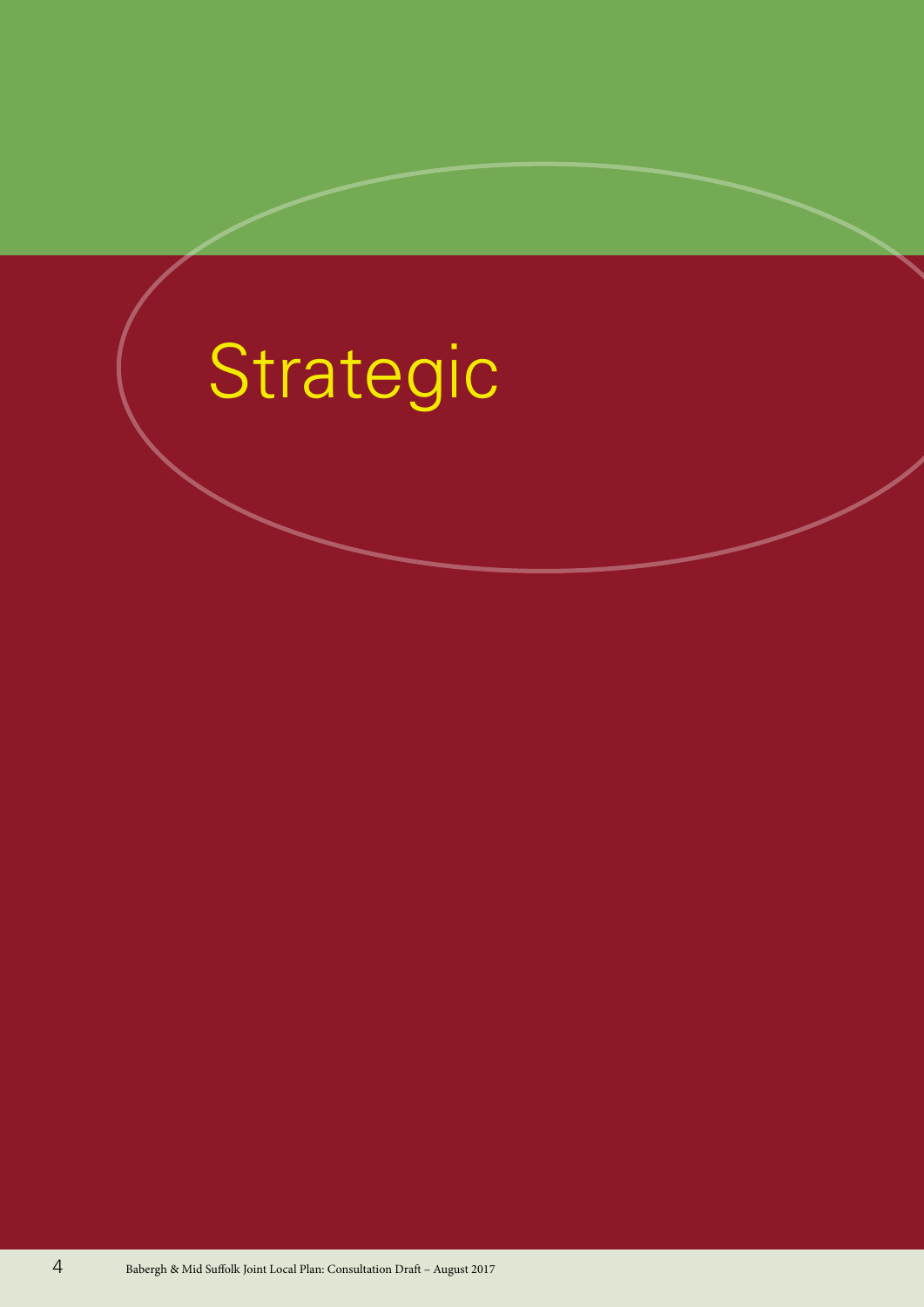## Introduction

## **Introduction**

The Babergh and Mid Suffolk Joint Local Plan – consultation document (hereafter referred to as 'the Consultation Document') is an important document which will provide the strategy for the growth of the Districts, setting out what and where development will take place up to 2036. Once adopted, the new Joint Local Plan will replace the existing local planning policies for both Babergh and Mid Suffolk. The Plan will set out a vision for the area and will include policies and land allocations.

### **What is the purpose of this consultation?**

The purpose of this consultation is to identify the issues, put forward options and, in some instances, to indicate an initial preference for the new Joint Local Plan for Babergh and Mid Suffolk.

This consultation is your opportunity to identify any planning issues that you think the new Joint Local Plan should address, and comment on possible ways that the plan might address these important issues in your communities (including informing where you consider development should be located). The more information you can inform us of at this initial stage, the greater your opportunity to shape the future of the area. Please send us your thoughts and comments on the new Joint Local Plan – this affects everyone and once adopted will influence the area for years to come.

## **Why do we need a Plan for Babergh and Mid Suffolk?**

The role of the planning system is to contribute towards the achievement of sustainable development. Planning involves weighing up economic, social and environmental factors to achieve the most balanced and sustainable way forward for the benefit of the public interest.

1 See Glossary

2 See Glossary

3 See Glossary

4 See Glossary

Following a number of significant changes in the local, county and national context since the current Local Plans (see Development Plans section below) were developed it is considered appropriate to revisit and realign our priorities, objectives and vision for the future of Babergh and Mid Suffolk. This will ensure the spatial planning framework for the Districts is up to date and will provide a sustainable basis upon which to shape communities and manage development up to 2036 and beyond.

The policies set out in an up-to-date Local Plan will provide the primary consideration in weighing up considerations when determining applications.

Local Plans must be produced in accordance with national planning policy. Government policy, set out in the National Planning Policy Framework (NPPF)<sup>1</sup>, sets out a requirement for local planning authorities to objectively assess the need for housing in their Housing Market Area and *'to ensure their Local Plan meets the full, objectively assessed needs for market and affordable housing…including identifying key sites which are critical to the delivery of the housing strategy over the plan period'* (paragraph 47). The Council has worked with authorities in the Housing Market Area2 (Babergh, Mid Suffolk, Ipswich and Suffolk Coastal) on the production of a Strategic Housing Market Assessment<sup>3</sup>. The assessment covers the period up to 2036, which aligns with the period all of the respective plans will be covering.

## **Babergh and Mid Suffolk's Current Development Plan**

The current Development Plan<sup>4</sup> for Babergh consists of the saved policies of the Babergh Local Plan, Alteration No. 2 (2006), The Babergh Local Plan (2011 – 2031) Core Strategy and Policies (2014) and the 'made' neighbourhood plans – East Bergholt Neighbourhood Plan (2016) and Lavenham Neighbourhood Plan (2016). For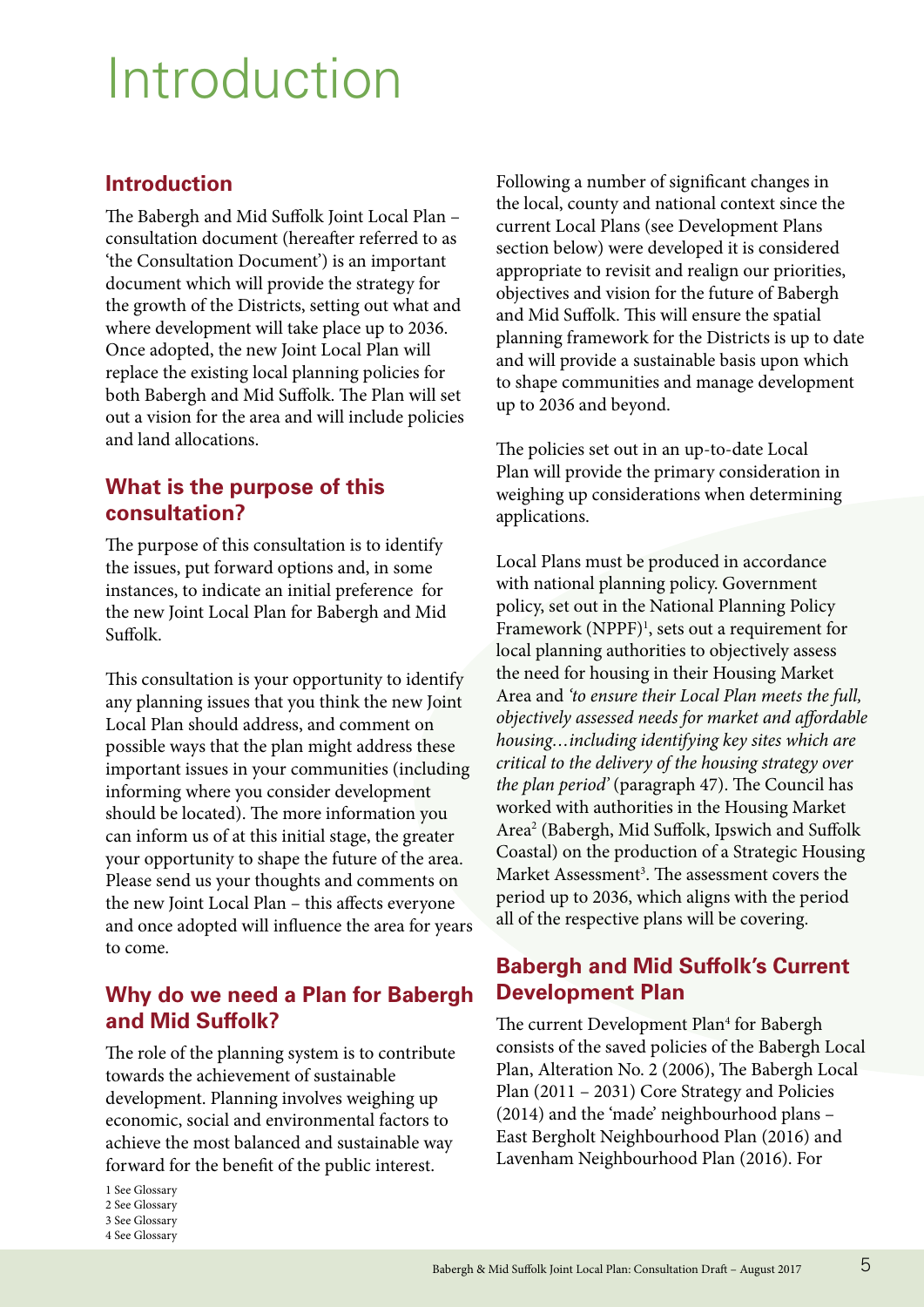Mid Suffolk, the Development Plan comprises the saved policies of the Mid Suffolk District Local Plan (1998), the First Alteration to the Mid Suffolk Local Plan (2006), the Mid Suffolk District Core Strategy Development Plan Document (2008), and the Mid Suffolk District Core Strategy Focused Review (2012), the Stowmarket Area Action Plan Mid Suffolk's New Style Local Plan (2013) and the 'made' Neighbourhood Plans which currently only comprises the Mendlesham Neighbourhood Plan (2016).

The Minerals Core Strategy (incorporating Development control Policies) (2008) and the Waste Core Strategy Development Plan Document (2011) produced by Suffolk County Council also form part of the Development Plan.

The new Joint Local Plan will replace the Local Plans and alterations (saved policies), the Core Strategies, and the Stowmarket Area Action Plan.

When made, any new Neighbourhood Plans<sup>5</sup> shall also become part of the development plan and shall be considered alongside the Joint Local Plan when determining applications. As at July 2017, neighbourhood plans have been made in Babergh for the parishes of East Bergholt, Lavenham and in Mid Suffolk for Mendlesham. A further 14 parishes have been subject of area designation and plans for these areas are at various stages of preparation. There is a timely opportunity for neighbourhood planning groups to be developed in parallel with the local plan and share evidence and information to bring forward sites for allocation to emerging the levels of growth as stipulated in the draft Joint Local Plan.

#### **The new Joint Local Plan**

The new Joint Local Plan will set out the amount of growth that needs to be planned for, where the growth should go and how it should be delivered. Planning policies will set the context for protecting the District's valuable natural and built environment and ensure that new development

is delivered in a sustainable way. These planning policies will be used by the Council when making decisions on planning applications.

The Plan will be primarily based upon and in conformity with current and emerging national planning policy and legislation, whilst having full regard to strategic matters identified in relation to the emerging countywide Suffolk Strategic Planning and Infrastructure Framework<sup>6</sup>, the New Anglia Local Enterprise Partnership<sup>7</sup> and the Housing Market Area.

### **Why do we need a Plan to deliver growth?**

The Council has identified its Objectively Assessed Need (OAN) for housing<sup>8</sup>. The new Joint Local Plan will set out a strategy that will accommodate this in full in accordance with national policy requirements. Preventing growth across the two Districts is not an option. Levels of housing need in the area are high and new homes will have to be provided to meet this need. Rates of annual housing delivery in Babergh and Mid Suffolk have been below the levels of current need since need 2014/15 and this has further compounded the levels of unmet housing need impacting upon the requirement for future development.

Delivery of housing and economic growth is challenging. A 'plan led' approach to shaping the levels, locations and scope of future delivery provides a mechanism to pro-actively manage and influence the future of the area.

Housing and economic growth is a key factor in securing investment into existing and new infrastructure projects. Development should be planned to secure the delivery of key infrastructure projects across the County, such as the Ipswich Northern Route and the Sudbury Western Relief Road, as well as localised infrastructure schemes within communities.

<sup>5</sup> See Glossary 6 See Glossary 7 See Glossary 8 See Glossary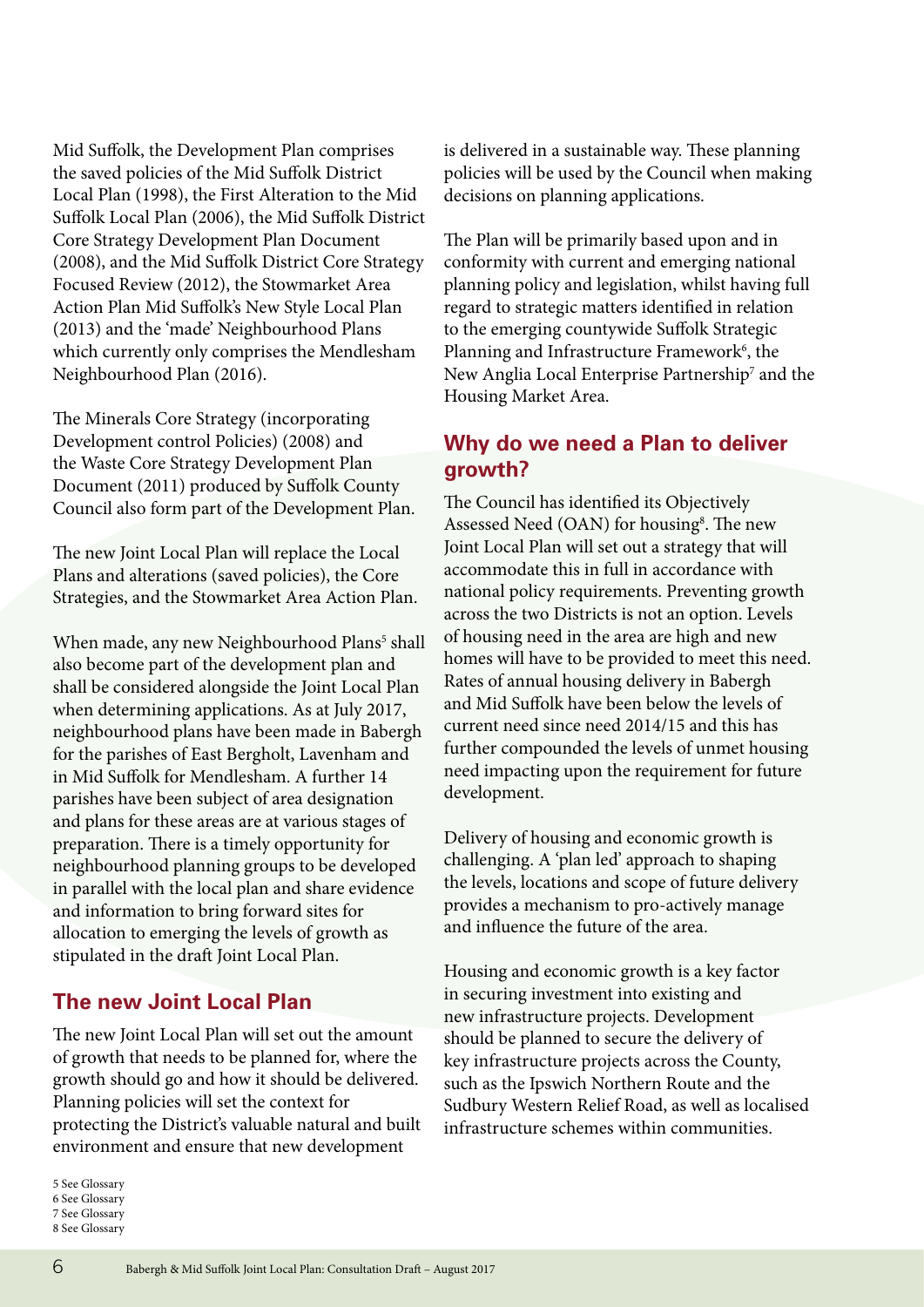The proposed locations and details of development will be subject to consultation through the plan preparation process.

#### **The Plan**

The Plan will be set out in 3 parts:

- **1. Strategic**
- **2. Delivery**
- **3. Places.**

The Plan will articulate policies to influence delivery across four priority areas that your district councillors have identified will have the most positive impact on that future:

- **Housing**
- **Economy**
- **Environment**
- **Healthy Communities & Infrastructure**

The Councils of Babergh and Mid Suffolk, as the Local Planning Authorities, need to work with a large number of organisations and individuals to produce a local plan and determine planning applications. Alongside working with infrastructure providers and the New Anglia Local Enterprise Partnership, Babergh and Mid Suffolk District Councils work closely with the other local authorities across Suffolk, including with the County Council.

Viability is a factor which has a significant influence over planning policies and development proposals. The new Joint Local Plan has to be deliverable. The NPPF (paragraph 173) states that in order to ensure the deliverability of the Plan and the viability of development, it is necessary to ensure that, with all costs taken into account, development will provide a competitive return to a willing landowner and developer. This means that the cost of meeting the requirements of the policies in the new Joint Local plan combined with the costs of meeting national requirements, such as building regulations, need to be assessed and factored into the emergence of policy.

The Plan will have a focus upon managing the delivery of sustainable development which supports the areas economic growth ambitions; the important rich historical and natural environment; the extensive network of existing communities; and enables development through facilitating the delivery of infrastructure.

The new Joint Local Plan will take into account emerging Neighbourhood Plans being prepared in the Districts and will provide a basis for new Neighbourhood Plans to be prepared against. The new Joint Local Plan will need to clearly identify the 'Strategic Policies' that new Neighbourhood Plans will need to be in accordance with.

## **Local Plan Timetable**

The new Joint Local Plan will take approximately 2 years to prepare. There will be extensive public consultation leading up to the final draft plan which will be submitted to the Government for independent examination.

The Councils consulted on three topic based initial options documents in January 2015 addressing (i) Rural Growth, (ii) Development Management Policies and (iii) Strategic Site Allocations.

However, since consulting on the documents the strategic context which informs the emerging Plan has changed significantly. A collaborative approach has been taken with the adjoining Suffolk authorities. All are producing Plans to cover the period to 2036. A revised Strategic Housing Market Assessment and Employment Land Needs Assessment<sup>9</sup> (including Employment Land Supply Assessment<sup>10</sup> and Sector Needs Analysis<sup>11</sup>) has been undertaken across the Housing Market Area as well as other relevant local studies. Consequently the District has decided to undertake a comprehensive review for the new Joint Local Plan.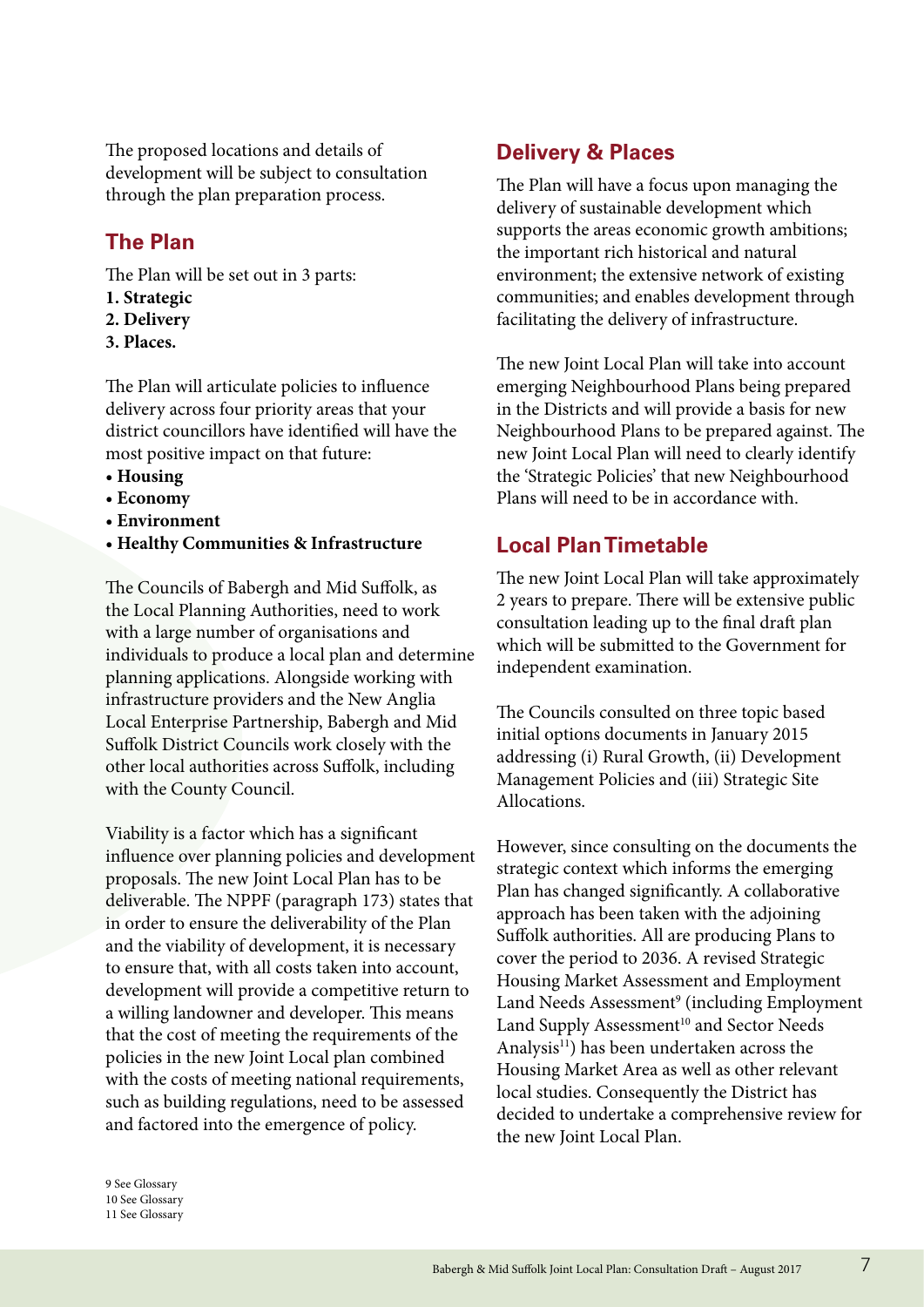The Council updated the Local Development Scheme<sup>12</sup> in March 2017. Milestone dates are as follows:

- **Publication of Regulation 18 Draft Local Plan** *Summer 2017*
- **Publication of Regulation 19 Draft Local Plan** *Winter 2017/18*
- **Submission of Regulation 22 Draft Local Plan** *Summer 2018*
- **Examination in Public** *Winter 2018*
- **Adoption of Plan**  *Spring 2019*

12 See Glossary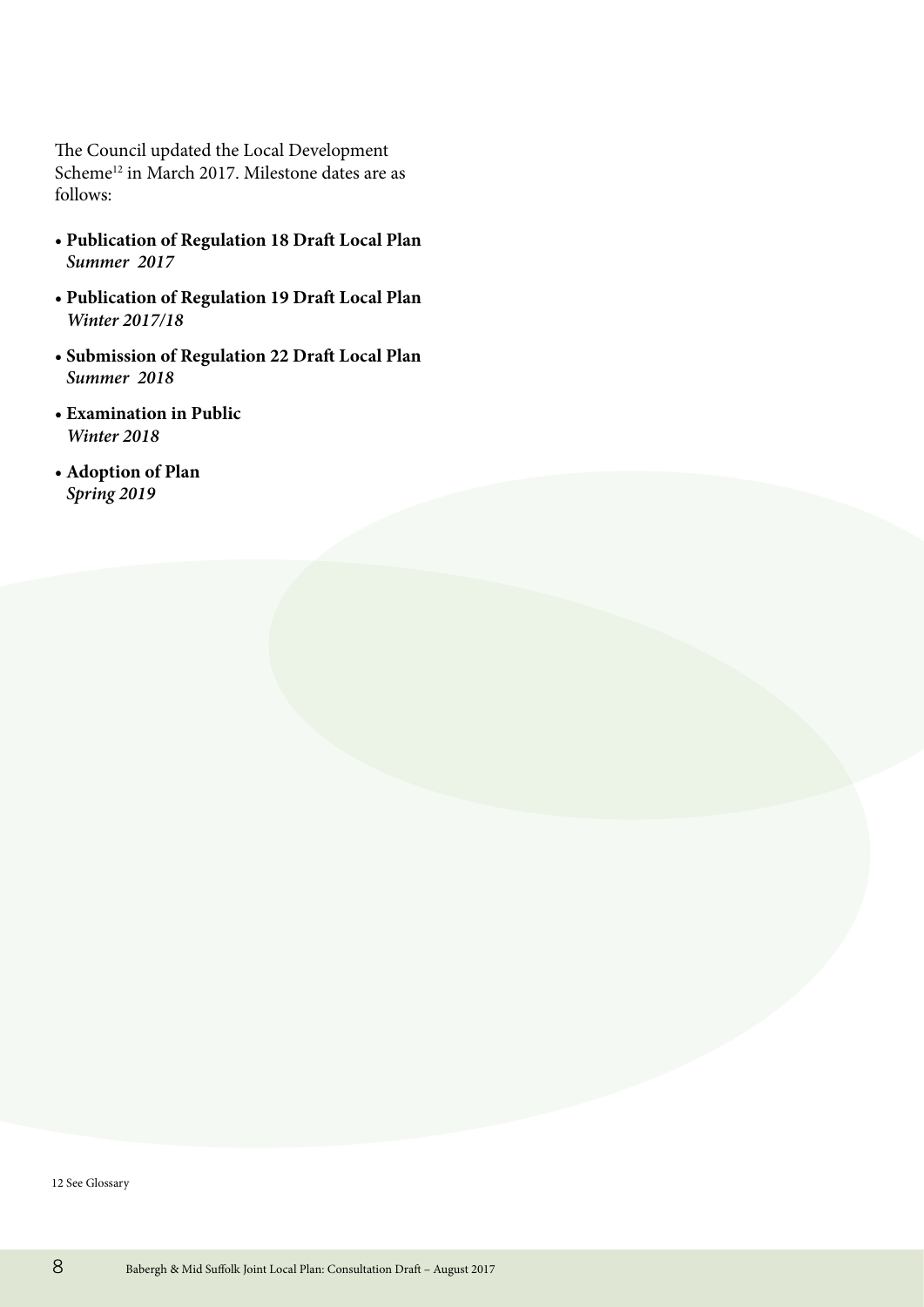## Babergh & Mid Suffolk Profile & Context

### **Context**

Babergh and Mid Suffolk are predominantly rural districts covering the geographical centre of Suffolk, running from the boundary with Essex in the south to the boundary with Norfolk in the north. This covers a total area of approximately 565 square miles.

Babergh and Mid Suffolk Councils have been developing an agreed process of integrating services over several years. Whilst remaining two distinct sovereign councils, they now have a single staff structure to serve the two organizations and members work together collectively to deliver local authority services across the two districts. Both Councils' overall visions and strategic priorities proved to be very similar and have been recently further aligned<sup>13</sup>. Over the next three years the new Joint Strategic Plan<sup>14</sup> identifies a shared focus on the planning and delivery of sustainable growth. The Local Plan is one of the key tools available to the Council to help deliver the shared vision locally.

## **Profile**

The population of Babergh District is 87,740; Mid Suffolk population is 96,731 (Census, 2011).

Across Babergh and Mid Suffolk more than half the population live in villages and rural areas. In combination both districts have six main centres; which include Eye, Needham Market and Stowmarket in Mid Suffolk; Pinewood, Hadleigh and Sudbury in Babergh. The historic market towns are surrounded by a rural hinterland comprising 198 rural parishes.

Babergh and Mid Suffolk are heavily influenced by large centres of population just across its borders; Bury St Edmunds in the west, Ipswich in the east, Diss and Harleston in the north. This is reinforced by the area's strategic

13 See http://www.babergh.gov.uk/assets/Uploads-BDC/Strategic-Plan-2014.pdf for the current Joint Strategic Plan 14 See Glossary

transport connectivity with main road and rail links including the A12/A14/A140 main roads from London to Felixstowe and Cambridge, together with main line rail links from London, to Cambridge and Norwich and a strategic link for freight traffic from Felixstowe to Nuneaton in the Midlands. A large portion of Mid Suffolk has direct access to the A14 and the main line railway between London/Ipswich/Norwich and Cambridge. Babergh has lesser access with a small proportion of its area served directly by the east A12 and north by the A14 and no main line railway stations.

## Key Social Issues

#### **• A Growing Population**

The population is expected to continue to grow over the period 2014 to 2036. The official 2014 Sub-National Population Projections identify an increase of around 8,000 people in Babergh and around 13,000 people in Mid Suffolk.

#### **• An aging demographic**

The Districts have similar demography with fewer younger people and an increasing proportionate aging population. Both Districts have an aging population with 45 - 59 year olds representing the single largest age group at present. In addition, a significant percentage of the population are aged 65 years or older (21% in Babergh and 20.13%in Mid Suffolk<sup>15</sup>). Babergh and Mid Suffolk also have a relatively long life expectancy at about 81 years for males and about 84 years for females<sup>16</sup>. As the population ages, there will be different demands on services and facilities, in particular housing and medical care.

#### **• Open Space**

Whilst there is extensive countryside previous assessments for Babergh and Mid Suffolk have identified an identified deficiency in accessible open space provision, this includes - Neighbourhood Equipped Areas for Play (NEAP) and Local Equipped Areas for Play (LEAP), outdoor sports provision and allotments.

15 Census 2011, KS102EW, Age Structure 16 Suffolk Observatory 2013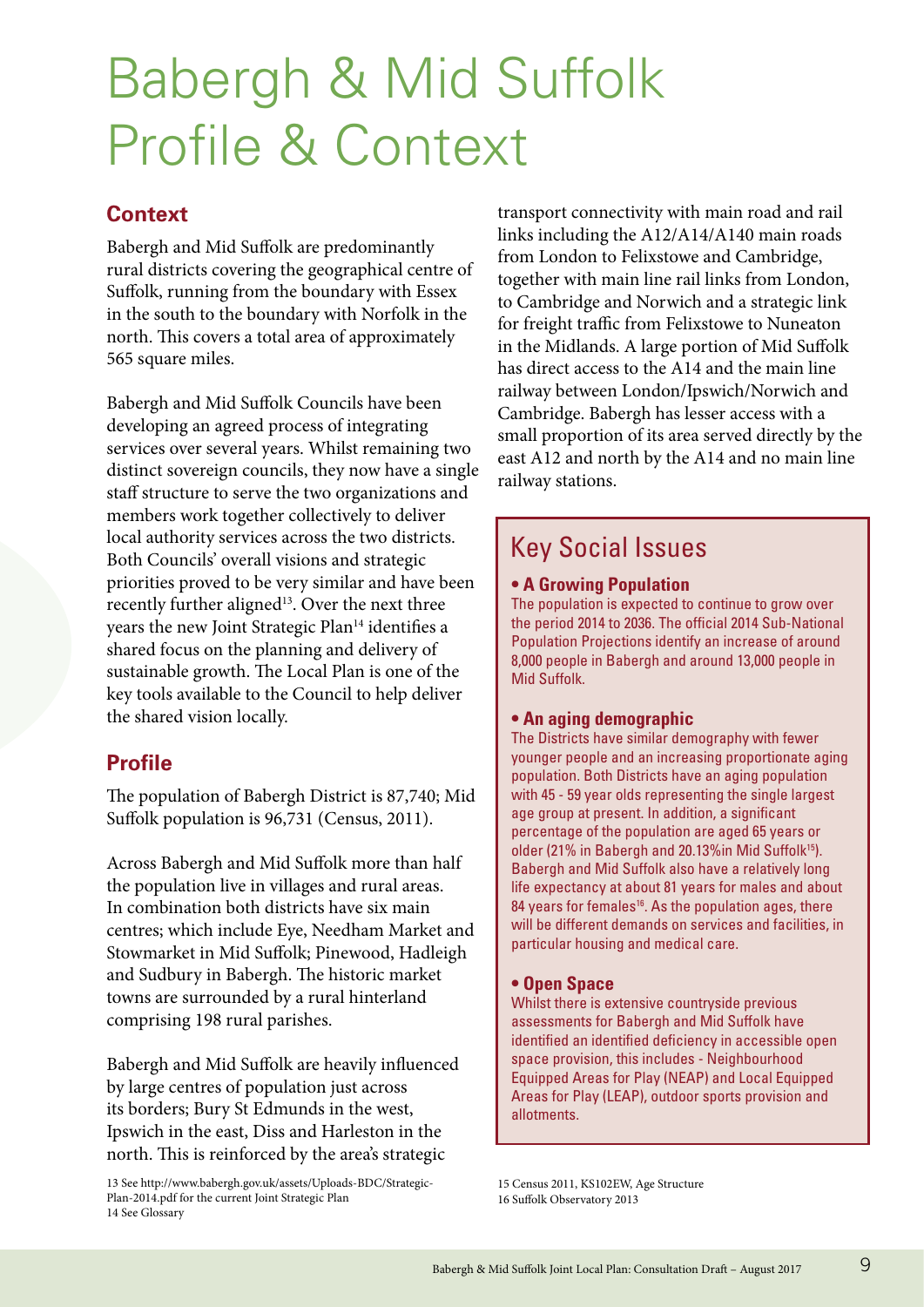#### **• Education**

Educational attainment at GCSE level is in line with Suffolk and national averages. However many pupils access 6th Form education outside of the Districts including at Ipswich or Bury St Edmunds.

#### **• Housing Need and Affordability**

House prices on average are around 9 times above the average earnings of residents and rural parts of the Districts are unaffordable for many.

#### **• Income Deprivation**

In Babergh 69% of the population and in Mid Suffolk 75% of the population live in a rural location. Although deprivation levels are low compared with national levels, across Suffolk 28% of those identified as income deprived live in rural areas.<sup>17</sup>

#### **• Low Crime Levels**

Babergh and Mid Suffolk benefit from low levels of crime and levels of unemployment have been decreasing recently.

## Key Economic Issues

#### **• Economic base**

The economic sectors that achieve growth in Babergh and Mid Suffolk are tourism; creative industries; food production, construction and related services; hospitality/ leisure. Babergh is near the level of the county with regard to the level of business formation rates, however Mid Suffolk currently holds the lowest rates in Suffolk.18

#### **• Employment levels**

The employment rate relating to the population between 16 and 64 years (working age) fluctuates but is generally around the England average for Babergh and higher than the England average for Mid Suffolk. In 2015, the employment rates in the Districts were 73.7% and 79.7% respectively, compared to an England average of 73.9%.19

#### **• Projected growth**

Research in 2016 suggests that Babergh is due to see a 14% increase in jobs and Mid Suffolk to see a 13% increase from 2011 – 2031, which represents a slow down when compared with past trends. The overall growth in jobs in expected to be driven by growth in the Professional and Business Services.<sup>20</sup>

#### **• Need for land**

The largest employment land needs requirement in both Babergh and Mid Suffolk will be general office (B1a), Science Park and Small Business Units (B1b), and Distribution (B8).<sup>21</sup>

#### **• Town centre occupation**

The vacancy rates in town centres in Babergh & Mid Suffolk are below the national average. However, it is acknowledged that there is a need to enhance the town centres.

17 Hidden Needs Report - Hidden Needs in Suffolk Five Years On (Report to Suffolk Community Foundation, 2016) 18 Suffolk Observatory 2013 19 Suffolk Observatory 2015

20 Ipswich and Waveney Economic Areas Employment Land Needs Assessment (2016) 21 Ipswich and Waveney Economic Areas Employment Land Needs Assessment (2016)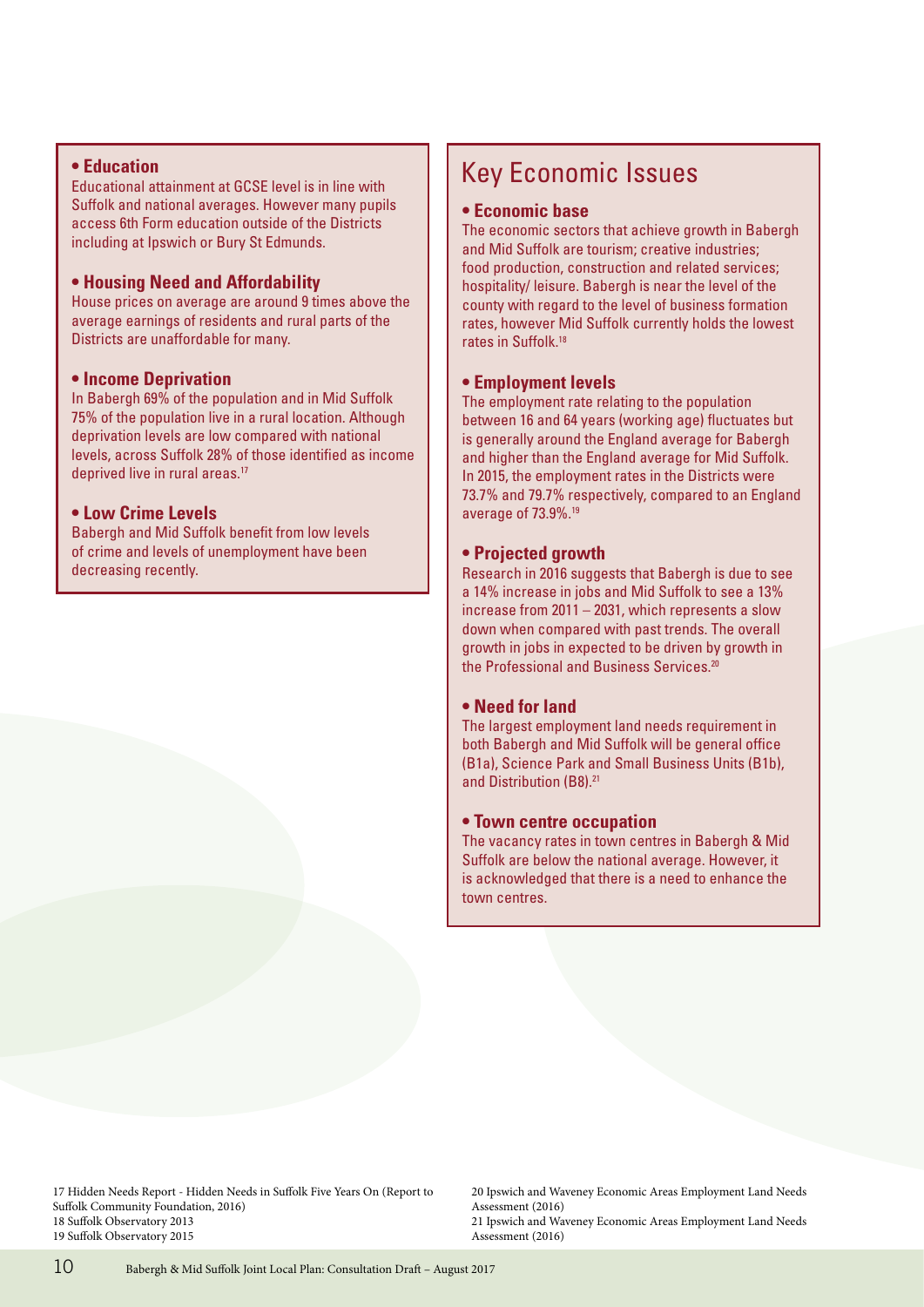## Key Environmental Issues

#### **• Environmental assets**

The Districts have a rich historic environment, with a number of protected areas such as Sites of Special Scientific Interest (SSSI) sites, Special Protection Areas (SPAs) and Area of Outstanding Natural Beauty (AoNBs). Water is a key environmental issue to be addressed in terms of provision/quality and flooding. Air is also a key issue that needs to be considered. With such a rich but sensitive natural and built environment the pressure of new development will need to be carefully managed.

#### **• Air Quality**

One area in Sudbury is identified as an Air Quality Management Area.

#### **• Biodiversity**

Significant areas of priority habitat / species have been recorded. Some priority habitat / species identified is in adverse condition.

#### **• Geology**

There are areas within both districts that are identified as having geological importance (Regionally Important Geological and Geomorphological Sites and County Geodiversity Sites<sup>22</sup>).

#### **• Climate Change**

 Along river courses there are areas at risk of flooding. Areas with risk of coastal erosion have been identified in the south of the Babergh District.

#### **• Heritage Assets**

Babergh and Mid Suffolk are rich in heritage assets<sup>23</sup>. In Babergh there are 29 designated conservation areas (36% of all 79 villages and towns) and 2985 listed buildings, 34 scheduled monuments and 5 registered parks and gardens which represent about 20% of the estimated 13,700 designated Heritage Assets in Suffolk. In Mid Suffolk there are 3419 listed buildings, 36 scheduled monuments and 2 registered parks and gardens; which represents more than a quarter of all Heritage Assets in Suffolk (Historic England May 2016, Heritage Counts, April 2014).

#### **• Landscape**

There is a significant extent of quality landscape including European and nationally designated areas within both districts. Babergh in particular is part of the Suffolk Coast and Heaths Area of Outstanding Natural Beauty24 and Dedham Vale and Stour Valley Area of Outstanding Natural Beauty.

#### **• Material Assets**

Both districts have a high volume of Grade 3 Agricultural Land25 and limited available previously developed land. Recycling performance is currently lower than the County average in both districts.

#### **• Water Quality**

The Districts need to improve water quality in a number of identified areas and provision of water infrastructure is essential to ensure infrastructure capacity is available for any new development.

> 22 See Glossary 23 See Glossary 24 See Glossary 25 See Glossary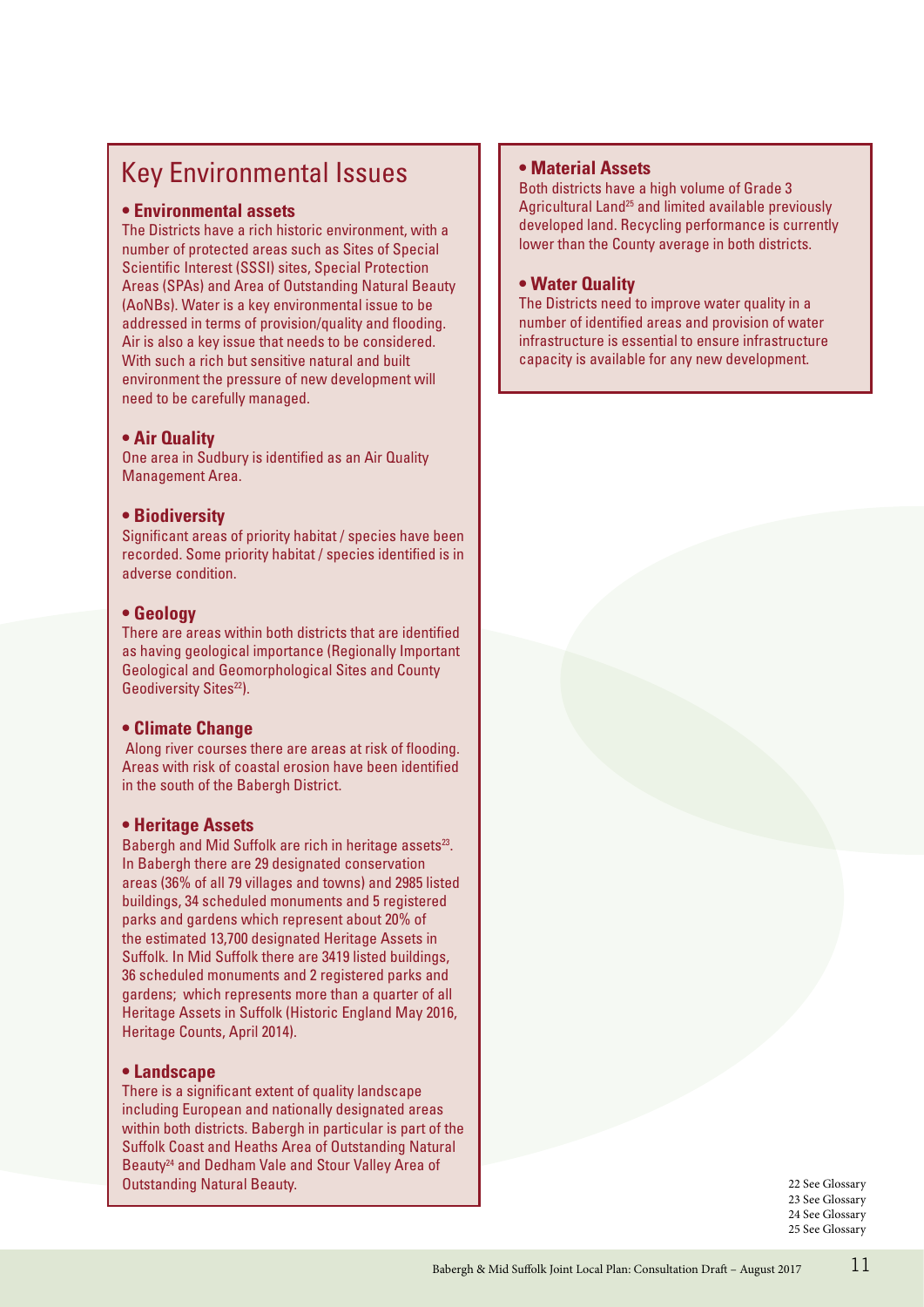## Vision and objectives

## **Vision**

The new Joint Local Plan needs to set a spatial vision of the type of place that Babergh and Mid Suffolk will become by 2036. The vision will be based upon the following key priority areas for Babergh and Mid Suffolk Council namely:

- **Housing**
- **The Economy**
- **The Environment**
- **Healthy Communities & Infrastructure.**

The achievement of these objectives should to be set within the context of the National Planning Policy Framework (NPPF) and the presumption in favour of sustainable development. To contribute to the delivery of the vision and priority areas the New Joint Local Plan will set out an ambitious yet sustainable growth agenda which will prioritise the infrastructure investment required to deliver the growth ambitions and will identify the locations for delivering the necessary housing, employment and recreational growth and development. In accordance with paragraph 156 of the NPPF, the Plan will signpost throughout how it meets the strategic objectives requirements.

## **Objectives:**

The proposed objectives for the Plan are as follows:

## **Housing:**

- Delivery of the right type of homes, of the right tenure in the right place meeting need.
- To seek to maintain a sustainable balance between housing and employment opportunities.

## **Economy:**

**•** Encourage development of employment sites and other business growth, of the right type, in the right place and encourage investment

in skills and innovation in order to increase productivity.

- To encourage inward investment to the Districts by supporting infrastructure improvements that will enable the continued growth of Felixstowe and strengthen the Districts' links to Felixstowe and the rest of the UK.
- To support the 'Ipswich Northern Route' project and the strengthening of Ipswich and the surrounding area as the key economic driver of the County.

## **Environment:**

- To protect and enhance environmental assets (including landscapes, biodiversity, green spaces, air and water quality, and river corridors) for current and future generations.
- Ensure new development avoids areas of flood risk and reduce future flood risk where possible.

## **Healthy communities & Infrastructure**

- To enable provision of the necessary infrastructure to support residents, businesses, communities, the environment and individuals.
- To prioritise investment in strategic services and infrastructure, improving connectivity and service provision.
- To support communities to deliver plans and projects at the district and neighbourhood levels, specifically providing opportunities to for the District Councils supporting communities on the development on neighbourhood plans.
- To work with the communities of Sudbury and Stowmarket in the development of a vision and strategy for both towns.
- To support the development of proposals for a Sudbury Western Relief Road project.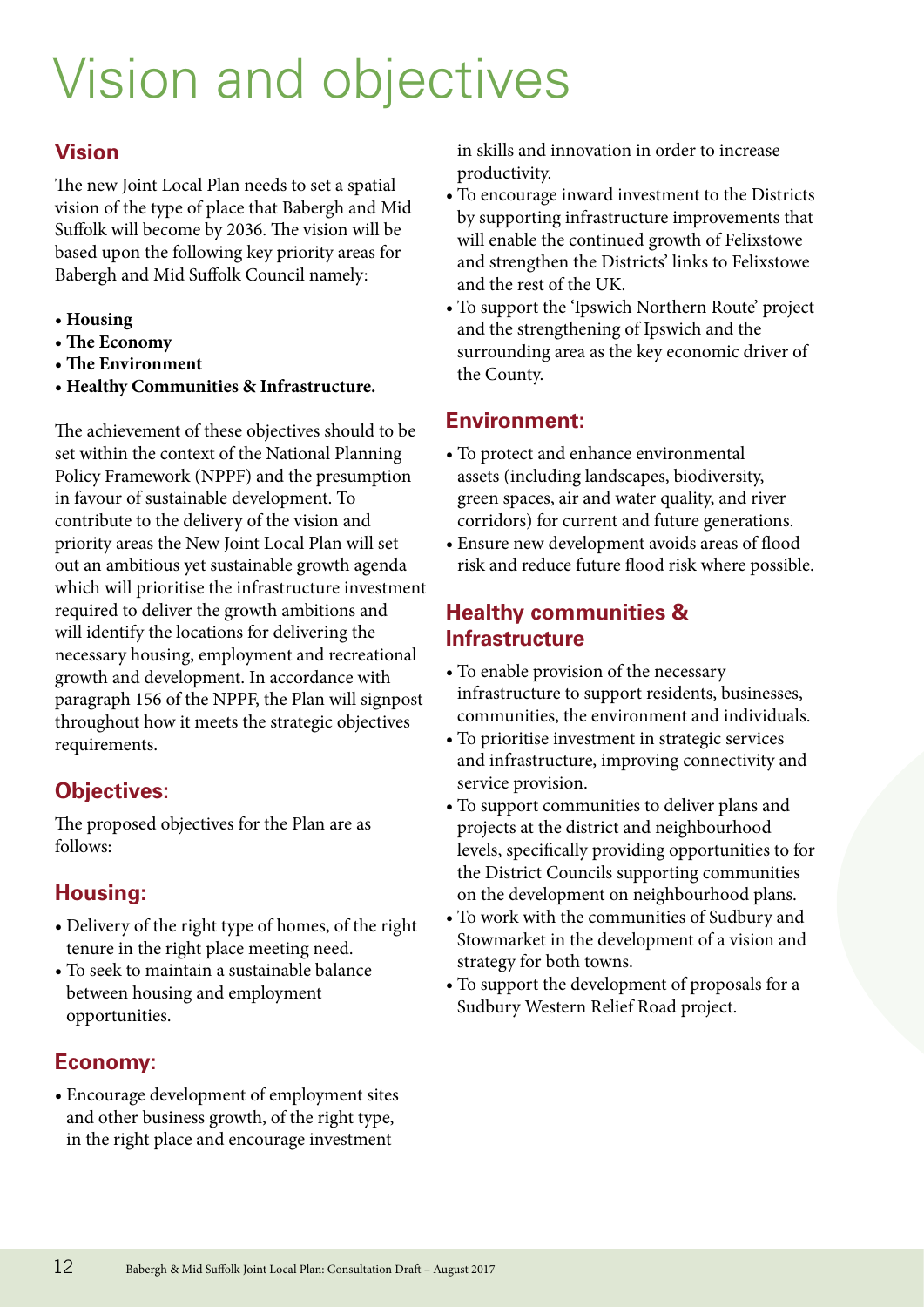### **Consultation Questions:**

- **Q 1. What do you think the vision should be?**
- **Q 2. Do you agree with the identified objectives? Please explain reasoning.**
- **Q 3. Are there other objectives which should be added?**
- **Q 4. What should be a priority across the district area? (please state which district)**
- **Q 5. What is most important for your town or village?**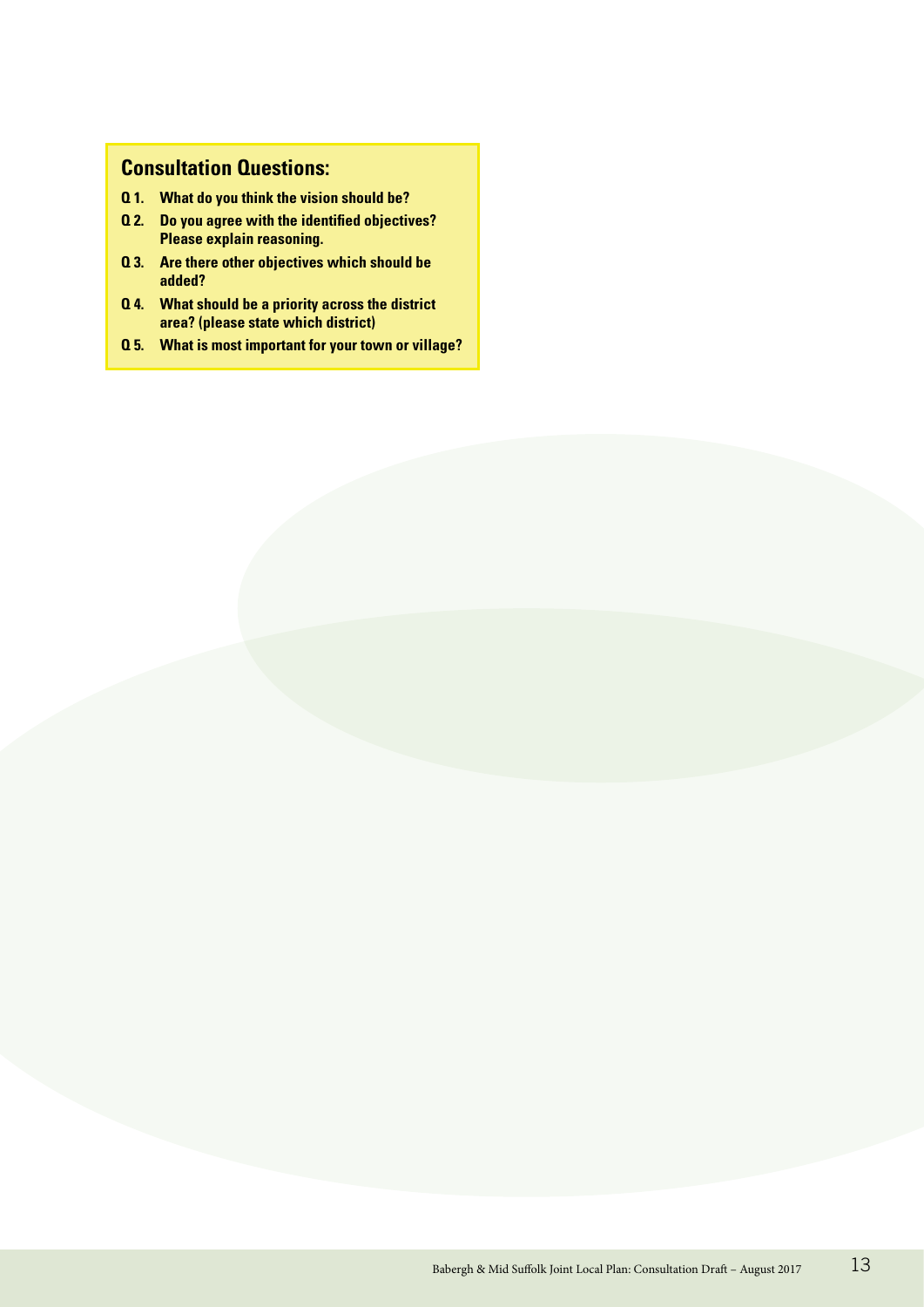## Duty to Cooperate

## **What is the Duty to Cooperate**

The Duty to Cooperate is applied to local planning authorities by **Section 110 of the Localism Act 2011** and requires the Councils to apply the Duty to Cooperate in relation to planning of sustainable development. It is a prerequisite test for the Examination of Local Plan production.

#### **Paragraph 156 of the National Planning**

**Policy Framework** sets out that Local planning authorities should set out the strategic priorities for the area in the Local Plan which should include strategic policies for:

- 1) the homes and jobs needed in the area
- 2) the provision of retail, leisure and other commercial development
- 3) the provision of infrastructure for transport, telecommunications, waste management, water supply, wastewater, flood risk and coastal change management, and the provision of minerals and energy (including heat)
- 4) the provision of health, security, community and cultural infrastructure and other local facilities
- 5) climate change mitigation and adaptation, conservation and enhancement of the natural and historic environment, including landscape

Further information regarding the Duty-to-Cooperate can be found on the Government national planning guidance website at **https://www.gov.uk/guidance/duty-to-cooperate**

#### **What are we cooperating on**

The full list of bodies in the Duty-to-Cooperate is set out in **Part 2 of The Town and Country Planning (Local Planning) (England) Regulations 2012.**

The Councils in the Ipswich Housing Market Area (HMA), namely; Babergh DC, Ipswich BC, Mid Suffolk DC, Suffolk CC and Suffolk Coastal DC already have a long history of cooperation

on strategic planning matters. However, due to the geographical context of Babergh and Mid Suffolk districts the potential matters for strategic cooperation are complex extending mainly across Suffolk, Norfolk and Essex.

A summary of the current key issues and identified partners which the Council is cooperating with is identified below. As the Local Plan (and other neighbouring Local Plans) develops, there may be additional key issues which also need to be considered.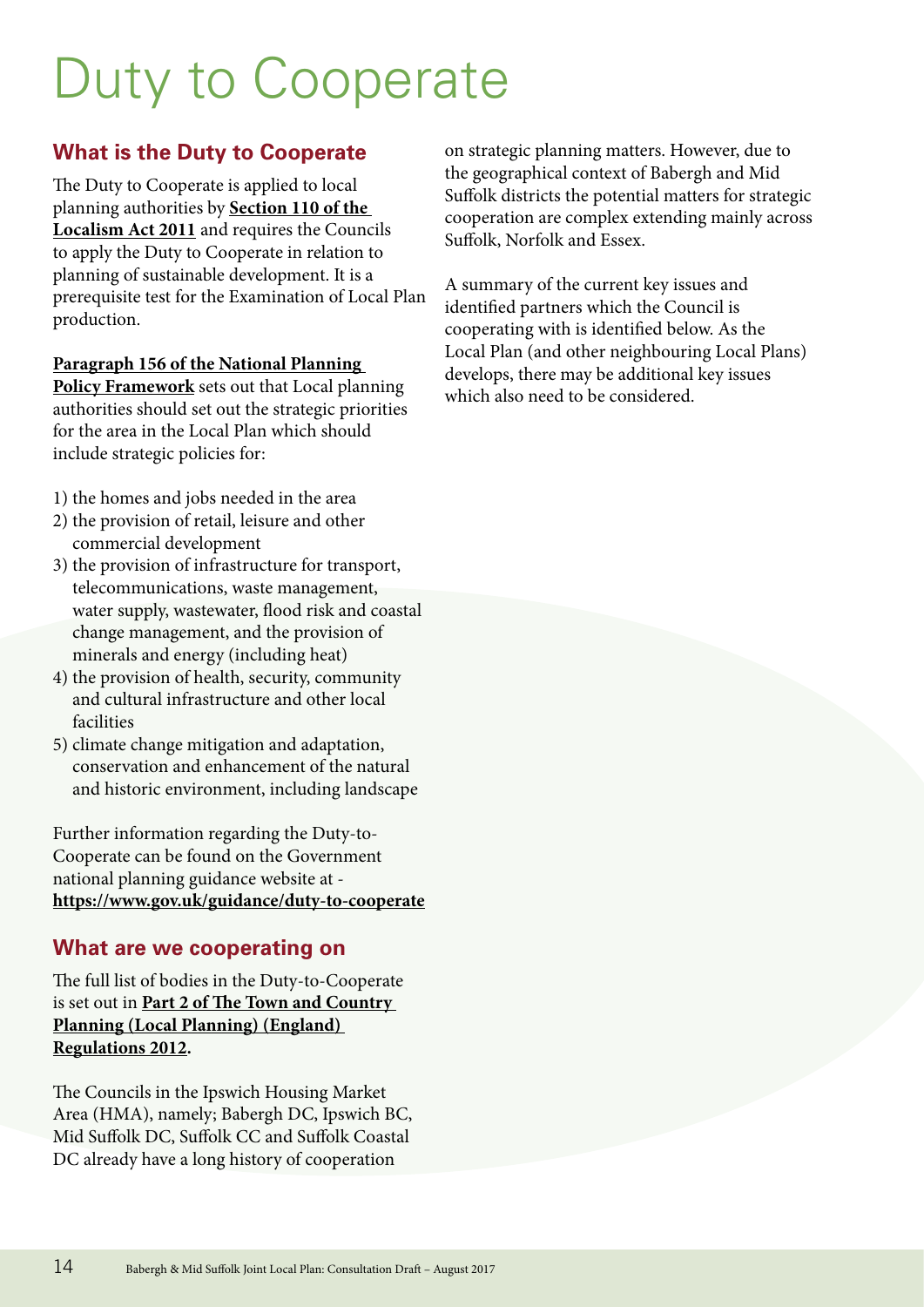| <b>Key planning issue</b>                                                                                      | <b>Key DtC partners</b>                                                                                                                                                                  |
|----------------------------------------------------------------------------------------------------------------|------------------------------------------------------------------------------------------------------------------------------------------------------------------------------------------|
| <b>Housing</b>                                                                                                 |                                                                                                                                                                                          |
| 1) Defining housing market area and<br>objectively assessed need                                               | Ipswich HMA authorities, Waveney DC,<br>St Edmundsbury BC, Braintree DC, Tendring<br>DC, Colchester BC, South Norfolk DC,<br>Breckland DC, New Anglia LEP, Greater<br>London Authority   |
| 2) Resolving if unmet housing need is<br>identified and the approach to delivery of<br>the housing requirement | Ipswich HMA authorities, Waveney DC,<br>St Edmundsbury BC, Braintree DC,<br>Tendring DC, Colchester BC, South Norfolk<br>DC, Breckland DC, New Anglia LEP, Homes<br>& Communities Agency |
| 3) Impact of bordering strategic housing<br>developments                                                       | Ipswich HMA authorities, Waveney DC,<br>St Edmundsbury BC, Braintree DC, Tendring<br>DC, Colchester BC, South Norfolk DC,<br><b>Breckland DC</b>                                         |
| <b>Employment</b>                                                                                              |                                                                                                                                                                                          |
| 4) Defining functional economic market<br>area and objectively assessed need                                   | Ipswich HMA authorities, St Edmundsbury<br>BC, Braintree DC, Tendring DC, Colchester<br>BC, South Norfolk DC, Breckland DC, New<br>Anglia LEP                                            |
| 5) Enterprise Zones and Local Development<br>Orders                                                            | Ipswich HMA authorities, Suffolk CC, New<br>Anglia LEP                                                                                                                                   |
| 6) Impact of bordering strategic employment<br>land developments                                               | Ipswich HMA authorities, St Edmundsbury<br>BC, Braintree DC, Tendring DC, South<br>Norfolk DC, New Anglia LEP                                                                            |
| Retail, leisure & other commercial                                                                             |                                                                                                                                                                                          |
| 7) Enhancement and regeneration of retail<br>centres                                                           | Ipswich HMA authorities, New Anglia LEP                                                                                                                                                  |
| <b>Infrastructure provision</b>                                                                                |                                                                                                                                                                                          |
| 8) Provision and enhancement of strategic<br>infrastructure improvements                                       | Ipswich HMA authorities, Suffolk CC, Essex<br>CC, Norfolk CC, Highways England, West<br>Suffolk CCG, East Suffolk CCGP                                                                   |
| <b>Environmental protection</b>                                                                                |                                                                                                                                                                                          |
| 9) Conservation and enhancement of the<br>natural and historic environment                                     | Ipswich HMA authorities, Suffolk CC,<br>Natural England, Environment Agency,<br>Historic England                                                                                         |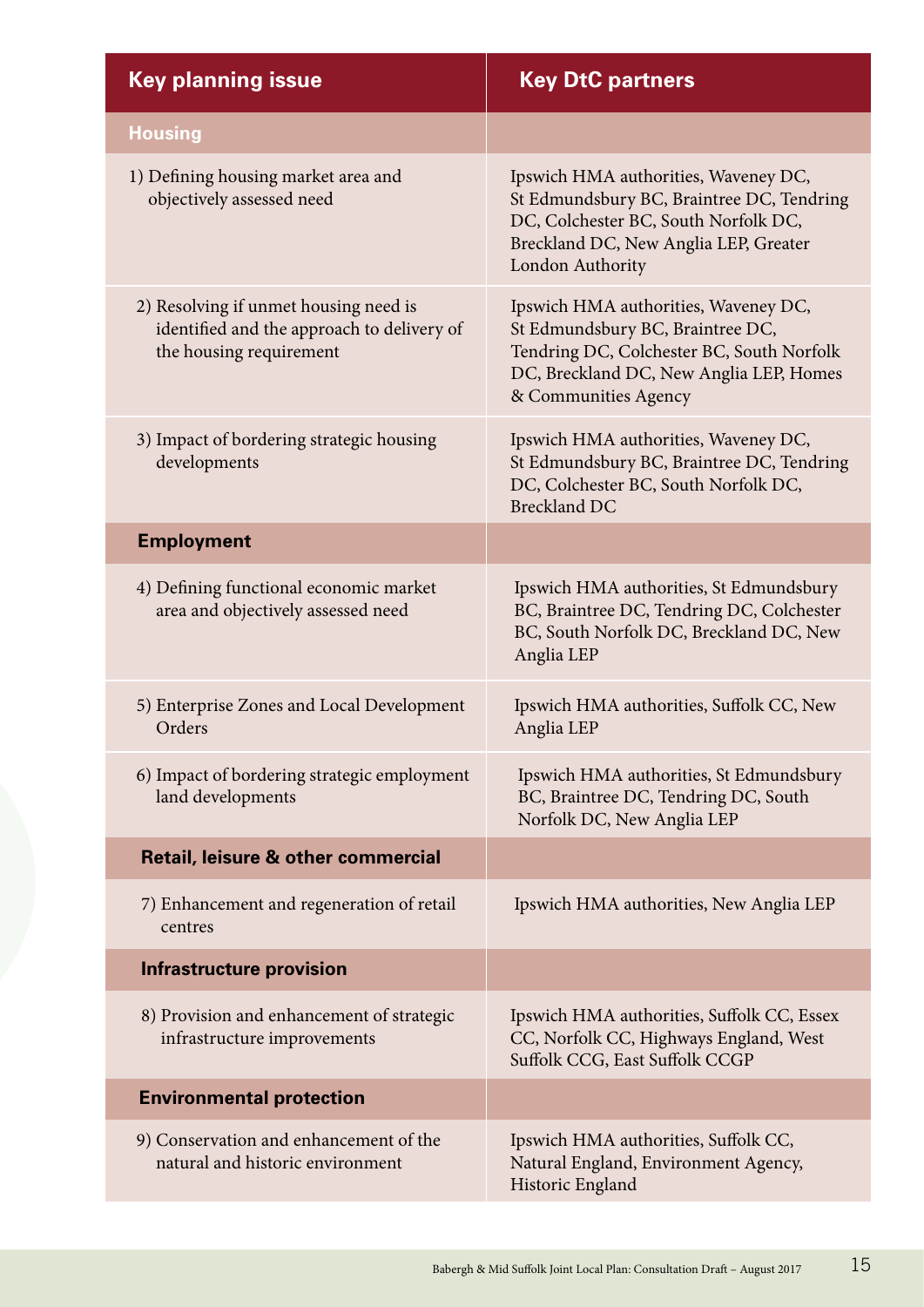#### **How are we going to cooperate**

The Council is already cooperating on many of the key relevant issues such as jointly commissioning strategic evidence and sharing consistent assessment methodologies with the other planning authorities in the Ipswich Housing Market Area.

Detailed discussions will be held with other Duty to Co-operate bodies when the relevant sections of the Joint Local Plan are being drafted.

#### **Consultation Questions:**

- **Q 5A. Do you agree or disagree with the identified key issues for compliance with the Dutyto-Cooperate for the Babergh and Mid Suffolk Joint Local Plan? Please explain why.**
- **Q 6. Are there any other key planning issues which need to be considered in accordance with the Duty-to-Cooperate? Please explain why.**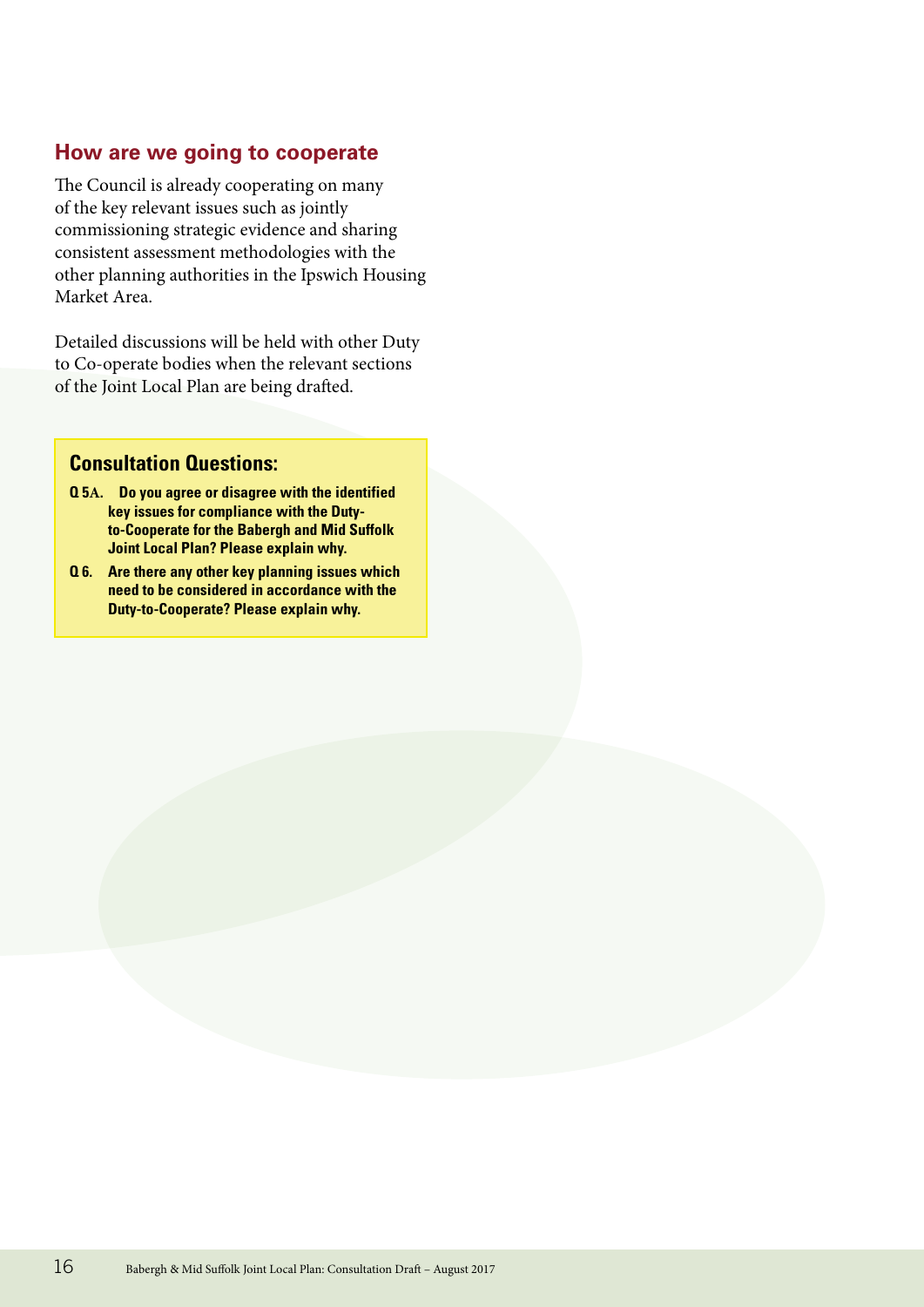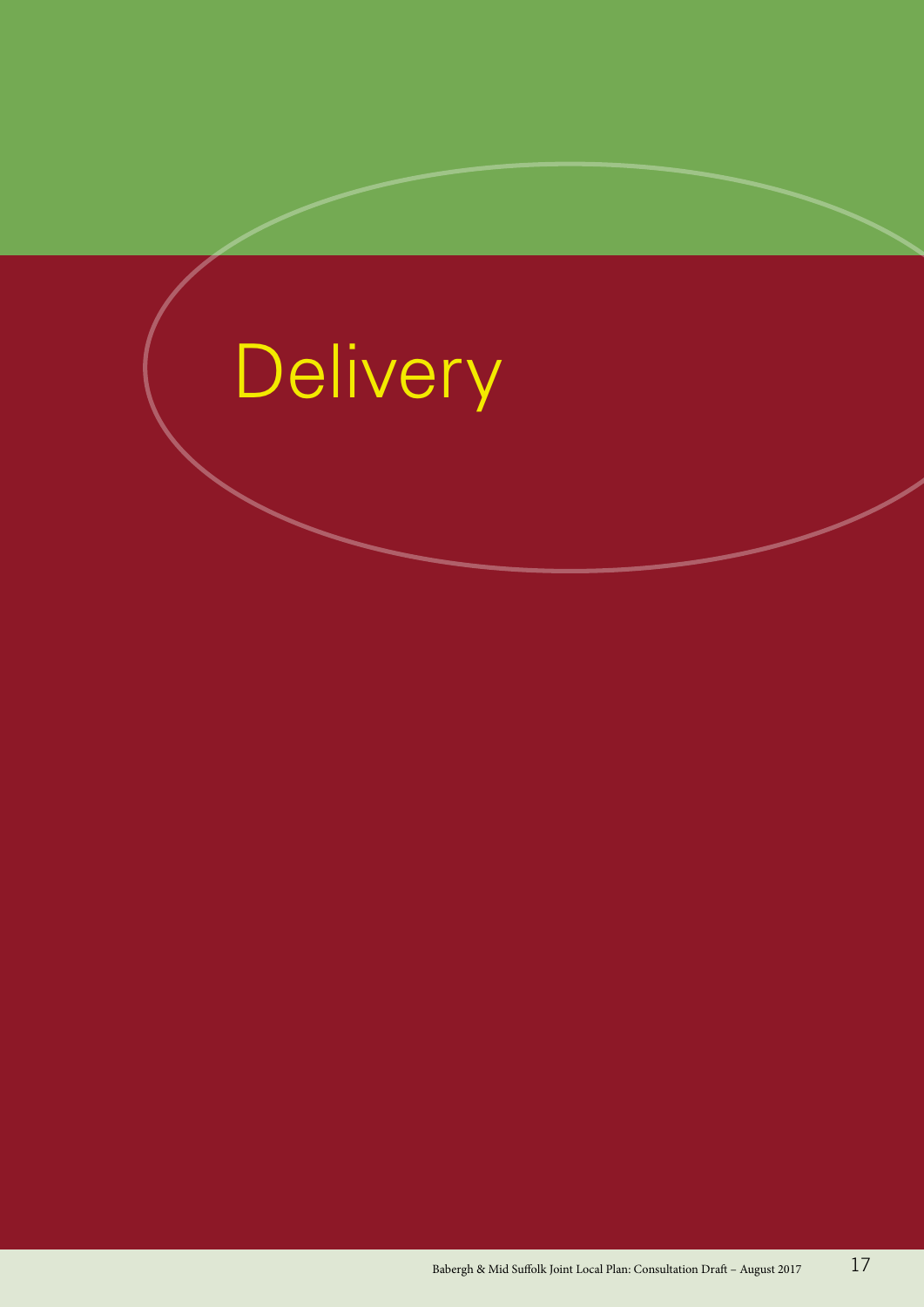## **Housing** Housing Requirement

## **Strategic Priorities**

Paragraph 156 of the NPPF requires the Local Plan to set out strategic priorities to deliver the homes needed in the area.

### **Key Evidence**

• Strategic Housing Market Assessment for Ipswich and Waveney Housing Market Areas (Part 1) (May 2017)

#### **Introduction and context**

In the adopted 2014 Core Strategy for Babergh, the current housing requirement is 5,975 dwellings (2011 – 2031) and under the 2012 Core Strategy Focussed Review the current housing requirement for Mid Suffolk is 6,450 dwellings (2012 to 2027). In Babergh, the current annual housing requirement is phased in that the requirement was set at 220 dwellings per year over 2011 – 2016 and 325 dwellings per year thereafter. In Mid Suffolk, the current annual housing requirement is 430 dwellings per year.

The Councils cannot simply carry forward these existing requirements. The NPPF (para. 159) requires local plans to be based on up to date evidence, and in relation to housing requirements requires local planning authorities to *'prepare a Strategic Housing Market Assessment to assess their full housing needs, working with neighbouring authorities where housing market areas cross administrative boundaries'.* There is an important difference between housing needs (known as 'objectively assessed need'), and housing requirements. As the name suggests, the former is an objective, technical assessment of the needs for housing. The latter is the requirement that is ultimately adopted through the Local Plan and is influenced by other factors such as the need to accommodate unmet need from elsewhere, a

decision to increase the requirement to deliver more affordable housing or by a Council's aspirations for higher levels of growth.

In relation to objectively assessed needs, the NPPF (para. 47) states that planning authorities should *'use their evidence base to ensure that their Local Plan meets the full, objectively assessed needs for market and affordable housing in the housing market area, as far as is consistent with the policies set out in this Framework'.* In other words, there is an assumption that a local authority will meet its objectively assessed need unless there are genuine planning reasons which preclude it from doing so.

National policy aside, the Councils recognise the importance of delivering the homes that people need and a key objective for the Plan is to deliver *'…the right types of houses, of the right tenure, of the right tenure, in the right place.'.*

In simple demand and supply terms, not delivering enough homes (whether market or affordable) is likely to exacerbate issues of affordability. Further, the supply of houses is contiguous with economic growth. This is recognised in the Government's recent Green Paper 'Building our Industrial Strategy', which states that 'housing is a key factor in driving economic growth'. The New Anglia Local Enterprise Partnership state in their Strategic Economic Plan that 'we see housing affordability and availability as a key competitive advantage in attracting inward investment.' Through the Plan the Council is seeking to maintain a sustainable balance between housing and employment opportunities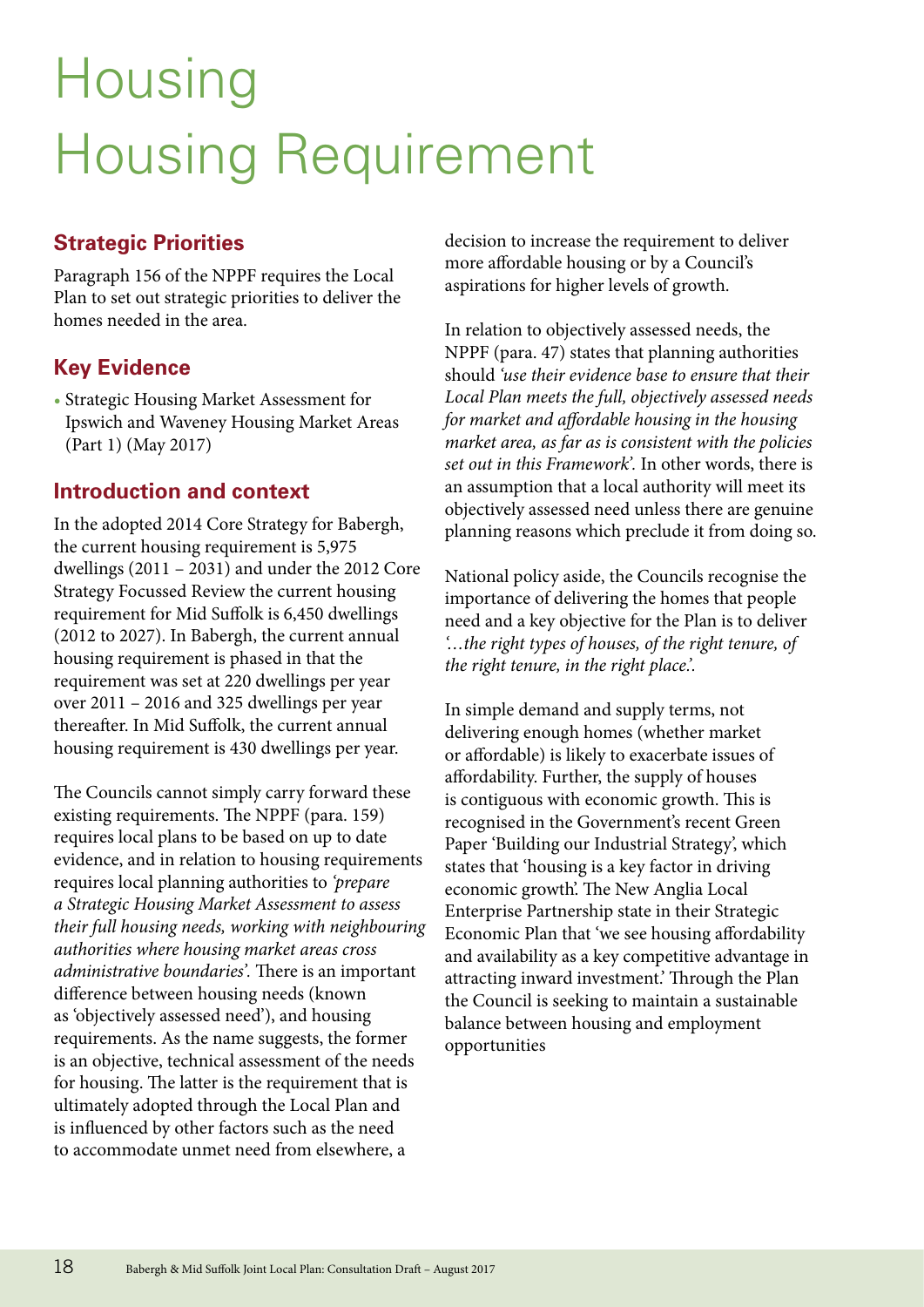## **Strategic Housing Market Assessment**

In September 2016, the Councils jointly commissioned Peter Brett Associates to produce a Strategic Housing Market Assessment (SHMA) with Ipswich Borough, and Suffolk Coastal and Waveney Districts. Part 1 of the SHMA focusses on identifying Objectively Assessed Needs (OAN), i.e. how much housing is needed.

The SHMA initially establishes the Housing Market Area (HMA). This is important because the NPPF requires OAN to be met in the HMA. In real terms, this means that if one authority in an HMA cannot meet its need, for genuine planning reasons, other authorities in the HMA need to consider whether they could help meet it. The definition of the HMA is based upon an analysis of the places where people move house to and from, how they travel to work and whether

there are broad similarities in the housing market. The SHMA concludes that Babergh and Mid Suffolk Districts sit within the Ipswich HMA along with Ipswich and Suffolk Coastal. Waveney forms its own HMA.

Following guidance set out in the national Planning Practice Guidance, the SHMA considered trends in migration over previous years and the likelihood of these being repeated, the rate at which households are likely to form, whether there are any 'market signals' (such as delivery and affordability) which indicate that past trends have been influenced by supply, and whether there would be enough homes to meet forecast jobs growth.

The SHMA concludes the following OAN for Babergh and Mid Suffolk:

| <b>Local Authority</b>                      | <b>Objectively Assessed Need</b><br>$(2014 - 2036)$ | <b>Annualised Objectively</b><br><b>Assessed Need</b> |
|---------------------------------------------|-----------------------------------------------------|-------------------------------------------------------|
| <b>Babergh</b>                              | 7,820                                               | 355                                                   |
| Mid Suffolk                                 | 9,951                                               | 452                                                   |
| <b>Ipswich Housing Market</b><br>Area total | 39,300                                              | 1,786                                                 |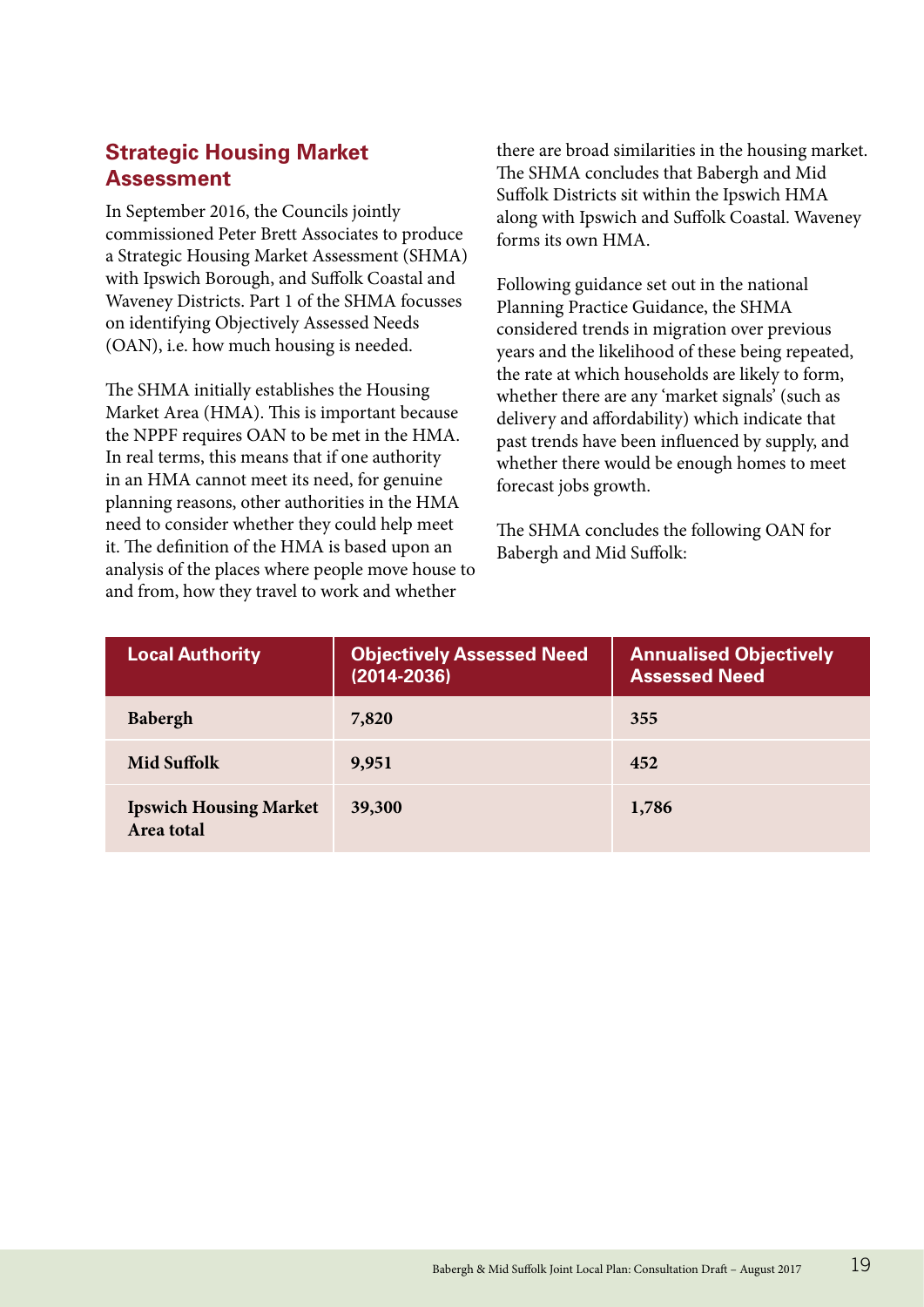## **Setting the housing requirement**

The OAN essentially represents a 'starting point' in identifying housing requirements for Babergh and Mid Suffolk. There are a number of other factors to consider when setting the requirement.

## **Supply**

The Councils have conducted two rounds of 'call for sites' – one in 2014 which focused on sites over 2 hectare and a further one in 2016 which lowered the threshold to 0.25 hectares in line with Government guidance. As large, rural Districts the Councils would not expect there to be a shortage of potential supply to meet OAN. The Strategic Housing and Employment Land Availability Assessment<sup>26</sup> indicates that there is sufficient supply of land to meet the OAN.

## **Affordable housing need**

The national Planning Practice Guidance requires planning authorities to consider affordable housing<sup>27</sup> need in the context of its likely delivery as a proportion of mixed market and affordable housing developments, given the probable percentage of affordable housing to be delivered by market housing led developments. The national Planning Practice Guidance<sup>28</sup> (PPG) states that an increase in the total housing figures included in the local plan should be considered where it could help to deliver the required number of affordable homes. Part 2 of the SHMA has identified affordable needs for Babergh of 73 households per annum and for Mid Suffolk of 97 households per annum over the period to 2036. The affordable need identified for this purpose includes consideration of the existing need for affordable housing as well as future needs for affordable housing. The SHMA considered whether this amount of affordable housing is likely to be able to be delivered within the OAN and concluded for both Districts that an uplift to OAN is not likely to be necessary. This will be revisited throughout production of the Plan alongside considerations of viability.

26 See Glossary 27 See Glossary 28 See Glossary

### **Economic growth**

As part of the production of the Strategic Housing Market Assessment, the OAN was tested against the forecast jobs growth as identified in the 2016 East of England Forecasting Model. It is important to note that if jobs growth is to be planned for at a level higher than the forecast, the OAN would need to be tested against this higher level.

## **Deliverability**

The Councils can opt to plan for a housing requirement which exceeds OAN as a matter of policy choice. However, it is important to understand the likelihood of higher levels of growth being delivered. Analysis of delivery in recent years suggests that exceeding OAN could prove challenging. The work underway in relation to the Suffolk Strategic Planning and Infrastructure Framework could result in alternative delivery mechanisms being pursued, and the outputs from this will be considered in due course.

As the requirement relates to the period 2014 – 2036, it should be noted that a number of dwellings are already accounted for via completions and commitments as set out in the table below. These will contribute to meeting the requirement.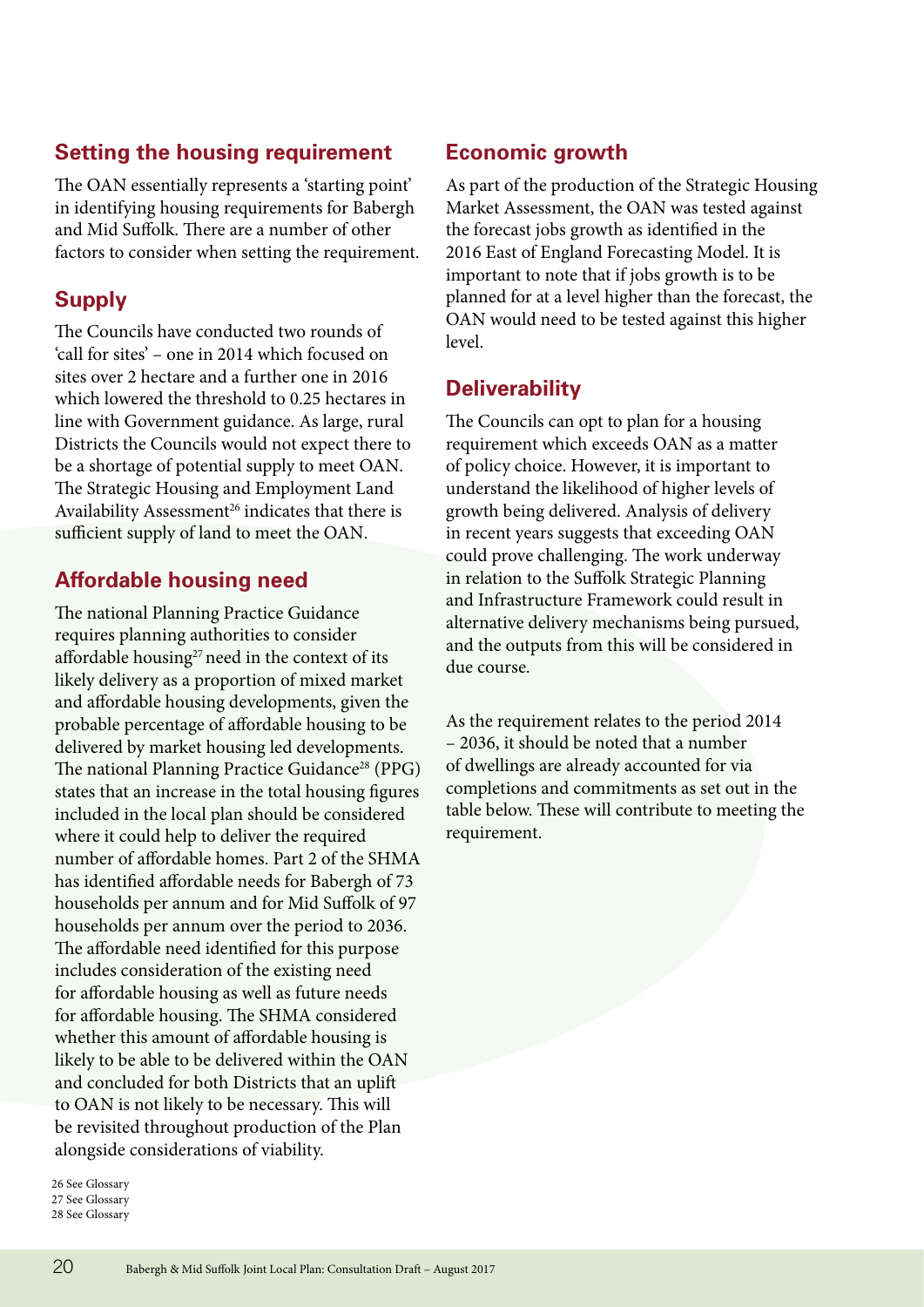|                | <b>Net Completions</b><br>$2014/15 - 2016/17$ | <b>Net Dwellings with</b><br>permission as at<br>1.4.2017 | <b>Net Dwellings with</b><br>resolution to grant<br>subject to S106 as<br>at 1.4.2017 | <b>Residual</b><br>requirement (OAN<br>minus completions<br>and committed<br>dwellings as at<br>1.4.2017 |
|----------------|-----------------------------------------------|-----------------------------------------------------------|---------------------------------------------------------------------------------------|----------------------------------------------------------------------------------------------------------|
| <b>Babergh</b> | 560                                           | 2,320                                                     | 730                                                                                   | 4,210                                                                                                    |
| Mid Suffolk    | 1,030                                         | 2,480                                                     | 620                                                                                   | 5,820                                                                                                    |

(All figures rounded to the nearest 10)

There are also sites currently allocated for housing in the Districts' adopted plans. It is not appropriate to take account of these in arriving at the residual as they will be reviewed as part of the production of the Joint Local Plan. In some circumstances the amount of housing they could provide may change through the production of the plan, for example if an employment element is no longer required and suitable for residential use it would have potential for a revision to the allocation.

#### **Options**

#### **Option HR1 – OAN**

Set the housing requirements at the OAN level:

|             | <b>Total requirement</b> | <b>Annualised requirement</b><br>$(2014 - 2036)^{1}$ |
|-------------|--------------------------|------------------------------------------------------|
| Babergh     | 7,820                    | 355                                                  |
| Mid Suffolk | 9,951                    | 452                                                  |

No alternative options are put forward as at this stage, there is no evidence to suggest that the housing requirement should be set at any level other than OAN.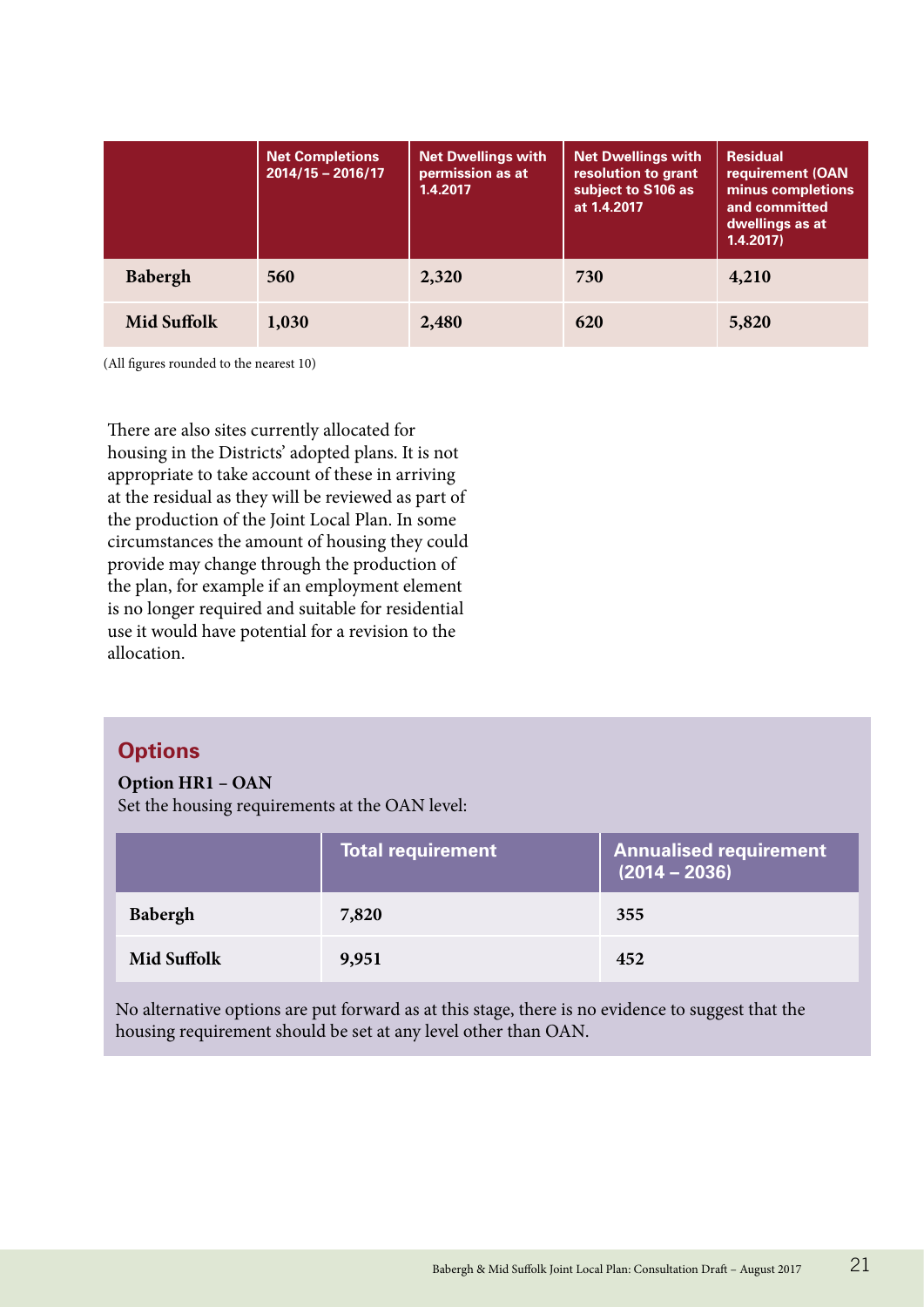### **Housing delivery**

As explained in the introduction to this document, a key challenge for the Joint Local Plan is delivery. For housing this means ensuring that the number and type of homes needed are developed when they are needed. Regardless of the housing requirement set within the plan, the Councils consider it prudent to allocate contingency sites in order to provide a degree of certainty that the requirement will be met should the original allocations be substantively delayed or not progress.

This is particularly important when considering that over recent years, delivery has been below adopted requirements, which are lower than the OAN identified for the period covered by the new Joint Local Plan. When considering whether sufficient land has been allocated, an anticipated amount of 'windfall' development (i.e. that not allocated but comes forward for development) will also be accounted for. In addition to a windfall allowance, a contingency could be set out in the form of reserve sites, whereby triggers will be embedded into the plan to signal the circumstances under which reserve sites could be brought forward.

### **Initial Preference**

In consideration of issues with housing delivery over recent years HD 1 is considered the more robust option. The allowance for contingency sites provides greater opportunity for the market to deliver housing on suitable sites informed through plan led approach. This option provides alignment to the delivery of the Council's objectives with regard to meeting housing need.

#### **Consultation Questions:**

- **Q 7. Do you agree with the proposed approach set out under Option HR1? If not, please explain why and what alternatives you propose.**
- **Q 8. When allocating sites what scale of contingency should be applied? Please explain why.**
- **Q 9. Are there any specific measures that could be included within the Joint Local Plan that would assist with delivery?**
- **Q 10. What factors or priorities should be set as triggers for reserve sites to come forward?**

## **Options**

#### **Option HD1 – Apply a contingency**

In allocating sites, apply a contingency through a reserve sites approach.

#### **Option HD2 – No contingency**

Allocate sites to meet the housing requirement (including taking account of the likely contribution from windfall), but do not allocate above the housing requirement.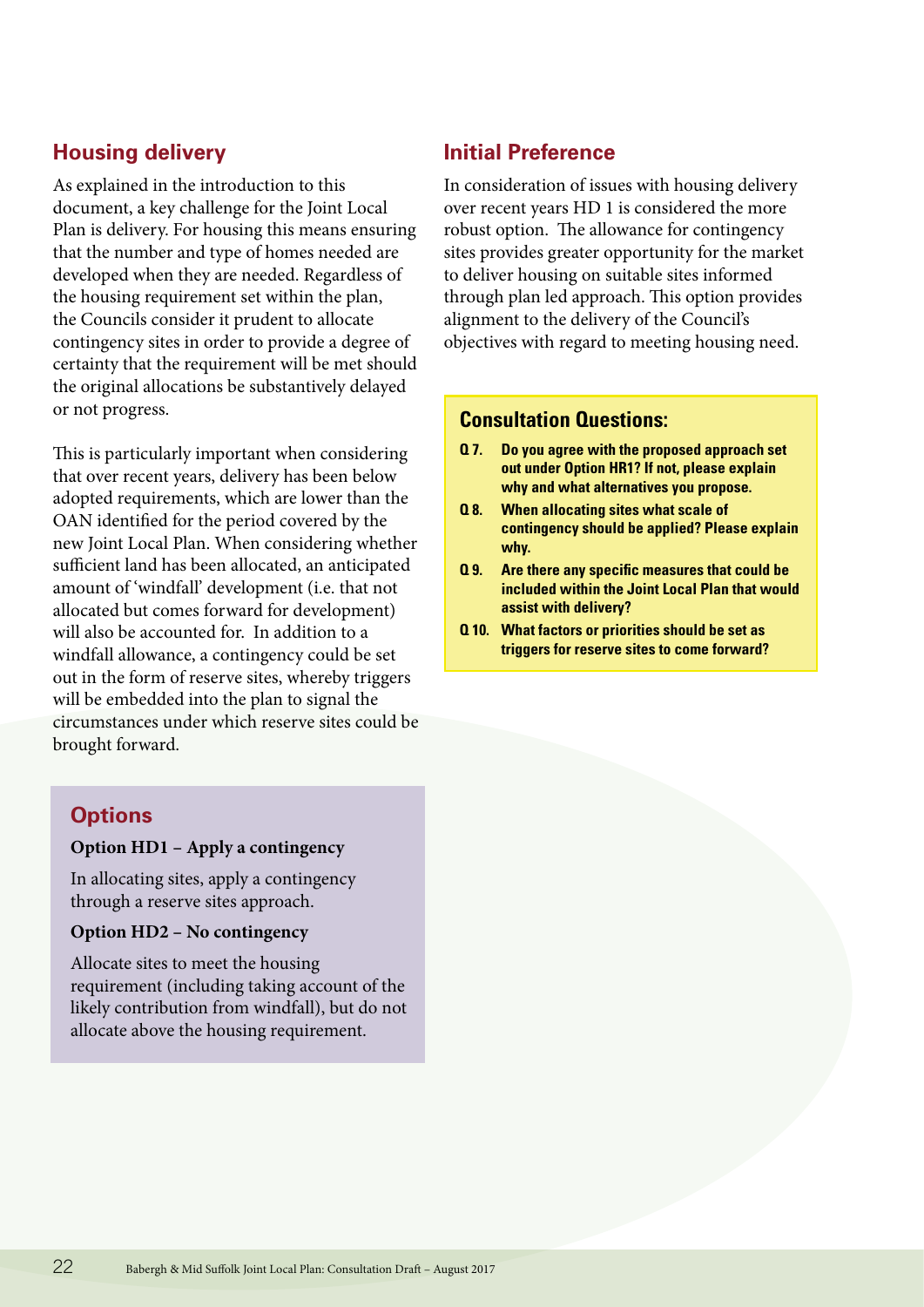## Review of the Settlement **Hierarchy**

#### **Key Evidence:**

• Babergh & Mid Suffolk Settlement Hierarchy Review 2017

### **Introduction and context:**

The settlement hierarchy<sup>29</sup> in Babergh was last reviewed around 2012 and the Mid Suffolk settlement hierarchy last reviewed around 2007. Both have different structures. The Councils are proposing a single settlement hierarchy for the plan area which provides an opportunity to broadly define typologies of settlement in a consistent manner.

In considering the broad locations for new development, national planning policy requires that sustainable development is applied through balancing social, economic and environmental aspects. Development needs to be accommodated in settlements where the need to travel can be reduced through good access to facilities and services and where significant adverse impacts can be avoided or mitigated.

The existing urban areas and market towns characteristically are known to have a good range of services and facilities which could support sustainable development, subject to detailed assessments of impact such as in relation to infrastructure. The Babergh and Mid Suffolk Ipswich fringe areas have historically been designated as growth areas in recognition of the cross boundary sphere of influence from the county town of Ipswich as a regional service centre. There is no proposal to amend the designations/status of the Ipswich fringe area, existing urban areas and market towns in the new joint settlement hierarchy.

Rural areas however can be patchy and variable in service and facilities provision, and are more complex in their relationship networks with other settlements. The Councils have therefore focussed the settlement hierarchy review upon rural areas to help establish a broad means by which rural growth can be planned in a sustainable manner. In addition to the settlement hierarchy structure, 'functional clusters' have been drafted to broadly recognise and identify the effective relationships which settlements have with one another across the two districts. It also considers those settlements near the edges of the districts where cross boundary settlement relationships may exist.

A common settlement hierarchy is therefore proposed across the whole of both Babergh and Mid Suffolk districts. The Council is also working with other local authorities in the Ipswich Housing Market Area to consider establishing a consistent settlement hierarchy across the wider area.

This review of the settlement hierarchy uses the Services and Facilities Audit which was carried out over the summer of 2014 for Babergh and during the spring of 2017 for Mid Suffolk. This data was then used to develop a scoring system to rank each settlement. The scoring is kept simple and aims to give a broad indication of the level of services and facilities available in each settlement. The scoring is based on a two points system, where a score of 2 points is given for facilities and services that are judged to be of higher importance in relation to sustainability and vitality of the local community, whilst 1 point is given to the lesser important facilities and services.

For example some services are more essential and used more frequently than others, such as a primary school or a convenience store. As these are important facilities that reduce the need to travel by car and support the vitality of the local community, they are given a score of 2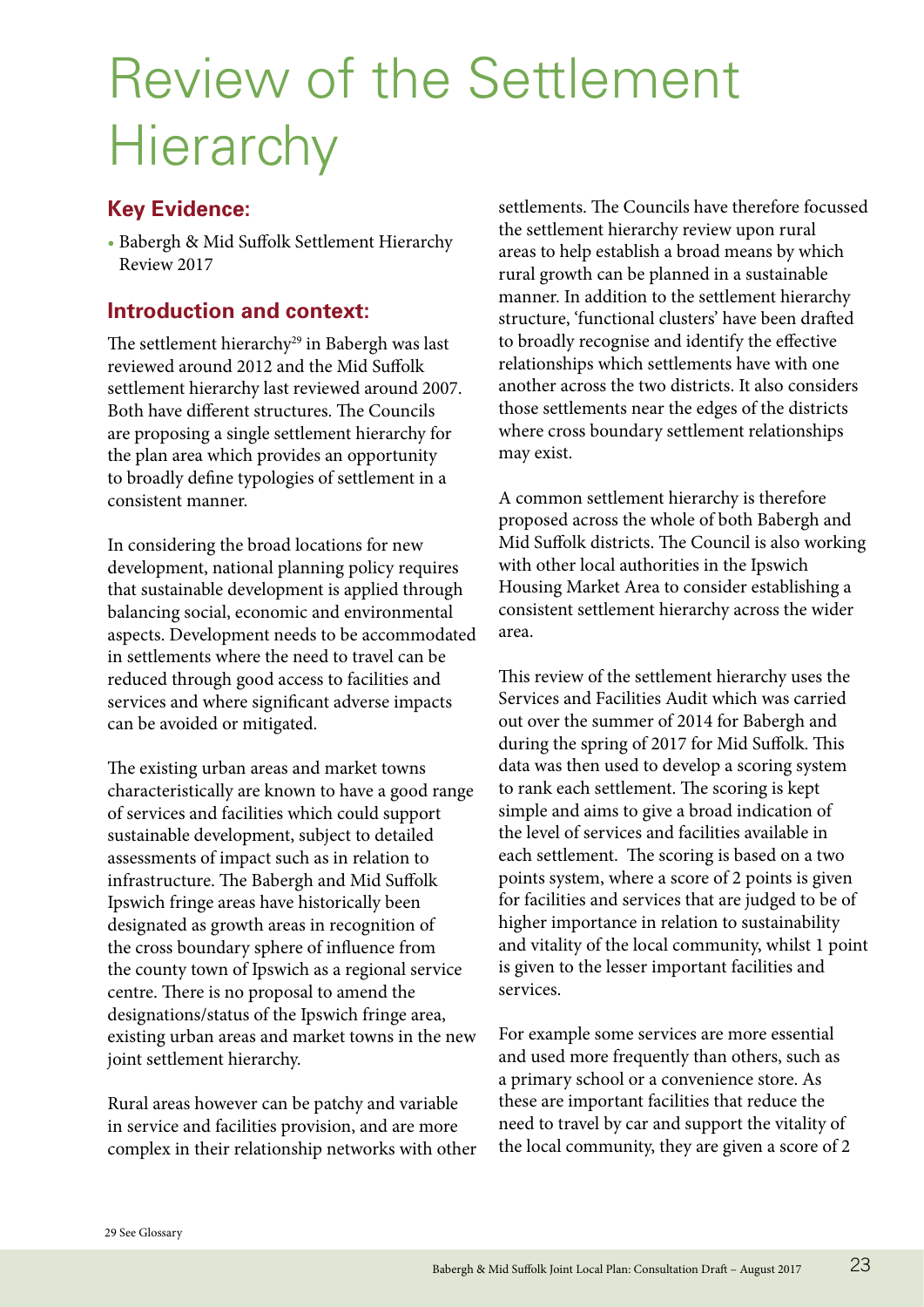points. Other facilities such as a village hall or a recreation ground add to diversity and help build communities. Such facilities score 1 point, as the relative contribution is less significant to people's day to day needs. Key services and facilities (scoring 2 points) have been defined as:

- convenience stores
- primary schools
- proximity to a strategic employment site
- doctors surgeries
- chemists / pharmacies
- bus stops (with daily peak-time services to/from
- a higher order settlement)
- railway station (with daily peak-time services to/from a higher order settlement)
- broadband of up to 76Mb fibre or more (superfast speed)
- proximity to a town / urban area (within 5km)

Settlements scoring a total of 18 points and over are categorised as Core Villages, settlements scoring 9 to 17 points are categorised as Hinterland Villages, and settlements scoring 0 to 8 points are classified as Hamlets and Countryside.

The full methodology and criteria used to review the settlement hierarchy is available within the supporting Topic Paper: Settlement Hierarchy Review 2017.

#### **Summary of options**

The realistic and appropriate policy options considered are summarised below:

#### **Option SET1 – Key services.**

A review of settlements based upon recognising key facilities / services only.

#### **Option SET2 – Key & supporting services.**

A review of settlements based upon a weighted scoring system recognising relationships to higher order settlements, key services and supporting services

The option of drafting a settlement hierarchy simply according to measurement of rural settlement size of population or existing housing stock, was discounted as it was considered too simplistic and many rural settlements of a significant size could be misrepresented if they do not have good access to key services and facilities.

An extended criteria range of services and facilities was also discounted as a disproportionate approach, as this would be unlikely to distinguish any significantly greater sustainability characteristics.

#### **Initial preference**

The Council's indicative preferred option is **SET2 – Key & Supporting services**. This is considered to represent a proportionate approach to defining a modern joint settlement hierarchy, as a basis to scope which settlements could support appropriate new development. Based upon this approach, a proposed joint settlement hierarchy is set out opposite: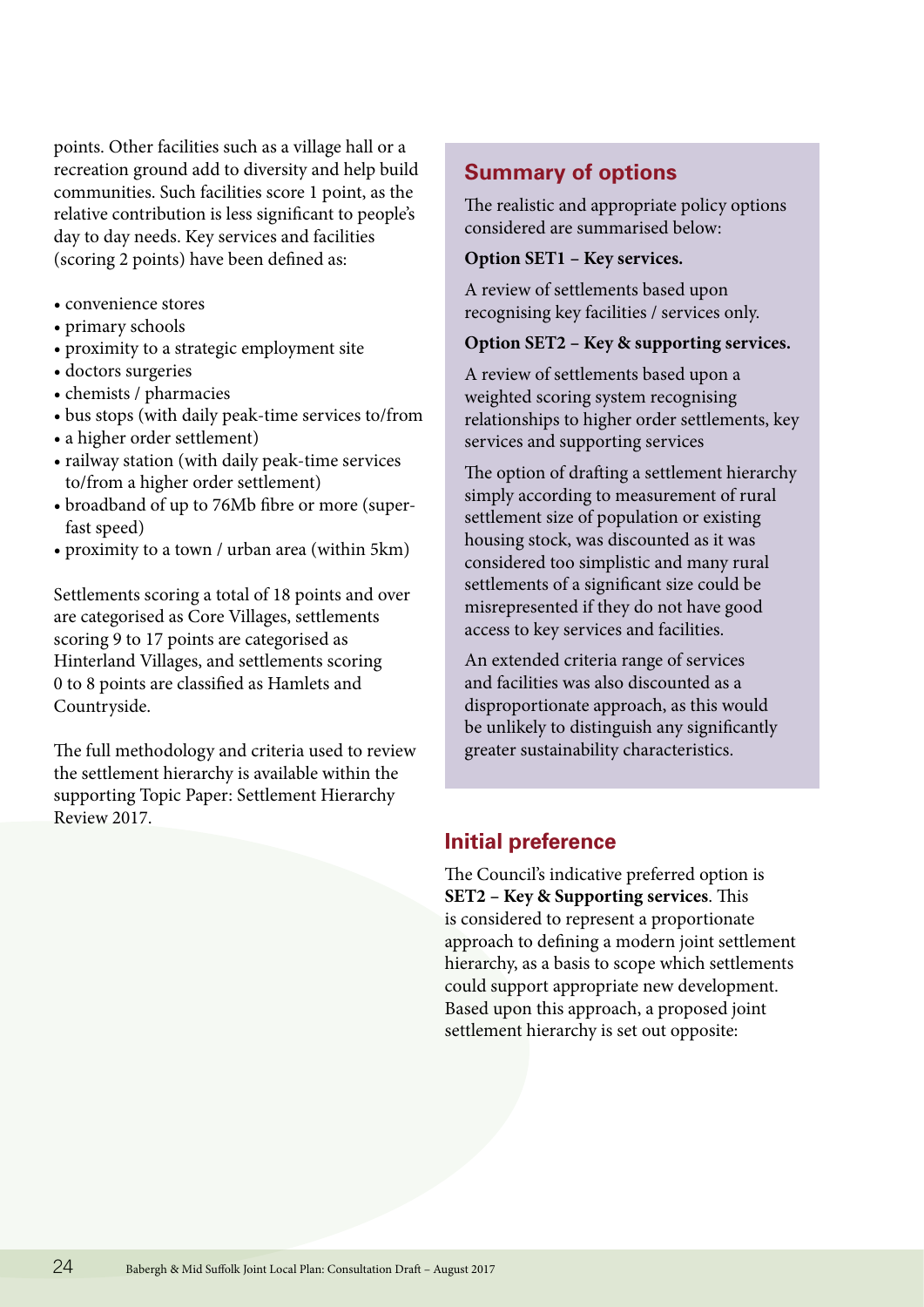| <b>Proposed Joint Settlement</b><br><b>Hierarchy Categories for</b><br><b>Babergh and Mid Suffolk</b> | <b>Settlement name</b>                                                                                                                                                                                                                                                                                                                                                                      |                                                                                                                                                                                                                                                                                                                                                |
|-------------------------------------------------------------------------------------------------------|---------------------------------------------------------------------------------------------------------------------------------------------------------------------------------------------------------------------------------------------------------------------------------------------------------------------------------------------------------------------------------------------|------------------------------------------------------------------------------------------------------------------------------------------------------------------------------------------------------------------------------------------------------------------------------------------------------------------------------------------------|
| Ipswich fringe area                                                                                   | Akenham<br>Barham<br><b>Belstead</b><br><b>Bramford</b><br>Claydon<br>Copdock and Washbrook<br>Great Blakenham<br>Pinewood<br>Sproughton<br>Wherstead<br>Whitton                                                                                                                                                                                                                            |                                                                                                                                                                                                                                                                                                                                                |
| <b>Urban areas &amp; Market towns</b>                                                                 | Eye<br>Hadleigh<br>Needham Market<br>Pinewood*<br>Stowmarket<br>Sudbury (including part of Chilton and part of Great Cornard)                                                                                                                                                                                                                                                               |                                                                                                                                                                                                                                                                                                                                                |
| <b>Core Villages</b>                                                                                  | <b>Bacton</b><br><b>Badwell Ash</b><br>Bildeston<br>Botesdale and Rickinghall Holbrook<br>Boxford<br>Bramford*<br>Brantham<br><b>Bures St Mary</b><br>Capel St Mary<br>Chelmondiston<br>Claydon and Great<br>Blakenham <sup>*</sup><br>Cockfield<br>Coddenham<br>Combs<br>Creeting St. Mary<br>Debenham<br>East Bergholt<br>Elmsett<br>Elmswell<br>Fressingfield<br>Gislingham<br>Glemsford | Great Waldingfield<br>Haughley<br>Henley<br>Lavenham<br>Long Melford<br>Mendlesham<br>Nayland with Wissington<br>Norton<br>Old Newton<br>Shotley<br>Somersham<br>Sproughton*<br>Stoke by Nayland<br>Stonham Aspal<br>Stowupland<br>Stradbroke<br><b>Stratford St Mary</b><br>Thurston<br>Walsham-le-Willows<br>Whitton <sup>*</sup><br>Woolpit |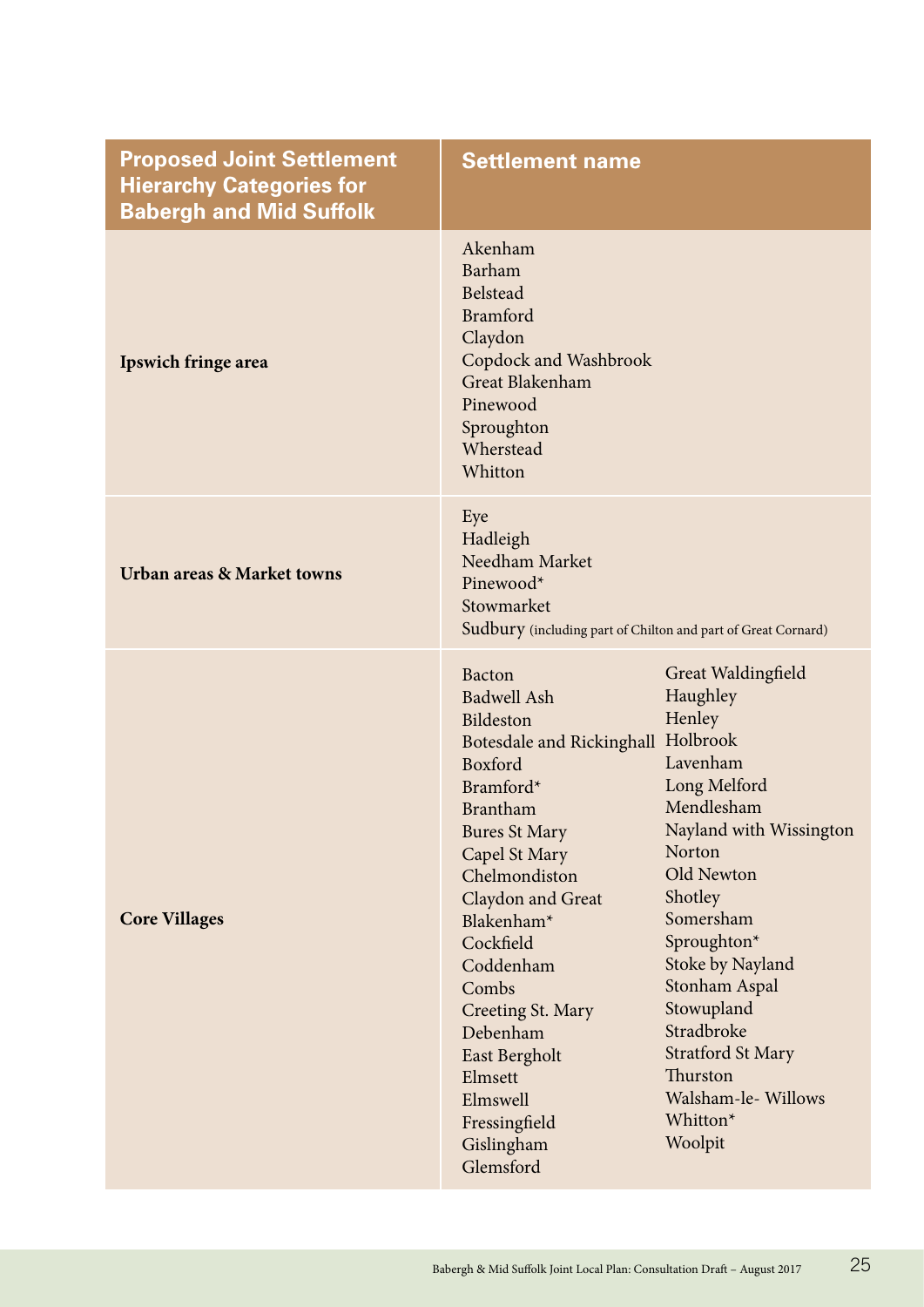| <b>Proposed Joint Settlement</b><br><b>Hierarchy Categories for</b><br><b>Babergh and Mid Suffolk</b> | <b>Settlement name</b>                                                                                                                                                                                                                                                                                                                                                                                                                                                                                                                                                                                                                            |                                                                                                                                                                                                                                                                                                                                                                                                                                                                                                                                                                                                                                          |
|-------------------------------------------------------------------------------------------------------|---------------------------------------------------------------------------------------------------------------------------------------------------------------------------------------------------------------------------------------------------------------------------------------------------------------------------------------------------------------------------------------------------------------------------------------------------------------------------------------------------------------------------------------------------------------------------------------------------------------------------------------------------|------------------------------------------------------------------------------------------------------------------------------------------------------------------------------------------------------------------------------------------------------------------------------------------------------------------------------------------------------------------------------------------------------------------------------------------------------------------------------------------------------------------------------------------------------------------------------------------------------------------------------------------|
| <b>Hinterland Villages</b>                                                                            | Acton<br>Aldham<br>Alpheton<br>Ashbocking<br>Ashfield cum Thorpe<br>Aspall<br>Assington<br>Badley<br>Barham <sup>*</sup><br>Barking<br>Battisford<br>Baylham<br>Bedfield<br>Belstead*<br>Bentley<br>Beyton<br><b>Brome and Oakley</b><br>Burstall<br>Buxhall<br>Chelsworth<br>Copdock and Washbrook*<br>Creeting St. Peter/West<br>Creeting<br>Crowfield<br>Drinkstone<br>Earl Stonham<br>East End (East Bergholt)<br>Felsham<br>Finningham<br>Gosbeck<br>Great AshfieldGreat Bricett Wattisfield<br>Great Finborough<br>Hartest<br>Helmingham<br>Hessett<br>Hintlesham<br>Hitcham<br>Horham<br>Hoxne<br>Kersey<br>Lawshall<br>Laxfield<br>Layham | Leavenheath<br>Little Blakenham<br>Little Waldingfield<br>Mellis<br>Mendham<br>Metfield<br>Monk Soham<br>Monks Eleigh<br>Nedging and Naughton<br><b>Newton</b><br>Occold<br>Onehouse<br>Palgrave<br>Polstead<br>Rattlesden<br>Raydon<br>Redgrave<br>Rickinghall Inferior<br>Ringshall<br><b>Shotley Gate</b><br>Southolt<br>Stoke AshStonham Parva<br>Stowlangtoft<br>Stuston<br>Stutton<br>Tannington<br>Tattingstone<br>Thorndon<br>Thornham Magna<br>Tostock<br>Wenham Magna<br>Wetherden<br>Wetheringsett<br>Weybread<br>Whatfield<br>Wickham Skeith<br>Wingfield<br>Woolverstone<br>Worlingworth<br>Wortham<br>Wyverstone<br>Yaxley |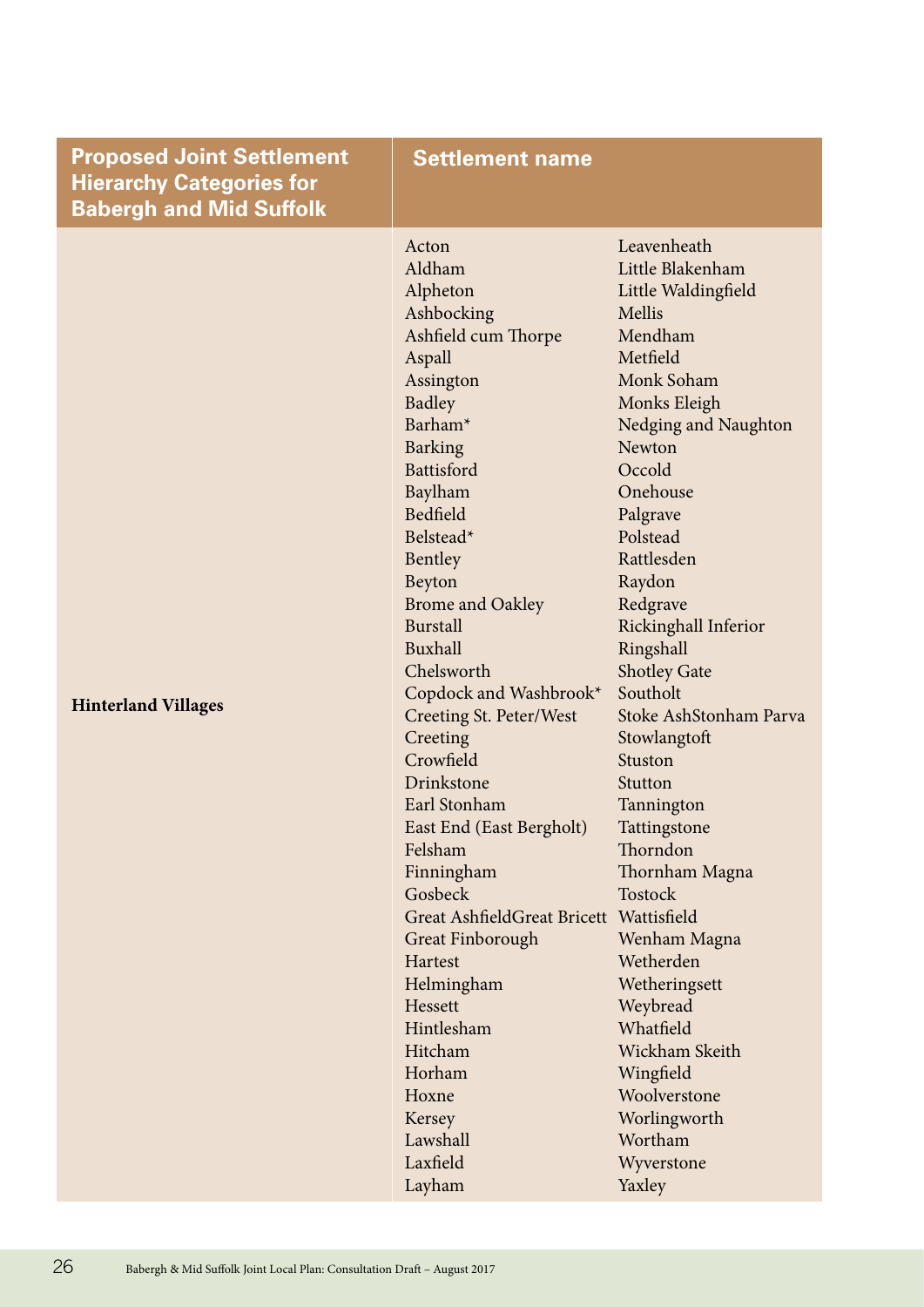| <b>Proposed Joint Settlement</b> |
|----------------------------------|
| <b>Hierarchy Categories for</b>  |
| <b>Babergh and Mid Suffolk</b>   |

#### **Settlement name**

Akenham\* Athelington Bedingfield Boxted Braiseworth Brundish Brent Eleigh Brettenham Burgate Chattisham Cornard Tye **Cotton** Darmsden (new parish) Denham Edwardstone Erwarton Flowton Framsden Freston Gedding Gipping Groton Harkstead Harleston Hemingstone Higham Hinderclay Holton St Mary Hunston Kenton Kettlebaston

Langham Lindsey Little Cornard Little Finborough Long Thurlow Mickfield Milden Nettlestead Offton Pettaugh Preston St Mary Redlingfield Rishangles Semer Shelland Shelley Shimpling Street Somerton Stanstead Syleham Thornham Parva Thorpe Morieux Thrandeston **Thwaite** Wattisham Wenham Parva Westhorpe Wherstead\* Wilby Willisham Winston

\* Located within Ipswich fringe area

**Hamlets & Countryside**

#### **Consultation Questions:**

- **Q 11. Do you agree with the proposed criteria approach to rank settlements in the hierarchy? If not, please explain a suggested amendment or alternative.**
- **Q 12. Do you agree with the proposed joint settlement hierarchy? If no, please provide further details as to how the hierarchy should be amended.**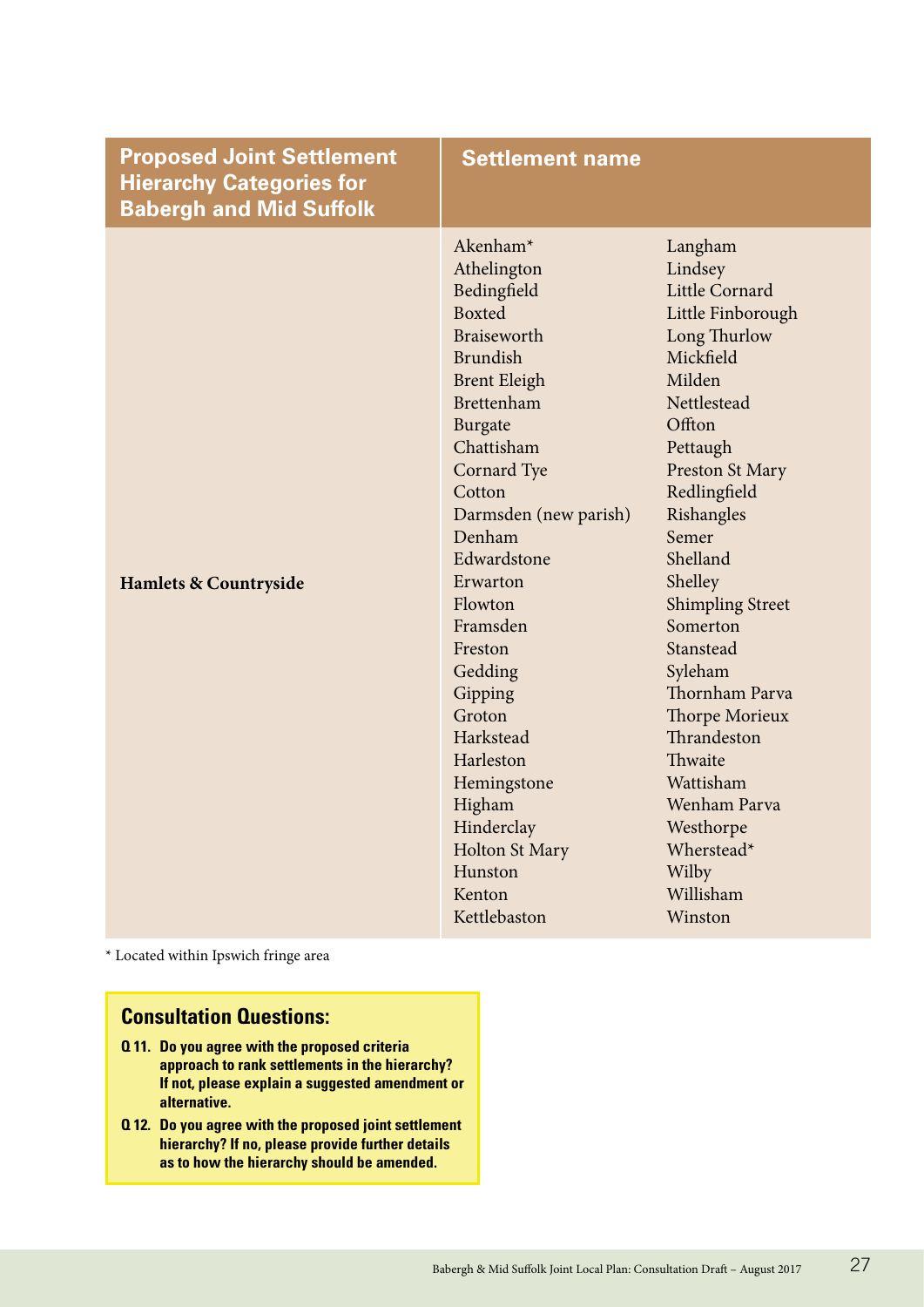## Spatial Distribution

## **Key Evidence**

- Strategic Housing Market Assessment
- Strategic Housing & Economic Land Availability Assessment

## **Introduction and context**

The existing Local Plan documents in Babergh attribute new housing growth to a balance of urban and rural locations at a ratio of approximately 60/40 with specific land identified in the Hadleigh, Brantham, Sudbury and Ipswich fringe areas. For Mid Suffolk, the existing Local Plan documents attribute new housing growth to a balance of urban and rural locations a ratio of approximately 70/30, with specific land identified in Stowmarket.

The Councils' premise for meeting the new Joint Local Plan identified development needs up to 2036 is that all communities will be expected to make a contribution within the principles of sustainable development. Where the required new growth is located, is therefore an important matter for all communities to positively and proactively consider. However, the characteristics of Babergh and Mid Suffolk districts promote a broad distinction of options over what the overall distribution pattern of growth could be.

For Babergh district, once development already built from 2014-2017 and committed through existing planning permissions has been taken account of, there is a residual need to plan for approximately 4,210 new homes by 2036.

For Mid Suffolk district, once development already built from 2014-2017 and committed through existing planning permissions has been taken account of, there is a residual need to plan for approximately 5,820 new homes by 2036.

This section sets out the district wide options with regard to the overall pattern of growth.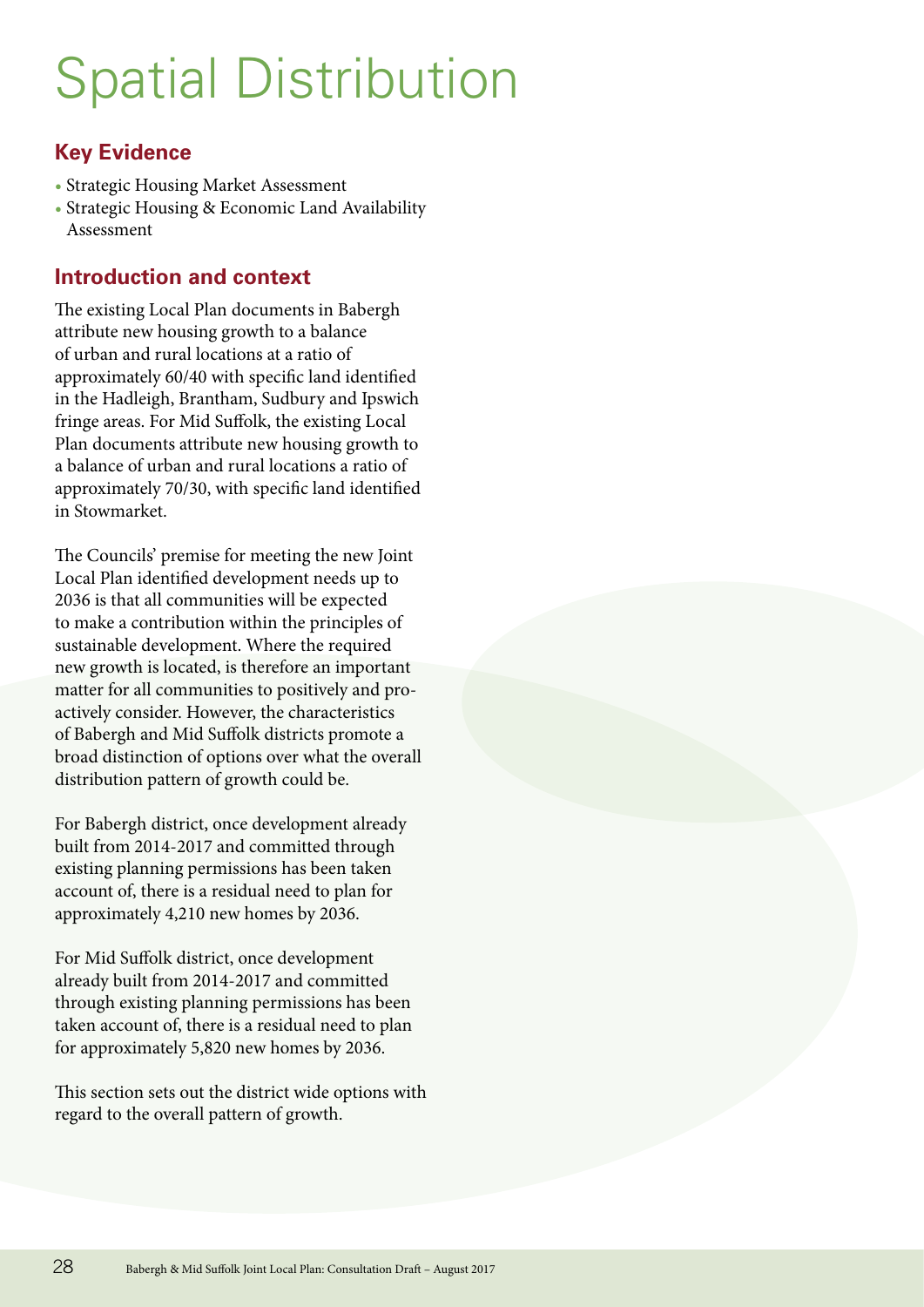## **Options**

The options identified are set out below:

#### **County town focussed.**

Ipswich is the county town of Suffolk and exerts an influence over a large geographic area for where people live and contribute to the economy. Growing Ipswich with further sustainable growth provides opportunities to Babergh and Mid Suffolk's growing population to access employment, services and facilities,

which in turn helps regenerate the town and bring investment for the improvement of key infrastructure around the town, the surrounding areas and the wider strategic area. Focussed consideration would be given to communities with the strongest functional relationships with Ipswich.

#### **Babergh**

#### **Option BHD1 – county town focussed**

| <b>Settlement Category</b>   | % of district growth |
|------------------------------|----------------------|
| Ipswich fringe area          | 50%                  |
| Urban Areas and Market Towns | 25%                  |
| Core villages                | 15%                  |
| Hinterland villages          | 5%                   |
| Hamlets & Countryside        | 5%                   |

## **Mid Suffolk**

#### **Option MHD1 – county town focussed**

| <b>Settlement Category</b>   | % of district growth |
|------------------------------|----------------------|
| Ipswich fringe area          | 35%                  |
| Urban Areas and Market Towns | 30%                  |
| Core villages                | 20%                  |
| Hinterland villages          | 10%                  |
| Hamlets & Countryside        | 5%                   |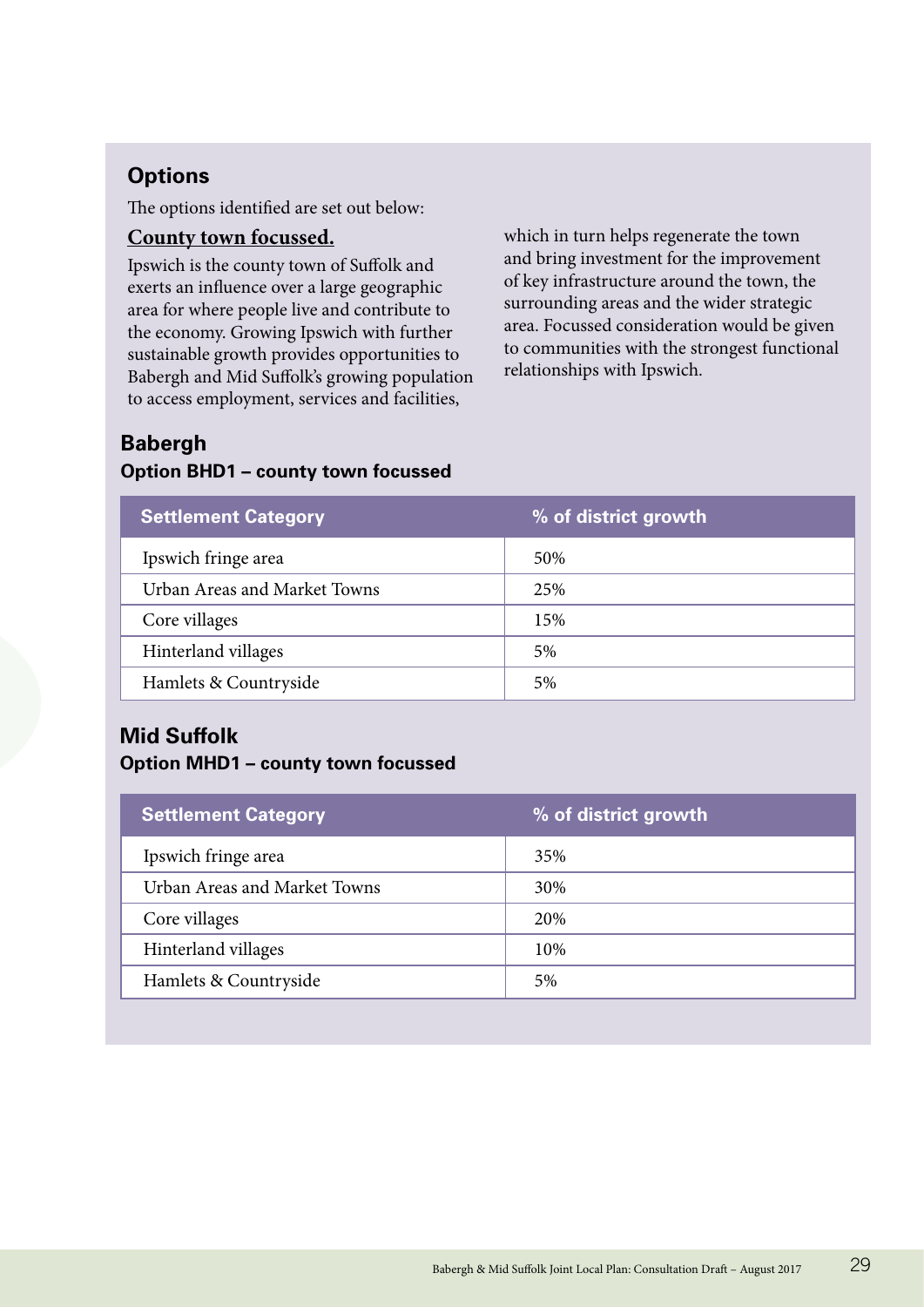#### **Market town/rural area balance.**

Since 2001, approximately 60% of new housing growth has come forward in 'rural' areas across Babergh and Mid Suffolk. A large proportion of growth is identified and formally allocated through the plan making process, but a

significant amount of development historically, has also come forward on sites which are not allocated. The Council considers that a mix of urban and rural development is important to maintain the overall success of the area and this has been pattern of growth in recent years.

## **Babergh Option BHD2 – market town/rural area balance**

| <b>Settlement Category</b>   | % of district growth |
|------------------------------|----------------------|
| Ipswich fringe area          | 20\%-25\%            |
| Urban Areas and Market Towns | 25%-35%              |
| Core villages                | 25%-35%              |
| Hinterland villages          | 15%                  |
| Hamlets & Countryside        | 5%                   |

### **Mid Suffolk**

#### **Option MHD2 – market town/rural area balance**

| <b>Settlement Category</b>   | % of district growth |
|------------------------------|----------------------|
| Ipswich fringe area          | 25%-30%              |
| Urban Areas and Market Towns | 25%-30%              |
| Core villages                | 20%-25%              |
| Hinterland villages          | 15%                  |
| Hamlets & Countryside        | 5%                   |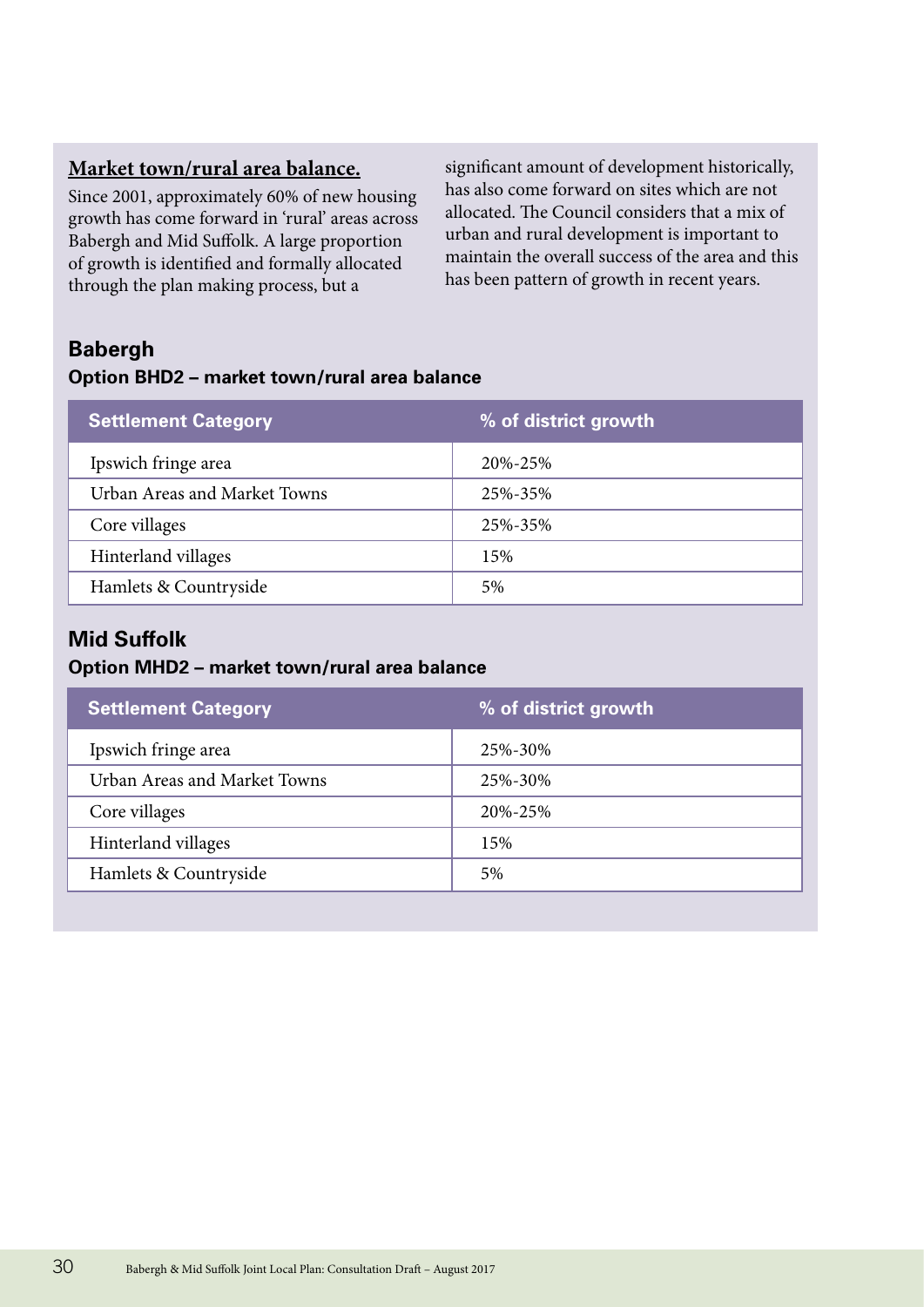## **Transport corridor focussed.**

Across the area there is disparity in the extent of key infrastructure availability and capacity. The A14 and A12 roads, and the London-Norwich and Ipswich-Cambridge rail routes are crucial daily transport connections for residents and businesses in the area and beyond. Many settlements with good access to these key routes are successful at attracting services and facilities and are sustained by new development demand such as housing and employment land. Further sustainable development in these locations could provide opportunities to improve existing facilities and better opportunities to travel by more sustainable patterns and means. Focussed consideration would be given to communities within approx 2km of an A road junction or mainline train station.

## **Babergh**

#### **Option BHD3 – transport corridor focussed**

| <b>Settlement Category</b>   | % of district growth |
|------------------------------|----------------------|
| Ipswich fringe area          | 25%                  |
| Urban Areas and Market Towns | 30%                  |
| Core villages                | 30%                  |
| Hinterland villages          | 10%                  |
| Hamlets & Countryside        | 5%                   |

#### **Mid Suffolk Option MHD3 – transport corridor focussed**

| <b>Settlement Category</b>   | % of district growth |
|------------------------------|----------------------|
| Ipswich fringe area          | 20%                  |
| Urban Areas and Market Towns | 35%                  |
| Core villages                | 30%                  |
| Hinterland villages          | 10%                  |
| Hamlets & Countryside        | 5%                   |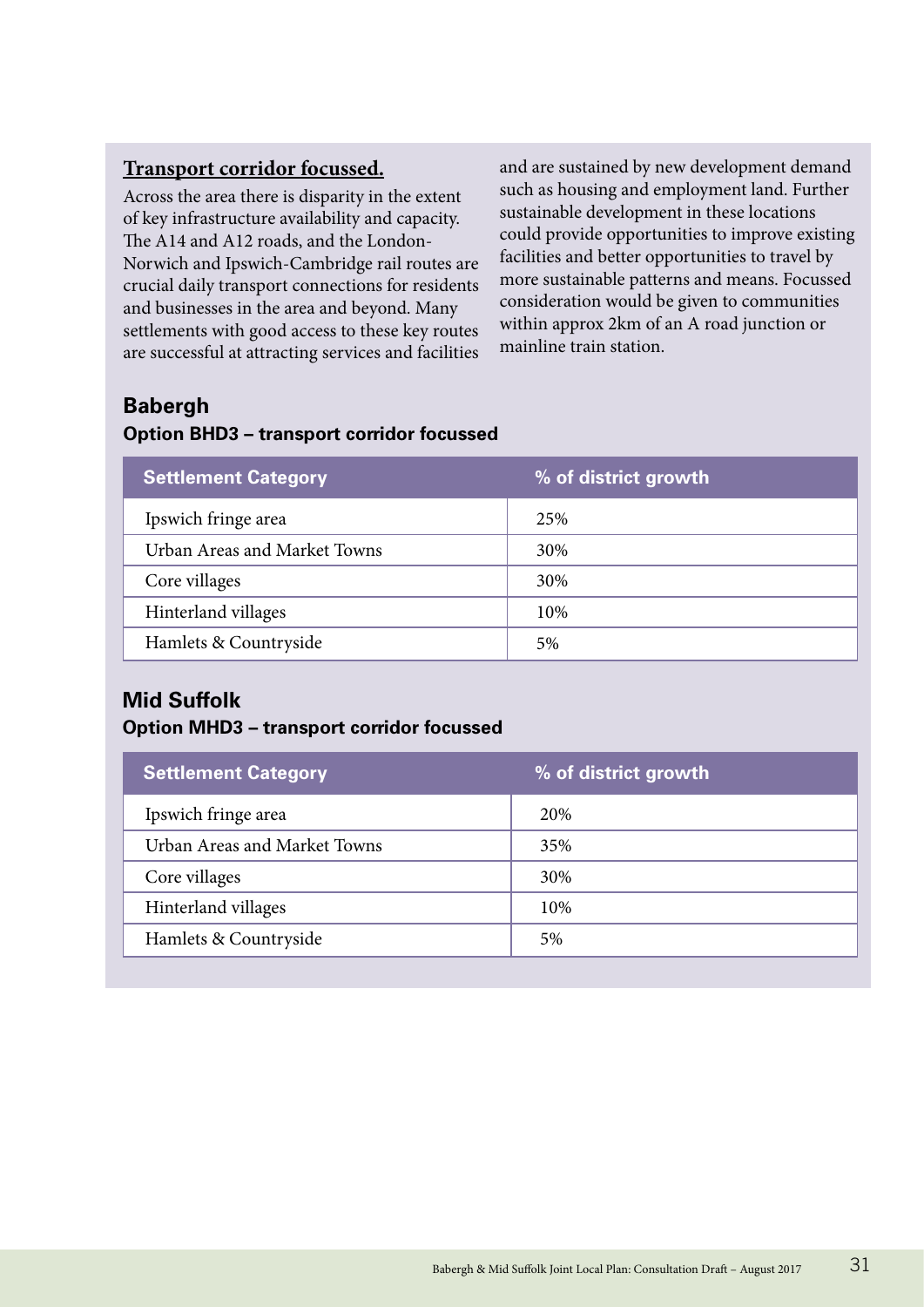#### **New settlement focussed.**

Where significant new growth is identified and required, national planning policy encourages Councils to consider whether growth could be accommodated through the planning of new settlements – either garden towns or villages. They are intended to be of a scale of at least 1,500 homes and genuinely new stand-alone

communities, rather than extensions to existing towns or villages. Opportunities are available to bring in enhanced Government investment funds to help plan and support these areas. Careful consideration would need to be given to the final scale of any new settlement to ensure optimal critical mass for supporting infrastructure.

#### **Babergh**

#### **Option BHD4 – New settlement focussed**

| <b>Settlement Category</b>   | % of district growth |
|------------------------------|----------------------|
| Ipswich fringe area          | 20%                  |
| Urban Areas and Market Towns | 20%                  |
| Core villages                | 15%                  |
| Hinterland villages          | 5%                   |
| Hamlets & Countryside        | 5%                   |
| New settlement               | 35%                  |

## **Mid Suffolk**

#### **Option MHD4 – New settlement focussed**

| <b>Settlement Category</b>   | % of district growth |
|------------------------------|----------------------|
| Ipswich fringe area          | 20%                  |
| Urban Areas and Market Towns | 20%                  |
| Core villages                | 15%                  |
| Hinterland villages          | 5%                   |
| Hamlets & Countryside        | 5%                   |
| New settlement               | 35%                  |

## **Consultation Questions:**

- **Q 13. Which option(s) for housing spatial distribution do you think is the best? Please explain your answer.**
- **Q 14. Are there other realistic broad distribution options which should be considered? Please explain your answer.**
- **Q 15. If a new settlement was to be planned in the area, where should it be located? Please explain your answer.**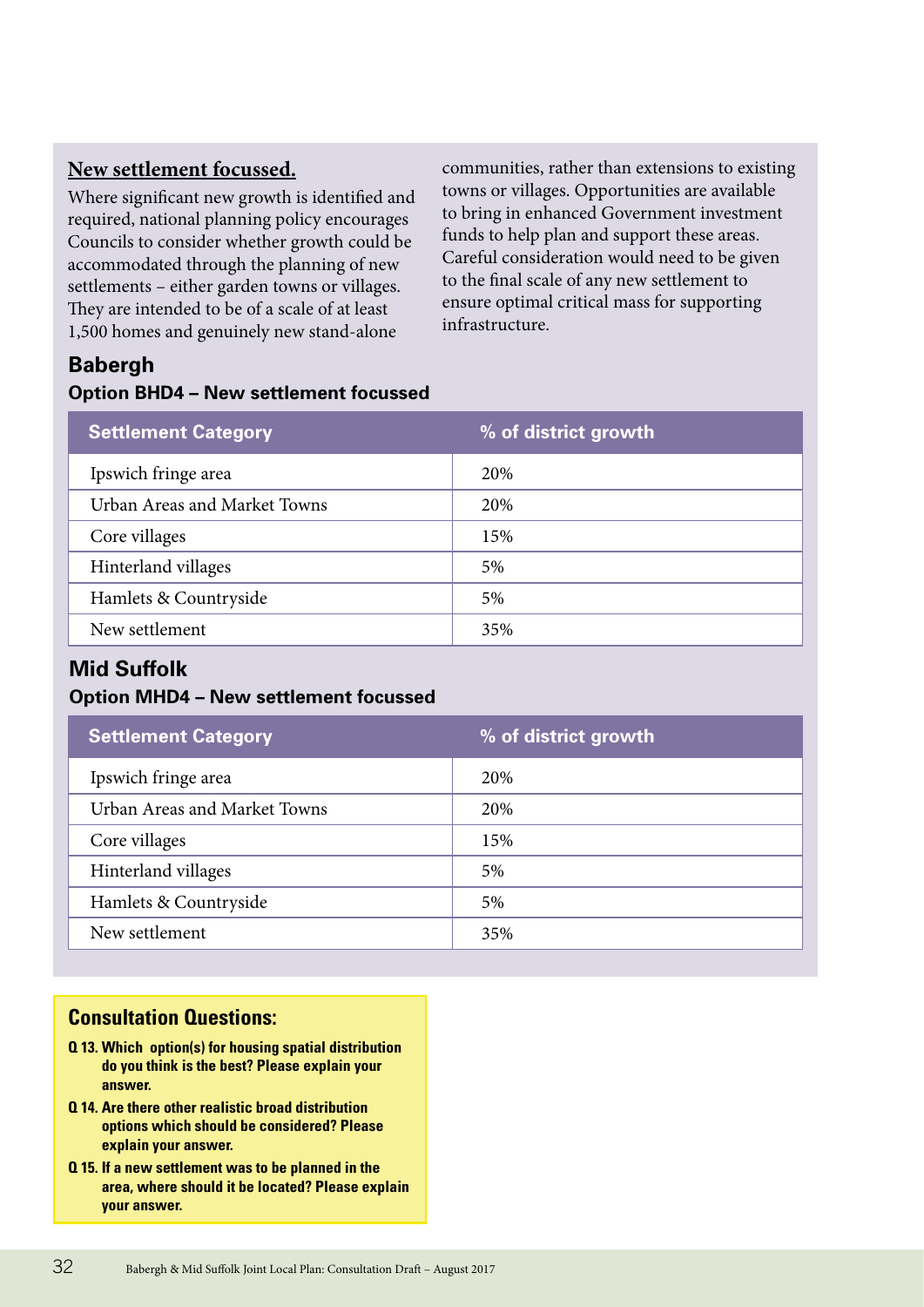## Housing Types & Affordable **Housing**

## **Strategic Priorities**

Paragraph 156 of the NPPF requires the Local Plan to set out strategic priorities to deliver the homes needed in the area.

## **Evidence**

- Ipswich and Waveney Housing Market Areas Strategic Housing Market Assessment – Part 1 (May 2017)
- Ipswich and Waveney Housing Market Areas Strategic Housing Market Assessment – Part 2 (May 2017)

## **Introduction and Context**

Alongside meeting the overall need for housing, the NPPF also requires local planning authorities to plan for a mix of housing based on current and future demographic trends, market trends and the needs of different groups in the community, identify the size, type, tenure and range of housing that is required in a particular location, reflecting local demand, and to set policies for meeting affordable need on site unless off-site provision or a financial contribution can be robustly justified. Accordingly the Council has set the objective for the Plan to deliver *'the right type of homes, of the right tenure in the right location'.*

The Strategic Housing Market Assessment (SHMA) identifies a number of key recent trends and current factors relating to housing type, including:

- Between 2001 and 2011, household sizes in Babergh dropped from 2.35 persons to 2.3 persons, and in Mid Suffolk dropped from 2.41 to 2.36 persons;
- Since 2001, in Babergh there has been a decline in couples with dependent or non-dependent children, but an increase in all other household types. Mid Suffolk has seen a particularly high proportionate growth in lone parent households

when compared to surrounding authorities and the England average;

- Both Districts have a relatively high proportion of detached properties and a relatively low proportion of purpose built flats, and a relatively large proportion of properties with four bedrooms or more;
- Both Districts have a relatively large proportion of owner occupied accommodation. Nevertheless, between 2001 and 2011 the number of owner occupiers with a mortgage has decreased, however the number of households living in private rental accommodation increased by 71% in Babegrh and 51% in Mid Suffolk;
- Latest figures published by ONS show that both authorities continue to have a high ratio of house prices to residents' income which indicates low affordability. In 2016 Babergh had a ratio of 9.6 and Mid Suffolk a ratio of 8.830, compared to an England average of 7.2.

## **Housing size and tenure**

The SHMA (Part 2) identifies the mix of housing required to 2036 in terms of the size and tenure. The SHMA projects that there will continue to be a decline in couple households with children whilst other households will continue to grow. The SHMA shows that across both Districts the greatest need is for market housing for ownership; however there is also a distinct need for private rented accommodation. In terms of the need for affordable housing, the SHMA identified that this represents 19.4% of OAN in Babergh and 17.4% of OAN in Mid Suffolk (social rent/affordable rent and shared ownership).

In terms of size of housing needed, the greatest need is for two, three and four bedroom owner occupied accommodation. However, whilst individually the need for these sizes and tenures is higher than for other sizes and tenures, they equate to just over half of total need in Babergh and just below two thirds of total need in Mid Suffolk.

<sup>30</sup> Ratio of lower quartile house price to lower quartile gross annual residence-based earnings (ONS, 2017).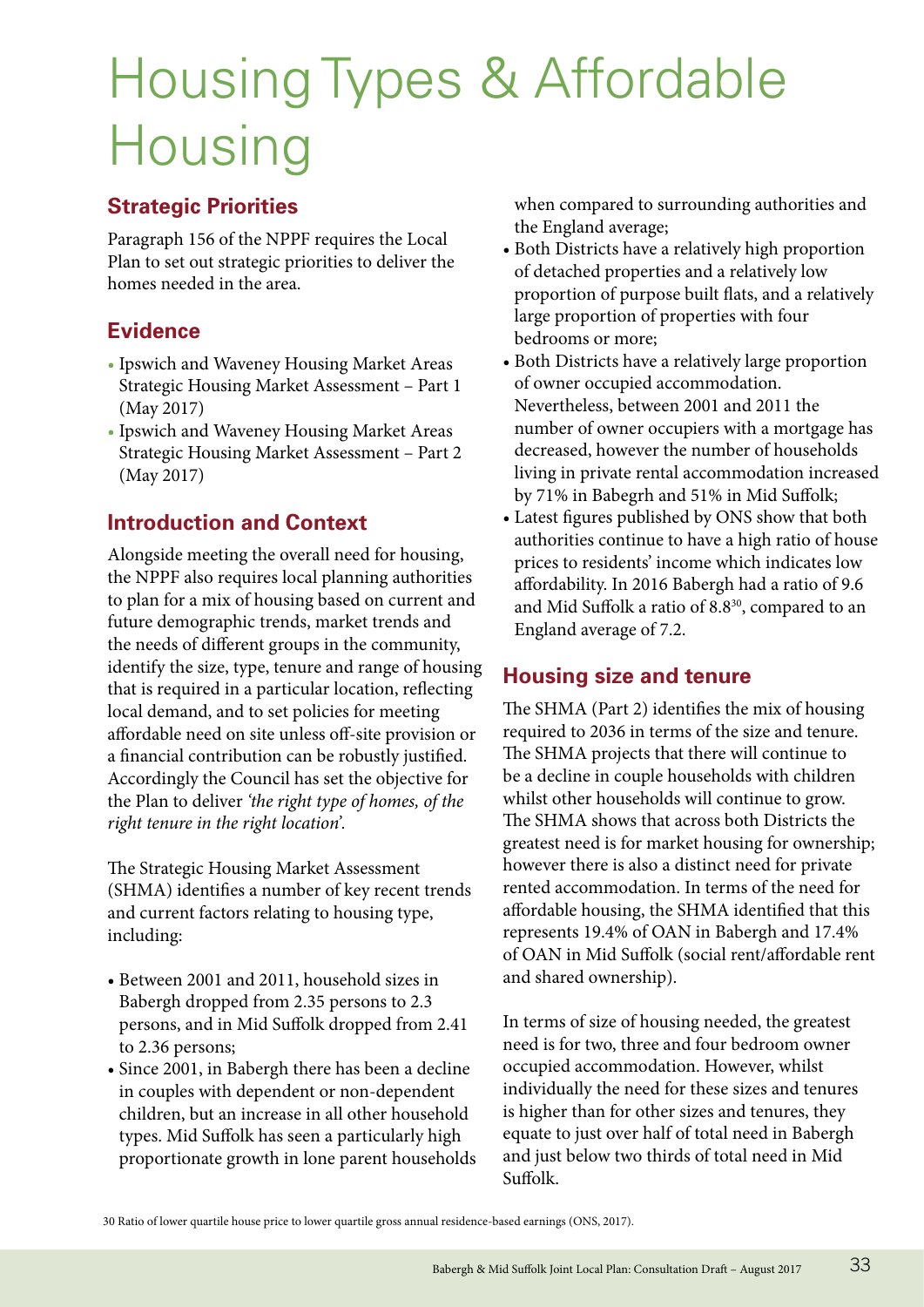The SHMA identifies the number of new households that will require private rented accommodation as 1,273 households in Babergh and 1,474 households in Mid Suffolk. This is reflective of the increase in the number of households living in private rented accommodation in recent years.

The Local Housing Allowance is currently based on an assumption that single person households under 35 would live in shared accommodation. This type of accommodation has not typically been provided in Babergh and Mid Suffolk, however in light of affordability issues may become more prevalent over the Joint Local Plan period.

In 2015 the Government published the Nationally Described Space Standards. These set out minimum gross internal floor areas for new residential dwellings and can be applied through adoption of a planning policy which requires the standards to be met. The Planning Practice Guidance (PPG) states that, where the standards are to be applied, this will need to be considered as part of the viability assessment.

#### **Older persons housing needs**

The SHMA has identified that the older population will grow significantly across both Districts by 2036 – across the Ipswich Housing Market Area the number of people aged over 65 is expected to rise by 59% by 2036. This needs to be taken into account when considering the type of new housing to be provided. As there are higher levels of disability and health problems amongst older generations, the growth in this population presents key choices in terms of the types of homes that are provided. Principles underpinning Suffolk County Council's provision of Adult and Community Services include aiming to ensure that people can stay in their own home for as long as possible.<sup>31</sup>

The population living in nursing and residential care homes is recorded separately to the

population related to the Objectively Assessed Need for housing (OAN) and is known as 'institutionalised population'. The SHMA identifies needs for 572 nursing and residential care home spaces in Babergh and 1,004 spaces in Mid Suffolk. This is in addition to the need to meet the OAN for housing. It may be however that traditional forms of provision will not be necessary or appropriate in meeting the full extent of this need. The Councils are currently working with Suffolk County Council in considering future models of provision.

The provision of specific types of housing can help to enable people to live in their homes for longer and/or to live in their homes more easily. The Planning Practice Guidance states that Local Plans should, where appropriate, identify specific sites for all types of housing to meet their anticipated housing requirement. The PPG states that this could include sites for older people's housing including accessible mainstream housing such as bungalows and step-free apartments, sheltered or extra care housing, retirement housing and residential care homes, or include criteria based policies or targets for such housing. Nationally, the number of bungalows being built has fallen significantly over recent years, and bearing in mind the increasing ageing of the population it is considered appropriate to consider how they can be provided for through the Joint Local Plan.

#### **Specialist accommodation**

The SHMA also identifies the needs for specialist accommodation. In Babergh there is a need for 1,125 sheltered units, 106 enhanced sheltered units and 138 extra care units (2014 – 2036). In Mid Suffolk there is a need for 755 sheltered units, 73 enhanced sheltered units and 176 extra care units. The Councils are currently working with Suffolk County Council in considering future models of provision for households who require support, and it may be that traditional sheltered units will not be the most suitable way in which to meet all future needs.

31 Adult and Community Services Market Position Statement 2015 – 2016 (Suffolk County Council)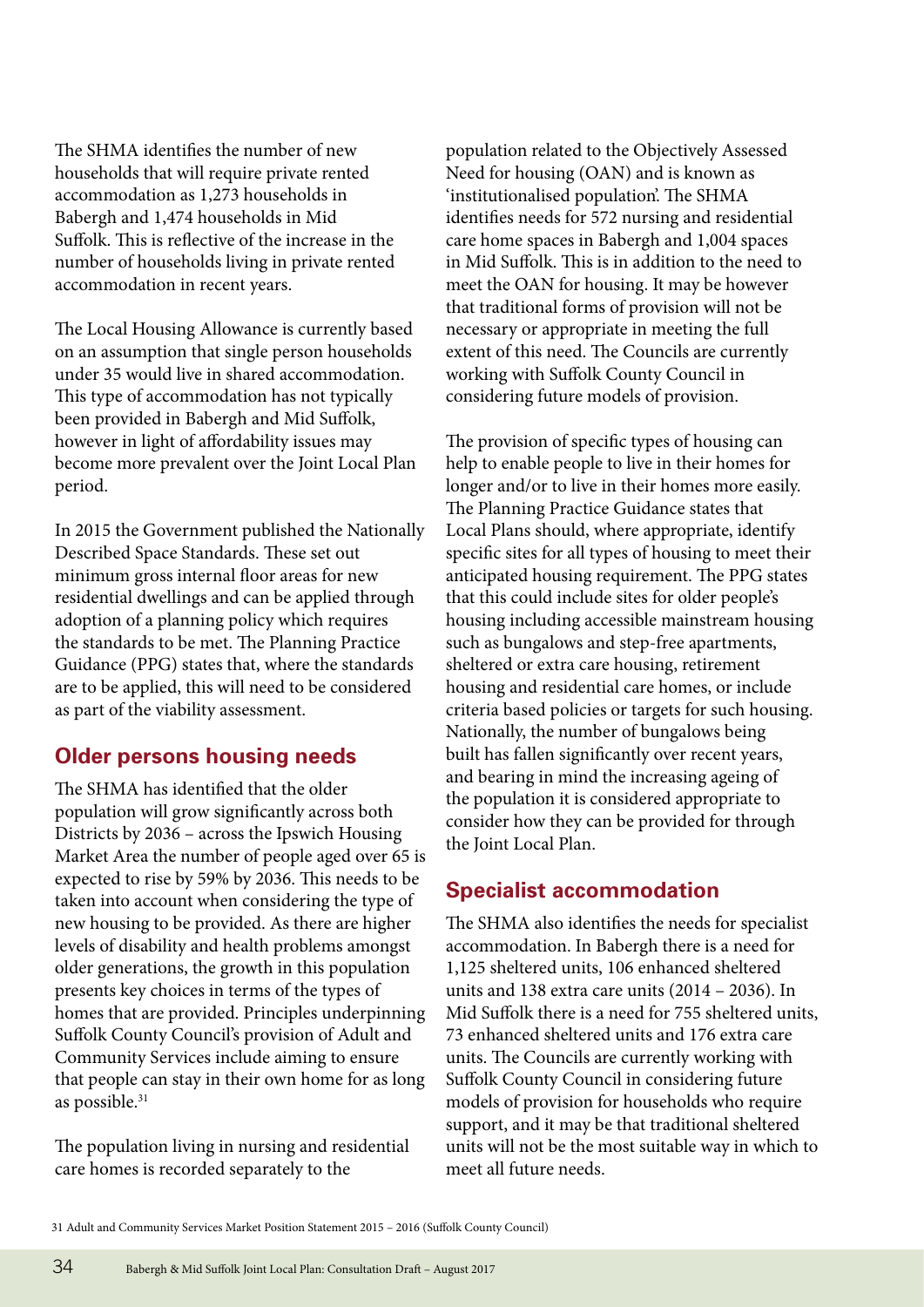In 2015, the Government introduced two new 'optional' Building Regulations<sup>32</sup> relating to accessible dwellings, which set standards in relation to accessible and adaptable dwellings<sup>33</sup> and wheelchair accessible dwellings<sup>34</sup> which are over and above the minimum requirements. Local authorities can apply these optional standards by incorporating a requirement within their planning policies. As stated above, the SHMA (Part 2) identifies an increasing need for dwellings for the older population and a requirement for accessible dwellings may help to address some of this need. Further, the Joint Health and Wellbeing Strategy for Suffolk<sup>35</sup> identify the provision of greater choice and innovation in housing for those with disabilities as one of its priorities.

#### **Starter Homes**

Starter Homes<sup>36</sup> are a defined form of housing provision, as set out in the Housing and Planning Act 2016, subject to a number of restrictions including only being available to first time buyers under the age of 40. Starter Homes must be sold at a discount of at least 20% of the market value and up to a cap of £250,000 (outside London). The Housing and Planning Act 2016 requires planning authorities to promote the supply of Starter Homes. The Housing White Paper, published in February 2017, proposes to amend the definition of affordable housing in order that Starter Homes are encompassed within the definition of affordable housing. However, at present Starter Homes remain outside of the definition of affordable housing.

The SHMA considered the potential role that Starter Homes could play in meeting future housing need, and considered that these could potentially cater for 6.1% of need in Babergh and 5% of need in Mid Suffolk for households who would otherwise be in the private rental sector. The PPG promotes an 'exception site' policy in relation to Starter Homes whereby they would be acceptable on land which has been in industrial or commercial use but which are no longer viable

for this use and where the site is not identified for residential use. Any policy related to Starter Homes on exception sites would need to be considered in relation to the Joint Local Plan's approach towards safeguarding employment land. It may be that there are also alternative approaches to the provision of Starter Homes, for example requiring a certain proportion of Starter Homes on strategic allocations.

## **Self build and custom build**

Since April 2016, Local Authorities in England have been required to maintain a register of households who are interested in obtaining a plot of land to build a home of their own. This is known as the 'Self-build Register'. Further legislation came into effect in October 2016 which, amongst other things, requires local authorities to have regard to their register when carrying out their functions and to grant sufficient 'development permissions' to meet the demand for self-build<sup>37</sup> and custom housebuilding<sup>38</sup> in their area.

As at the end of March 2017, 69 households had been entered onto Babergh and Mid Suffolk District Councils' register. These were split roughly equally between those currently residing in Babergh or Mid Suffolk, and those currently residing elsewhere but who wish to relocate here, and it is not known whether those on the register are also groups or associations. The reasons given for wanting to self-build vary but, typically, most households indicated that they are looking to move closer to family or friends and/or have use of a property designed to meet their specific or longer term needs. Having a property with higher 'eco-performance' levels also features highly. Many of those on the register require a single plot of land, as opposed to land which is part of a larger development. With few exceptions, the majority of households indicated that their main interest lies in a one-off self-build project (either a detached house or bungalow) with 3 or 4 bedroom properties being most popular.

> 37 See Glossary 38 See Glossary

32 See Glossary

36 See Glossary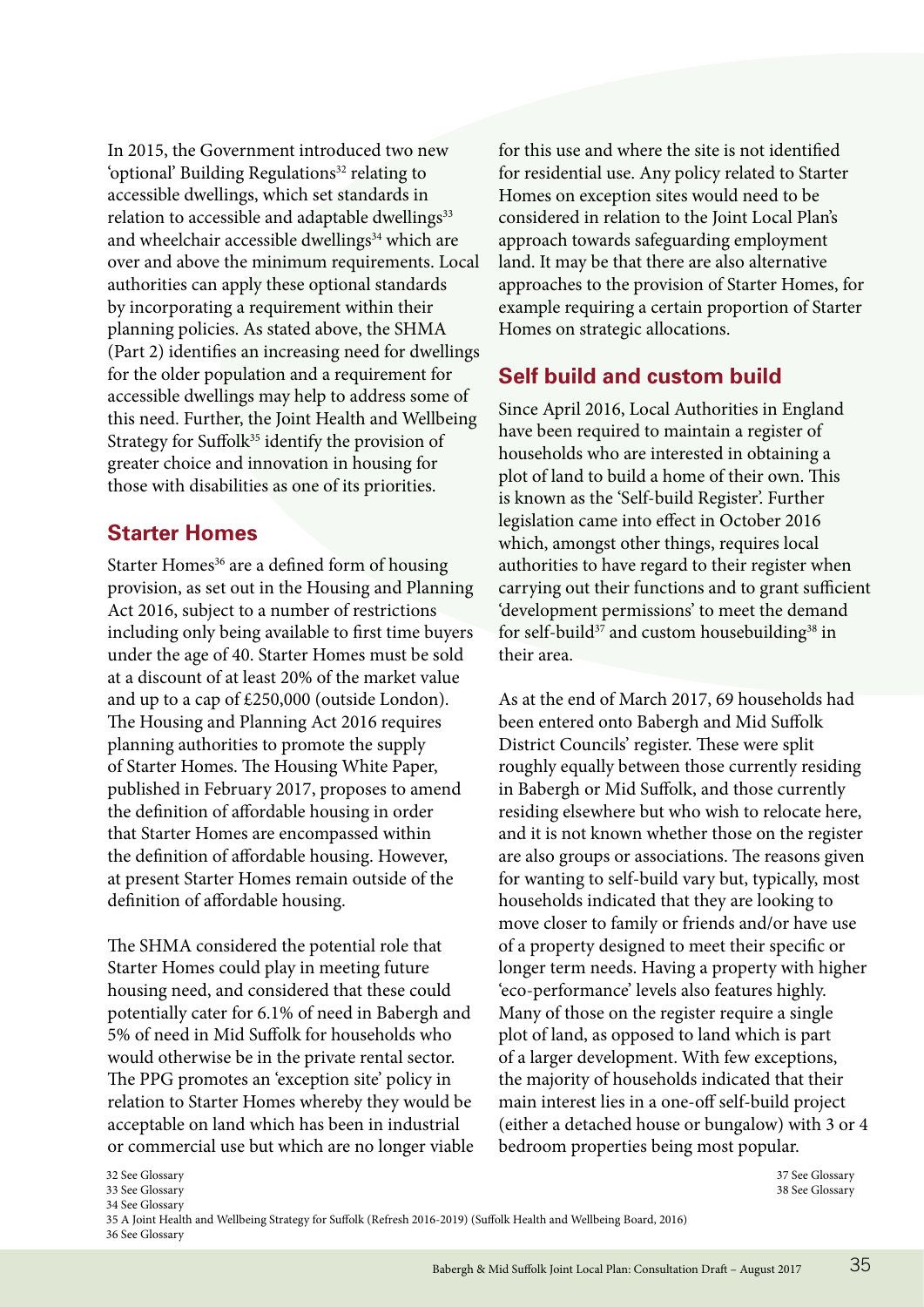The Call for Sites<sup>39</sup> exercise undertaken in summer 2016 included a request for sites which would potentially be suitable for self-build.

The purpose of the self-build register is to 'match' those looking to build a property with sites that would potentially be suitable for them to do so, and to ensure that planning permission is granted to meet demand. However, it is considered important to ensure that this does not lead to dwellings in unsustainable locations where permission would not normally be granted for a dwelling. In this respect, it is not considered necessary or appropriate to apply any alternative planning policy to self-build and custom-build properties.

Self-build and custom-build properties receive exemptions for the purposes of the Community Infrastructure Levy<sup>40</sup>. In determining whether a property is self-build or custom-build specific information is requested in order for the exemption to be applied (for example in relation to self-build and custom-build mortgages). It is intended that the Joint Local Plan will provide clarity over what constitutes self-build and custom-build dwellings.

#### **Affordable housing**

Affordable Housing is defined by the NPPF and includes social rented, affordable rented and intermediate housing. The NPPF requires local plans to meet the full objectively assessed need for both market and affordable housing. The SHMA therefore disaggregates the OAN to identify the proportion that should be delivered as affordable housing. The need for affordable housing is split by tenure – for Babergh the need identified is 12.9% of all new dwellings to be for social rent/ affordable rent and 6.5% for shared ownership (total 19.4%); and in Mid Suffolk the need identified is 12.3% for social rent/affordable rent and 5.1% shared ownership (total 17.4%). In both Districts shared equity housing is identified as being more expensive to access than entrylevel private rent, shared ownership and Starter

Homes and for all entry level home ownership other than one bedroom properties, and it is therefore not considered to be suitable for specific consideration through the Joint Local Plan.

Current adopted policies for Babergh and Mid Suffolk require 35% affordable housing to be provided as part of market housing developments<sup>41</sup>. For Babergh, the policy applies to all developments and for Mid Suffolk it applies to sites of at least 15 dwellings or 0.5ha in Stowmarket and Needham Market and to sites of at least 5 dwellings or 0.17ha elsewhere. The Government however introduced a policy in November 2014 which states that affordable housing contributions should not be sought from developments of 10 units or less or which have a maximum combined gross floorspace of 1,000sqm. In Areas of Outstanding Natural Beauty the policy states that planning authorities may choose to set a lower threshold of 5 units or less.

Over the past 5 years, Babergh has delivered 23% affordable housing (as a percentage of all housing developed) and Mid Suffolk has delivered 22%42. These figures relate to overall provision and therefore include smaller sites where no affordable contribution is required as well as sites developed for 100% affordable housing. The scale of affordable housing secured via planning obligation has varied and alongside delivery as part of market developments, a number of affordable homes in the Districts have been delivered through sites developed for 100% affordable housing. To meet the full affordable need the requirement will need to be set above the total proportion needed in order to account for no contribution from developments of under ten dwellings and to provide flexibility for instances where site specific circumstances render the full contribution not viable. An appropriate threshold will need to be considered alongside viability considerations, spatial distribution and the approach towards exception sites as part of the production of the Joint Local Plan.

42 Note the figure for Mid Suffolk excludes 2013/14 data which is incomplete

<sup>39</sup> See Glossary 40 See Glossary

<sup>41</sup> Note that for Mid Suffolk the requirement is 'up to' 35%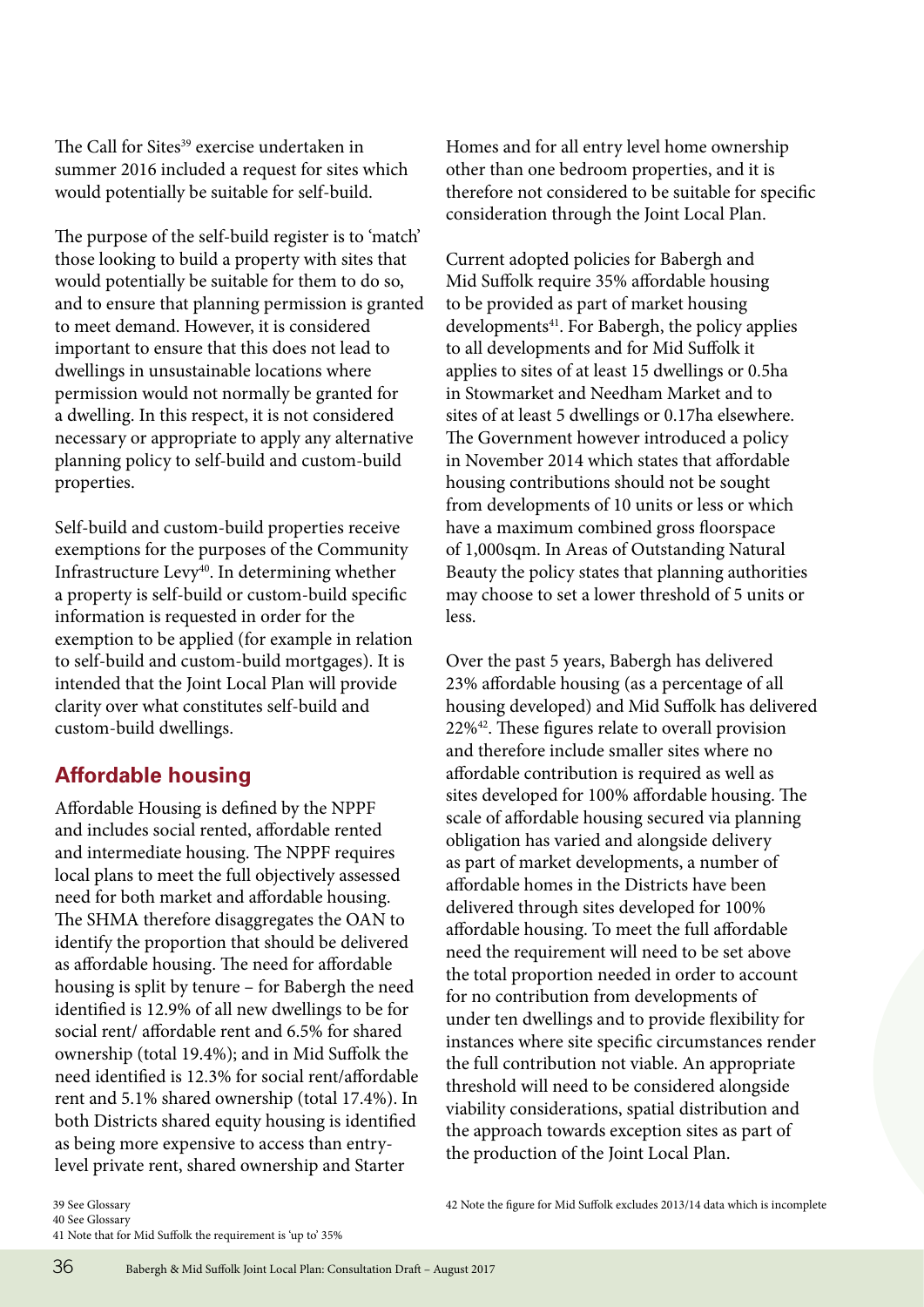The Councils currently have rural exception site policies whereby sites outside of, but adjoining (or well-related to in the case of Babergh), settlement boundaries which would not normally be considered suitable for residential development would be permitted as an exception in recognition of the role they play in meeting local needs for affordable housing. The scale and mix of housing on rural exception sites should be informed by a local housing needs survey. The Councils current policies do not allow for a proportion of market housing on these sites, however the NPPF allows planning authorities to consider whether allowing some market housing on such sites would help to bring these developments forward.

Affordable dwellings can be restricted to key workers where housing affordability is causing issues for maintaining employment levels in public sector services.

## **Options**

## **Housing mix**

#### **Option HM1 – Housing mix to accord broadly with SHMA**

Set a broad requirement for a mix of housing to be provided as part of all housing developments, with the precise nature of the mix to be determined by the market. Under this option developments would be expected to broadly follow the mix identified in the SHMA; or

#### **Option HM2 – Requirement for specific dwelling type**s

Responding to the conclusions of the SHMA, including in relation to the increasing numbers of older people, require:

a) A proportion of accessible and adaptable dwellings (Part M4(2) of the Building Regulations) on sites over 10 dwellings; b) A proportion of bungalows on sites over 10 dwellings;

Under this option, bungalows would be required to remain as such in perpetuity through removal of Permitted Development rights; and

#### **Option HM3 – Residential and Nursing Homes and specialist housing**

Include a policy supporting the development of residential and nursing homes and specialist housing (sheltered, enhancedsheltered and extra care). Such developments would be expected to be within or well connected to urban areas or larger villages on the basis that they are employment generating uses as well as housing.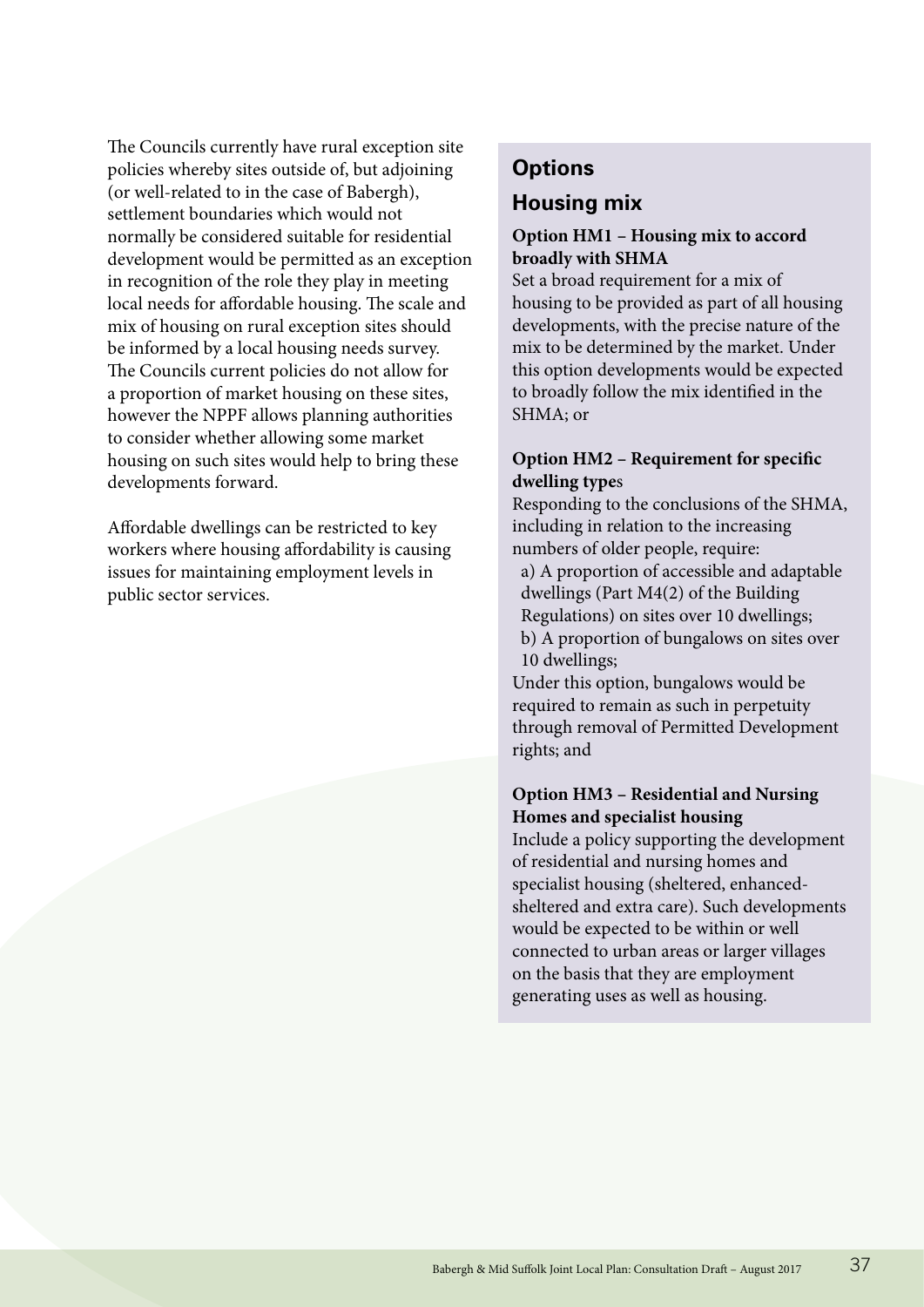## **Initial preference**

The Councils' initial preference, in line with options HM2 & HM3, is to require the mix of housing to include accessible dwellings and bungalows as the increase in the elderly population is projected to be significant over the Joint Local Plan period. The requirements will be subject to viability testing throughout the production of the Joint Local Plan. The Councils' initial preference is also to include policies to facilitate the development of care and nursing homes and specialist housing. Combined it is considered that this approach provides the greatest opportunity to deliver the NPPF requirements and the Councils' objectives on meeting housing need.

## **Options Affordable housing Affordable housing need**

#### **Option AH1 – Setting a requirement for affordable housing**

Continue to require a proportion of affordable housing for all residential developments of more than ten dwellings or over 1,000sqm gross floorspace, with the aim of meeting the full need for affordable housing.

It is not considered appropriate to identify a specific alternative as this requirement would appear to support delivery of affordable housing as identified through the SHMA. Specific requirements will need to be considered alongside viability testing, the spatial strategy and the approach to exception sites.

#### **Rural Exception sites**

#### **Option RE1 – No market housing on rural exception sites**

Include a rural exception site policy but do not allow for an element of market housing on rural exception sites; or

#### **Option RE2 – Market housing supported on rural exception sites**

Include a rural exception site policy which would support an element of market housing where this is necessary to bring the site forward and where the scale is proportionate to the overall aim of delivering affordable housing.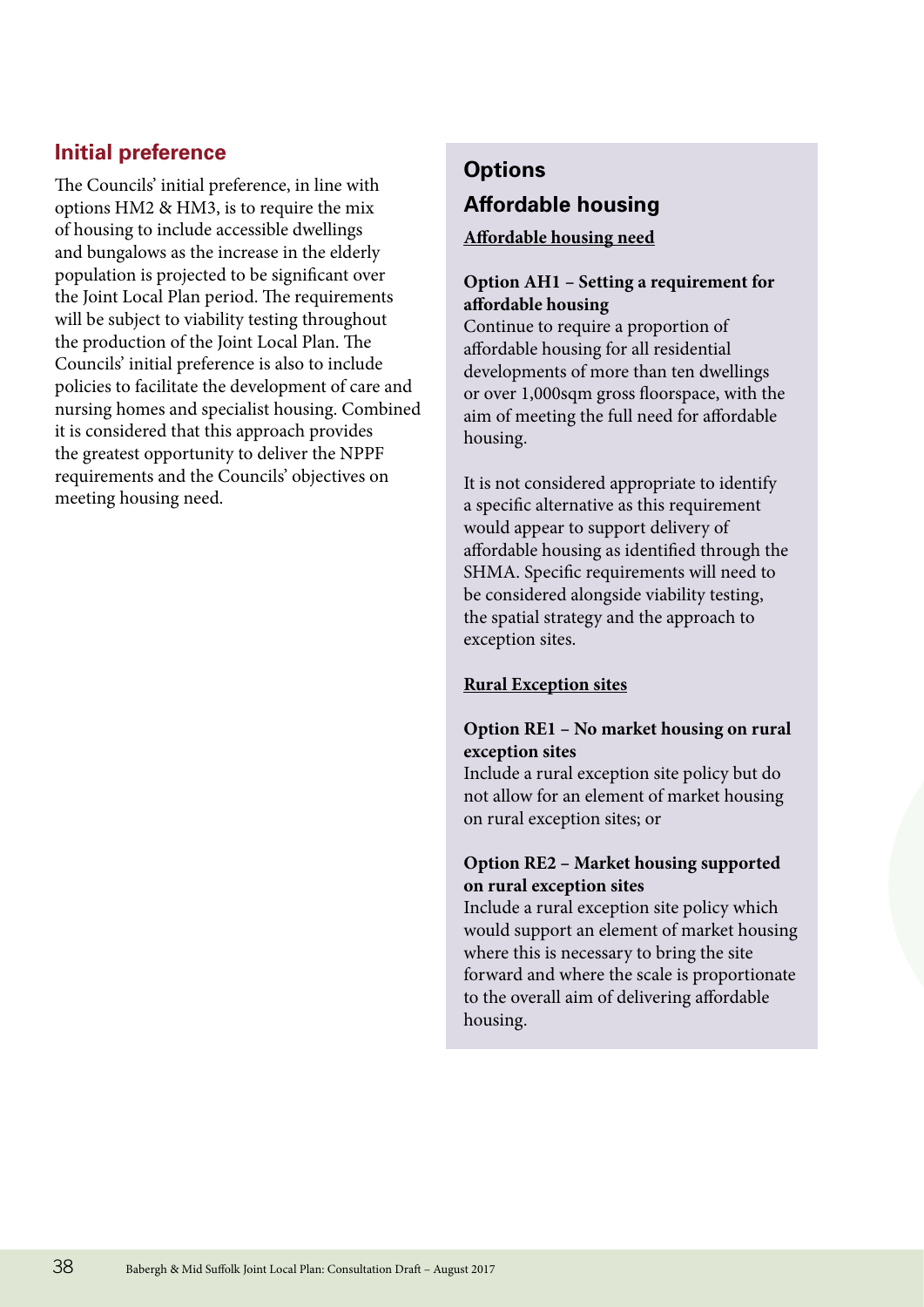#### **Initial preference**

The Councils' initial preference is to bring forward delivery of rural exception sites. Should an element of market housing be required to render such proposals viable, the policy approach would support this (as per option RE2).

- **Q 16. Should the Joint Local Plan include a requirement for new dwellings to meet the Nationally Described Space Standards?**
- **Q 17. Do you have any views on the proposed approach towards self-build and custom build dwellings?**
- **Q 18. What should the Councils' approach to Starter Homes be?**
- **Q 19. Should the Councils be prioritising the provision of any particular types of homes?**
- **Q 20. Are there any other types of housing that should be planned for / required?**
- **Q 21. How can the Councils promote / facilitate development of homes for private rent?**
- **Q 22. In relation to affordable housing, do you consider the requirement should be set at a percentage other than the current 35%? If so, please provide reasons.**
- **Q 23. To what extent should affordable housing be (or not be) prioritised over provision of other infrastructure where viability is an issue?**
- **Q 24. In relation to affordable housing, should there be any preference for housing to accommodate key workers?**
- **Q 25. If Option RE2 is supported, what maximum percentage of market housing should be acceptable?**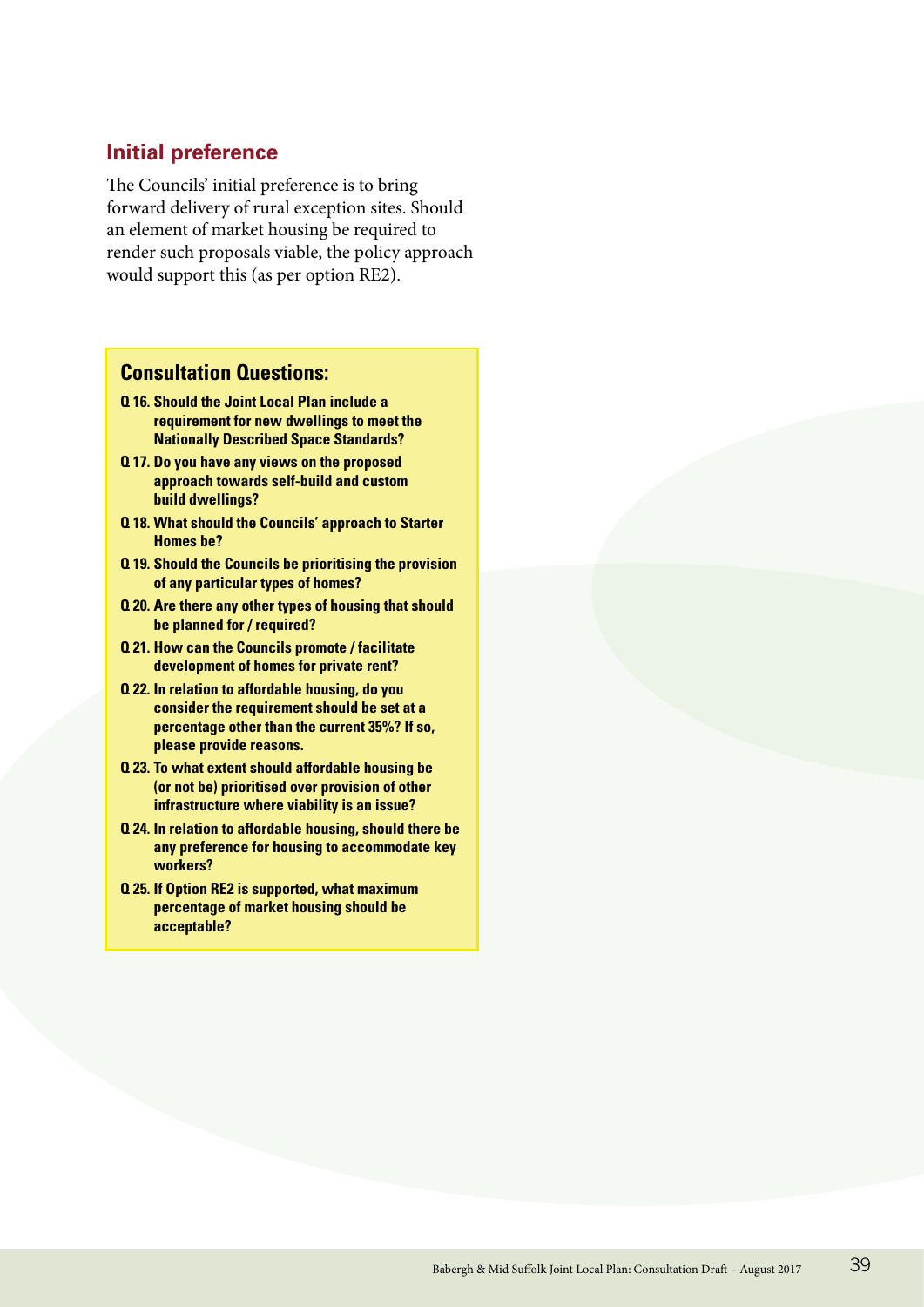## Rural growth and development

**Objective - Delivering growth, services and facilities in rural towns and villages.**

## **Strategic Priorities**

Paragraph 156 of the NPPF requires the Local Plan to set out strategic priorities to deliver the homes needed in the area.

## **Key Evidence**

- AMR delivery rates
- Current policy context
- Rural Facilities
- Settlement hierarchy and cluster profiles

## **Introduction and context**

Sustainable development is at the heart of planning. The location of development is a critical determinant on its sustainability and has a significant effect on the extent to which it contributes socially, economically and environmentally.

Over recent years in Babergh and Mid Suffolk a significant proportion of housing development has come forward in rural towns and villages. This is despite the planned approach to growth which has sought to concentrate the greatest proportion of growth in the main towns of Hadleigh, Sudbury, Stowmarket and Eye allocated in strategic development sites. On a number of the allocated sites development has not progressed as quickly as anticipated in the current Plans.

Through the preparation of the Plan, we will need to consider whether the approach taken to allocations in the previous plans remains the right approach to shape the District up to 2016. National policy sets out that development should be distributed in a way which reduces the need to travel, supports the retention of existing services and helps to sustain rural areas.

The existing policy framework makes provision

for rural growth which is essential to help meet housing need, sustain local services and facilities and support the ongoing prosperity and vibrancy of the Districts.

The NPPF (para 55) provides the following guidance: *"To promote sustainable development in rural areas, housing should be located where it will enhance or maintain the vitality of rural communities. For example, where there are groups of smaller settlements, development in one village may support services in a village nearby. Local planning authorities should avoid new isolated homes in the countryside unless there are special circumstances."*

Whist the policy approach in Babergh and Mid Suffolk has differed in the respective adopted local plans the overall approach to broad locations for development has similarities in seeking to concentrate development towards towns and the larger settlement with more limited and proportionate growth across the largely rural hinterland, generally avoiding isolated development in the countryside. Both authorities however have policy provision for special circumstances where isolated development in the countryside would be supported, such as rural workers dwellings, consistent with the NPPF, paragraph 55.

The approach taken in Mid Suffolk's Local Plan and Core Strategies has been to allocate sites for development. For sites located beyond settlement boundaries land was treated as open countryside. The majority of the allocations have been completed and there is a reliance on windfall development to meet housing need. Many of the settlements have already expanded beyond the existing defined settlement boundary.

In Babergh, the Core Strategy (policy CS11) aimed to provide greater flexibility to accommodate new development and growth in rural areas through a criteria based approach to proposing and managing development on the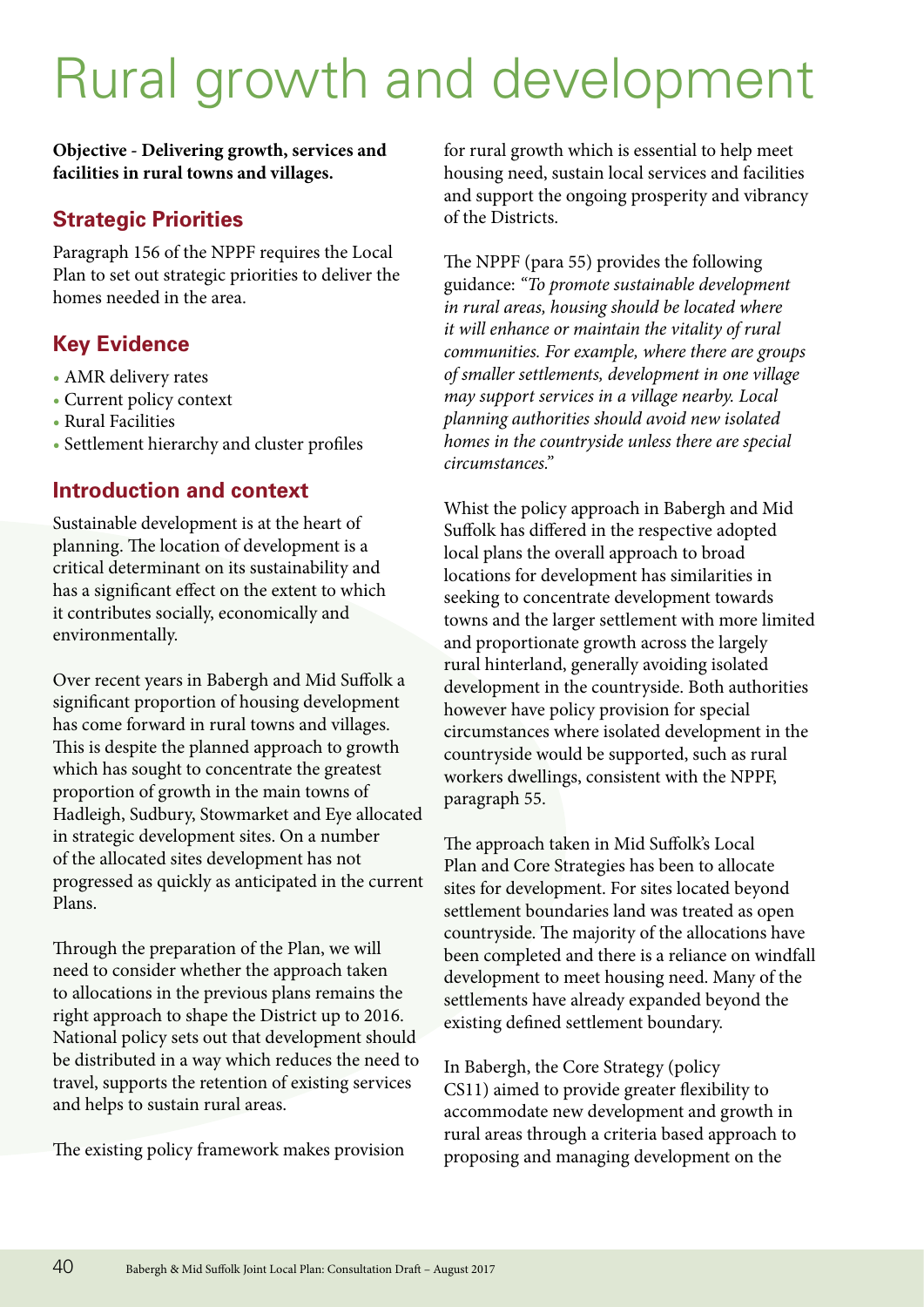edge of the built up area boundary. However, many of the settlements have already expanded beyond the built up area boundary. Furthermore, there has been criticism from both communities and developers that the approach taken through Policy CS11 lacks certainty. The approach has only been applicable to core and hinterland villages without having regard to smaller settlements. Development proposals for small scale growth in these 'hamlet' type communities, through existing policy has been assessed as development in the 'open countryside' with a requirement for justifiable need and exceptional circumstances. This has been considered to be overly restrictive by many communities and has restricted to their ability to meet housing need and support local services and facilities.

Supporting the vitality of rural communities, through meeting local housing need and securing the retention of services and facilities are key objectives of the Council. In order to ensure that such communities remain sustainable, a level of development is essential to ensure provision of homes, jobs and services. With overly restrictive policies on development in the rural areas housing need would not be met and there would likely be ongoing loss of essential rural services and facilities.

Babergh and Mid Suffolk areas have delivered the housing development in urban and rural areas. Whilst planned growth has had more growth allocated in urban areas, it is in the rural areas that the greatest proportion of growth has been delivered at a ratio of approximately 60:40 compared to in the towns. This is a reflection of both the extensive rural hinterland of the Districts with a network of inter connected settlements of towns and villages which support a range of services and facilities.

There is potential to include a policy in the Plan which would support appropriate infill development in 'hamlets' (considered to be a nucleus of at least 10 dwellings fronting the

highway) which would not cause undue harm to the character and appearance of the cluster and would not consolidate settlements or result in ribbon development.

Through the preparation of the new Joint Local Plan, the Council will need to consider which approach is the most sustainable to enable development in rural communities.

## **Options**

## **Rural growth**

The settlement hierarchy defines settlements as towns, core villages, hinterland villages, hamlets and the open countryside.

#### **Option RG1 – A Policy Criteria based approach**

Continuation of the Babergh Core Strategy CS11 Policy Approach using criteria based policy to assess each case on its individual merits; or

#### **Option RG2 – Allocations with flexibility for small scale infill.**

Allocate sites in towns and core villages to provide certainty on the principle and potential scale of large development. For hinterland villages review the current defined boundaries and have criteria based approach to enable proportionate development in hinterland villages and infill development in hamlets and clusters of 10 or more dwellings.

## **Initial Preference**

Policy approach Option RG 2 provides greater certainty whilst maintaining flexibility on small scale sites. This approach is considered to most appropriate to deliver…'the right type of homes… in the right place', thereby supporting the sustainability of rural communities.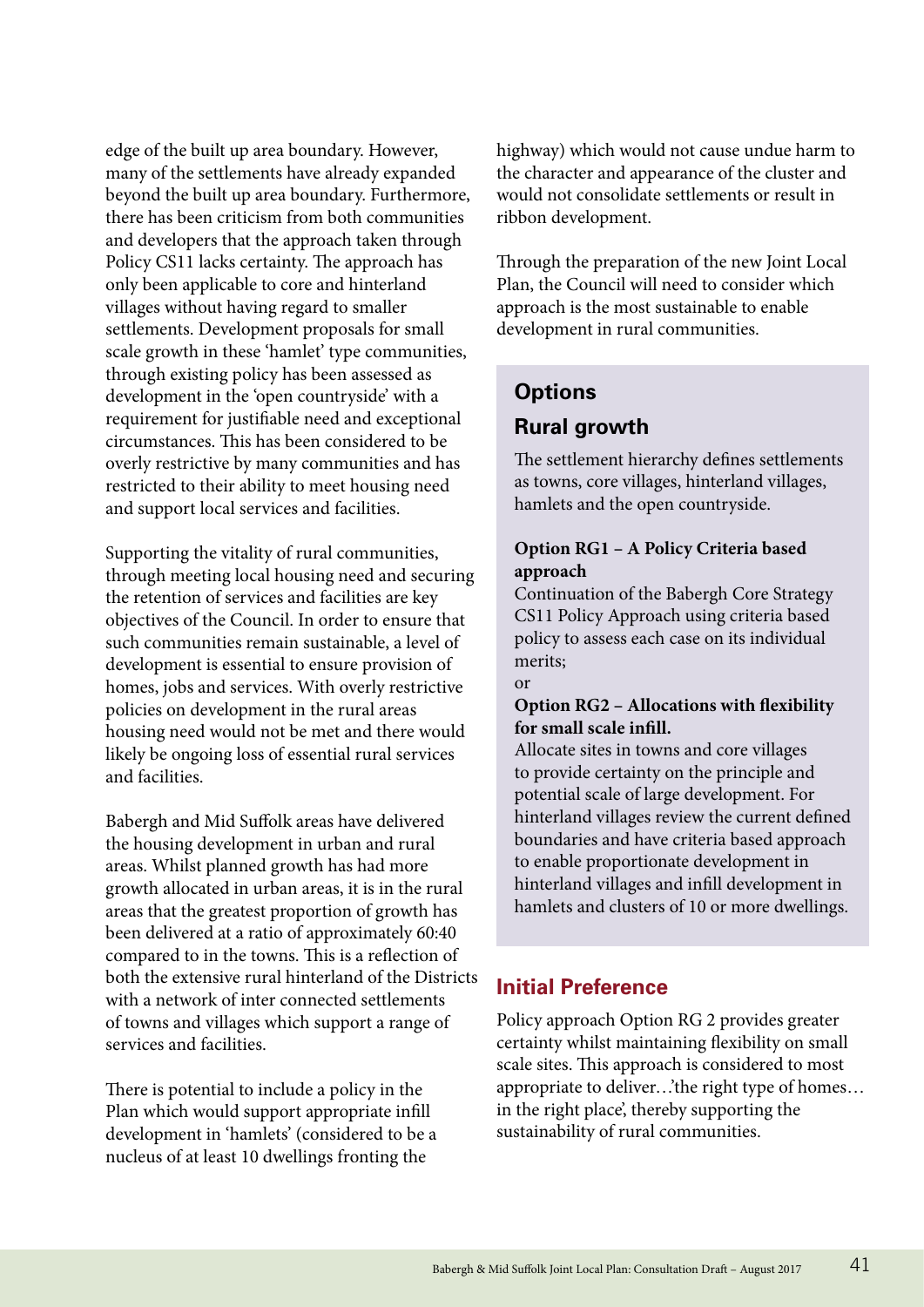## **Options**

### **Hamlets**

**Approach to infill in hamlets** 

**Option HG1 – continuation of the current approach which would classify hamlets as open countryside in the settlement hierarchy;** Or

**Option HG2 - Include a policy in the new Joint Local Plan which would support appropriate infill development in 'hamlets' (considered to be a nucleus of at least 10 dwellings fronting the highway) which will not cause undue harm to the character and appearance of the cluster, would not consolidate settlements or result in ribbon development. Proposed policy criteria could be as follows:**

- There is a defined nucleus of at least ten dwellings adjacent to or fronting an existing highway;
- The scale of development consists of infilling by one detached dwelling or 2 semi-detached properties within a continuous built up frontage along the highway;
- It would not cause undue harm to the character and appearance of the cluster or any harmful visual intrusion into the surrounding landscape;
- Particular care will be exercised in sensitive locations such as conservation areas and the Area of Outstanding Natural Beauty; and
- The cumulative impact of proposals will be a major consideration.

## **Initial Preference**

Policy option HG2 provides flexibility to enable limited growth in hamlets which would be proportionate and support the existing communities, consistent with the NPPF and the Councils' objective to support strong and healthy communities.

- **Q 26. Which option for the policy approach to rural growth do you think is most appropriate?**
- **Q 27. Are there any other approaches to distributing development in rural areas that we should consider?**
- **Q 28. Do you support the approach proposed for hamlets? If not please explain?**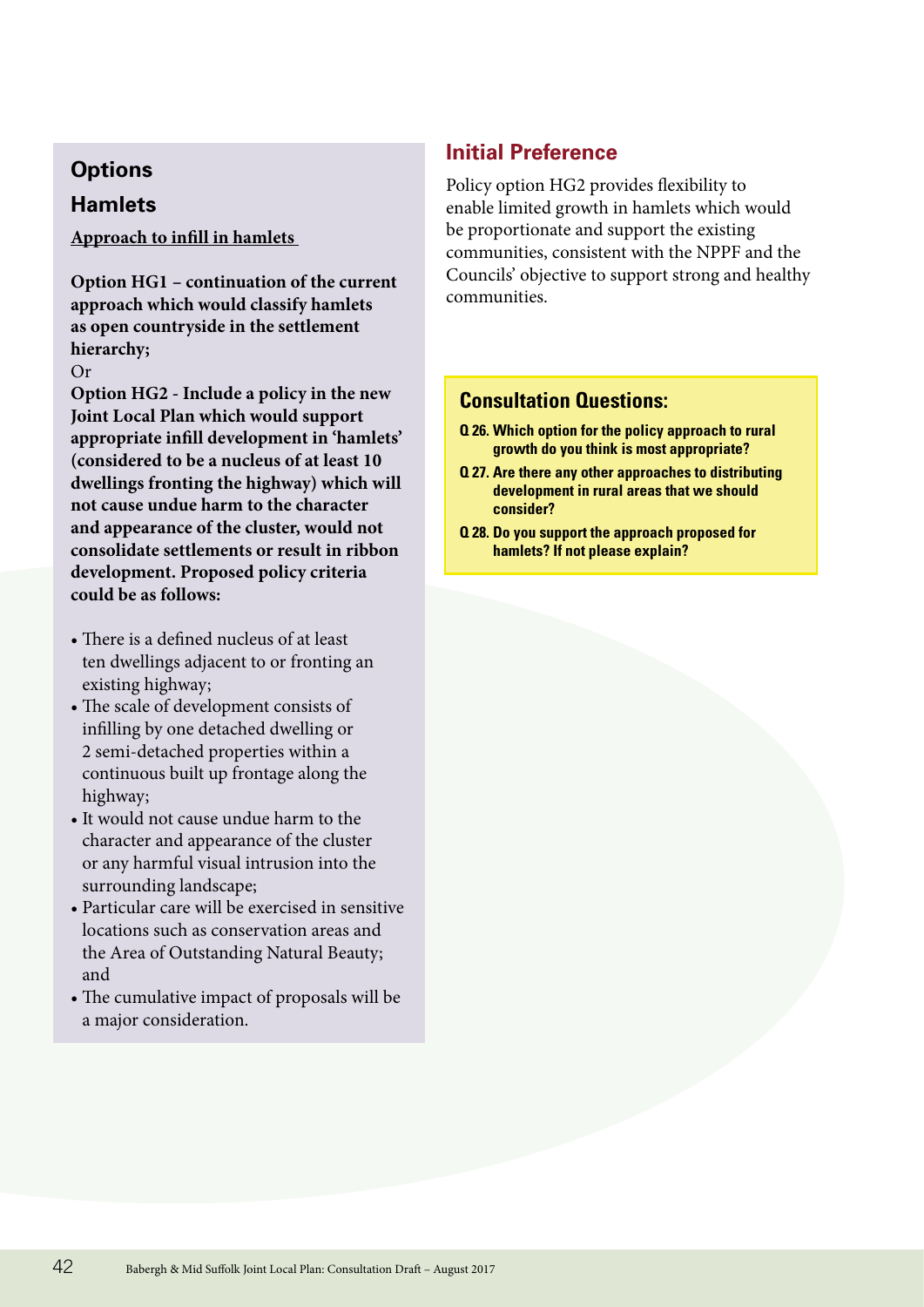## Accommodation Needs of Gypsies and Travellers

## **Strategic Priorities**

Paragraph 156 of the NPPF requires the Local Plan to set out strategic priorities to deliver the homes needed in the area.

## **Key evidence**

• Gypsy, Traveller, Travelling Showpeople and Boat Dwellers Accommodation Needs Assessment for Babergh, Ipswich, Mid Suffolk, Suffolk Coastal and Waveney (May 2017)

## **Introduction and Context**

National planning policy is set out in Planning Policy for Travellers' Sites<sup>43</sup>. This requires Local Planning Authorities to set pitch targets for Gypsies and Travellers and Travelling Showpeople which address the likely permanent and transit accommodation needs of travellers in their area.

Planning Policy for Travellers' Sites requires planning authorities, in producing their Local Plan, to identify a supply of specific, deliverable sites to provide 5 years' worth of sites against locally set targets, to identify a supply of specific, developable sites, or broad locations for years 6-10 and, where possible, for years 11-15.

The Councils commissioned the Gypsy, Traveller, Travelling Showpeople and Boat Dwellers Accommodation Needs Assessment (ANA) to identify the needs for Gypsy and Traveller and Travelling Showpeople's accommodation. The need is calculated over the period 2016 – 2036 as the surveys of existing households were undertaken in 2016.

## **Permanent Sites**

In Babergh, there is currently one permanent Gypsy and Traveller site<sup>44</sup> (comprising one pitch) and in Mid Suffolk there are a number of sites with a varying number of pitches. All sites in Babergh and Mid Suffolk are private sites – there are no local authority owned or managed sites.

For permanent sites, need for additional pitches is identified in the table below. Whilst in Mid Suffolk there is an over-supply in purely numerical terms, at the time of the assessment there were a large number of vacant pitches, some of which may not in reality be genuinely available. The assessment therefore also includes an analysis of need which takes into account the likely genuine availability of pitches. This is also presented in the table overleaf.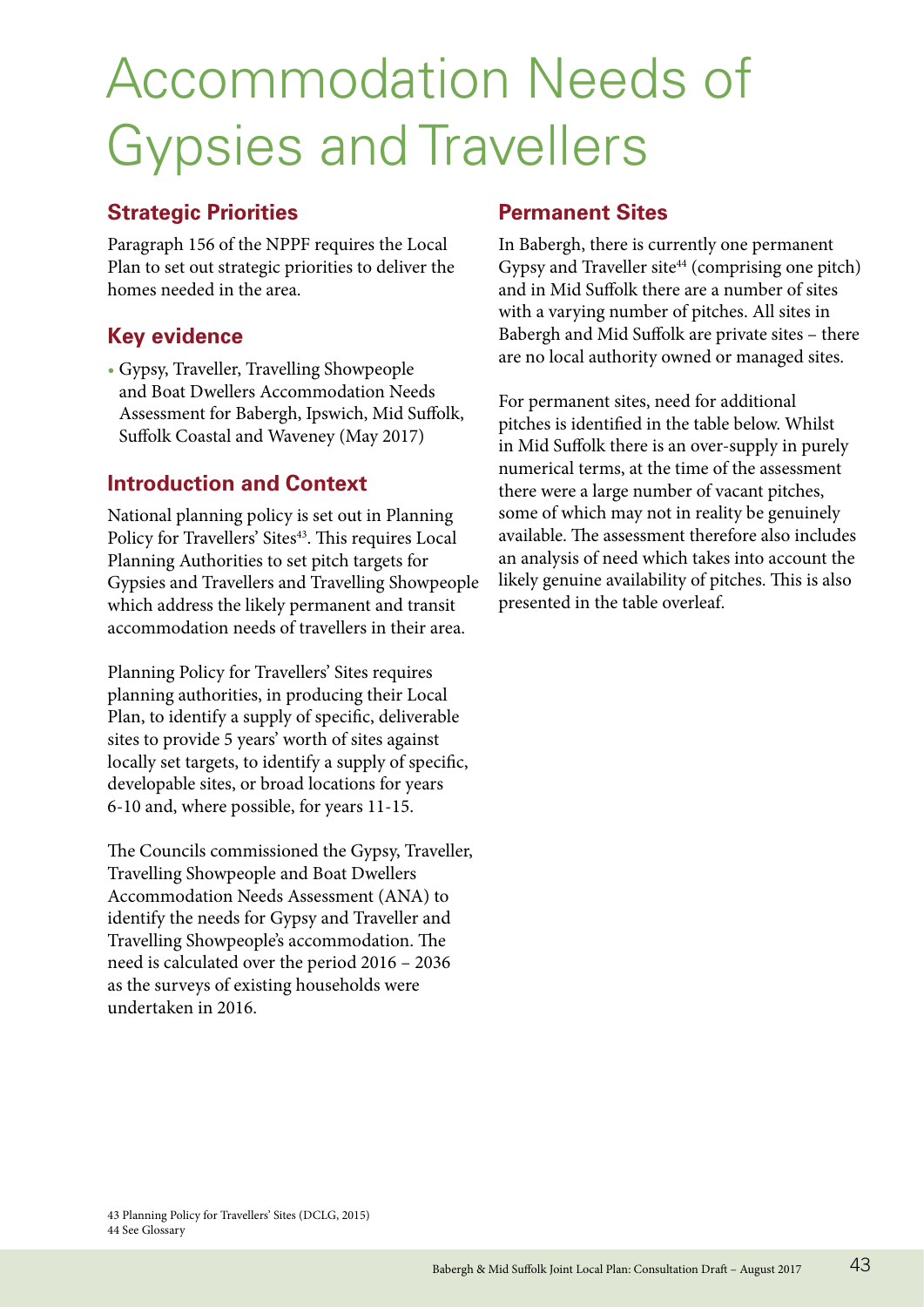|                                                                | <b>Existing</b><br>occupied<br>authorised<br><b>pitches</b> | <b>Need</b><br>2016-21 | <b>Need</b><br>2021-26  | <b>Need</b><br>2026-31 | <b>Need</b><br>2031-36 | <b>Need</b><br>2016-36 |
|----------------------------------------------------------------|-------------------------------------------------------------|------------------------|-------------------------|------------------------|------------------------|------------------------|
| <b>Babergh</b>                                                 | $\mathbf{1}$                                                | $\bf{0}$               | $\bf{0}$                | $\bf{0}$               | $\mathbf{1}$           | 1                      |
| <b>Mid Suffolk</b><br>(numerical)                              | 38                                                          | $-5$                   | $\overline{\mathbf{4}}$ | 5                      | 5                      | 9                      |
| <b>Mid Suffolk</b><br>(with<br>availability<br>considerations) | 38                                                          | 16                     | $\overline{\mathbf{4}}$ | 5                      | 5                      | 30                     |

The needs assessment concludes that smaller sites are preferred and that most families would prefer to live on privately owned, family sized sites. Expansion of existing sites might be sought where pitches are required for other family members.

It is not necessary to allocate sites in Babergh due to the low level of need which only relates to the latter part of the plan period. A criteria based policy will be established which will enable any proposals coming forward within Babergh to be considered.

Protecting existing authorised sites, by way of an allocation and a policy which restricts permission for other uses may help to ensure that in the future Gypsy and Traveller sites remain genuinely available for that use. This is particularly important in an area such as Mid Suffolk where provision is made up of a number of relatively small, privately-owned sites.

### **Transit Sites**

Working together, the Suffolk local authorities are currently seeking to identify and develop three transit sites<sup>45</sup> across the county, in locations which correspond to the pattern of unauthorised encampments witnessed over recent years. A call for sites was undertaken in September 2015. The 2017 assessment concludes that this work should continue and Babergh and Mid Suffolk District

Councils will therefore continue to work with the other Suffolk Councils in this respect.

For shorter visits where families usually only stop for a few days, the assessment recommends that the authorities identify negotiated stopping places. These are locations which are not permanently set up for use by Gypsies and Travellers but which could accommodate families when needed. These can also be used for events which bring a large number of family members to an area and may not require planning permission if they are only to be used for less than 28 days a year.

As work is already underway across Suffolk to identify 3 transit sites, it is not appropriate to consider any alternative options. However, it will be necessary to ensure that a policy is in place against which planning applications for transit sites can be considered. It is proposed that this policy would cover minimising impacts on amenity and avoiding dominance of the nearest settled community, avoiding flood zone 3 and only permitting pitches in flood zone 2 where the exception test is passed (on account of caravans being classed as 'highly vulnerable' uses) and ensuring that the site is well related to the road network and to the geographical pattern of unauthorised encampments.

45 See Glossary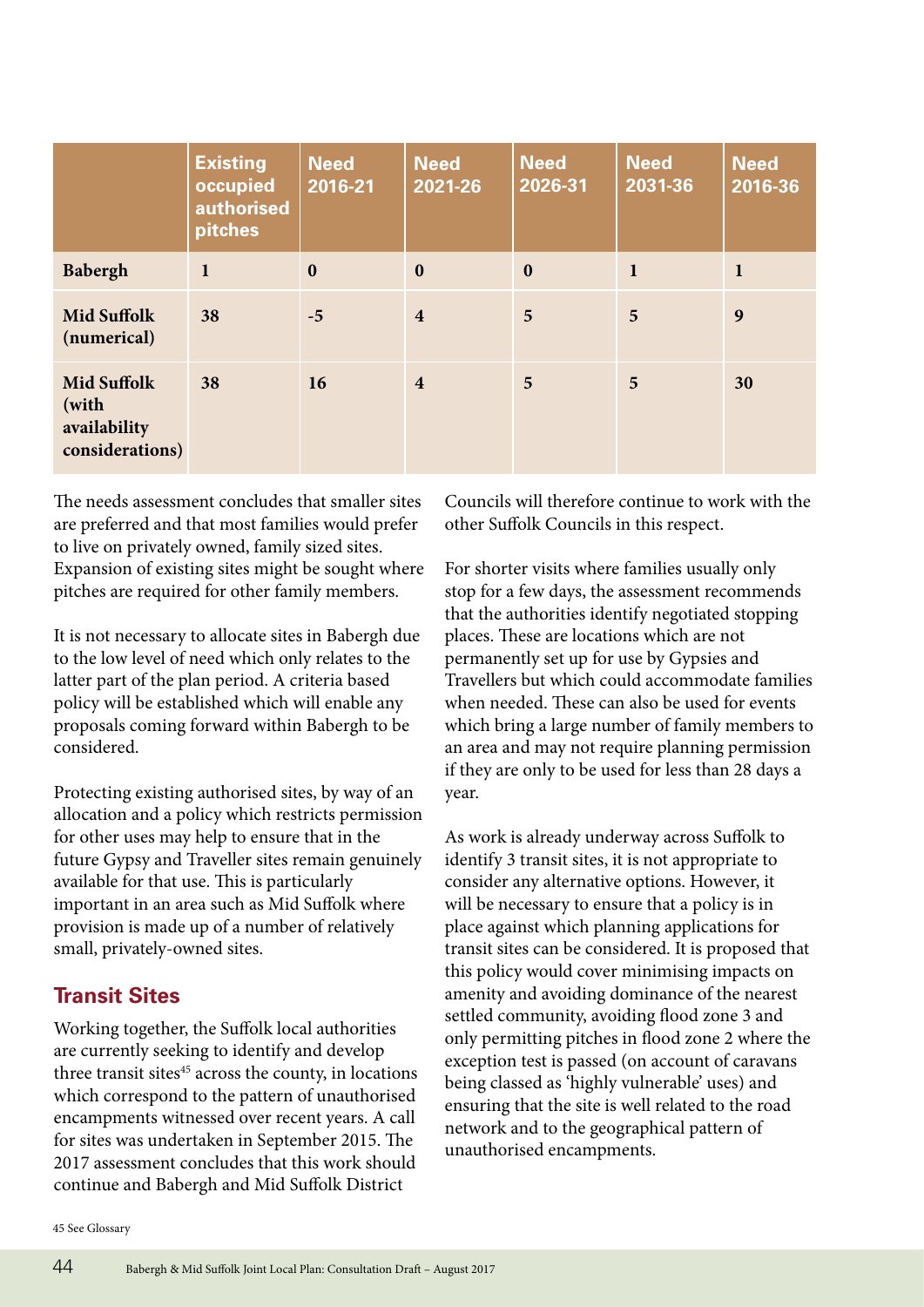## **Travelling Showpeople**

Whilst there are currently no Travelling Showpeople's yards in Babergh, there are four yards<sup>46</sup> in Mid Suffolk containing between them 6 currently occupied plots. The need for plots to 2036 for Travelling Showpeople is set out below.

|                    | <b>Existing</b><br>occupied<br>plots | <b>Need</b><br>2016-21 | <b>Need</b><br>2021-26 | <b>Need</b><br>2026-31 | <b>Need</b><br>2031-36 | <b>Need</b><br>2016-36 |
|--------------------|--------------------------------------|------------------------|------------------------|------------------------|------------------------|------------------------|
| <b>Babergh</b>     | $\bf{0}$                             | $\bf{0}$               | $\bf{0}$               | $\bf{0}$               | $\bf{0}$               | $\bf{0}$               |
| <b>Mid Suffolk</b> | 6                                    | 4(5)                   |                        |                        |                        | 7(8)                   |

The figures shown in brackets relate to need should a currently vacant plot not be genuinely available.

Similar to Gypsy and Traveller needs, the assessment concludes that most families would prefer to live on small, family sized sites. Yards do however need to have sufficient space for storing and maintaining large pieces of equipment.

There is no need to allocate sites in Babergh for Travelling Showpeople as no need is identified, however a criteria based policy will be established in order to consider any planning applications.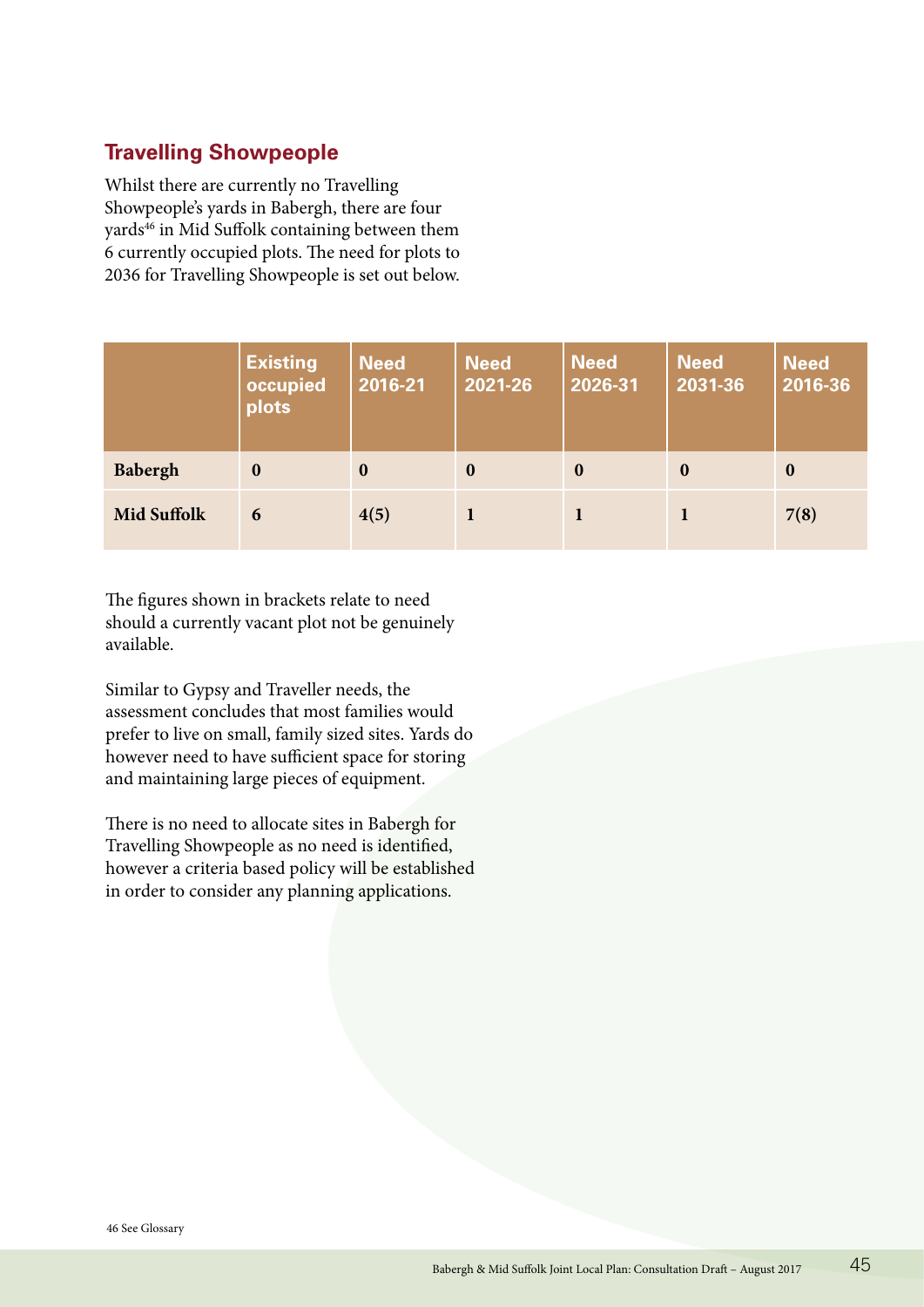## **Options**

#### **Permanent Gypsy and Traveller Sites**

#### **Option GT1 – Allocate site(s) to meet identified requirements**

Under option GT1 site(s) would be allocated to meet the identified need for permanent sites in Mid Suffolk. This could include allocating extensions to existing sites where this can be accommodated; or

#### **Option GT2 – Allocate sites for Gypsy and Travellers as part of residential allocations**

Under option GT2 sites for Gypsies and Travellers would be identified as part of larger housing allocations in Mid Suffolk.

#### **Travelling Showpeople's yards**

#### **Option TS1 – Allocate site(s) to meet identified requirements.**

Under this option one or two yards could be allocated in Mid Suffolk to meet the need identified between 2016 - 2021. The ANA concluded that there is little potential for expansion of existing sites within Mid Suffolk. For the latter part of the plan period, due to the low level of need identified the option would rely on a criteria based policy.

An alternative option is not proposed as, due to the nature of storage required in relation to yards for Travelling Showpeople it is not considered appropriate to consider allocating sites as part of larger residential allocations.

#### **Existing authorised pitches and plots**

#### **Option EGT1 – Protect existing authorised pitches and plots**

Under this option existing, authorised Gypsy and Traveller Pitches and Travelling Showpeople's yards would be allocated for that use and are protected as such.

## **Initial preference**

The initial preference is to adopt either of options GT1 and GT2 in relation to the provision of permanent sites for Gypsies and Travellers by allocating a site or sites which will meet the need identified and reflect the preference for small family owned sites. This option is in accordance with the NPPF (para. 156) and the Councils' objectives in relation to meeting housing need. The scale of new allocations required will be dependent upon the extent to which existing sites are genuinely available.

The initial preference in relation to yards for Travelling Showpeople is to allocate a site to meet need for the first five years, as per Option TS1, but to provide flexibility through a criteria based policy in recognition of the relatively low level of need arising in the latter part of the plan period.

The Councils also have an initial preference to allocate existing authorised pitches and yards as per option EGT1 to provide increased protection against other uses and therefore greater certainty that they will remain available for use by Gypsies and Travellers.

In relation to all types of provision for Gypsies and Travellers outlined above it is proposed that a criteria based policy would also be included to assess proposals. In line with the national Planning Policy for Travellers Sites, specific criteria related to Gypsy and Traveller sites would cover the need to ensure that there is suitable access to healthcare and education, minimising impacts on amenity and avoiding dominance of the nearest settled community, and avoiding flood zone 3 and only permitting pitches in flood zone 2 where the exception test is passed (on account of caravans being classed as 'highly vulnerable' uses). The criteria based policy would also reflect the fact that the need arising in Babergh and Mid Suffolk relates generally to a need for small, family, sites and would provide some flexibility for families in relation to location and size of site (for example in relation to extensions to existing sites).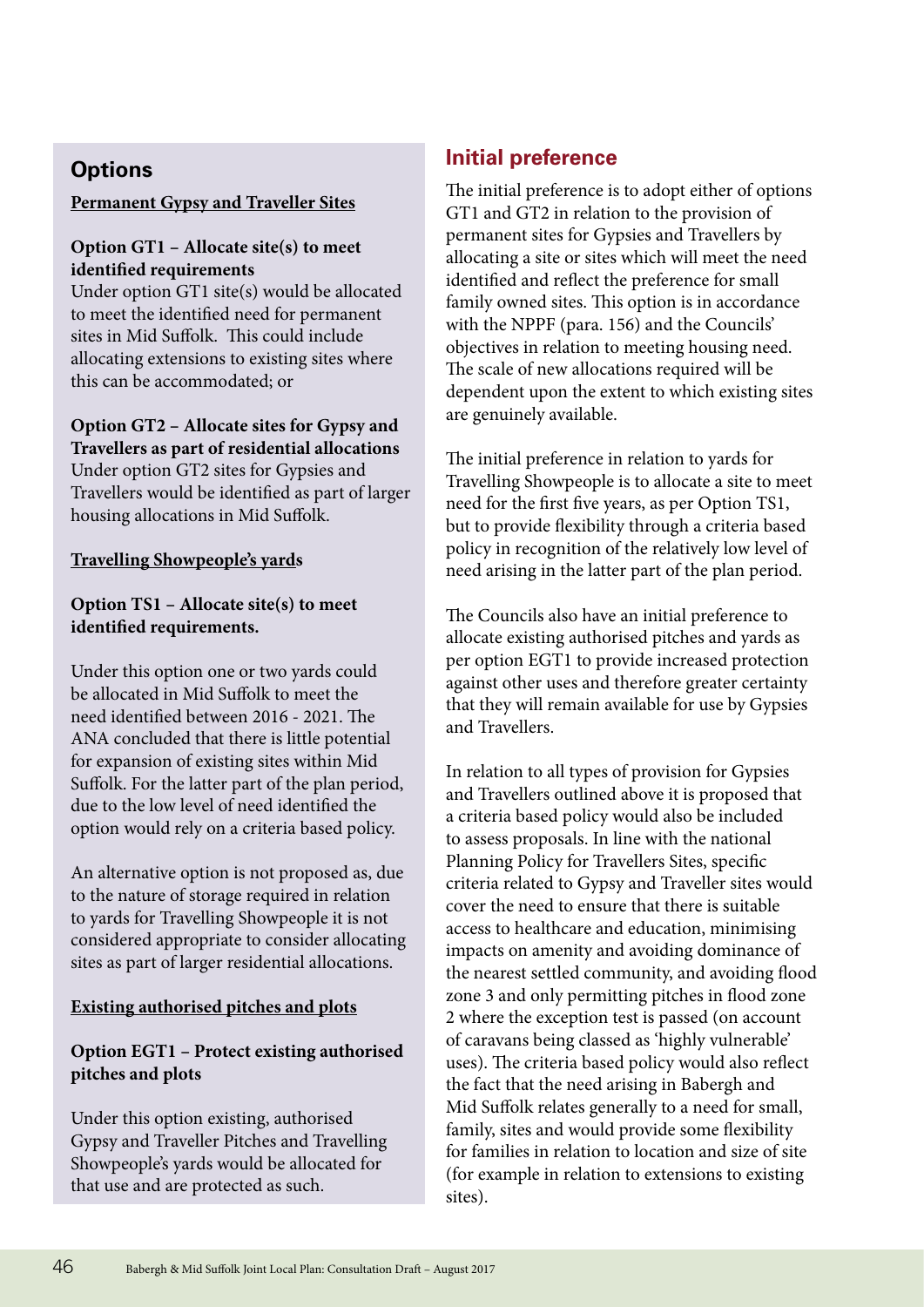#### **Consultation Questions:**

- **Q 29. What should the Councils' approach to provision of negotiated stopping places be?**
- **Q 30. Please submit details of any sites, or extensions to existing sites, which you consider are suitable for allocation as Gypsy and Traveller sites or Travelling Showpeople sites.**

### **Caravans and Houseboats**

Caravans and houseboats are specific types of housing and their provision is part of the Objectively Assessed Need. The Housing and Planning Act 2016 requires local authorities to consider the needs of those who reside in caravans and houseboats.

As part of the production of the SHMA consideration was given to the role of mobile homes and caravans in the provision of housing across the Districts. Analysis undertaken as part of the SHMA identified that mobile homes do not provide an alternative affordable market solution as modern mobile homes are not priced significantly below second hand traditional homes.

In terms of houseboats, the analysis presented in the Gypsy, Traveller, Travelling Showpeople and Boat Dwellers Accommodation Needs Assessment (ANA) for Babergh, Ipswich, Mid Suffolk, Suffolk Coastal and Waveney (May 2017) identified a need for 10 additional residential moorings for houseboats in Babergh over the Joint Local Plan period. Mid Suffolk does not have locations where houseboats are moored and no need is therefore identified.

The 2006 Babergh Local Plan contains an established policy in relation to Pin Mill whereby an area is defined within which a maximum of 28 houseboats may be moored.

Reflecting their landscape and ecological importance, the majority of the estuaries in Babergh form part of the Suffolk Coast and Heaths Area of Outstanding Natural Beauty and the Stour and Orwell Estuaries Special Protection Area. The development and management of moorings for houseboats must therefore reflect the purpose and significance of these designations.

- **Q 31. Should the Joint Local Plan include a policy which identifies areas where moorings would be acceptable in principal?**
- **Q 32. If so, are there any specific locations where additional moorings could be located?**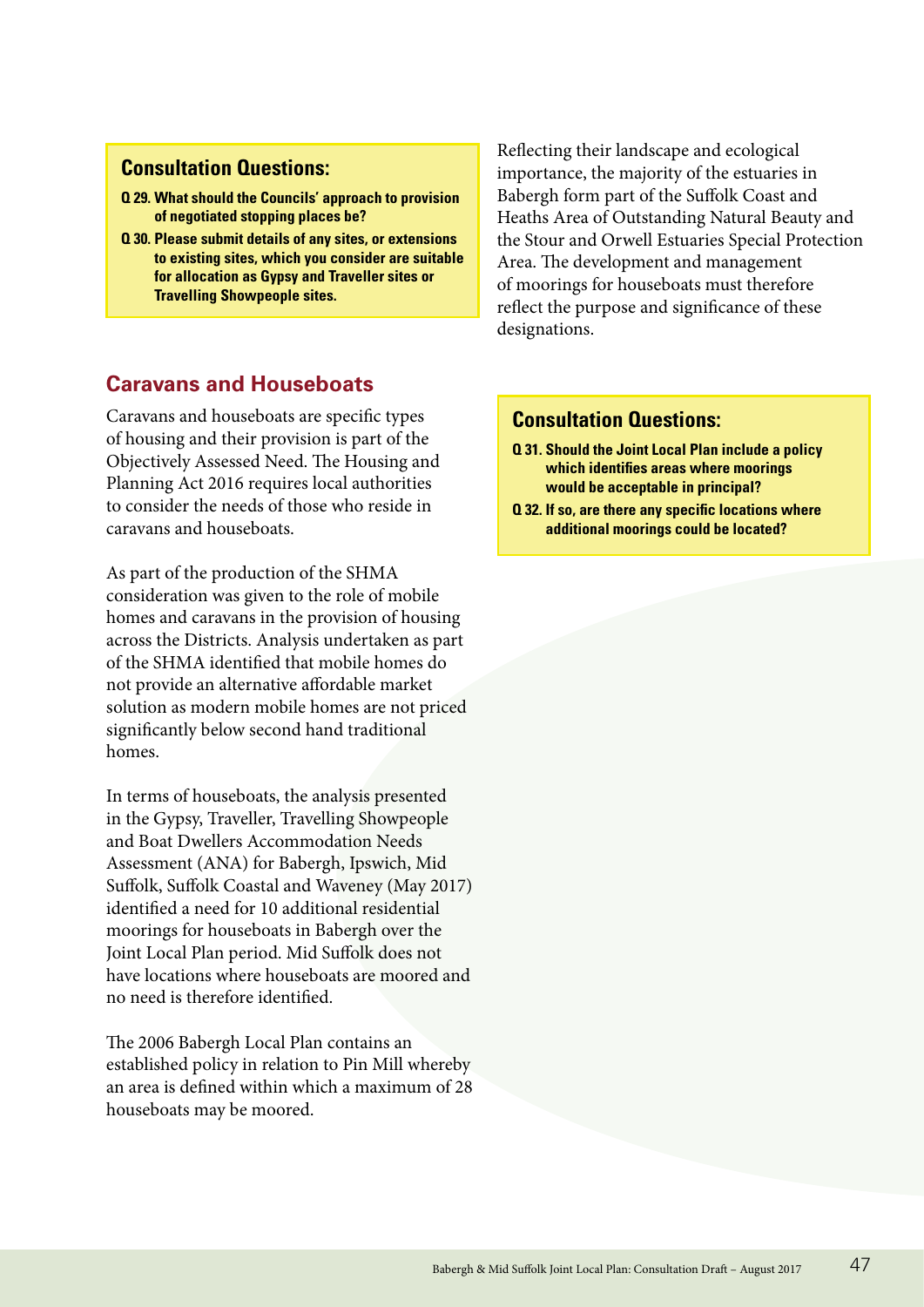## Economic Needs

## **Strategic Priorities**

Paragraph 156 of the NPPF states that strategic priorities should include the provision of retail, leisure and other commercial development.

## **Key evidence**

- Ipswich Economic Area Employment Land Needs Assessment (ELNA)
- Ipswich Economic Area Employment Land Supply Assessment (ELSA)
- Ipswich Economic Area Sector Needs Assessment (SNA)
- Babergh and Mid Suffolk Strategic Housing & Economic Land Availability Assessment (SHELAA)

## **Introduction and context**

National planning policy requires Local Plans to promote economic growth proactively and address barriers to investment.

Babergh and Mid Suffolk sit within the Ipswich Functional Economic Area (FEA)<sup>47</sup> along with Ipswich Borough and Suffolk Coastal Districts. Economic sub-areas identified in the FEA and which relate to Babergh and Mid Suffolk include the Felixstowe – A14 corridor, the Wider Ipswich Market Area and the A140 corridor.

The Council has objectives to *'encourage the development of employment sites and other business growth, of the right type, in the right place and encourage investment in skills and innovation in order to increase productivity.'*

## **Existing Employment Areas**

The existing local plans for Babergh and Mid-Suffolk protect existing employment sites from development for other uses, in Babergh by the identification of existing employment areas and in Mid-Suffolk by a criteria-based policy. This helps to maintain a stock of offices, warehouses and factories and ensures that the function of the employment area is not undermined by other

47 See Glossary 48 See Glossary

uses. The Councils will need to consider through the new Joint Local Plan whether to continue to protect these areas and whether the areas currently protected are the right areas to protect in the future.

## **New Employment Land**

The Councils have commissioned an Employment Land Needs Assessment (ELNA), a Sector Needs Assessment (SNA) and Employment Land Supply Assessment (ELSA) to advise on the amount of employment land that needs to be provided and the sites that are best placed to meet these needs.

The SNA concludes that based on the 2016 East of England Forecasting Model (EEFM)<sup>48</sup> between 2014 and 2036 the total number of jobs is expected to grow by 3,640 in Babergh and 6,450 in Mid-Suffolk. Of these the net jobs growth in offices, industry and distribution (the B class uses) for the period 2014-2036 is forecast to be 1,020 in Mid-Suffolk and 595 in Babergh. In both areas the number of jobs in offices and distribution are expected to increase whilst the number of jobs in manufacturing is expected to decrease.

Based on the forecast jobs growth the net employment land requirements for 2014-2036 are forecast to be 2.9 hectares in Babergh and 9.4 hectares in Mid-Suffolk.

As of 1st April 2015 there were some 113.41 hectares of employment land available in Mid-Suffolk (including 10.9 hectares at Cedars Park, 39.5 hectares at Mill Lane, Stowmarket and 51.3 hectares at Eye Airfield) and 86.06 hectares in Babergh (including 20 hectares at Chilton Woods, Sudbury and 35.5 hectares at the former sugarbeet factory site in Sproughton).

On the face of it there is therefore more land available than the forecast needs in both Districts. However, the EEFM, on which these forecasts are based, does not necessarily reflect local drivers of growth (such as housing growth, transport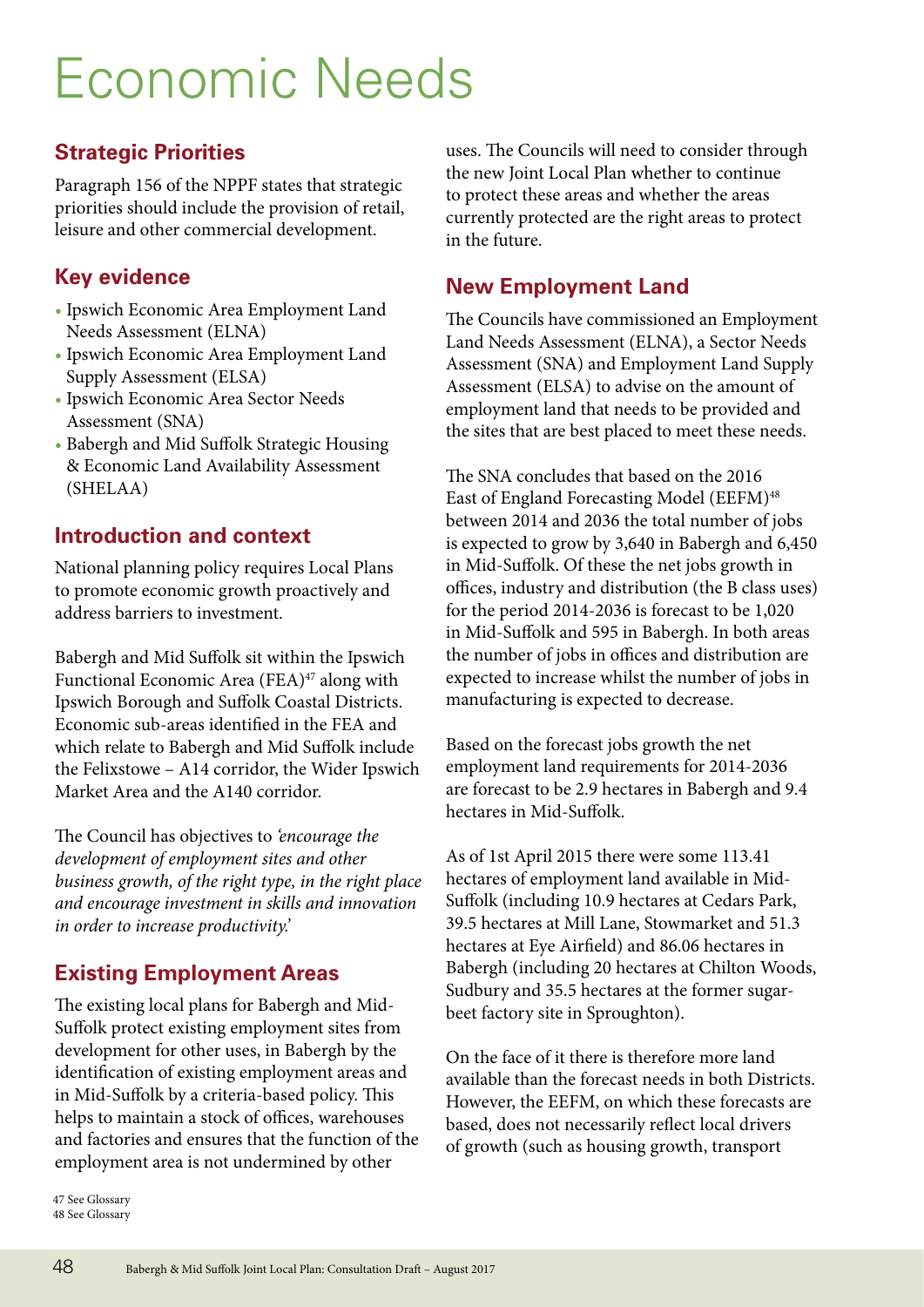improvements, education improvements, enterprise zones and ports growth) which may result in a higher number of jobs than forecast. The forecasts are based upon past trends and therefore may not represent the full potential for employment growth in the Districts if growth has been constrained in the past. The SNA therefore also considers local factors that may result in a different level of growth than that forecast by the EEFM. It suggests that there may be stronger growth in a number of sectors, including agriculture, computing and technology, education, energy, health and care, hospitality and leisure and advanced manufacturing and engineering, Therefore whilst the Councils will need to ensure that there is sufficient land to meet the needs projected, there is also a need to ensure that there is scope for more land to be available should more employment be created than forecast by the EEFM. Also there is a need to take into account the continuing need for employment land beyond the plan period.

A further factor is that there are uses outside the B class<sup>49</sup> for which suitable sites are difficult to find and are often best accommodated on employment sites. These include car showrooms, tyre and exhaust centres and building material stores. Sufficient land therefore needs to be allocated to accommodate these types of uses in addition to the B class uses.

Business formation rates are identified as being particularly low in Mid Suffolk. The Joint Local Plan will need to consider how planning policies can support new businesses to develop in locations outside of allocations whilst ensuring that impacts on communities can be minimised.

Delivering the housing needed will be important in ensuring that there is a supply of working-age population to support economic growth. If a higher level of economic growth is pursued it may be necessary to increase the housing requirement.

### **Options**

#### **Option ECON1 – Allocate to identified need**

To allocate the minimum amount of employment land to accommodate the jobs growth forecast by the East of England Forecasting Model

#### **Option ECON2 - Allocate above identified need**

To allocate more employment land than that required to meet the jobs growth forecast by the East of England Forecasting Model

## **Initial Preference**

The Councils' initial preference is to allocate more land than is required to meet the forecast jobs growth to ensure flexibility and choice, in line with **Option ECON2**.

- **Q 33. Should we continue to identify existing employment areas and protect land and premises in these areas from redevelopment/conversion to other uses unless marketing evidence demonstrates there is no demand for employment use?**
- **Q 34. If we continue to protect existing employment areas, which areas should be identified?**
- **Q 35. Are there any existing employment areas that could be reallocated to other uses?**
- **Q 36. Should we identify areas where non-B class uses, such as car showrooms, tyre and exhaust centres and building material stores, can be located?**
- **Q 37. Should there be a policy that allows a wider range of uses than just B class on all employment sites or selected employment sites?**
- **Q 38. Should we allocate more than enough land to meet the forecast needs to enable more choice in the market and give flexibility to changing circumstances?**
- **Q 39. Should we make specific employment provisions for small and medium sized enterprises? If so, how and where?**
- **Q 40. If we expand, or allocate additional employment land where should these be?**
- **Q 41. What approach should we take to supporting new business formation across the Districts?**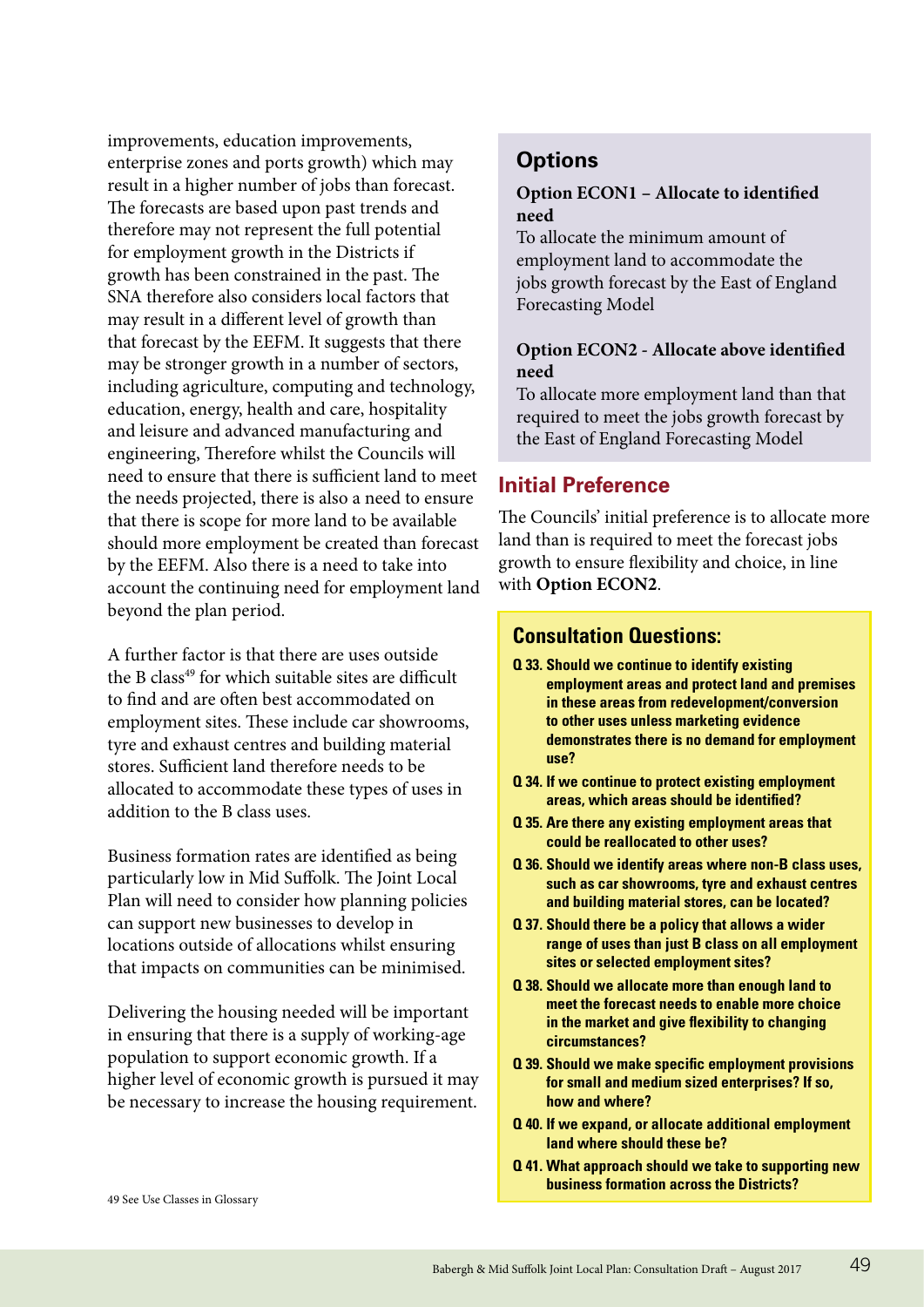## Town Centres and Retail

## **Strategic Priorities**

Paragraph 156 of the NPPF requires the Local Plan to set out strategic priorities in relation to the provision of retail, leisure and other commercial development.

## **Evidence**

• Babergh and Mid Suffolk Joint Town Centres and Retail Study (2015)

## **Introduction and Context**

As Babergh and Mid Suffolk are largely rural Districts, the towns and core villages within them serve an important function in the provision of shopping, employment and leisure opportunities. Functional clusters have been identified across both Districts (see 'Places' section of this document) within which a Town or Core Village acts as a 'hub' for local service provision. The greater range of services and facilities provided in the towns also serve a wider catchment.

The NPPF states that planning policies should promote competitive town centre<sup>50</sup> environments and within this should recognise town centres as the heart of their communities and pursue policies to support their viability and vitality.

In 2015, the Councils commissioned a Retail and Town Centres Study for both Districts to identify the strengths, weaknesses and opportunities of key centres, and the capacity for further retail and commercial leisure development. The study identified that nationally per capita retail expenditure has been recovering following its low point in 2009 and is predicted to grow over future years. Internet trading is also predicted to continue to grow and is itself leading to demand for new types of spaces such as 'click and collect' facilities. Pressure for out of centre<sup>51</sup> development is reported to continue as traditional units within existing centres often do not meet retailer demands for larger, modern floorspace. A significant recent trend in the convenience<sup>52</sup>

goods sector has been the move away from large supermarkets towards smaller convenience stores by the main supermarket chains. Food, beverage and leisure uses, such as restaurants, cafes and gyms, are becoming increasingly important in attracting and retaining people to town centres.

Across Babergh and Mid Suffolk, a high proportion of retail expenditure, particularly on comparison<sup>53</sup> goods, is 'leaked' to nearby larger towns including Ipswich, Bury St Edmunds and Colchester, with the town centres in the Districts generally performing a more localised role. The proportion of 'leakage' to other centres is more notable in Mid Suffolk than in Babergh.

The Joint Local Plan proposes that the settlements defined as towns or urban areas in the existing adopted plans remain defined as 'urban areas and market towns'54:

- Babergh Sudbury/Great Cornard and Hadleigh
- Mid Suffolk Stowmarket, Needham Market and Eye

The Retail and Town Centres Study differentiates between the role of the different sized towns and identifies Sudbury, Hadleigh and Stowmarket as the main towns centres which should be the focus for new retail and town centre uses. Needham Market and Eye, along with Debenham, are identified as having a District Centre role.

## **Retail capacity and allocations**

Retail capacity is the amount of retail floorspace required over a set period and is based on projected expenditure. The Retail and Town Centres Study identifies additional capacity to  $2031^{55}$  as follows:

54 See Review of the Settlement Hierarchy section of this document. 'Urban areas and market towns' also includes Pinewood. 55 Note that although the Local Plan will cover the period to 2036, identifying retail capacity over the longer term becomes less reliable. The Study breaks down the need into time periods to 2020, 2025 and 2031.

<sup>50</sup> See Glossary 51 See Glossary 52 See Glossary 53 See Glossary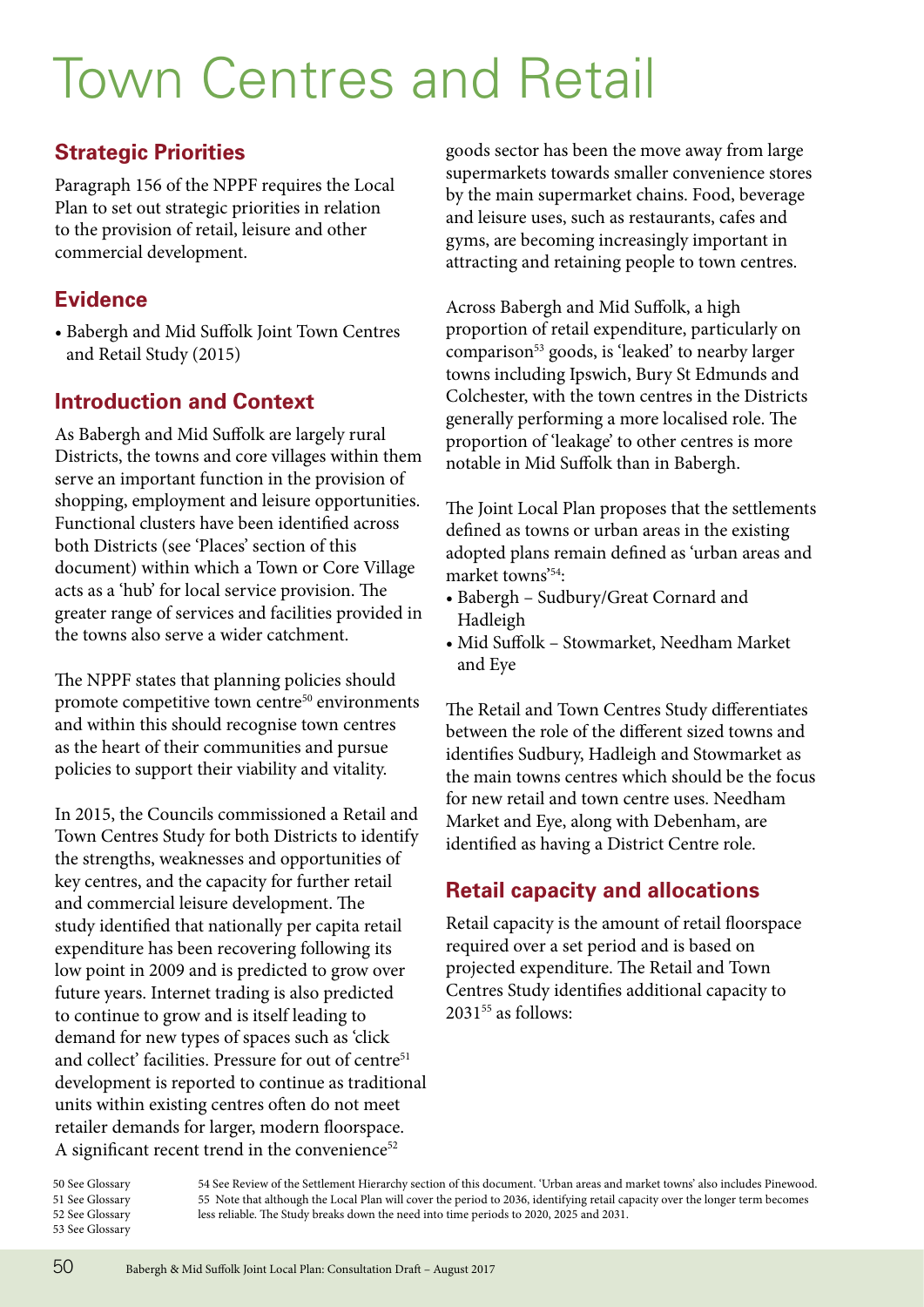| <b>Centre</b>                     | Convenience (m <sup>2</sup> net) | <b>Comparison (m<sup>2</sup> net)</b> |  |  |  |  |
|-----------------------------------|----------------------------------|---------------------------------------|--|--|--|--|
| <b>Babergh</b>                    |                                  |                                       |  |  |  |  |
| Sudbury town centre               | 751                              | 4,699                                 |  |  |  |  |
| Hadleigh town centre              | 172                              | 856                                   |  |  |  |  |
| <b>Core Villages</b>              | 317                              | 241                                   |  |  |  |  |
| Other centres / village stores    | 43                               | 138                                   |  |  |  |  |
| Out of centre                     | 1,266                            | $\overline{\phantom{a}}$              |  |  |  |  |
| Copdock (Ipswich – out of centre) | $\frac{1}{2}$                    | 2,432                                 |  |  |  |  |
| Shawlands Mill (Sudbury)          | $\overline{\phantom{a}}$         | 2,067                                 |  |  |  |  |
| <b>Babergh Total</b>              | 2,548                            | 10,432                                |  |  |  |  |
| <b>Mid Suffolk</b>                |                                  |                                       |  |  |  |  |
| Stowmarket town centre            | 798                              | 2,533                                 |  |  |  |  |
| Needham Market                    | 36                               | 177                                   |  |  |  |  |
| Debenham and Eye                  | 156                              | 183                                   |  |  |  |  |
| Other centres / village stores    | 181                              | 260                                   |  |  |  |  |
| Out of Centre                     | 609                              | $\overline{\phantom{a}}$              |  |  |  |  |
| <b>Mid Suffolk Total</b>          | 1,777                            | 3,152                                 |  |  |  |  |

The Retail and Town Centres Study suggests that the need for convenience floorspace will most likely be met through smaller format stores. It also recognises that if convenience capacity is taken up by 'supermarket' operators or discount retailers the amount of floorspace required to meet projected expenditure would be greater. The Study recommends that out of centre capacity be directed to town centres in the first instance, in line with the NPPF.

The NPPF requires planning authorities to allocate suitable sites to meet the scale and type of retail, leisure, commercial, office, cultural, community and residential development needed in town centres.

The Council undertook a Call for Sites in 2014 and in 2016, however no sites meeting the threshold of 0.25ha were put forward specifically for retail use.

In terms of commercial leisure capacity, the 2015 study identifies capacity for a 4 screen cinema in Babergh District. All three towns have capacity to increase their food and beverage offer, by between 2,236m2 and 3,726m<sup>2</sup> gross in Babergh and between 675m<sup>2</sup> and 1126m<sup>2</sup> gross in Mid Suffolk. There is also an increasing demand for gyms and it is recommended that additional capacity could be supported in town centres, along with small scale ten pin bowling provision in the longer term.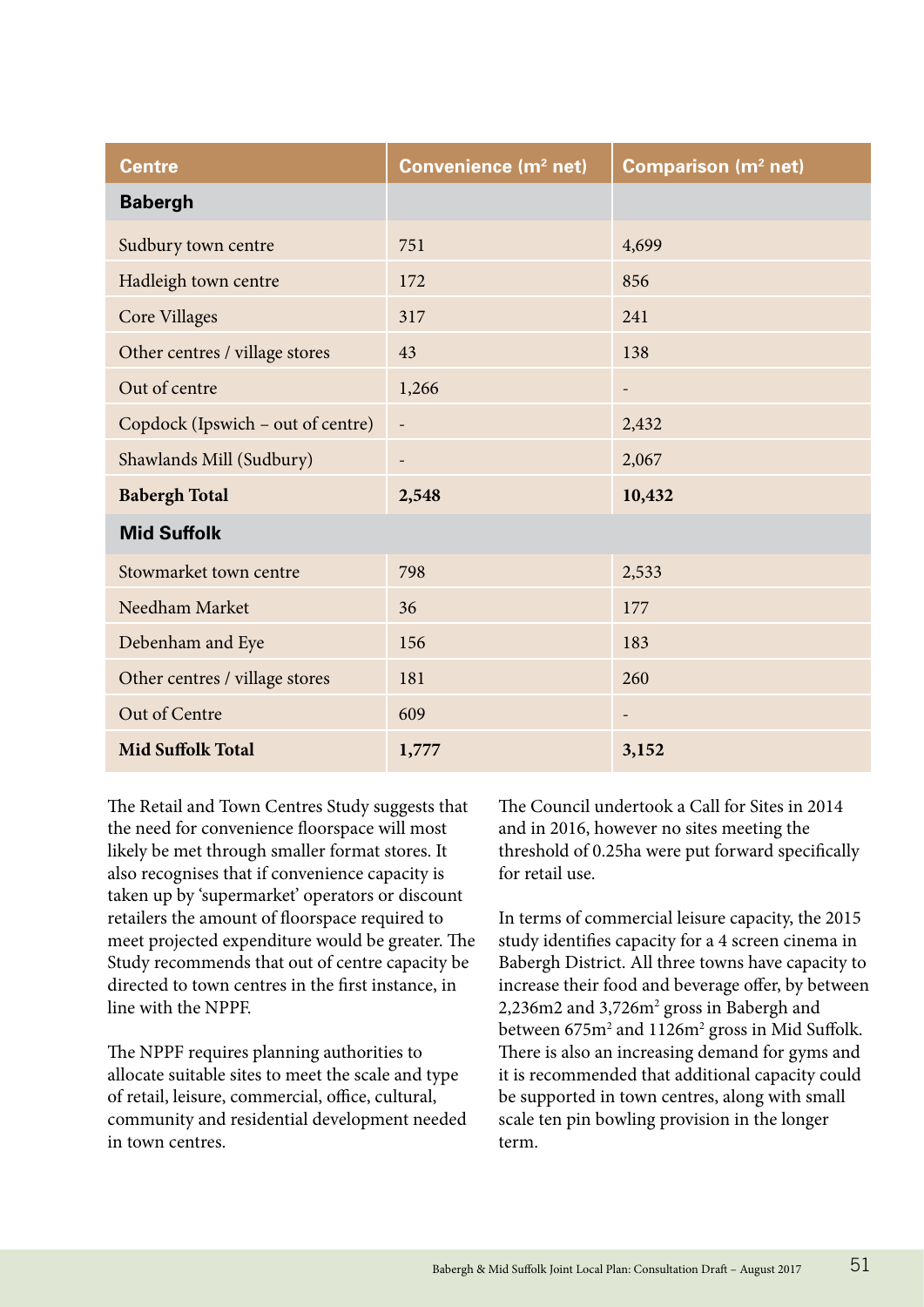#### **Consultation Questions:**

- **Q 42. Do you consider that any of the sites put forward as part of the Call for Sites should be allocated for retail or commercial leisure use? Please state why.**
- **Q 43. Are there any other sites that should be considered for retail or commercial leisure use?**
- **Q 44. If you consider allocations for retail development should come forward as mixed use, please provide details.**

#### **Town centres**

The Retail and Town Centres Study identifies that the challenge for the main centres in both Districts will be to maintain and strengthen their market share of convenience and comparison shopping by increasing the range, quality and choice on offer. Food and drink, cultural and leisure uses are becoming increasingly important to town centres. In particular, the Town Centre and Retail Study recommends that the mix of leisure uses in Sudbury, Hadleigh and Stowmarket is strengthened.

The Planning Practice Guidance recognises the importance of having a strategic vision for town centres. Such a vision would extend beyond the remit of the Plan albeit that the plan would be instrumental in delivering the spatial elements.

The NPPF requires planning authorities to apply the sequential test<sup>56</sup> when planning for retail and town centre uses. Proposals should be located in town centres, followed by edge of centre<sup>57</sup> if no suitable town centre sites are available, with consideration only given to out of centre if no suitable town centre or edge of centre sites are available.

It is necessary to define the boundaries of town centres in planning policy as locations where retail, leisure and office uses should be directed to

56 See Glossary 57 See Glossary 58 See Glossary 59 See Glossary

and where existing retail, leisure and office uses should be protected. In accordance with the PPG, within town centres, it is also necessary to define the Primary Shopping Area<sup>58</sup> comprising Primary Shopping Frontages<sup>59</sup> and Secondary Shopping Frontages<sup>60</sup> in order that planning policies can safeguard an appropriate mix of retail and other uses within these designations. The Retail and Town Centres Study contains recommendations in relation to the extent of Primary Shopping Frontages and Secondary Shopping Frontages in Stowmarket, Sudbury and Hadleigh. It is recommended that the town centre boundaries be extended in places to ensure that the Primary and Secondary Shopping Frontages are all within the boundary. The Primary Shopping Areas are based upon the existing Principal Shopping Areas but revised where appropriate to reflect the recommended Primary and Secondary Shopping Frontages. These potential amendments are shown on –the plans in Appendix 1. The amendments reflect the recommendations of the Retail and Town Centres Study in most instances.

Eye and Needham Market currently have Principal Shopping Area boundaries. It is proposed to retain these and amend the definition to 'District Centre' to reflect the NPPF requirement to define the network and hierarchy of centres. This reflects the function of these centres in relation to the role of the larger towns. Within District Centres it is proposed that existing retail uses (A1-A5) would be maintained and new ones, in line with identified capacity, would be supported. Whilst not defined as a market town or urban area, Debenham is also identified as a District Centre and it is proposed also that the existing Principal Shopping Area be referred to as the District Centre.

In order to maintain retail as the main use within the Primary Shopping Frontage whilst providing scope for other town centre uses to be accommodated, the Town Centres and Retail Study recommends that A1<sup>61</sup> uses should be maintained at a minimum threshold of 75%-

60 See Glossary 61 See Use Classes in Glossary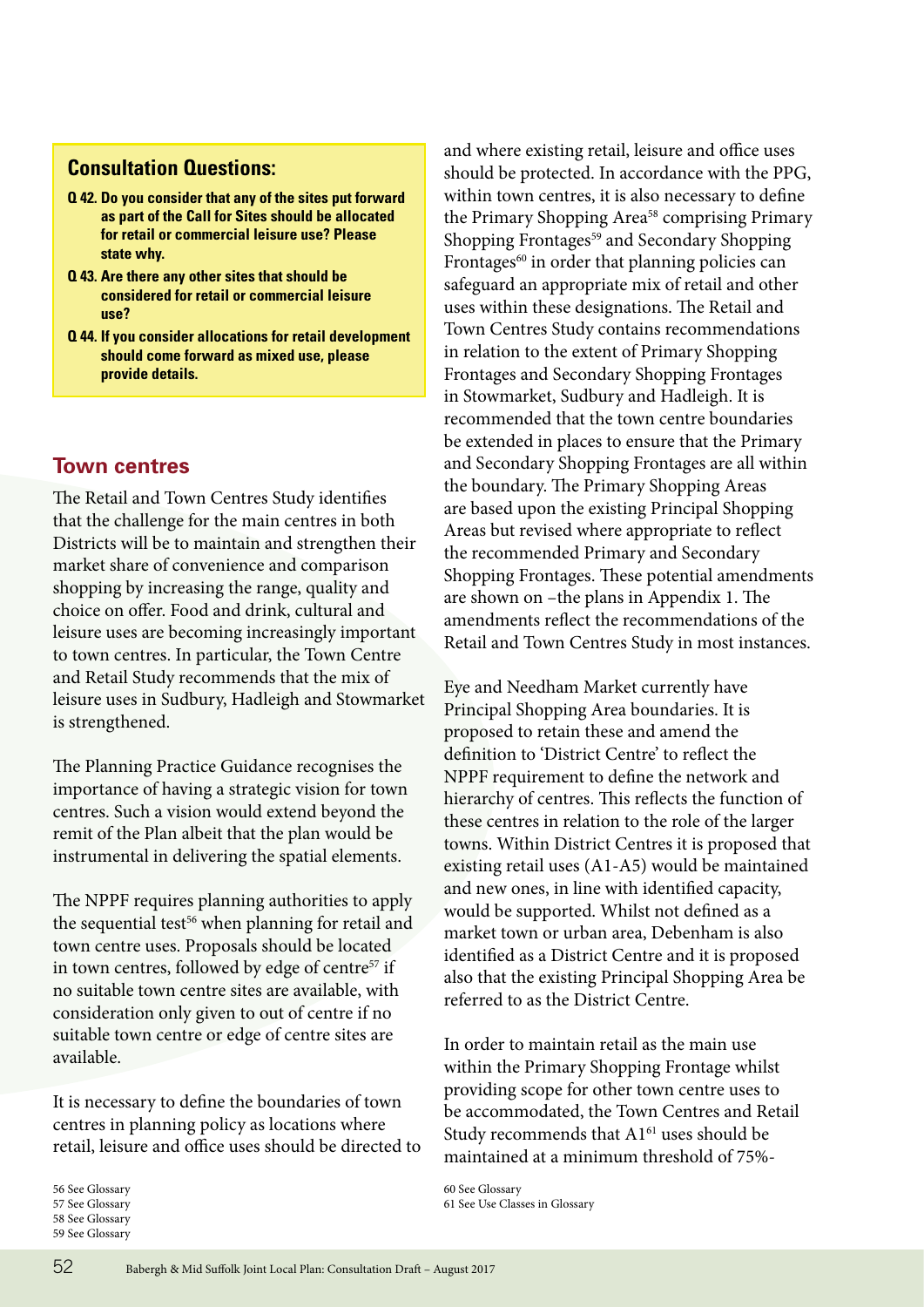80% in Sudbury, 65-70% in Stowmarket and 60% in Hadleigh, as a percentage of ground floor frontage. For Secondary Shopping Frontages a more flexible criteria-based approach is recommended within which a mix of A1-A5, D1 and D2 uses will be permitted.

Retail developments outside of town centres can have an impact on the shops operating in a town centre. The NPPF requires an impact assessment to be undertaken in relation to retail proposals outside of a town centre. This enables the Councils to consider whether a proposal would have an impact on existing town centres. The NPPF sets a default threshold of 2,500sqm, but the Retail and Town Centres Study recommends a threshold of 400m2 gross based upon the size and nature of existing shops. It is intended that the sequential test would be applied as per policy set out in the NPPF and the PPG.

In relation to Stowmarket, the Retail and Town Centres Study recommends that the regeneration of Ipswich Street and the Station Quarter (current allocations in the Stowmarket Area Action Plan) continue to be promoted. The Station Quarter is located adjacent to, but just outside, the town centre and it may be appropriate to extend the Town Centre boundary to incorporate the allocation.

Policy SD06 of the 2006 Babergh Local Plan allocates land in Sudbury around Hamilton Road for mixed-use development featuring retail, leisure or other commercial, including some residential, uses. The Council is currently considering detailed options for redevelopment of the site and it is therefore proposed that an allocation for regeneration of the area be carried over into the new Plan based upon up to date conclusions on feasibility, viability and deliverability. This could accommodate some of the identified retail and commercial leisure capacity.

## **Options**

#### **Out of Centre**

#### **Option OC1 – Restrict out of centre retail development**

In line with the NPPF, restrict further out of centre and edge of centre retail development and seek to accommodate the out of centre capacity within the town centres; or

**Option OC2 – Support out of centre retail development to meet capacity requirements** Include provision to increase the retail offer at existing out of centre locations in accordance with the identified capacity.

#### **Town Centres, Primary Shopping Areas, Primary Shopping Frontages and Secondary Shopping Frontages**

#### **Option TC1 – Town Centres and Primary Shopping Areas**

Revise (or introduce where not in place in adopted plans) the Town Centre boundaries, Primary Shopping Areas, Primary Shopping Frontages and Secondary Shopping Frontages. Within Town Centres support will be given to A1-A5, D1-D2, B1 uses, culture and community uses and residential development in principle, where appropriate to the scale and function of the town. Within Primary Shopping Areas proposals for A1- A5 uses will be supported (in line with the frontages policy below); and

#### **Option PS1 – Primary and Secondary Shopping Frontages**

In the Primary Shopping Frontages set the thresholds for A1 uses at a ground floor level at a minimum of 80% for Sudbury, 70% for Stowmarket and 60% for Hadleigh. For the Secondary Shopping Frontages, include a criteria based policy which supports uses A1- A5, D1 and D2.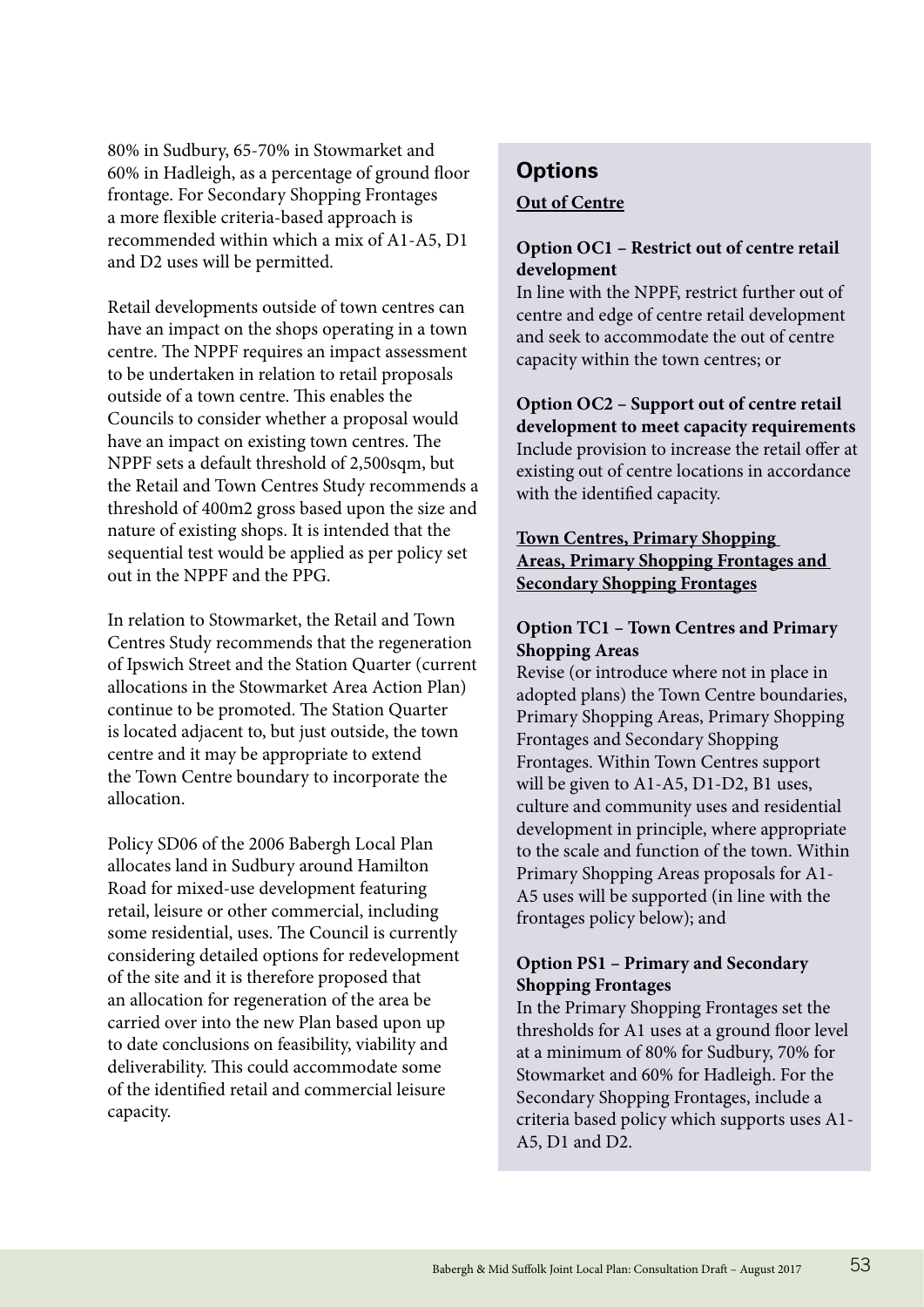Options TC1 and PS1 reflect the conclusions of the Town Centres and Retail Study and the NPPF and therefore the Councils do not consider it appropriate to put forward alternatives.

#### **Impact assessment threshold**

#### **Option RIA1 – Impact assessment threshold as per NPPF**

To rely on NPPF threshold of 2,500m<sup>2</sup> gross floorspace

#### **Option RIA 2 - Impact assessment threshold**

Set the threshold for requiring an assessment of town centre impact from edge of centre or out of centre retail proposals at 400m<sup>2</sup> gross floorspace.

## **Initial preference**

The Councils' initial preference is to restrict out of centre retail development in order to support and strengthen the role of the Districts' town centres, and therefore propose to follow the approach set out under Option OC1.

The Councils' initial preference is to adopt the approach set out in options TC1, PS1 and RIA2 as this reflects the recommendations contained in the Town Centres and Retail Study.

#### **Consultation Questions:**

- **Q 45. Do you agree with the proposed Town Centre boundaries, Primary Shopping Areas, Primary Shopping Frontages and Secondary Shopping Frontages? If not, please explain why.**
- **Q 46. Do you agree with the approach to not define Primary Shopping Area boundaries within settlements other than the three main towns? If not, please explain why.**
- **Q 47. Do you agree with the approach to maintain and increase retail provision within the District Centres? If not, please explain why.**
- **Q 48. Do you agree with the proposed thresholds relating to the mix of uses within Primary Shopping Frontage? If not, please explain why.**
- **Q 49. Do you agree with the proposal to require an impact assessment for all edge of centre and out of centre retail proposals that are 400sqm gross floorspace or more? If not, please explain why.**

## **Local centres and villages**

Local centres within towns serve an important role in the provision of shops and services serving the everyday needs of the immediate surrounding residential areas. In villages, local shops can form a focal point for the community as well as serving everyday shopping needs. The NPPF states that local planning authorities should plan positively for local shops and ensure that established shops are retained.

Debenham, unlike other proposed Core Villages, currently has a defined Principal Shopping Area. It has a similar range of retail provision to other settlements which are proposed to be defined as Core Villages. However, the Retail and Town Centres Study does identify capacity for Debenham (along with Eye) and it is therefore proposed that the boundary be re-defined as District Centre and the approach to District Centres explained above would apply.

The Lavenham Neighbourhood Plan (2016) defines a Core Retail Area as the focus for retail uses, and this approach may be appropriate to take forward through Neighbourhood Plans in other villages.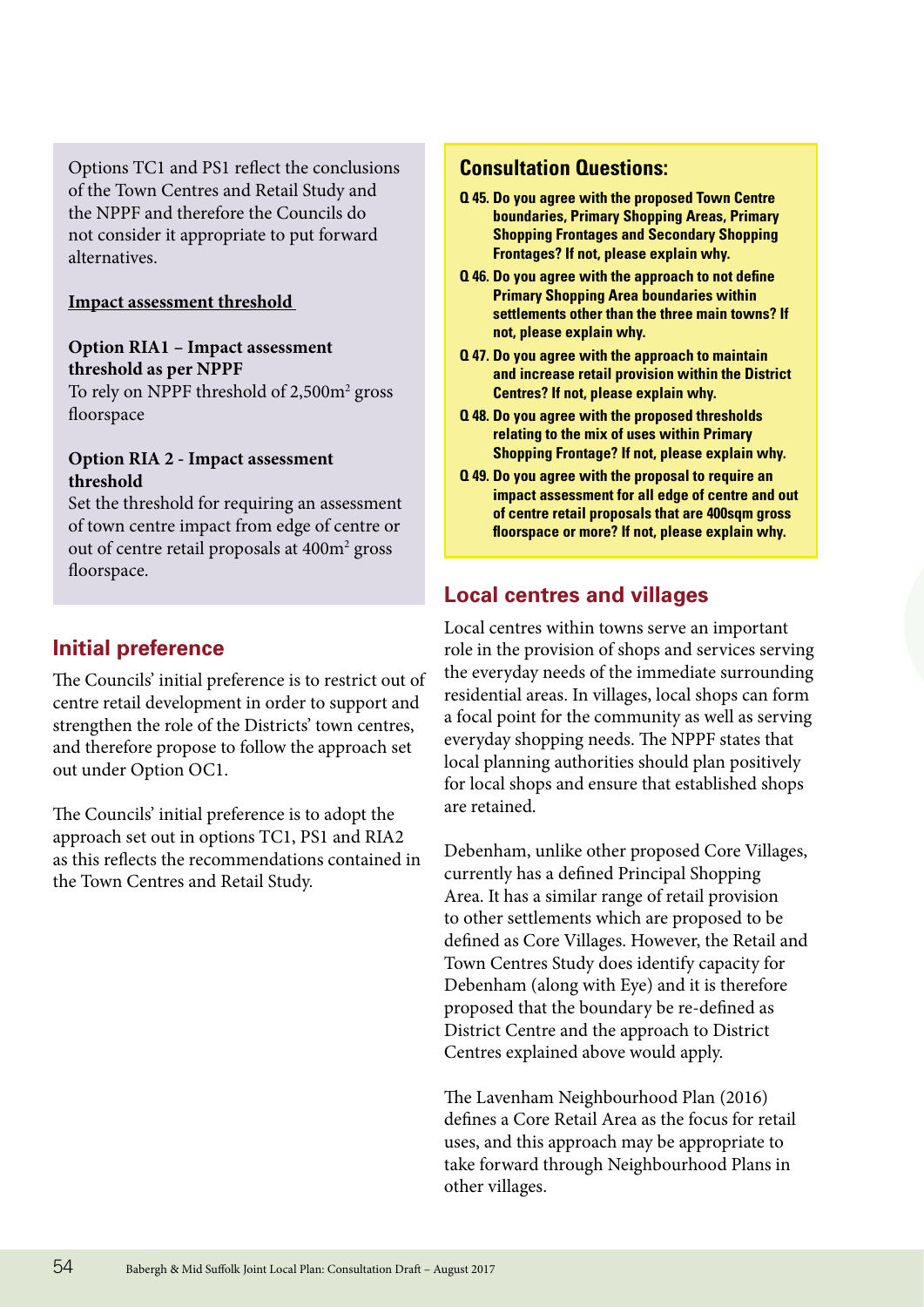## **Consultation Questions:**

**Q 50. The Councils propose to protect A1-A5 uses in Core Villages and Hinterland Villages, and in local centres within towns. Do you consider this to be the correct approach?**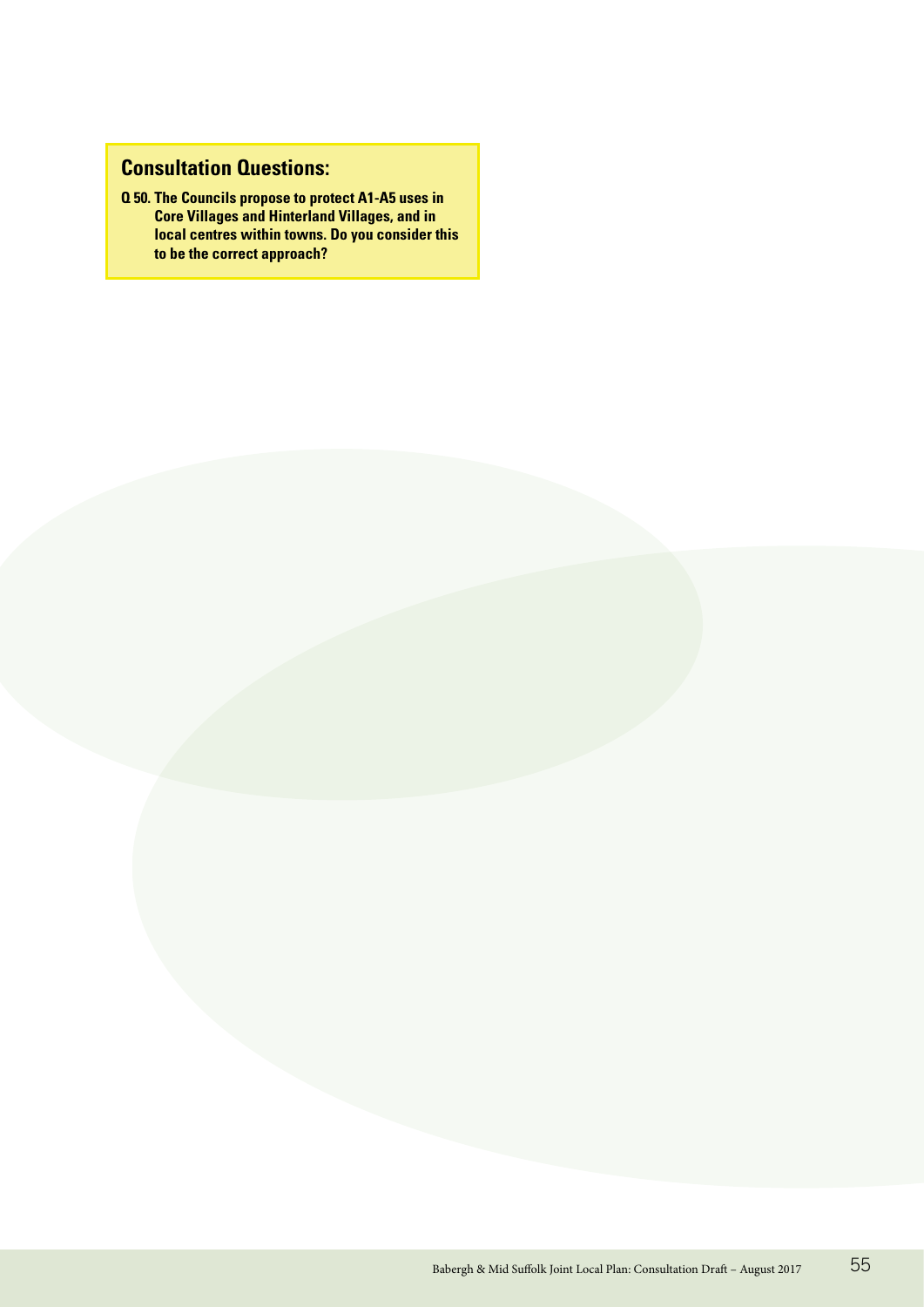# **Biodiversity**

## **Strategic Priorities**

Paragraph 156 of the NPPF requires the Local Plan to set out strategic priorities in relation to conservation and enhancement of the natural environment.

## **Key Evidence**

- Suffolk's Nature Strategy
- Emerging HRA Recreational Disturbance, Avoidance and Mitigation Strategy (2017)

## **Introduction and context**

The natural environment of Babergh and Mid Suffolk supports a rich and diverse variety of habitats which support a valuable biodiversity. The Councils' have set an objective to protect and enhance environmental assets, which includes biodiversity.

Biodiversity is defined as: '…the variety of plant and animal life in the world or in a particular habitat, a high level of which is usually considered to be important and desirable: the existence of many different kinds of plants and animals in an environment' (Oxford Dictionary).

A variety of habitats are dispersed across the two Districts. Particularly important habitats are located along the estuaries and the river valleys. The importance of these habitats is recognised through a number of designations which include international (Special Protection Areas<sup>62</sup> and Special Areas of Conservation<sup>63</sup>), national (Sites of Special Scientific Interest<sup>64</sup>) and local areas of importance (County Wildlife Sites<sup>65</sup>). These sites can vary in size from expansive areas such as the Rivers Stour and Orwell estuaries in Babergh to small sites such as Weston Fen in Mid Suffolk.

The level of protection to be afforded to Special Protection Areas (SPAs) and Special Areas of Conservation (SACs) is set out in the Habitats Directive<sup>66</sup>. To summarise, proposals that would result in significant effects on these sites should

62 See Glossary 63 See Glossary 64 See Glossary 65 See Glossary be refused, unless mitigation measures can be applied. Only in exceptional circumstances where there are 'imperative reasons of overriding public interest' would development that causes harm to an SPA or SAC be permitted.

Sites of Special Scientific Interest (SSSIs) are protected through the Wildlife and Countryside Act 1981 (as amended). The NPPF states that development on land within or outside of an SSSI likely to have an adverse effect on an SSSI should not normally be permitted. An exception should only be made where the benefits of development clearly outweigh the impacts.

Priority species and habitats are identified by the UK post-2010 Biodiversity Framework.

At the local level, designations in Babergh and Mid Suffolk comprise County Wildlife Sites and County Geodiversity Sites/Regionally Important Geological and Geomorphological Sites<sup>67</sup>.

Habitats are healthiest where they are well connected to each other. To protect and enhance these networks, national planning policy advises that biodiversity should be conserved and enhanced at a landscape-scale.

In recognition of the sensitivity of the internationally protected estuaries in Babergh, the Habitats Regulations Assessment relating to the adopted Core Strategy identified the potential for significant effects arising from increased recreational disturbance related to new housing development.

Babergh, Ipswich and Suffolk Coastal Councils are taking a joined-up approach to mitigating these impacts and are currently producing a Recreational Disturbance Avoidance and Mitigation Strategy which will identify and cost the measures necessary to mitigate recreational impacts and confirm how they will be funded. The intention of the strategy is to identify, enhance and protect networks of interconnected

66 Directive 92/43/EEC 58 67 See Glossary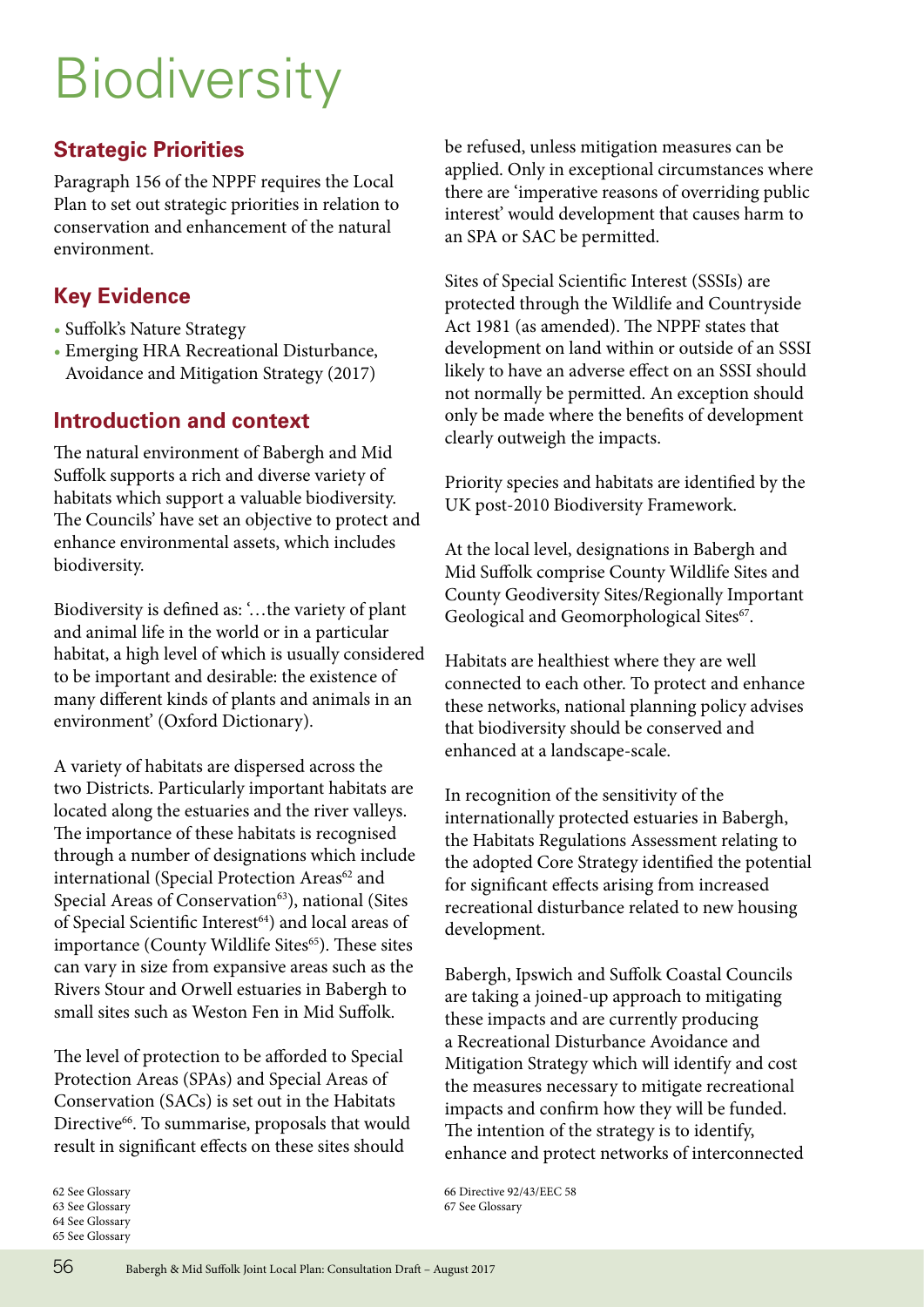habitats to benefit biodiversity in the long term. The Babergh Green Infrastructure Strategy (2012) identifies potential wildlife corridors (river and green corridors) that would benefit from enhancement. Suffolk Nature Strategy identifies a large area of Babergh and the south of Mid Suffolk as 'South Suffolk ancient woodland clusters' which is one of the areas of principal importance for landscape-scale conservation in Suffolk, along with the two AONBs.

As referred to above, protection for internationally and nationally protected sites is established in legislation. In producing the Plan consideration can be given to the level of protection to afford to local sites of biodiversity and geodiversity value including County Wildlife Sites, County Geodiversity Sites and priority habitats and species.

#### **Options**

**Option BIO 1 – Protection of designations, habitats and species**

Protect designated sites/areas, protected species, priority habitats and species and local sites. All development to provide appropriate protection to protected habitats and species.

#### **Option BIO 2 – Protection and enhancement of designations, habitats and species**

Protect designated sites / areas, protected species and priority habitats and species and local sites, whilst also seeking a collective inter authority approach to enhancement. All development to provide appropriate protection as per Option 1, and to also seek enhancements for the network of habitats and biodiversity where appropriate.

#### **Initial Preference**

The Councils' initial preference is BIO 2 – Protection and enhancement of statutory designations, habits and species which would ensure biodiversity is supported and enhanced across all parts of the Districts.

#### **Consultation Questions:**

**Q 51. Do you have views on the Option BIO 1 and / or BIO 2?**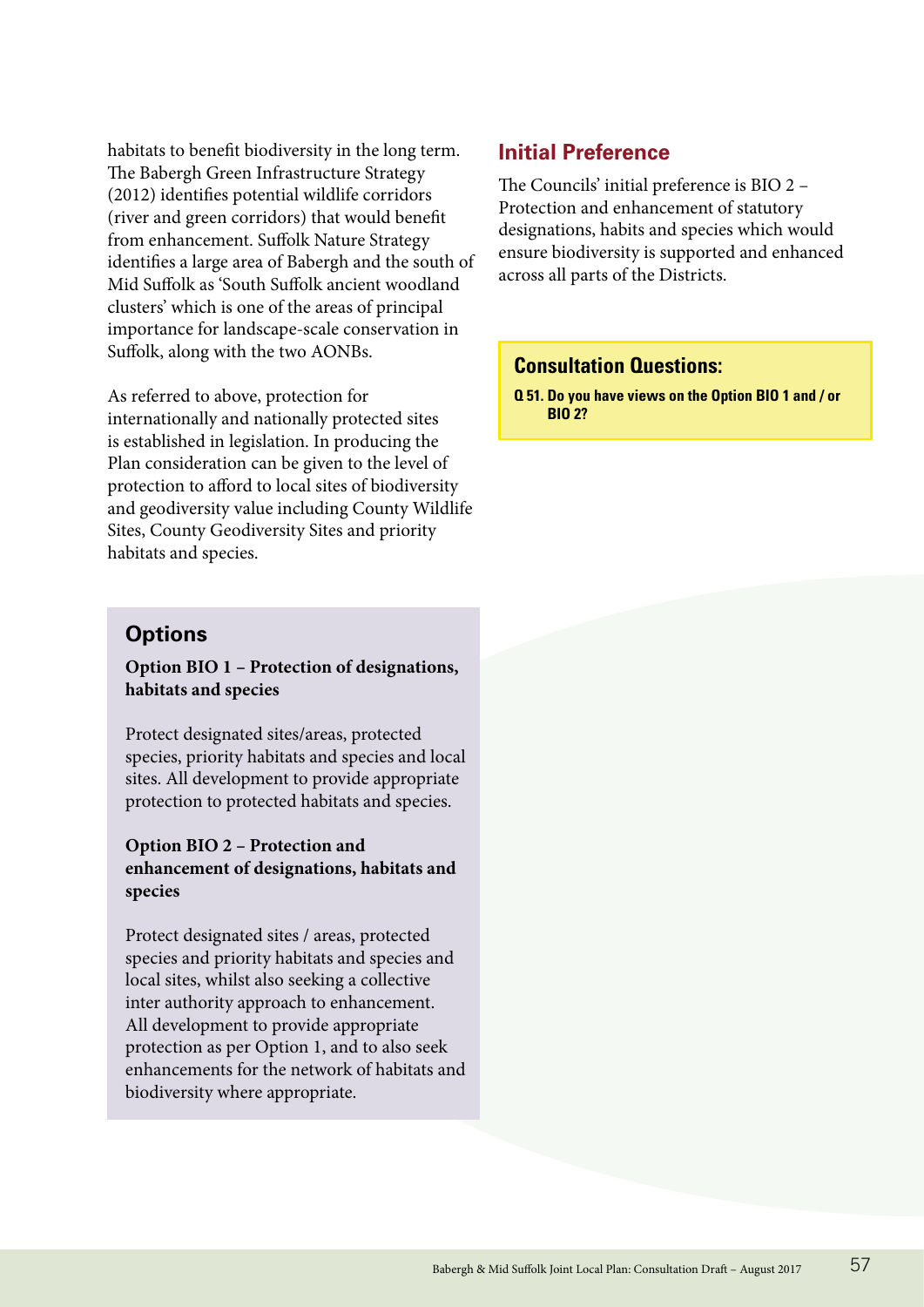# Climate Change

## **Strategic Priorities**

Paragraph 156 of the NPPF requires the Local Plan to set out strategic priorities in relation to climate change mitigation and adaptation.

## **Key Evidence**

- Babergh DC Strategic Flood Risk Assessment (May 2009)
- Mid Suffolk District Council Strategic Flood Risk Assessment (March 2008)
- The Stour & Orwell Estuaries Management Strategy 2015 – 2020 (draft May 2016)
- Essex and South Suffolk Shoreline Management Plan 2 (October 2010)

## **Introduction and context**

Supporting the transition to a low carbon future in a changing climate, taking full account of flood risk and coastal change is a national core planning principle which should underpin both plan-making and decision-taking (NPPF, Para. 17). Addressing climate change and flooding relates to a number of the Councils' objectives – particularly around business growth and productivity and ensuring that communities are healthy.

Temperatures in the UK have risen by about one degree since the 1970s and, given the levels of greenhouse gas already in the atmosphere, further warming is inevitable<sup>68</sup>. The UK Climate Change Risk Assessment identifies flood risk, and particularly flooding from heavy downpours, as one of the key climate threats for the UK, alongside stresses on water resources, threats to biodiversity and natural habitats, and the repercussions for the UK from climate change impacts abroad.

With a number of rivers, tributaries and the Stour and Orwell estuaries, Mid Suffolk and Babergh is potentially vulnerable to the effects climate change from flooding, however areas at risk of flooding are limited. There are a number of areas

at risk of localised flooding from watercourses and within Babergh there are identified areas at risk of coastal erosion currently present along the Orwell and Stour estuaries, in the southwest of the district. In particular the mouth of the Stour is exposed to incoming north-easterly waves causing erosion specifically at the Shotley frontage.

The planning system can help to mitigate climate change by limiting increases in greenhouse gas emissions through supporting renewable energy development, locating development in areas which reduce the need to travel and encouraging greater use of sustainable transport measures. The planning system can also help with adaptation to climate change through encouraging measures to improve the sustainability and design of buildings and infrastructure.

## **Flood risk**

Local planning authorities are required to '… adopt proactive strategies to mitigate and adapt to climate change, taking full account of flood risk, coastal change and water supply and demand considerations' (NPPF, para. 94).

National policy stipulates that new development should be planned to avoid increased vulnerability to the range of impacts arising from climate change. 'When new development is brought forward in areas which are vulnerable, care should be taken to ensure that risks can be managed through suitable adaptation measures, including through the planning of green infrastructure.' (NPPF para 99).

'Inappropriate development in areas at risk of flooding should be avoided by directing development away from areas at highest risk, but where development is necessary, making it safe without increasing flood risk elsewhere. Local Plans should be supported by Strategic Flood Risk Assessment and develop policies to manage flood risk from all sources, taking account of advice

68 UK Climate Change Risk Assessment: Government Report (DEFRA, 2012)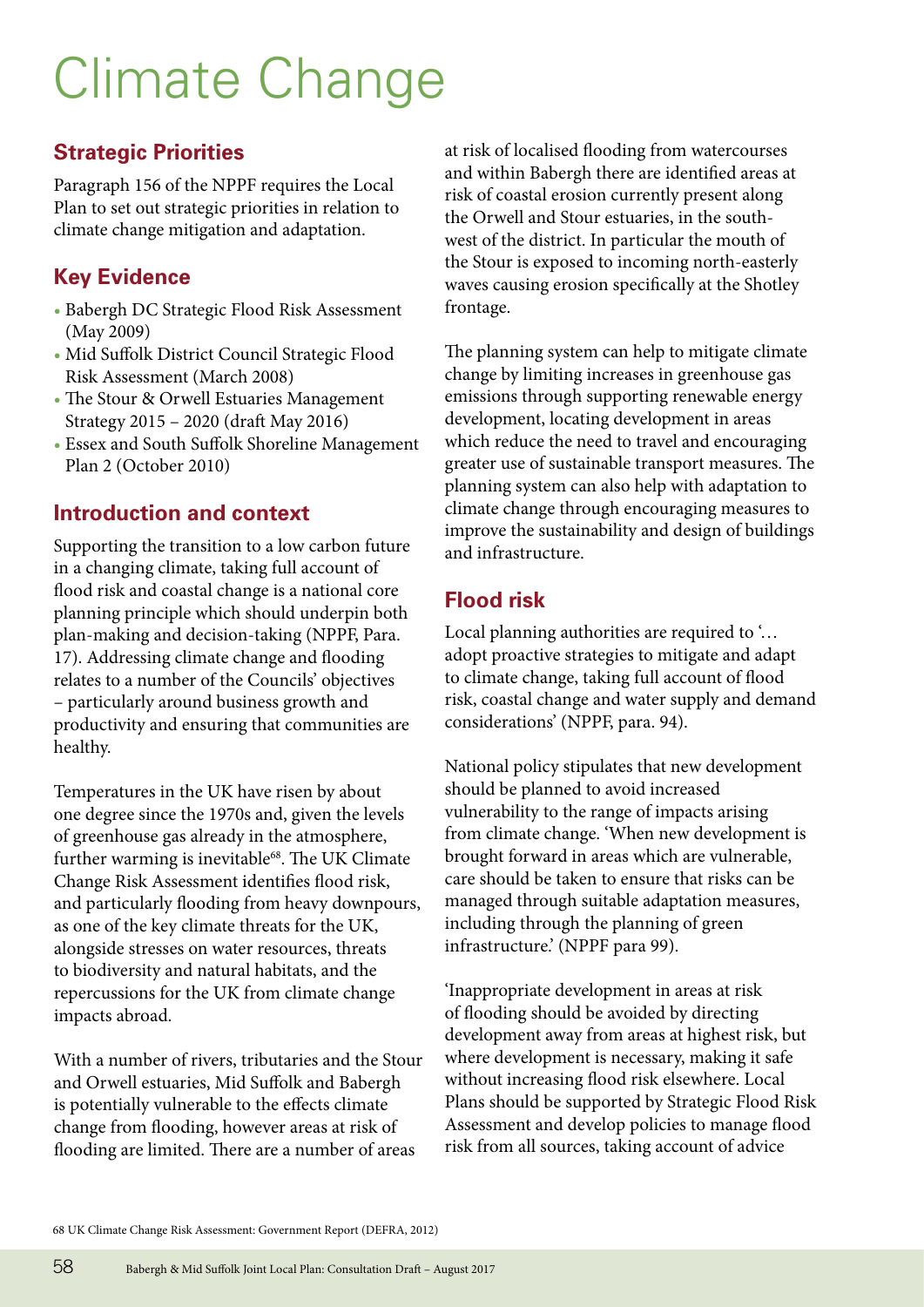from the Environment Agency and other relevant flood risk management bodies, such as lead local flood authorities and internal drainage boards. Local Plans should apply a sequential, risk-based approach to the location of development to avoid where possible flood risk to people and property and manage any residual risk, taking account of the impacts of climate change, '(NPPF, para 100).

Whilst neither of the districts have major flood risk areas there is a small section of estuary which is threatened by coastal erosion on the Shotley Peninsular and there are areas across both districts which suffer from localised flooding. Localised flooding is mainly a result of surface water flooding which has potential to be addressed through measures to improve drainage channels.

## **Coastal change**

The Essex and South Suffolk Shoreline Management Plan 2 identifies an area in Babergh within which development should be restricted due to pressure from coastal erosion. This relates to the eastern section of Babergh known as the Shotley Peninsula, along the estuary.

## **Renewable energy and sustainable construction**

The NPPF states that the planning system should 'support the transition to a low carbon future in a changing climate…and encourage the use of renewable resources (for example, by the development of renewable energy)' (Para 17); Renewable energy schemes include

• generation from energy flows that occur naturally and repeatedly in the environment – from the wind, the fall of water, the movement of the oceans, from the sun and also from biomass and deep geothermal heat. Low carbon technologies are those that can help reduce emissions (compared to conventional use of fossil fuels). Renewable energy generation can be either decentralised

(i.e. not connected to the National Grid but to serve one building, a group of buildings or a community) or can be connected to the National Grid to contribute towards national energy production.

## **Sustainable construction**

National policy proposes that '…to support the move to a low carbon future, local planning authorities should:

- *….actively support energy efficiency improvements to existing buildings; and*
- *when setting any local requirement for a building's sustainability, do so in a way consistent with the Government's zero carbon buildings policy and adopt nationally described standards'.*

Whilst the planning system has a role to play in delivering sustainability in buildings, construction methods and the energy performance of buildings are primarily addressed via Building Regulations. Nevertheless, the March 2015 Ministerial Statement<sup>69</sup> enables local planning authorities to require energy efficiency standards that exceed Building Regulations provided these do not exceed the requirements of the level 4 of the former Code for Sustainable Homes. This equates to around a 20% improvement in C02 emissions performance above the Target Emission Rate of the 2013 Edition of the 2010 Building Regulations.

Other technical standards to improve sustainability were introduced by the Government in October 2015 through the introduction of optional Building Regulation standards. Examples include requiring improvements to water efficiency on new dwellings to achieve efficiency of 110 litres/person/day (compared to 125 litres/person/day under Building Regulations). Similarly improvements in energy efficiency for all development to achieve a 20% reduction in CO<sub>2</sub> emissions below the Target Emission Rate of the current Building Regulations standards can be sought. Other examples of optional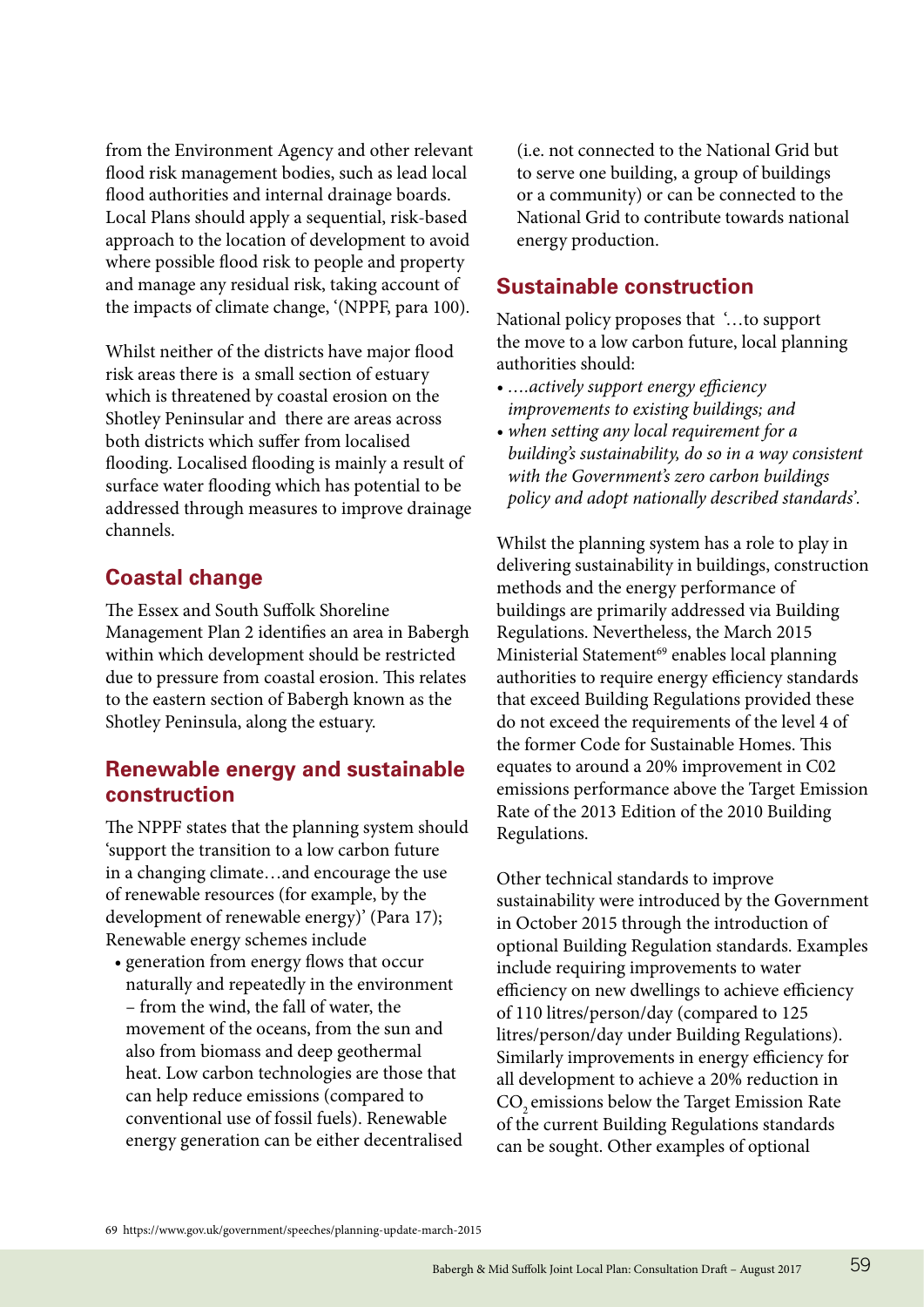standards include BREEAM (the British Research Establishment Environmental Assessment Method)<sup>70</sup> which can be used to assess the environmental performance of new and existing non-residential buildings and refurbished residential buildings and also Building for Life<sup>71</sup> for residential buildings which is a governmentendorsed industry standard for well-designed homes and neighbourhoods.

## **Options**

#### **Flood Risk**

#### **Option FR1 - Flood Risk – Leave to NPPF to provide policy framework**

Provisions for management of flood risk are detailed in the NPPF. Due to the low levels of susceptibility of flooding in the District, with the exception of localised flooding which can be mitigated the strategy is based upon avoidance.

#### **Renewable Energy**

**Option RE1 - Renewable Energy – Leave to NPPF to provide policy framework** The NPPF requires local planning authorities to approve applications for renewable energy if the impacts are (or can be made) acceptable.

#### **Option RE2 - Renewable Energy policy**

To supplement national policy under this option the Council would develop a local plan policy which will support the delivery of such technologies but will include criteria related to specific impacts including landscape. The policy approach will need to be robust to enable assessment of effects and have scope in the future to consider emerging technologies which may be in use over the next 10 years and beyond.

#### **Sustainability standards**

#### **Option BS1 - Building Sustainability – Include sustainability standards**

Under this option proposals for residential use would be required to meet the optional standard for water efficiency of 110 litres/ person/day and/or improved energy efficiency standards.

No alternative options are presented as if this option is not progressed the 'baseline' Building Regulations requirements would be applied.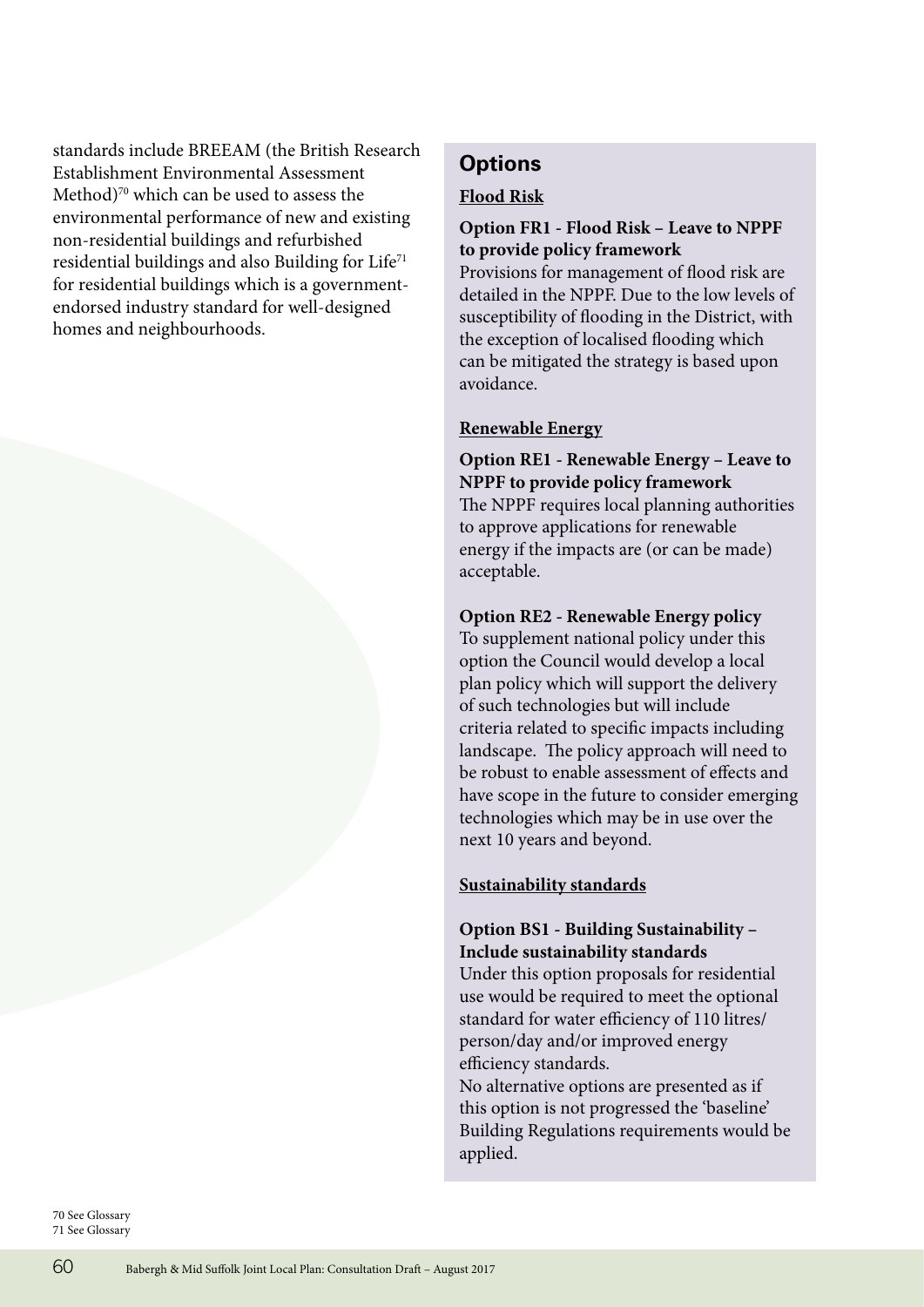#### **Initial Preference**

The Councils' initial preference is to include a policy related to renewable energy which will enable proposals to be considered in relation to locally specific criteria, as per Option RE2.

The Councils' initial preference in relation to sustainability standards is to require that new residential developments meet the optional standard of 110 litres/person/day in relation to water usage given the water scarcity in the area, as per Option BS1. Anglian Water have identified East Anglia as an area of 'severe water stress' and the Anglian Water Resources Management Plan (2015) identifies lowering demand as one way in which this can be addressed. The implications of applying these standards will be considered through viability testing as the production of the Joint Local Plan moves forward.

- **Q 52. How should the local plan consider the impact of renewable technologies? What types of effects should be assessed within the policy criteria?**
- **Q 53. Do you support the Council's initial preference to include water efficiency measures in new build? If no, please explain why?**
- **Q 54. Are there any other additional environmental standards Babergh and Mid Suffolk should be requiring? If so,please provide details and reasons why.**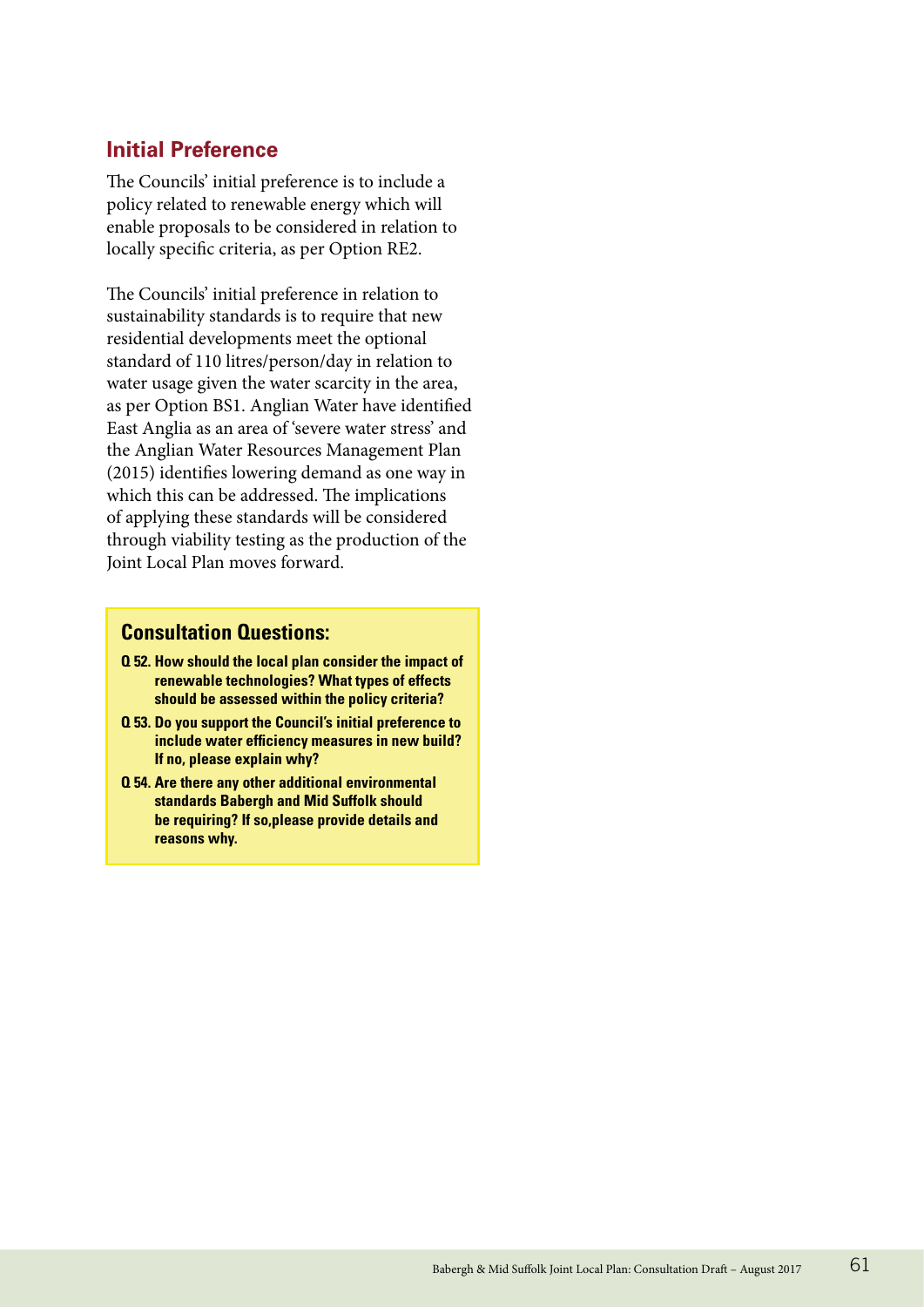## Landscape, Heritage & Design

## **Strategic Priorities**

Paragraph 156 of the NPPF requires the Local Plan to set out strategic priorities in relation to conservation of the historic environment, including landscape.

## **Key Evidence**

- Dedham Vale AONB and Stour Valley Management Plan 2010 - 2015
- Suffolk Coast and Heaths AONB Management Plan – 2013 – 2018
- The Suffolk Landscape Character Assessment (SCC, 2011)
- The Suffolk Historic Landscape Characterisation (SCC, version 3 2008)
- The Joint Babergh and Mid Suffolk District Council Landscape Guidance (2015)
- Heritage Settlement and Landscape Sensitivity Assessment (underway)

## **Introduction and context**

The landscape and the historic environment have a strong inter-relationship, as the character of the landscape is influenced by historic assets and their settings, as well as traditional villages and historic townscapes. Equally, the landscape can be important to the setting of a historic asset.

## **Landscape**

Babergh and Mid Suffolk have a diverse landscape character, with parts of Babergh lying within Dedham Vale and River Stour Area of Outstanding Natural Beauty (AONB) and the Suffolk Coast and Heaths AONB. Adjoining the Dedham Vale Area of Outstanding Natural Beauty is an area defined as the Stour Valley Project extending beyond Sudbury and into West Suffolk, however this area does not benefit from the same protection as an AONB.

The National Planning Policy Framework (NPPF) gives significant protection to these designated landscapes. Other areas of landscape which are not designated are also attractive and important

and increased pressure from development has the potential to harm the quality of local landscapes. Protecting and enhancing the landscape is a key objective for the Plan.

Special Landscape Areas (SLAs) and Areas of Visual and/or Recreational Amenity (AVRA) and Visually Important Open Spaces (VIOS) are local landscape designations which are identified in the adopted plans of both Districts. Areas of Visual and/or Recreational Amenity (AVRA) and Visually Important Open Spaces (VIOS) were introduced in the 1990s in Babergh and Mid Suffolk respectively to protect identified open spaces in and around village settlements. The types of areas designated as AVRA or VIOS vary from recreational open spaces within settlements to spaces without public access but which provide views into the open countryside. Open spaces of value in terms of public access are considered in the Healthy Communities section of this document.

The approach toward landscape protection has evolved since the current Local plan policies were put into place. Current practices re-evaluate landscape characteristics as a whole rather than identifying small pockets of deemed significance. Identifying the essential defining characteristics of each landscape and the settlements provides guidance for development in the countryside, by ensuring they not only fit in with their surroundings, but also help to retain and enhance the distinctive character of the area.

The Joint Babergh and Mid Suffolk District Council Landscape Guidance (2015) identified 16 different landscape character areas across the Districts and the key features and sensitivities which define them. As a predominantly working landscape, with arable and pastoral land use giving an underlying rural character, the influences of changing agricultural practices have helped change the look of the two districts over time.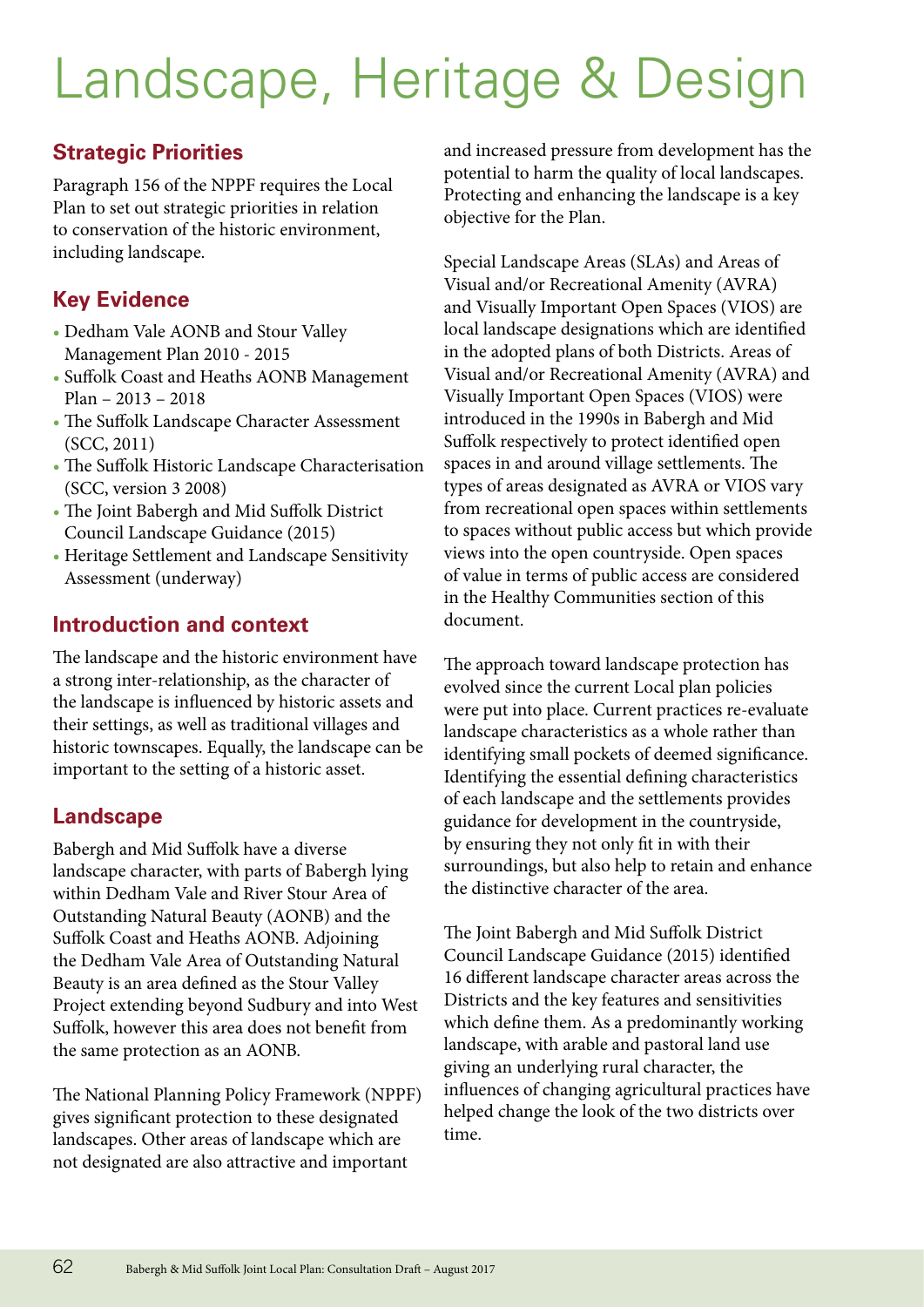In contrast to Mid Suffolk, Babergh has a distinctive undulating landscape with pockets of landscape character areas which are unique to the County. In particular the Shotley Peninsula area is identified as Ancient Estate Farmlands with rich loamy soil resulting in early cultivation shaping the layout of the land. Stutton rests within Plateau Estate Farmland representing features of an early 20th century landscape park and enclosed fields bounded by a straight hedge-line.

The historic setting of many settlements in the Districts is an important consideration when considering proposals for development. In order to better understand the sensitivities of settlements to development in terms of their historic landscape setting, the Councils have commissioned a Heritage Settlement and Landscape Sensitivity Assessment. The assessment comprises a sensitivity analysis of the historic characteristics of the landscape and settlements and will identify areas where development could enhance an area; have a neutral affect or where development could cause harm to vulnerable / irreplaceable areas.

## **Options**

#### **Option L1 – Maintain local landscape designations**

Under this option Special Landscape Areas, Visually Important Open Spaces and Areas of Visual and Recreational Amenity would be retained and within these areas development would be required to maintain or enhance the special landscape qualities; or

#### **Option L2 – Remove local landscape designations and apply a criteria based policy**

Under this option, all development would be expected to minimise impacts on the landscape and to enhance landscape character wherever possible, by reference to the Joint Babergh and Mid Suffolk Landscape Guidance.

## **Initial Preference**

In relation to landscape, the Councils' initial preference is Option L2 which provides the greatest potential to protect and enhance the landscape through decision making across the **Districts** 

## **Heritage Assets**

There are numerous designated heritage assets across Babergh and Mid Suffolk, including Conservation Areas, Scheduled Monuments, Registered Parks and Gardens and thousands of Listed Buildings.

The National Planning Policy Framework distinguishes between the policy approach towards designated heritage assets and non-designated heritage assets. The approach to decision taking in the NPPF focuses around assessing the significance of the heritage asset. The weight attached to the protection of designated heritage assets should depend upon the importance of the asset, but needs to be considered in relation to whether an alternative, viable use can be found, whether funding is available to protect the asset and whether the public benefit of the proposed use would outweigh the harm or loss. For nondesignated assets a balanced judgement should be made.

Non-designated assets are not defined in the NPPF but are considered to include those identified on a 'Local List'. Historic England identifies the Local list as *'an essential role in building and reinforcing a sense of local character and distinctiveness in the historic environment'.* The term non-designated heritage assets covers a range of features that make a contribution towards the historic environment. As well as buildings, these could include other built features, gardens, greens, commons and tyes which are often outside of Conservation Areas. Presently, Local Lists have only been produced for Sudbury and Nayland. The East Bergholt Neighbourhood Plan makes reference to work progressing on a Village Local List.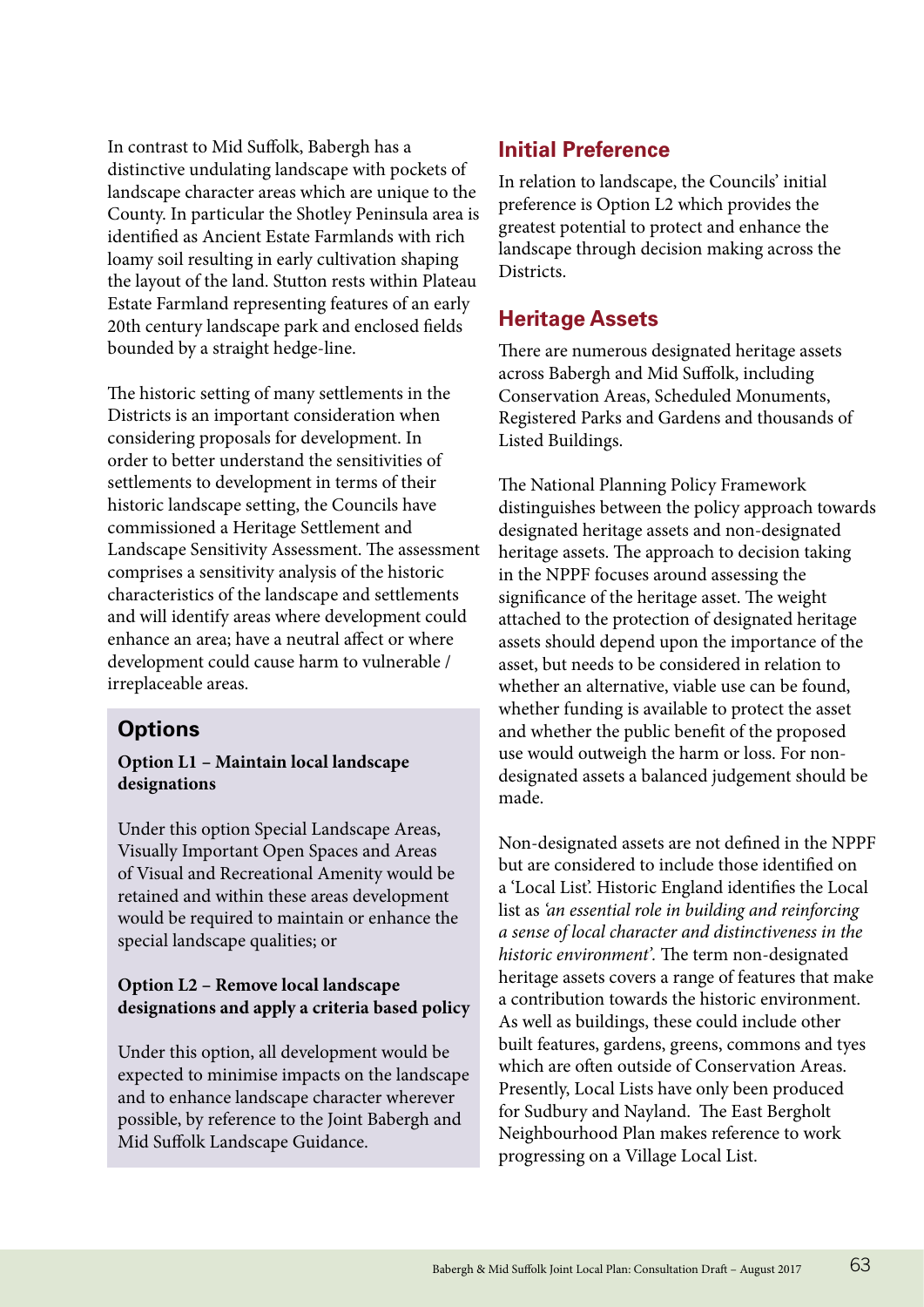## **Options**

#### **Option HA1 – Protection of non-designated heritage assets**

Include a policy which identifies the types of assets which would be considered as nondesignated heritage assets, such as identified buildings, features, gardens, greens, commons and tyes. A policy approach consistent with the weight afforded to non-designated assets in the NPPF would be applied.

It is not appropriate to consider alternatives as the NPPF provides detailed policy in relation to designated heritage assets, and defines the designations which are included.

## **Initial Preference**

The Councils' initial preference is to follow Option HA1 and to include a policy which identifies the types of assets that would be considered for a local list. This will provide a consistent approach for local lists to be prepared across Babergh and Mid Suffolk.

#### **Consultation Questions:**

- **Q 55. Are there any other approaches that the Joint Local Plan could take to protect the landscape?**
- **Q 56. Should additional protection be given to areas which form part of a landscape project area but which aren't designated?**
- **Q 57. How can the Joint Local Plan make the most of the heritage assets?**
- **Q 58. What level of protection should be given to identified non-designated assets? Are there any specific situations in which the balance should favour or not favour protection of identified nondesignated assets?**
- **Q 59. Should a more flexible approach toward climate change objectives be adopted where this would assist in protecting a heritage asset?**

### **Design**

The National Planning Policy Framework states that 'good design is indivisible from good planning, and should contribute positively to making places better for people.'

Design is commonly thought of as the appearance of a building or development, but in fact design also relates to how buildings and developments are used, how sustainable they are and how they relate functionally to the wider area. Some of these wider elements of design are covered in other parts of this document, for example in relation to the mix and type of homes, climate change and provision of open spaces, and options have been presented where appropriate.

The Suffolk Design Guide for Residential Areas (2000) sets out detailed guidance in relation to design, for example in relation to materials and colour.

The Councils' current plans contain policies which seek to secure high quality design. It is proposed that this policy approach is maintained and that new development:

- Responds to and safeguards the existing character/ context;
- Creates its own character and interest;
- Incorporates good practice in urban design (for example through active frontages and connectivity);
- Promotes health and well-being, and protects amenity;
- Safeguards highway safety and provides suitable access; and
- Incorporates efficient use of natural resources and sustainable drainage.

- **Q 60. Is there any aspect of design that priority should be given to?**
- **Q 61. Is there any aspect of design that should be introduced to the Councils' policies?**
- **Q 62. Is there an area of design related to past development that you consider needs to be addressed in future development?**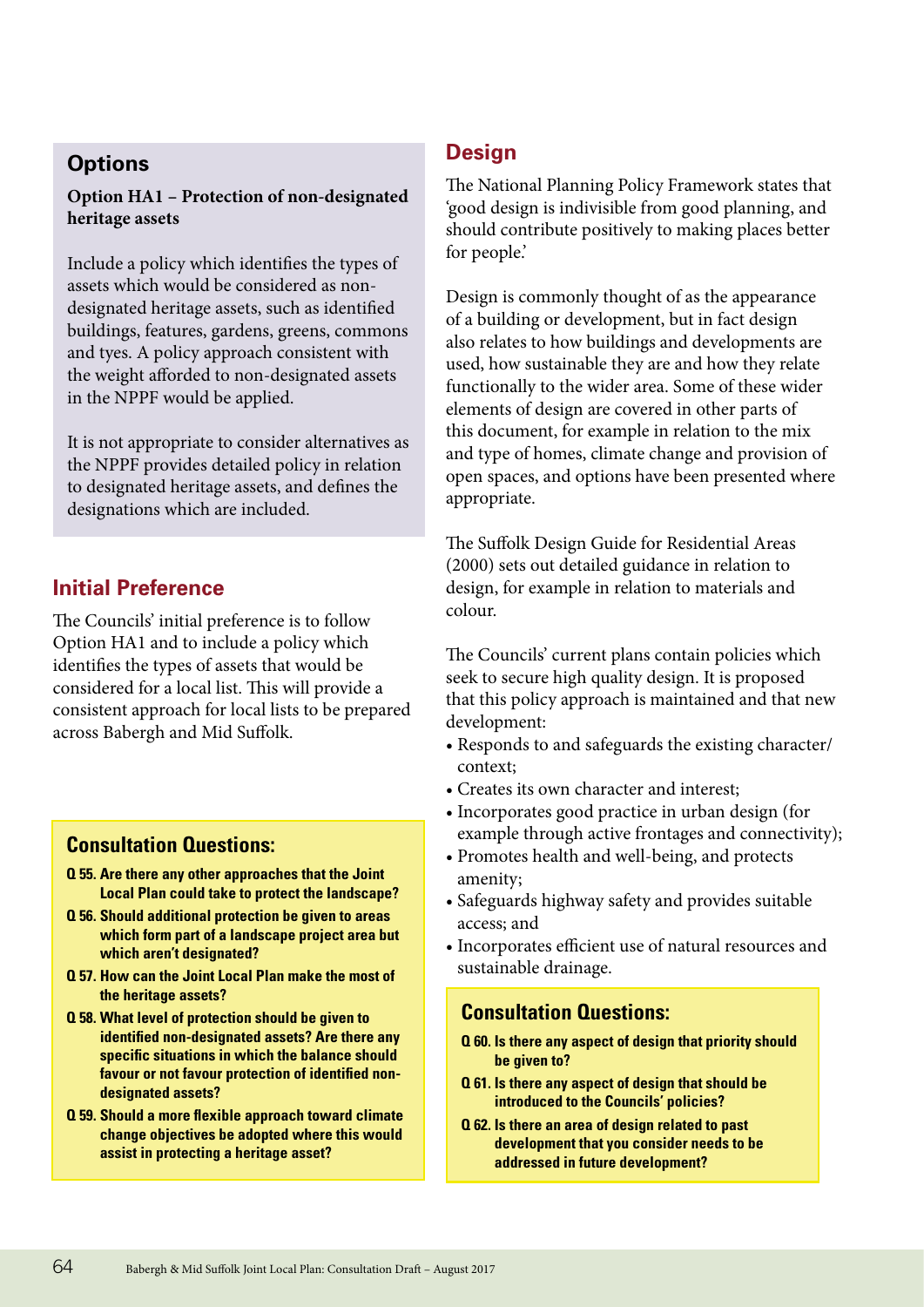## Infrastructure

## **Strategic Priorities**

Paragraph 156 of the NPPF requires the Local Plan to set out the strategic priorities for the area in the Local Plan. This should include strategic policies to deliver:

…the provision of infrastructure for transport, telecommunications, waste management, water supply, wastewater, flood risk and coastal change management, and the provision of minerals and energy (including heat);

…the provision of health, security, community and cultural infrastructure and other local facilities.

## **Key Evidence**

- Babergh District Council Infrastructure Delivery Plan (IDP) – Feb 2013
- Mid Suffolk District Council Infrastructure Delivery Plan (IDP) – Apr 2014

## **Introduction and Context**

It is important to consider all infrastructure and transport needs when planning for new development and growth.

The Councils fully appreciate that the delivery of new homes and jobs needs to be supported by necessary infrastructure, including a wide range of transport options, utilities, and community facilities. This issue is of particular concern to existing residents and businesses. Indeed, enabling the provision of the necessary infrastructure to support residents, businesses, communities, the environment and individuals and prioritising investment into strategic services and infrastructure are key objectives of the Councils.

The Councils will prepare an Infrastructure Delivery Plan (IDP)<sup>72</sup> based on work carried out for the current Local Plan: relevant Neighbourhood Plans; topic based studies; and discussions with infrastructure providers. The IDP will sit alongside the Plan and provide

specifics on the main items of infrastructure, when they are likely to be provided and who will pay for them.

Additionally, the delivery and place policies in this plan will highlight essential infrastructure for communities within Babergh and Mid Suffolk. The broad categories of infrastructure covered in the IDP will include:

- Education –early years and childcare, primary, secondary, further education, and higher education
- Health hospitals, health centres, GP surgeries, dentists, public health, and preventative health care
- Transport highways, cycle and pedestrian facilities, rail, bus, travel management, and car parking
- Water and Drainage water supply, waste water, flood risk management and resilience, and water quality
- Energy electricity, gas, and renewable energy.
- Communications broadband coverage and provision
- Leisure and green infrastructure sport, open space and community facilities

Informed through ongoing discussions with communities and infrastructure providers; the New Anglia Local Enterprise Partnership; education, health and transport provision have been identified as priority areas for the future necessary to support the area's growth and development.

Infrastructure and community facilities are mainly provided by partner agencies and service providers such as water and energy provision by the utility companies; highways and social services by Suffolk County Council; education by a range of public and private sector providers, and healthcare services and facilities by the NHS West Suffolk Commissioning Group and Ipswich and East Suffolk Clinical Commissioning Group and National Health Service (NHS) England. The IDP will identify the different investment and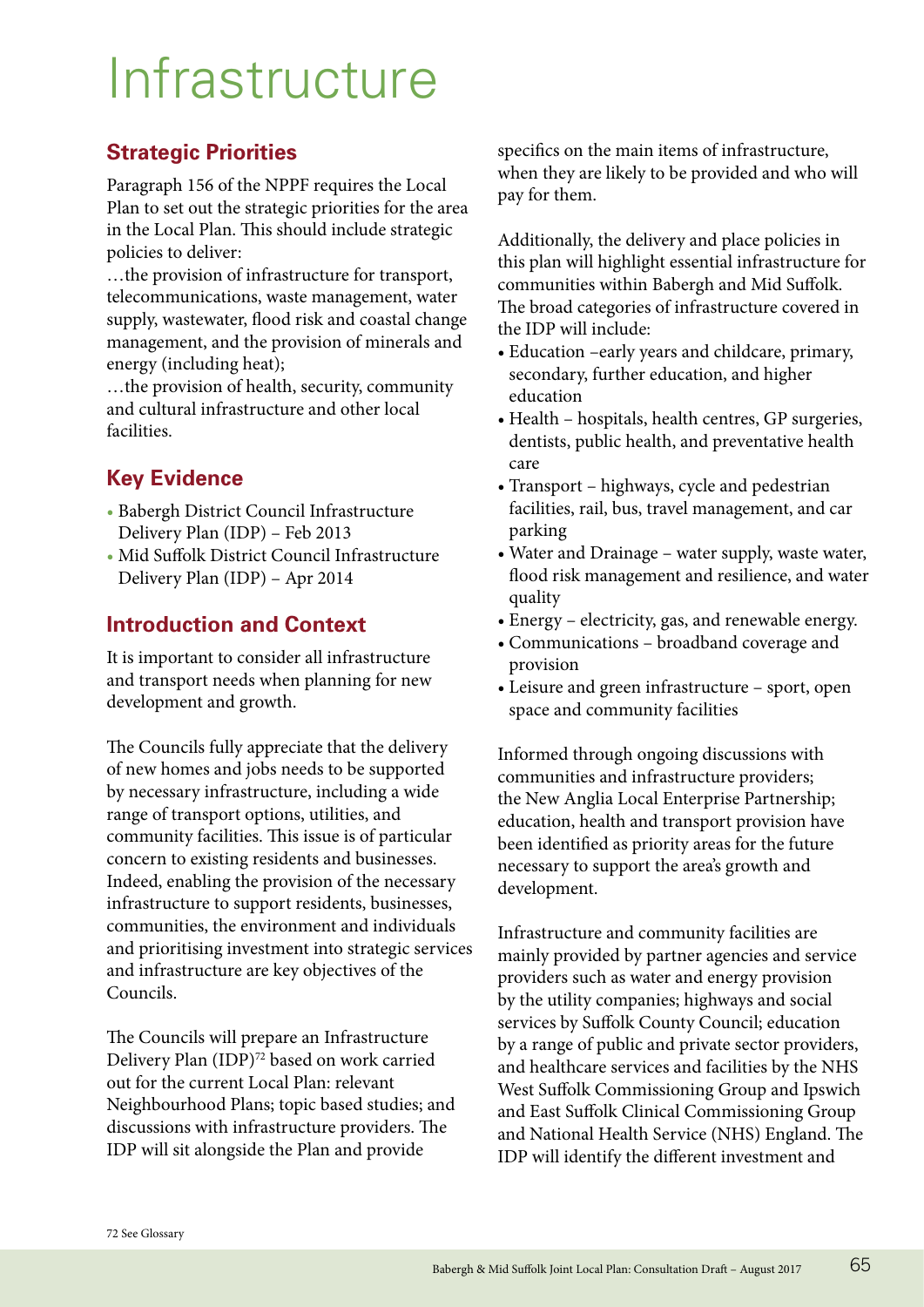development time scales for these providers and will work with those providers to help deliver a co-ordinated approach to new infrastructure delivery.

New development must provide for the educational needs of new residents. The NPPF (paragraph 72) sets out that great importance should be placed on the need to provide new school places. It also states that local planning authorities should take a proactive, positive and collaborative approach to meeting this requirement, giving great weight to the need to create, expand or alter schools. This will involve the expansion of existing schools where feasible and identification of opportunities to create new schools. Education requirements will need to be based on a strong understanding of future pupil numbers, with co-operation between county and district councils. A range of educational opportunities will need to be addressed as part of a sustainable strategy, including practical vocational training and apprenticeships.

The authorities will need to work with the NHS and local health partnerships to ensure adequate provision of healthcare facilities to support new and growing communities. This will be particularly important given the ageing profile of existing and future residents.

In a largely rural area accessibility is an ongoing issue. There is a need for this to be addressed both through the provision and retention of services and facilities and through improving transportation options, including encouragement of sustainable transport modes.

Development must be supported by provision of infrastructure, services and facilities that are identified to serve the needs arising from new development. Key infrastructure projects being pursued within and around Babergh and Mid Suffolk include:

- The Ipswich Northern Route Project;
- The Sudbury Western Relief Road Project;
- A12 and A14 road improvements
- Rail network upgrades
- Flood management and alleviation
- Waste water treatment upgrade at Sudbury
- Upgraded household waste recycling provision
- Better Broadband for Suffolk
- School places in the form of expanded or new primary and secondary schools– location to be determined;
- Healthcare infrastructure is provided as part of new developments of appropriate scale in the form of expanded and or expanded or new dentistal surgeries.

The Council also has a Community Infrastructure Levy in place. This means that some types of new development must make a payment which will be used to fund infrastructure required to support development in the District. The amount of levy payable depends upon the size, type and location of the new development. However, CIL cannot be the single source of funding for infrastructure. From initial work on the IDP education, health and transport are identified as being key infrastructure issues for the District for which a strategic delivery solution may be required.

In the event that essential infrastructure cannot be appropriately delivered to support new development, policy will be used to restrict development from being commenced or, in certain cases, from being permitted, in the absence of proven infrastructure capacity. In cases where the cumulative impact of schemes on strategic infrastructure could prevent schemes being developed a coordinated approach will be used to pull resources to address requirements; where this cannot be achieved the policy of restriction shall apply.

A draft policy to manage infrastructure provision is set out below: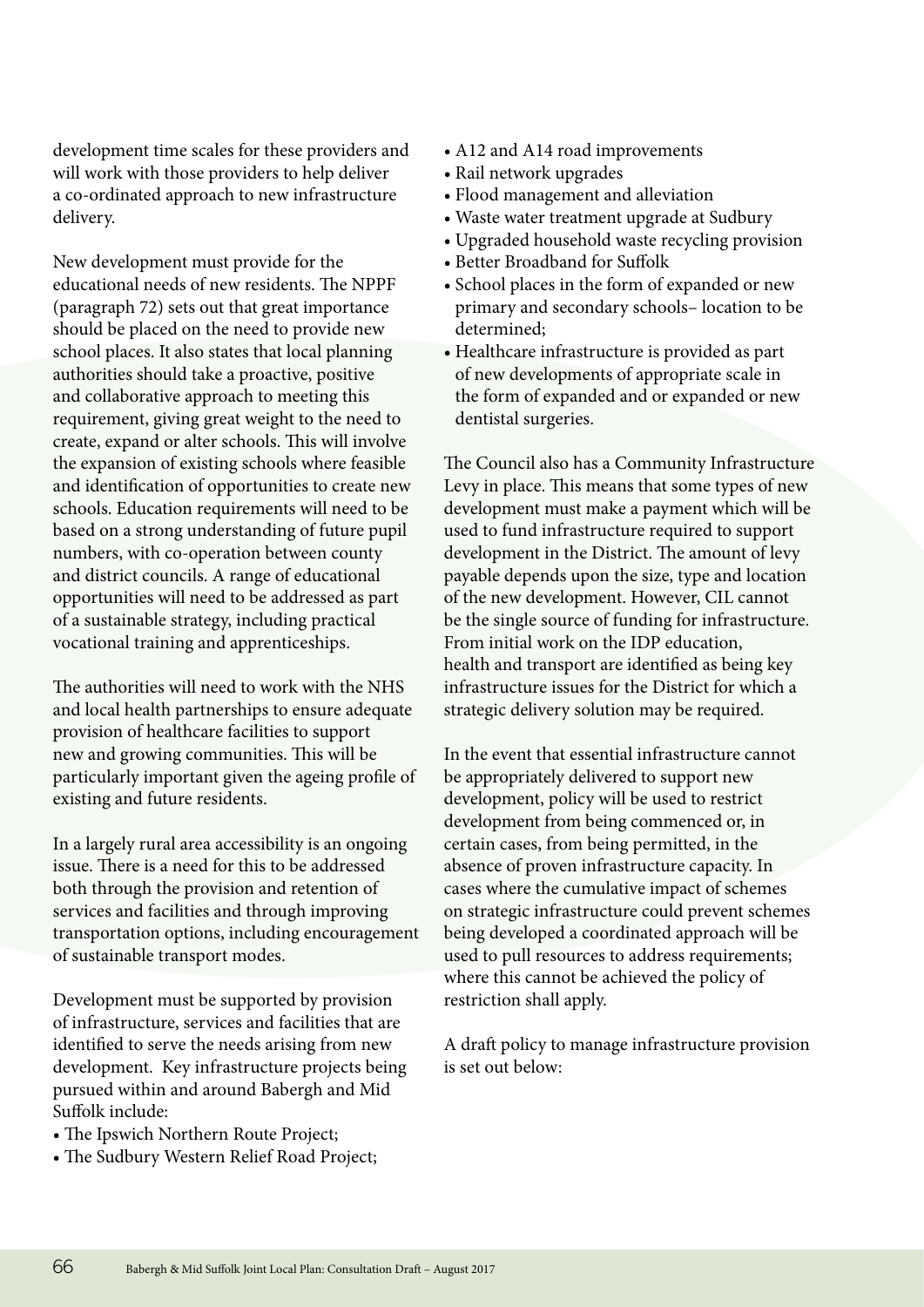#### **Managing Infrastructure Provision**

All new development should be supported by, and have good access to, all necessary infrastructure. Planning Permission will only be granted if it can be demonstrated that there is, or will be, sufficient infrastructure capacity to support and meet all the necessary requirements arising from the proposed development.

Development proposals must consider all of the infrastructure implications of a scheme including existing commitments to infrastructure provision and cumulative impacts if the proposal forms one of a number of growth projects in a locality; not just those on the site or its immediate vicinity.

Conditions or planning obligations<sup>73</sup>, as part of a package or combination of infrastructure delivery measures, are likely to be required for many proposals to ensure that new development meets this principle. Consideration must be given to the likely timing of infrastructure provision. As such, development may need to be phased either spatially or in time to ensure the provision of infrastructure in a timely manner. Conditions or a planning obligation may be used to secure this phasing arrangement.

A draft policy is similarly drafted to address education provision as follows:

*Development must be supported by provision of infrastructure, services and facilities that are identified to serve the needs arising from new development.*

#### **New Education Provision**

Sites proposed, or in current educational use, will be protected for that use. The change of use, or re-development of educational establishments and their grounds, will not be permitted unless:

- It can be clearly demonstrated that the use of the site is genuinely redundant and no other alternative educational, or community use can be found; and
- Satisfactory alternative and improved facilities will be provided; and
- The area of the site to be redeveloped is genuinely in excess of Government guidelines for playing field provision, taking into account future educational projections.

The Councils will respond positively to and support appropriate and well-designed applications regarding the creation of new school and education facilities. As expressed in the NPPF, the Council will use a presumption in favour of the development of schools and educational uses. The Council will engage in pre-application discussions with promoters to develop a collaborative approach to suitable applications. Where necessary, the Council will utilise planning obligations to help to mitigate any adverse impacts of an educational development and assist in delivering development that has a positive impact on the community.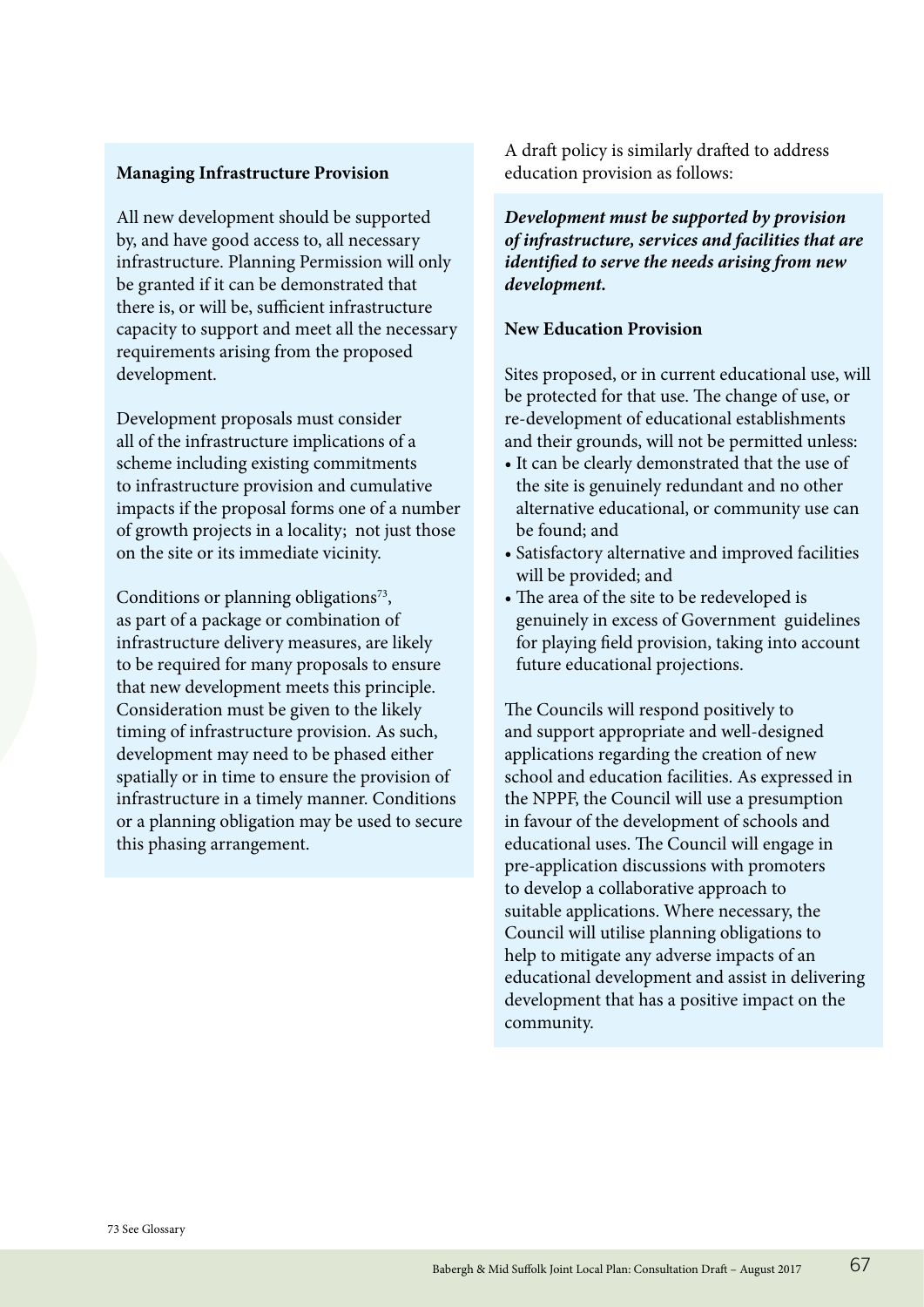## **Options**

Infrastructure provision is essential. The options are largely the mechanisms for enabling delivery.

#### **Option INF 1 - Leave to NPPF to provide the policy framework.**

The NPPF provides a general requirement for Local Plans to plan positively for the development and infrastructure required in the plan area.

**Option INF 2 – To have a strategic infrastructure policy to manage infrastructure provision in the locality to supplement the NPPF addressing issues of cumulative growth and education provision.**

In respect of policy on education, a strong permissive steer is to support new academies and free schools in the NPPF, therefore an alternative option is to have a local policy which provides further guidance to to inform proposals and seek appropriate mitigation if required.

## **Initial Preference**

The Council's initial preference is to follow the approach set out in **INF 2 to have a strategic infrastructure policy to manage infrastructure provision,** as this will enable infrastructure provision to be secured and contributions to be directed towards achieving the most effective outcomes.

- **Q 63. Which option do you consider most appropriate? Please explain why?**
- **Q 64. What do you consider the key infrastructure issues in your community?**
- **Q 65. What infrastructure issues do you consider to be a priority for the future?**
- **Q 66. What infrastructure do you think would be needed to support the growth scenarios?**
- **Q 67. What comments do you have on the proposed strategic approach to infrastructure delivery?**
- **Q 68. Should a separate policy be developed to manage provision of education and healthcare?**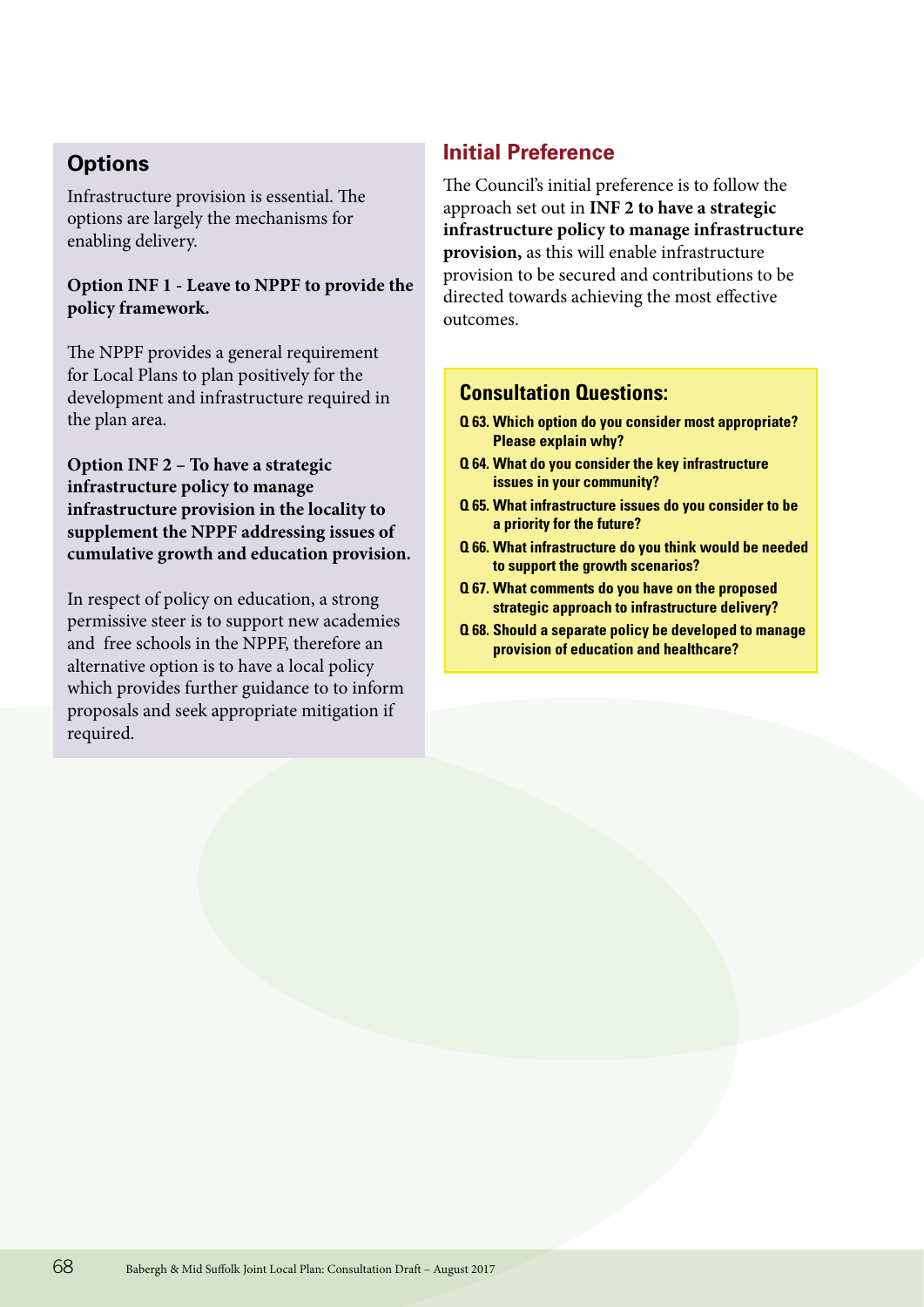## Healthy Communities

## **Strategic Priorities**

Paragraph 156 of the NPPF states that strategic priorities should include the provision of health, security, community and cultural infrastructure and other local facilities.

## **Evidence**

- Playing Pitch Audit (underway)
- Built Sports Facilities Audit (underway)
- Open Spaces Assessment (underway)

## **Introduction and Context**

The National Planning Policy Framework (NPPF) states that the planning system can play an important role in facilitating social interaction and creating healthy, inclusive communities.

The factors that influence health include the social and economic environment and the physical environment as well as a person's individual characteristics and behaviours<sup>74</sup>. The Marmot Review75 highlighted that *'People's health is affected by the nature of their physical environment; living in poor housing, in a deprived neighbourhood with a lack of access to green spaces impacts negatively on physical and mental health.'*

The population of Babergh and Mid Suffolk have a relatively long life expectancy at about 81 years for males and about 84 years for females<sup>76</sup> compared to the England and Wales average of 79.4 years for males and 83.11 years for females (UK National Statistics, Life expectancy 2011-2013, years).

However the population is aging and as such, there will be additional and/or different demands on services and facilities, in particular housing and medical care. Both Districts have an aging population and a significant percentage of the population are aged 65 years or older (21% in Babergh and 20.13% in Mid Suffolk<sup>77</sup>). The number of older people is predicted to substantially increase over the Joint Local Plan period. These issues are also considered in the

77 Census 2011, KS102EW, Age Structure

Housing Type and Affordable Housing section of this document.

## **Deprivation**

The Government measures relative deprivation across the country through the Indices of Deprivation which cover income; employment; education, skills and training; health and disability; crime; housing and living environment. Relative deprivation levels in Suffolk worsened between 2007 and 2010 and have continued to decline between 2010 and 201578. In Babergh and Mid Suffolk, the Indices of Multiple Deprivation show a varying picture but with most parts of the Districts being towards the centre of the scale (i.e. not identified as being within the least or most deprived).

Whilst, the urban parts of the Districts are shown to overall experience greater issues around deprivation, across Suffolk a significant number (28%) of income deprived people live in rural areas. For the population living in a rural setting the 2016 Hidden Needs Report states that it costs approximately 25% more to reach the same living standards as someone in an urban setting. The rural parts of the Districts are also notably identified as being some of the worst deprived areas in terms of access to housing and services.

The Indices of Deprivation<sup>79</sup> (2015) identify the population of Babergh and Mid Suffolk as, generally, not experiencing issues of deprivation relating to health. There are however distinct areas within the Districts where the population is identified as being more deprived in terms of health, particularly within Sudbury and Stowmarket. In relation to the living environment (where deprivation is measured in respect of the quality of housing, air quality and road safety), there is a broad spectrum across both Districts with some areas being within the 'most deprived' and some being within the 'least deprived', with the urban areas being notably less deprived than rural areas.

<sup>74</sup> World Health Organisation

<sup>75</sup> Marmot Review – Fair Society, Healthy Lives (2010)

<sup>76</sup> Suffolk Observatory 2013

<sup>78</sup> Hidden Needs in Suffolk Five Years On (University of Suffolk, 2016) 79 See Glossary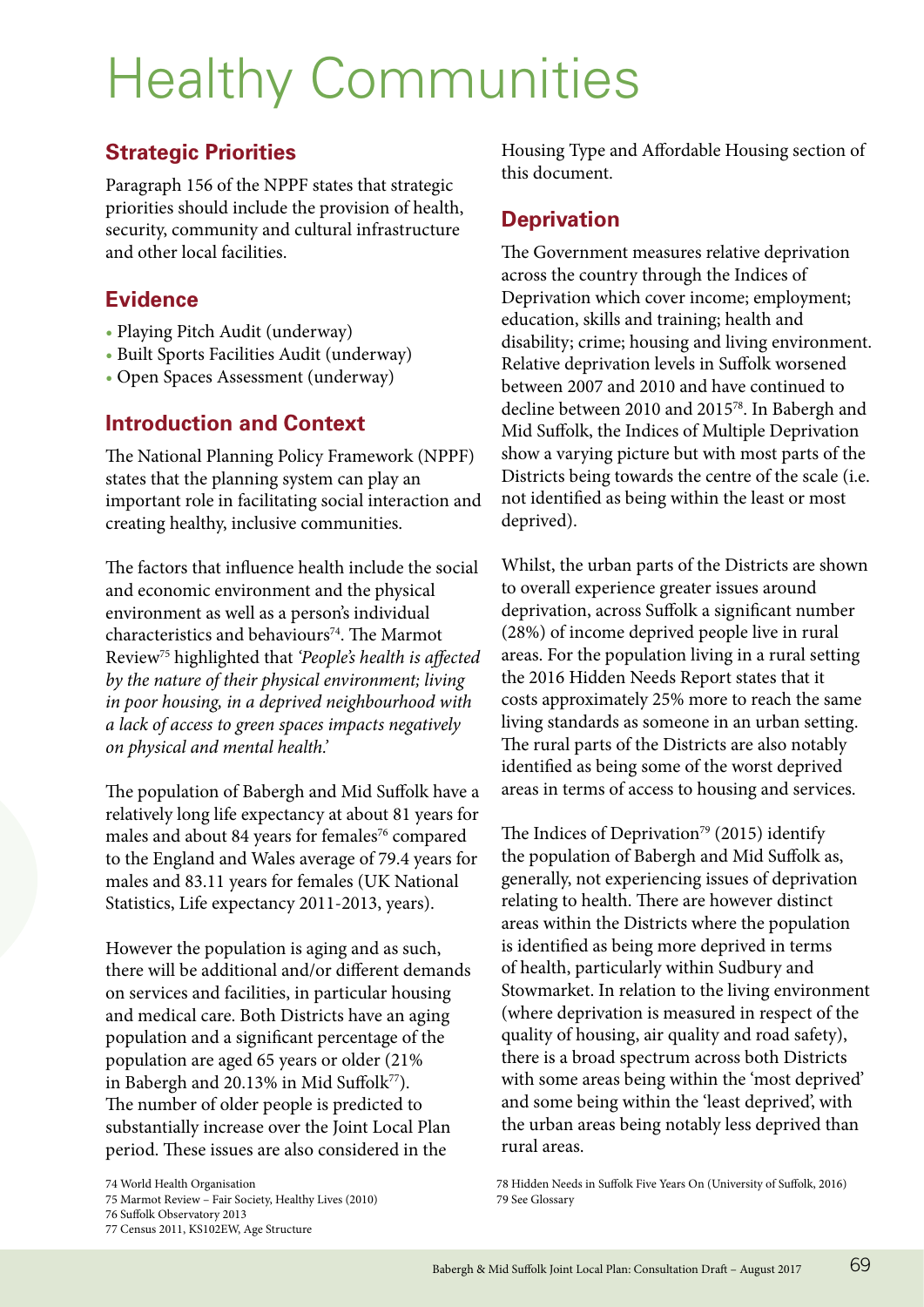The extent to which the Plan has an influence on addressing deprivation is intrinsic to a number of the options put forward through this consultation, for example spatial distribution and the approach to rural growth.

### **Green infrastructure, open spaces, sports and recreation**

The NPPF recognises the importance of high quality open spaces and access to sports and recreation facilities to the health and wellbeing of communities, and promotes the creation and protection of networks of green infrastructure<sup>80</sup>. The Suffolk Joint Health and Wellbeing Strategy<sup>81</sup> identifies access to green spaces as important in encouraging healthier lifestyles.

In terms of taking this forward through the Plan, the NPPF requires planning policies to be based upon up to date assessments of the quantitative and qualitative need for open space, sports and recreation facilities.

The Councils are currently producing an overarching Leisure, Sports and Physical Activity Strategy which will set out priorities and objectives for the two Districts. The Leisure Facilities Strategy is being produced alongside this and will set out the Councils' priorities for investment in its built facilities. The Councils are also undertaking an assessment of needs for playing pitches and built sports facilities through the production of a Playing Pitch Strategy and Built Sports Facilities Strategy, and an assessment of open spaces (both quantity and quality) is also currently being undertaken.

In Babergh and Mid Suffolk, previous studies have identified deficiencies in open space provision, including deficiencies in Neighbourhood Equipped Areas for Play (NEAP) and Local Equipped Areas for Play (LEAP), outdoor sports provision and allotments (Green Infrastructure Framework for Babergh District,

2012 and Draft Mid Suffolk Green Infrastructure Assessment, 2014).

In relation to strategic scale green infrastructure, a strategy was produced for the Haven Gateway area in 2008 which identified strategic scale needs and opportunities. This was updated in 2015<sup>82</sup> and concluded that, against the recognised Accessible Natural Greenspace Standards, there are areas of deficiency in and around Claydon / Great Blakenham, Needham Market, Hadleigh and Capel St Mary.

Local Green Space<sup>83</sup> designation enables local communities to identify and protect green spaces that are demonstrably special to the local community and have particular local significance. Where Local Green Space is designated the NPPF states that new development should be ruled out other than in very special circumstances. Local Green Spaces have been identified within the East Bergholt Neighbourhood Plan (2016) and the Mendlesham Neighbourhood Plan (2016).

Saved policies of the Babergh Local Plan (2006) currently require residential developments on sites of 1.5ha and above to provide 10% of the gross site area as public open space and residential developments of up to 1.5ha to provide open space and play equipment in proportion to the number of dwellings by either contribution or on site provision where there is an opportunity to combine with an established area of open space. In Mid Suffolk saved policies of the 1998 Local Plan require new facilities to be provided as part of new development unless adequate facilities already exist nearby.

Off-site provision of open space, sports and recreation provision will be funded through the Community Infrastructure Levy other than for identified strategic allocations.

80 See Glossary

83 See Glossary

<sup>81</sup> Suffolk Joint Health and Wellbeing Strategy (Suffolk Joint Health and Wellbeing Board, 2013).

<sup>82</sup> Haven Gateway Green Infrastructure Strategy – Update for the Ipswich Policy Area (Babergh District Council, Ipswich Borough Council, Mid Suffolk District Council and Suffolk Coastal District Council, 2015).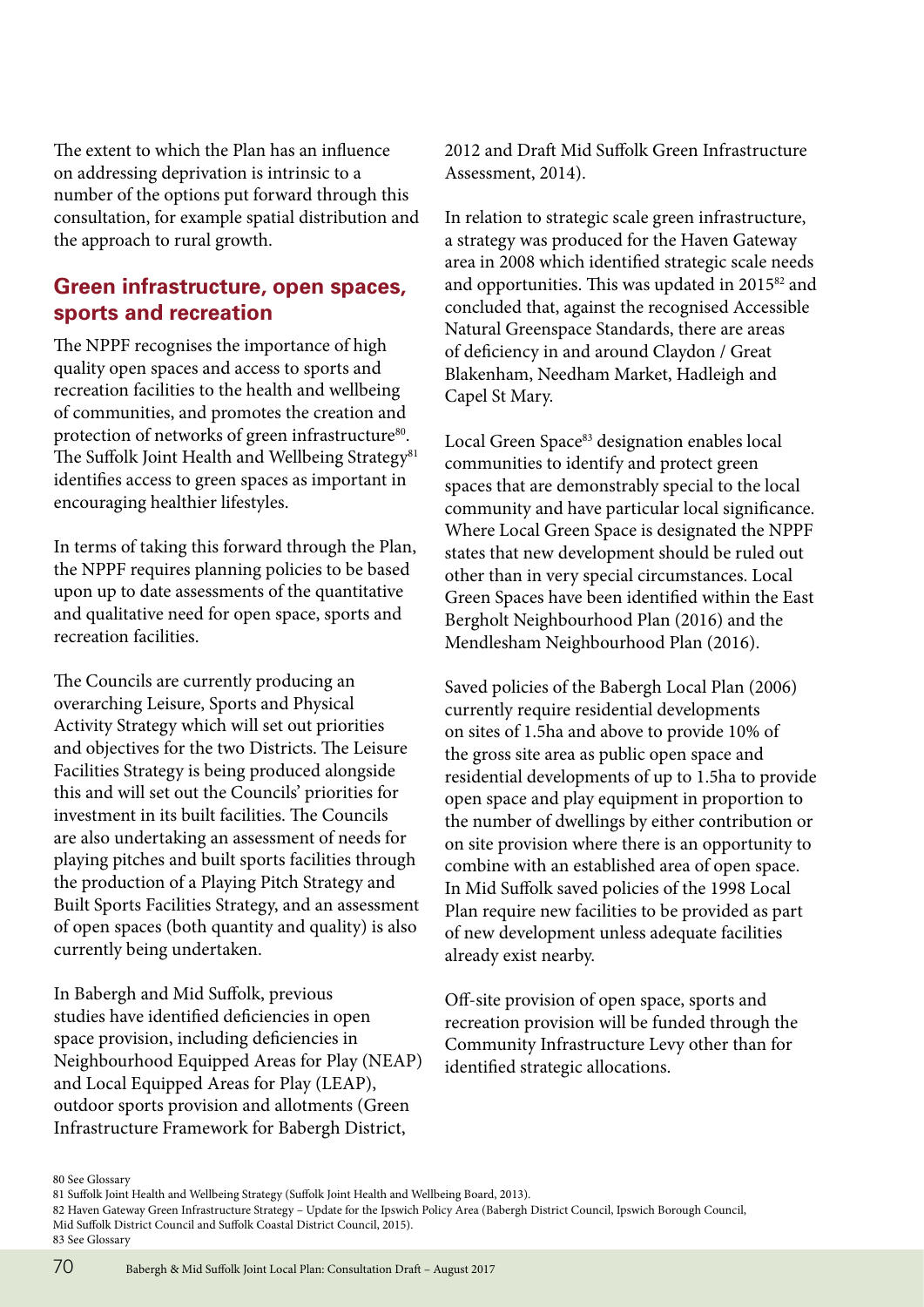## **Options**

**On site open space – residential developments**

#### **Option OS1 – Set a prescriptive requirement for on-site provision**

Set a prescriptive standard for provision of on-site open space similar to that contained in the existing Babergh Local Plan, which would apply to sites of 1 hectare or more. On-site sports provision would be required as part of strategic allocations; or

#### **Option OS2 – Relate requirements to identified needs**

Require on-site provision of open space for residential development of 1 hectare or more only where this would meet an identified need that can be addressed through on-site provision. On-site sports provision, as part of strategic allocations, would also be required where needed and would be required to reflect the needs assessment; and

## **Initial Preference**

The Councils' initial preference is to follow the approach set out in OS2 - Relate requirements to identified needs as this will enable provision to be targeted at specific needs.

## **Community Facilities**

The NPPF states that planning policies and decisions should plan positively for the provision and use of shared space, community facilities and other local services to enhance the sustainability of communities, and should also guard against the unnecessary loss of valued facilities and services.

Community facilities can include uses such as local shops, community centres and village halls, public houses and places of worship. Local shops

are considered separately in the Retail and Town Centres section of this document. In rural areas such as Babergh and Mid Suffolk, such uses can form an important focal point for a village. However, they can come under pressure for change of use or redevelopment, particularly for housing.

Provision of new community facilities in relation to new development is addressed in the Infrastructure section of this document.

## **Options**

#### **On-site open space – non-residential uses**

**Option NROS1 – Leave to NPPF to provide policy framework.** 

The NPPF provides a general requirement for local plans to plan positively for development, with a requirement for planning policies and decisions to achieve places which promote … high quality public space (NPPF, para. 69).

#### **Option NROS2 – Non-residential uses – include policy**

Require on-site open space provision as part of non-residential uses of 1 hectare or more where they relate to developments which would be regularly used by a large number of people (for example employment or retail uses).

#### **Protection of existing spaces**

#### **Option POS 1 – Leave to NPPF to provide policy framework**

The NPPF requires open space and sport facilities to be protected unless an assessment shows it is surplus, or the equivalent or better provision would result from the development.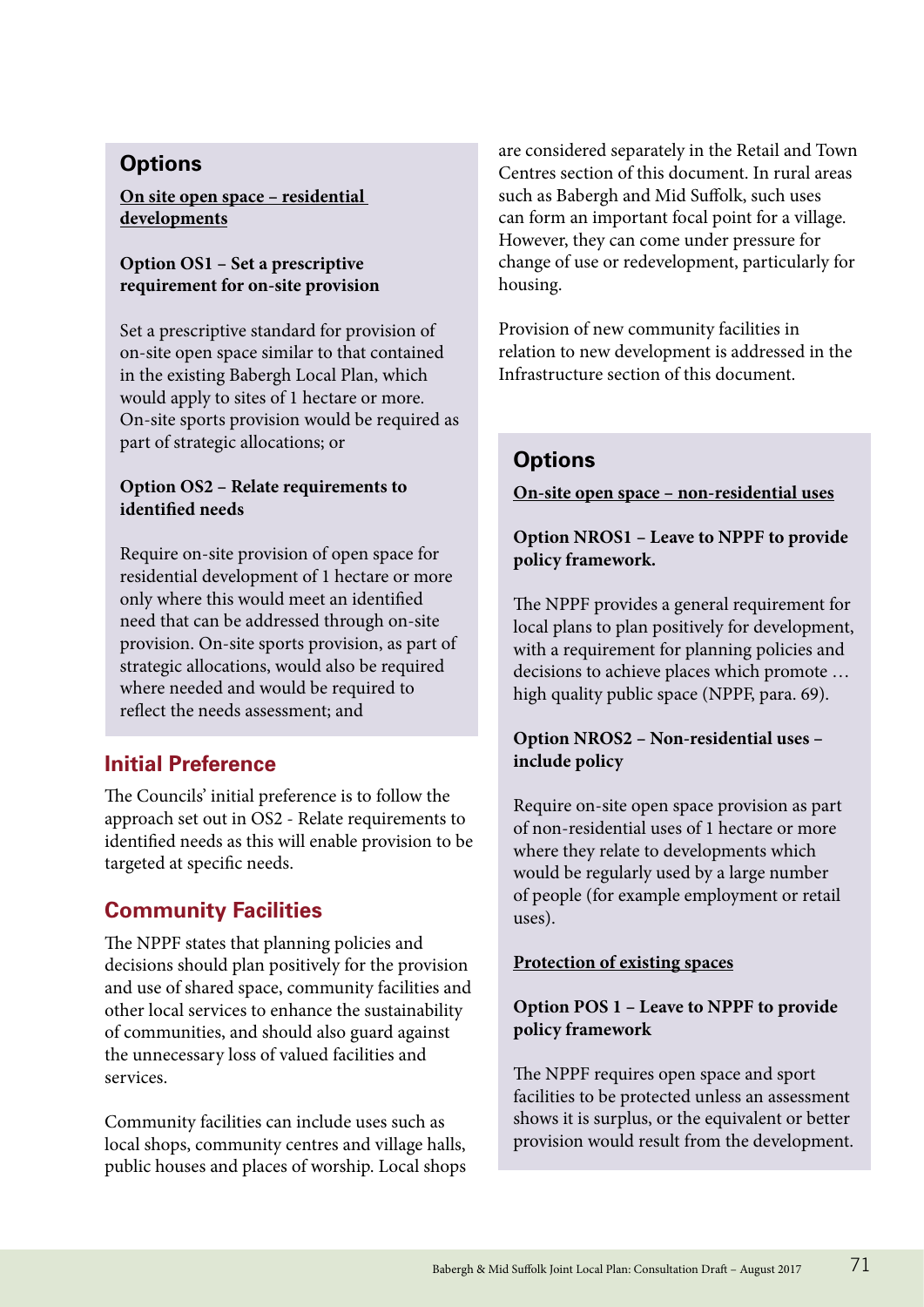#### **Option POS 2 – Protection of Open Spaces include policy**

Include a policy which protects open spaces and sports facilities in line with the NPPF approach but which also recognises the local distinctiveness afforded by open spaces in Babergh and Mid Suffolk.

## **Initial preference**

The Councils' initial preference is to include a policy within the Joint Local Plan as per Option NROS2 '- Non-residential uses - include policy' which provides certainty and consistency on policy requirements.

The Councils also have a preference to include a policy as per Option POS2 '- Protection of open spaces - include policy' - which will enable the Councils to apply criteria around local distinctiveness in relation to the protection of open space.

## **Options**

**Protection of Community Facilities**

**Option CF1 – Leave to NPPF to provide policy framework**

The NPPF contains a requirement to plan positively for the provision and use of community facilities and to guard against the loss of valued facilities and services.

#### **Option CF2 – Protection and Provision of Community Facilities**

Under this option provision of new community facilities would be supported and existing facilities would be protected against loss unless it can be demonstrated that they are surplus to requirements or that the development outweighs the loss of the facilities and alternative provision can be made elsewhere.

## **Initial Preference**

The Councils' initial preference is to include a policy in line with option CF2 in order that the circumstances under which the loss of a facility would be acceptable are clearly set out.

- **Q 69. Should the strategy of the Plan be focussed on addressing deprivation?**
- **Q 70. Are there any specific approaches that should be applied to address deprivation?**
- **Q 71. Are there any other circumstances and / or provisions under which open space, sports facilities or community facilities should be required and / or protected?**
- **Q 72. Through the Plan should any other areas of Local Green Space be identified and protected?**
- **Q 73. Are there any specific facilities that should be included in the definition of community facilities?**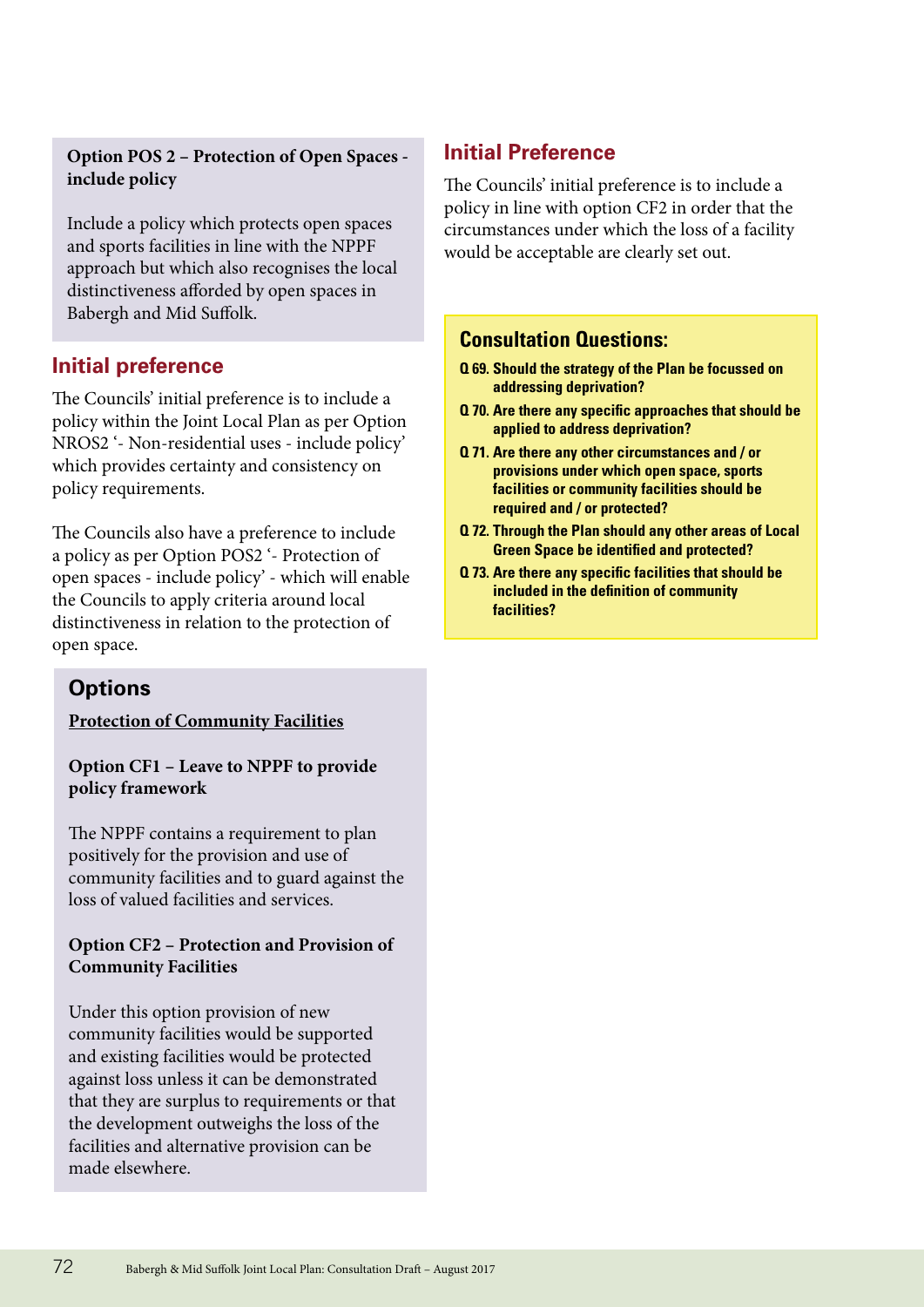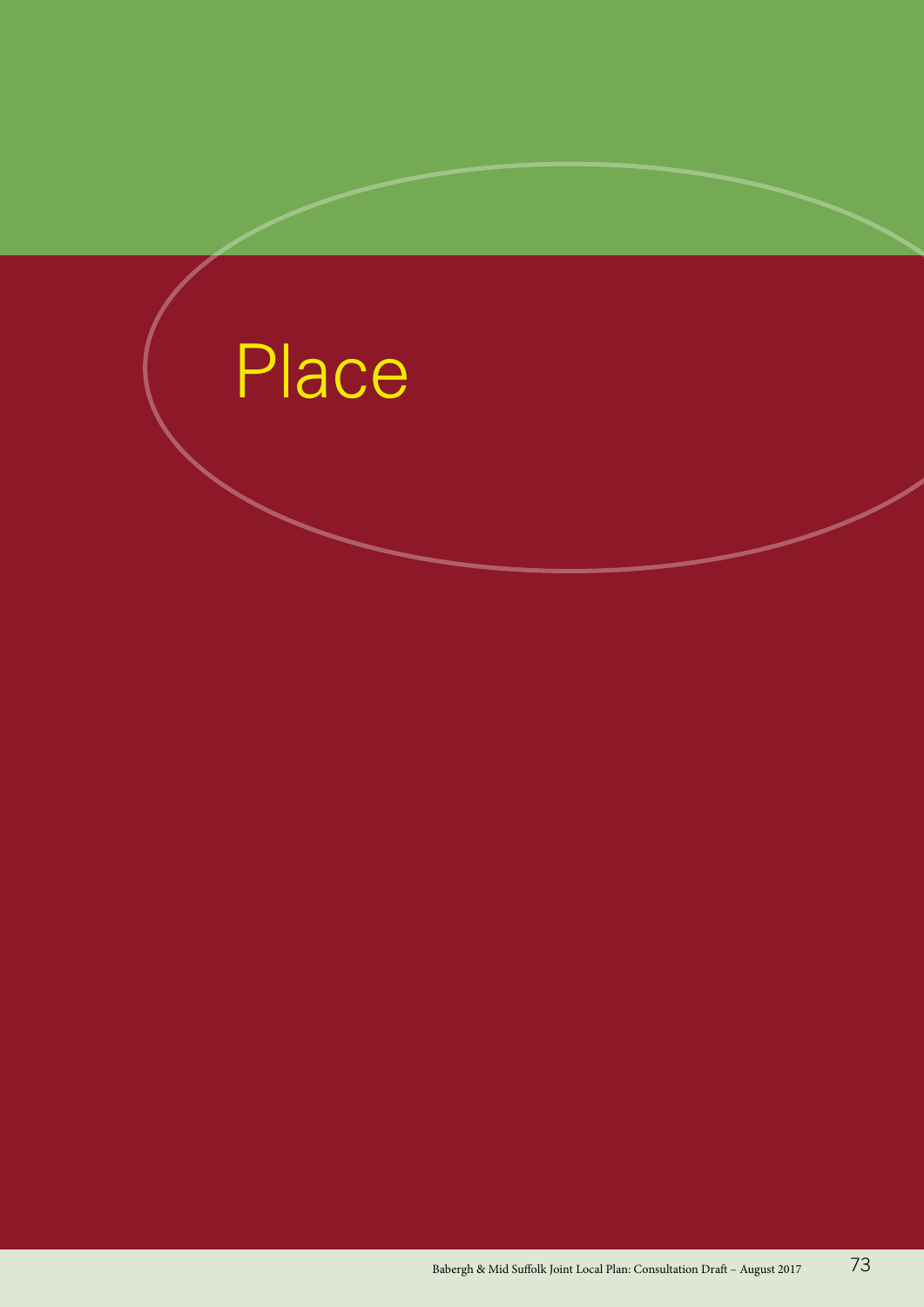# Functional Clusters

## **Key Evidence**

- BDC Functional clusters The Babergh Local Plan (2011 – 2031) Core Strategy and Policies (Map 4).
- The Mid Suffolk Functional Clusters Study

#### **Introduction and context of issue**

The Babergh Local Plan (2011 – 2031) Core Strategy and Policies identified 'functional clusters' as part of the spatial geography of the District which form a cornerstone of the settlement hierarchy.

Clusters are based on how communities interconnect and access and use of services and facilities.

The Districts of Babergh and Mid Suffolk comprise largely rural areas with distinctive settlement patterns of the urban areas edging Ipswich, Diss and Bury St Edmunds and the market towns and larger settlements located across the District which serves a large rural network of villages, hamlets and the wider countryside. The many small villages depend on the larger settlements as localised services and facilities to meet their daily needs. In this context the areas have an interconnected geography between settlements. This geography is formally identified in The Babergh Local Plan (2011 – 2031) Core Strategy and Policies (Map 4). The Council is proposing a minor refinement to the Babergh functional cluster designations to ensure that all parishes identifiy to a single functional cluster on a 'best fit' basis. This will improve monitoring accuracy and ensure consistency of approach across the wider Babergh and Mid Suffolk areas. The Babergh functional clusters are shown on the map in Appendix 2.

A similar mapping exercise has been undertaken for Mid Suffolk District (as set out in the Mid Suffolk Functional Clusters Study, June 2017). In Mid Suffolk, The District is a predominantly rural area with a distinctive settlement pattern,

containing one main town, a handful of large villages that serve a wide catchment, and a small number of villages on the fringe of the urban area of Ipswich. The largest town is Stowmarket, which includes the neighbouring parishes of Combs, Haughley, Onehouse and Stowupland, situated in the centre of the district. The settlement pattern beyond Stowmarket is influenced by the way in which places relate to each other and the natural day-to-day connections that are made between settlements because of the geography of an area. As a rural district, the many small villages depend on the larger settlements and town centres for many of their needs. In this context the role provided by the major centres beyond the district is also recognised, with the north of the district looking to Diss and Bury St Edmunds, and to a lesser extent Harleston. The eastern parts look to Ipswich and to a lesser extent Saxmundham, Framlingham and Woodbridge.

Following initial consultation the Council has mapped the geography of the clusters across Mid Suffolk. This information has also informed the settlement hierarchy review for the Districts. The proposed Mid Suffolk functional clusters are shown on the map in Appendix 2.

#### **Consultation Questions:**

**Q 74. Do you consider the approach to identifying functional clusters appropriate for Babergh and Mid Suffolk? If not, please explain what would be your preferred approach?**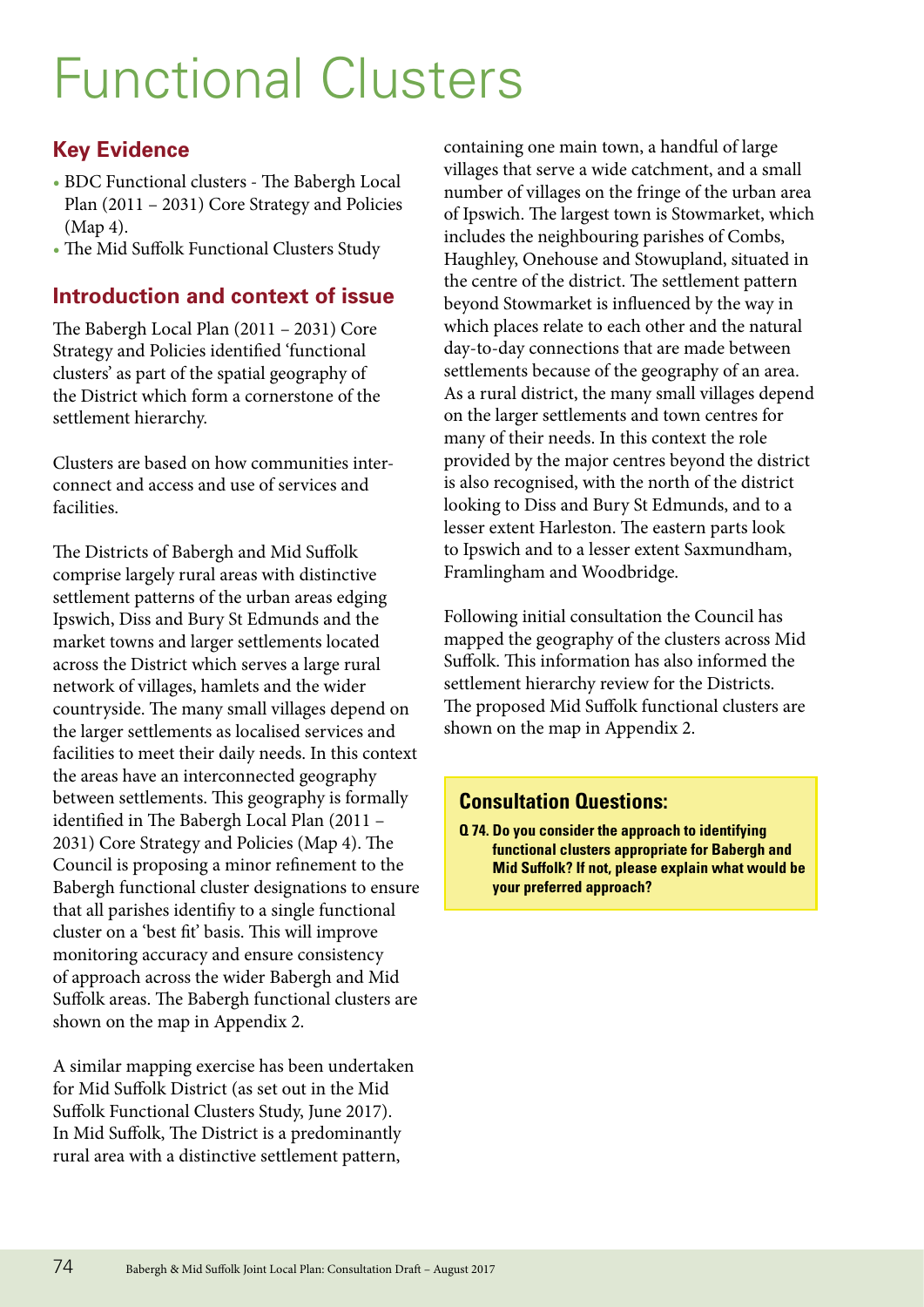# Settlement Boundaries

#### **Introduction**

Settlement boundaries are recognised and generally accepted as an essential tool for managing the location of development, as they demonstrate where the principle of development has been established.Land outside of settlement boundaries is defined as 'the countryside' where only certain types of development are allowed. Settlement boundaries can provide confidence to developers and the community about the location of development. It can also help prioritise investment within towns and villages whilst restricting the endless sprawl of settlements into the open countryside. However, tightly drawn settlement boundaries and restrictive policies can limit scope for growth and investment, particularly in smaller rural areas without Local Plan allocations for new development.

The settlement boundaries for Babergh were established during the 2006 Local Plan process. The majority of Mid Suffolk settlement boundaries were established during the 1998 Local Plan process, however since adoption of the 2008 Mid Suffolk Core Strategy some settlements have been re-classified as 'countryside villages' where settlement boundaries no longer apply. Due to their age, many settlement boundaries do not relate to the now established built-form of settlements as they have expanded over time. The new Joint Local Plan provides an opportunity to comprehensively review all settlement boundaries within the districts. Suitable flexing of rural settlement boundaries will allow for further appropriate small scale development opportunities, where historic land has now been used up. This will help to promote rural vitality and diversity of housing market opportunities across the plan area.

New 'committed boundaries' have been identified which demonstrate the current built-form of settlements. Committed boundaries were established using the following methodology:

- A desk top exercise using aerial photographs and the most up to date Ordnance Survey map to establish land use.
- The planning history of sites around the current settlement boundaries were reviewed. Any allocated sites and current planning permissions granted before 31st March 2017 have been included within the new settlement boundary. Any planning permissions granted after this date have not been included within the new committed boundaries.
- Some small communities (such as hamlets) have been identified and given boundaries, where there are more than 10 well-related dwellings fronting a public highway and the community has its own distinct characteristic.

The following review principles have been used to assess settlement boundaries:

- Where possible settlement boundaries should follow physical boundaries such as roads and hedges. Exceptions have been made where following a physical boundary would create an irregularity in the settlement boundary. Where development is on one side of a road, the boundary should follow a physical boundary on that side of the road.
- Employment land should be included if it adjoins a settlement.
- Edge of settlement playing fields, open spaces and churches are excluded from the settlement boundary unless effectively enclosed by development.
- Anomalies from previous settlement boundaries have been amended, including extensions to properties beyond the settlement boundary, and redrawing the existing boundary to meet the criteria set out above.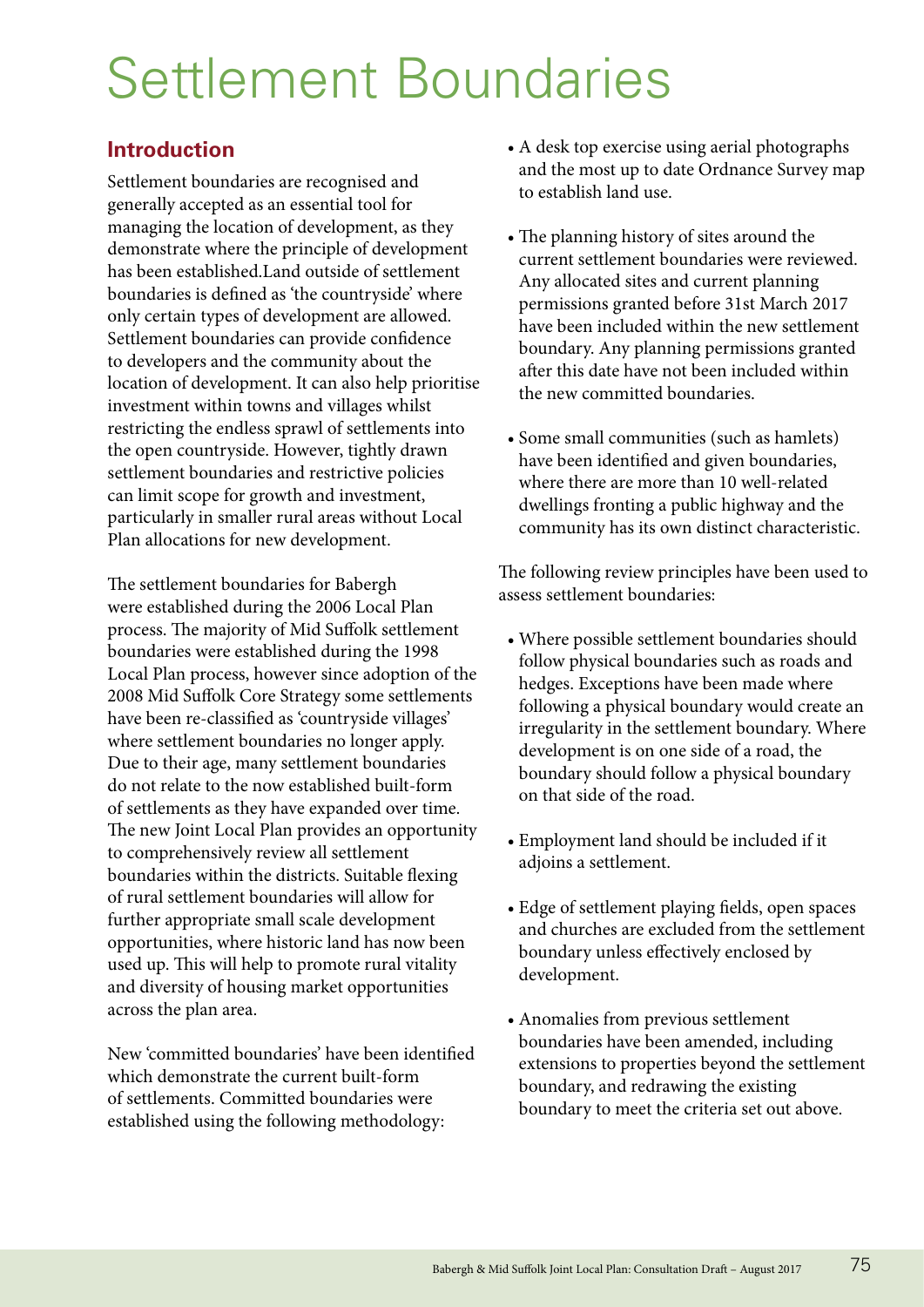The Councils have taken the approach that Urban Areas, Market Towns and Core Villages will have new growth identified and allocated in the new Local Plan through the allocation of new housing sites. At the next consultation stage of the Joint Local Plan Hinterland Villages, Hamlets and Countryside villages will have boundary flexing to accommodate sites deemed appropriate for development. Maps identifying 'committed boundaries' and potential SHELAA sites can be viewed in Appendix 3 and 4.

#### **Consultation Questions:**

- **Q 75. Do you consider the proposed new settlement boundaries to be appropriate? (please explain your answer)**
- **Q 76. Are there any other settlements that should be given new settlement boundaries? (please explain your answer)**
- **Q 77. Is the threshold (10 well related dwellings) for identifying settlement boundaries appropriate?**

#### **Options**

The options identified are set out below:

**Option BND1 – Review and designate boundaries for all settlements above a threshold of 10 dwellings adjacent to or fronting an existing highway**

The alternative would be to revoke settlement boundaries and rely upon new land allocations being made. However, this approach is not considered realistic, as it would likely make the Joint Local Plan too prescriptive with the loss of flexibility reducing opportunities for suitable windfall development.

#### **Initial preference**

The Councils' initial preferred approach is BND1 where settlement boundaries will be created for every settlement of at least 10 well related dwellings adjacent to or fronting a public highway. This is favoured as it will enable consistency and certainty across all communities as to where the identified built up area is, and where the principle of development would be acceptable.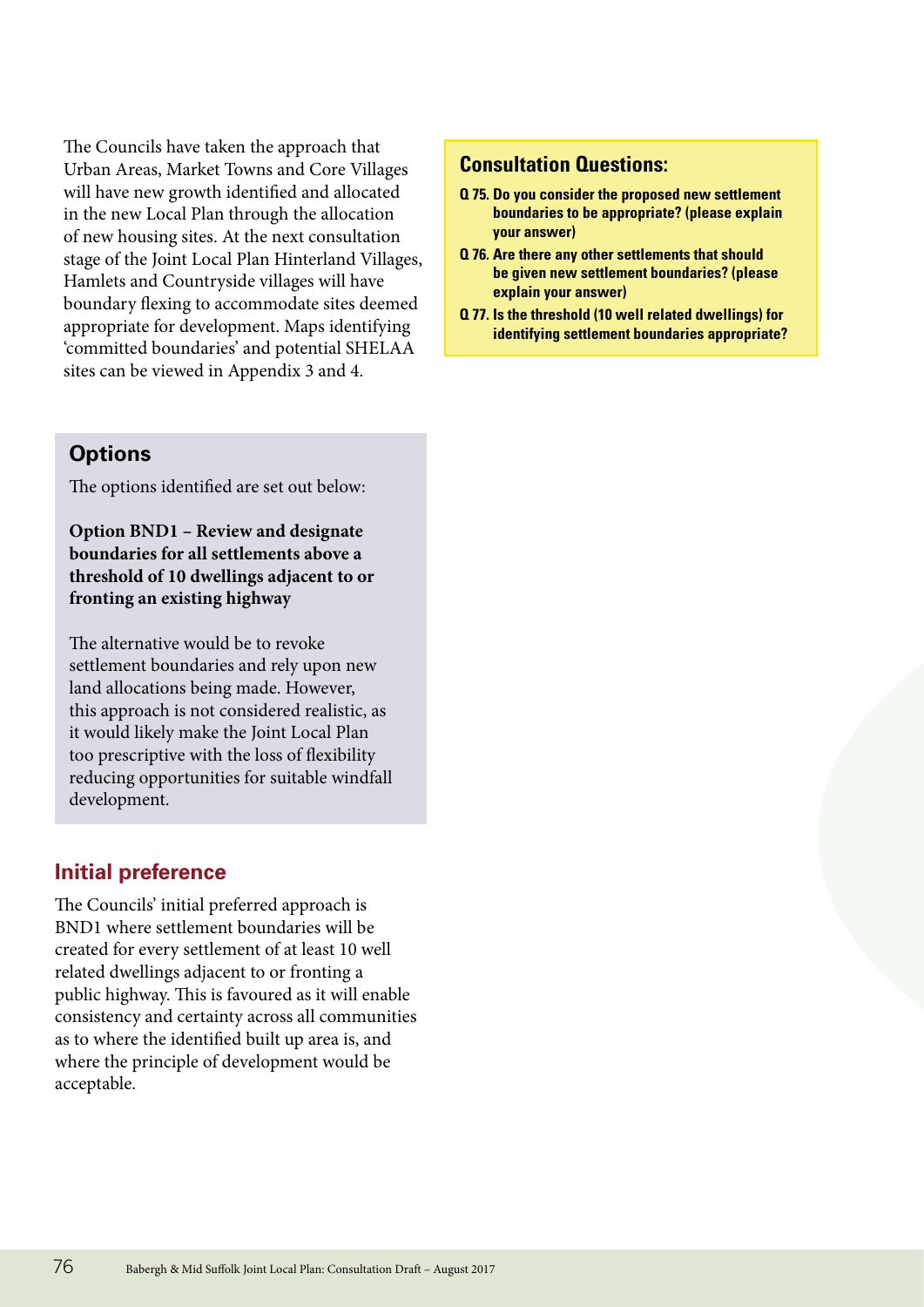# Potential Land for Development

The Plan will identify and allocate sufficient land for development to accommodate the Districts' development need and requirements. The location of the allocations will be dependent upon the spatial distribution to development (see 'spatial distribution' section of this document) and the suitability and deliverability of development proposals.

In 2014 and 2016 the Council undertook two rounds of 'call for sites' through which landowners and developers and other interested parties were invited to submit sites which they considered were available for development.

All sites received have been assessed to consider their technical suitability for development and their potential to be allocated in the Plan. The assessments are included within the supporting evidence document, the Strategic Housing & Employment Land Availability Assessment (SHELAA).

Your views are sought on the suitability of the sites identified in this consultation. Please note many of the sites presented in this consultation will not be needed to meet the development needs of the Districts and not all will be taken forward in the Plan into allocations. The selection of allocations will be informed by consultation outcomes, evidence and appraisals.

The residential and employment sites identified in Appendix 3 and 4 of this consultation document are considered technically suitable for development and views are now being sought on whether the locations and sites are considered appropriate for development. Please note that where more than one reference number appears to relate to one site, this is where both a residential and an employment (marked with an \*) use has been proposed.

#### **Consultation Questions:**

- **Q 78. Do you consider the sites identified to be appropriate for allocation or inclusion within the settlement boundary? (please explain why and quote the settlement and site reference numbers ie. SS0001)**
- **Q 79. Are there any other sites/areas which would be appropriate for allocation? (If yes, please provide further information and complete a site submission form)?**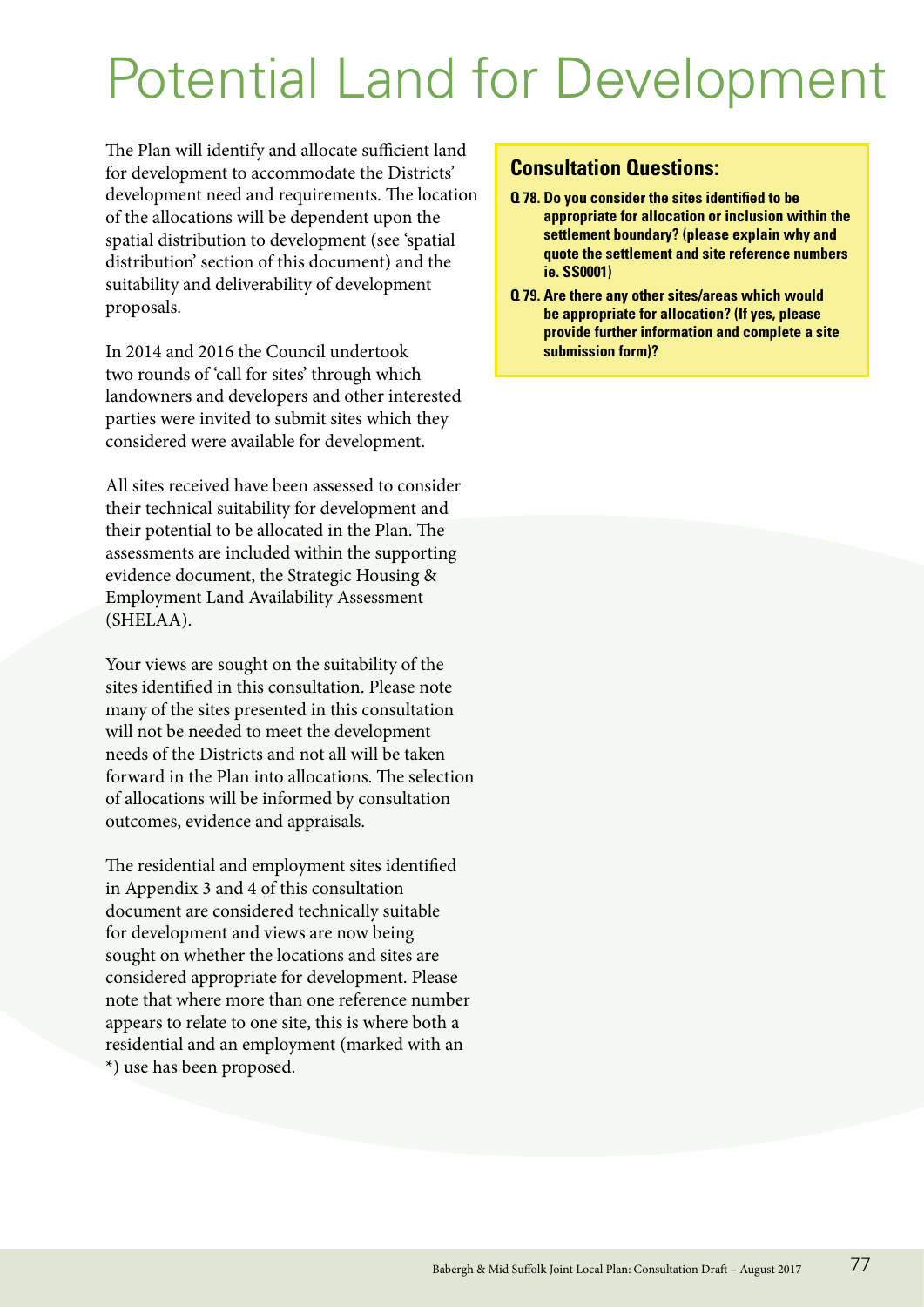# Community Choice & Neighbourhood Plans

Neighbourhood Plans were introduced by the Localism Act 2011. They provide local communities with the power to develop a shared vision for their neighbourhood and shape the development and growth of their local area. They give local communities the ability to choose where they want new development to take place, to say what new buildings should look like and what infrastructure to be provided. Neighbourhood Plans have to be prepared in consultation with the local community and be the subject of a local referendum before they are "made" (adopted). They should support the strategic needs set out in the Local Plan and plan positively to support local development. When made they become part of the Development Plan and are considered alongside the District Local Plan when planning applications are determined.

As at July 2017, neighbourhood plans have been made in Babergh for the parishes of East Bergholt, Lavenham and in Mid-Suffolk for the parish of Mendlesham. A further 14 parishes have been the subject of area designation and plans for these parishes are at various stages of preparation. Full details are available on the District Councils' website. Neighbourhood plans can be brought forward at any time and can be developed before or at the same time as the local planning authority is producing its Local Plan. It is for the local planning authority to work closely with neighbourhood planning groups to minimise any conflicts between policies in the neighbourhood plan and the emerging Local Plan.

There is an opportunity for local communities to bring forward sites for development in neighbourhood plans in parallel with the developing local plan process and in accordance with the emerging level of growth agreed with the local planning authority and share evidence the evidence being prepared by the Local Planning Authority and vice versa. Where there is a "made"

neighbourhood plan the local community will also benefit from enhanced Community Infrastructure Levy contributions. The Councils therefore encourage local communities to prepare neighbourhood plans, particularly where those communities are identified for growth. If there is any conflict between plans the decision maker must favour the policy which is contained in the last document to become part of the development plan.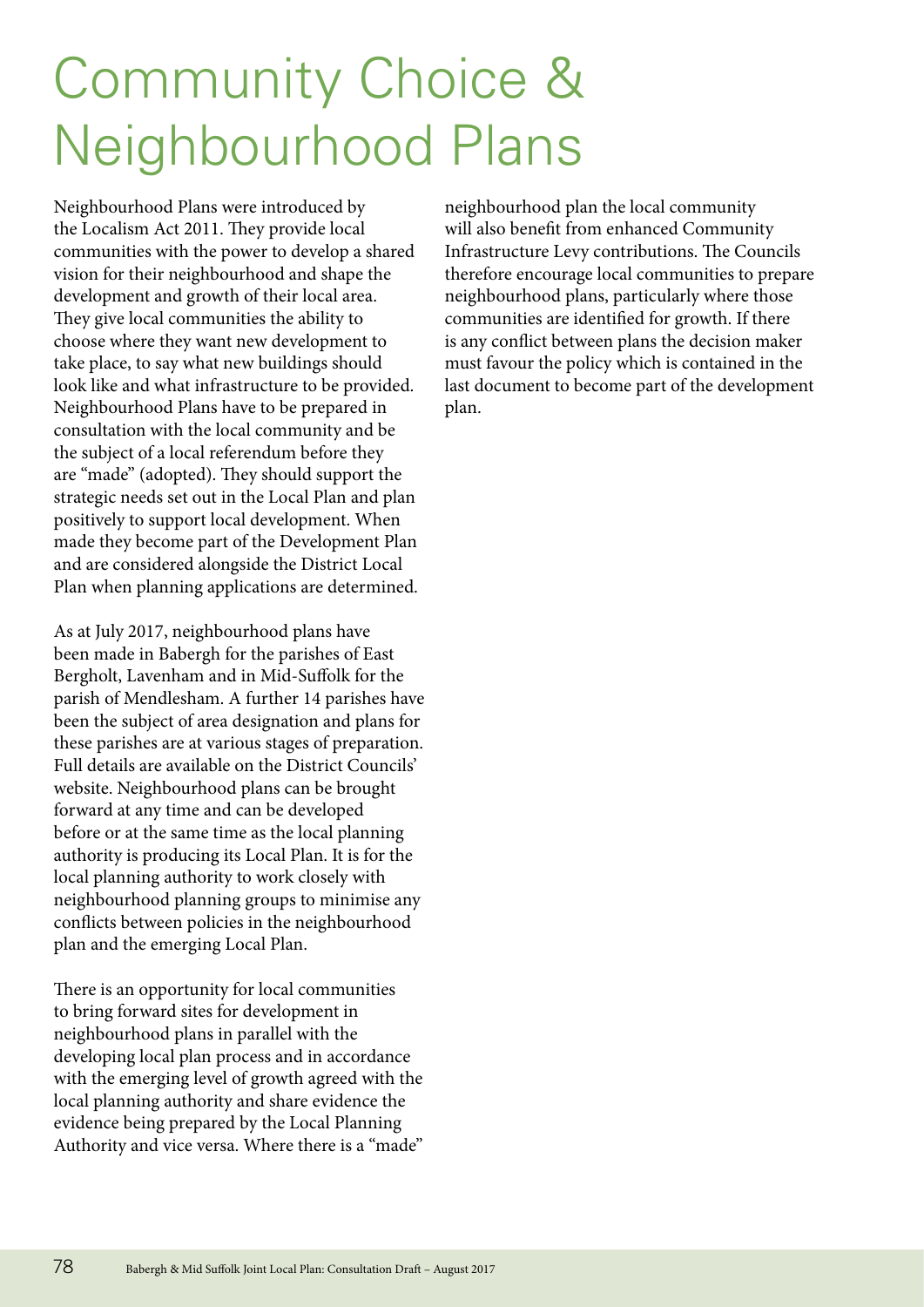# Glossary / Key Terms

#### **Accessible and adaptable dwellings**

Accessible and adaptable dwellings were introduced by the Government through revisions to the Building Regulations in 2015, as one of a suite of 'optional' standards that can be required through planning policy. Part M4(2) of the Building Regulations sets out the specifications for accessible and adaptable dwellings.

## **Affordable Housing**

Affordable housing is defined in the National Planning Policy Framework as:

*'Social rented, affordable rented and intermediate housing, provided to eligible households whose needs are not met by the market. Eligibility is determined with regard to local incomes and local house prices. Affordable housing should include provisions to remain at an affordable price for future eligible households or for the subsidy to be recycled for alternative affordable housing provision.*

*Social rented housing is owned by local authorities and private registered providers (as defined in section 80 of the Housing and Regeneration Act 2008), for which guideline target rents are determined through the national rent regime. It may also be owned by other persons and provided under equivalent rental arrangements to the above, as agreed with the local authority or with the Homes and Communities Agency.*

*Affordable rented housing is let by local authorities or private registered providers of social housing to households who are eligible for social rented housing. Affordable Rent is subject to rent controls that require a rent of no more than 80% of the local market rent (including service charges, where applicable).*

*Intermediate housing is homes for sale and rent provided at a cost above social rent, but below market levels subject to the criteria in the Affordable Housing definition above. These can* 

*include shared equity (shared ownership and equity loans), other low cost homes for sale and intermediate rent, but not affordable rented housing.*

*Homes that do not meet the above definition of affordable housing, such as "low cost market" housing, may not be considered as affordable housing for planning purposes.'*

#### **Area of Outstanding Natural Beauty**

An Area of Outstanding Natural Beauty (AONB) is designated by Natural England. The purpose of designation is to conserve and enhance the natural beauty of the area.

#### **BREEAM**

BREEAM is a method of assessing the sustainability of new non-residential buildings and conversions of existing buildings. Buildings are assessed against a number of sustainability criteria including energy, water use, waste management and procurement, and can be awarded one of six – unclassified, pass, good, very good, excellent or outstanding. A BREEAM assessment can be carried out at the design stage.

#### **Building for Life**

Building for Life is a Government-endorsed tool for assessing the design quality of neighbourhoods and homes, and the latest version is Building for Life 12. To achieve Built for Life accreditation, using a traffic light approach a development must score 9 'greens' from a set of 12 questions which revolve around 'integration into the neighbourhood', 'creating a place' and 'street and home'.

## **Building Regulations**

Building Regulations are set by the Government through 'Approved Documents' and cover the construction and alterations to Buildings. Whilst Building Regulations approval is separate to planning permission, planning policies can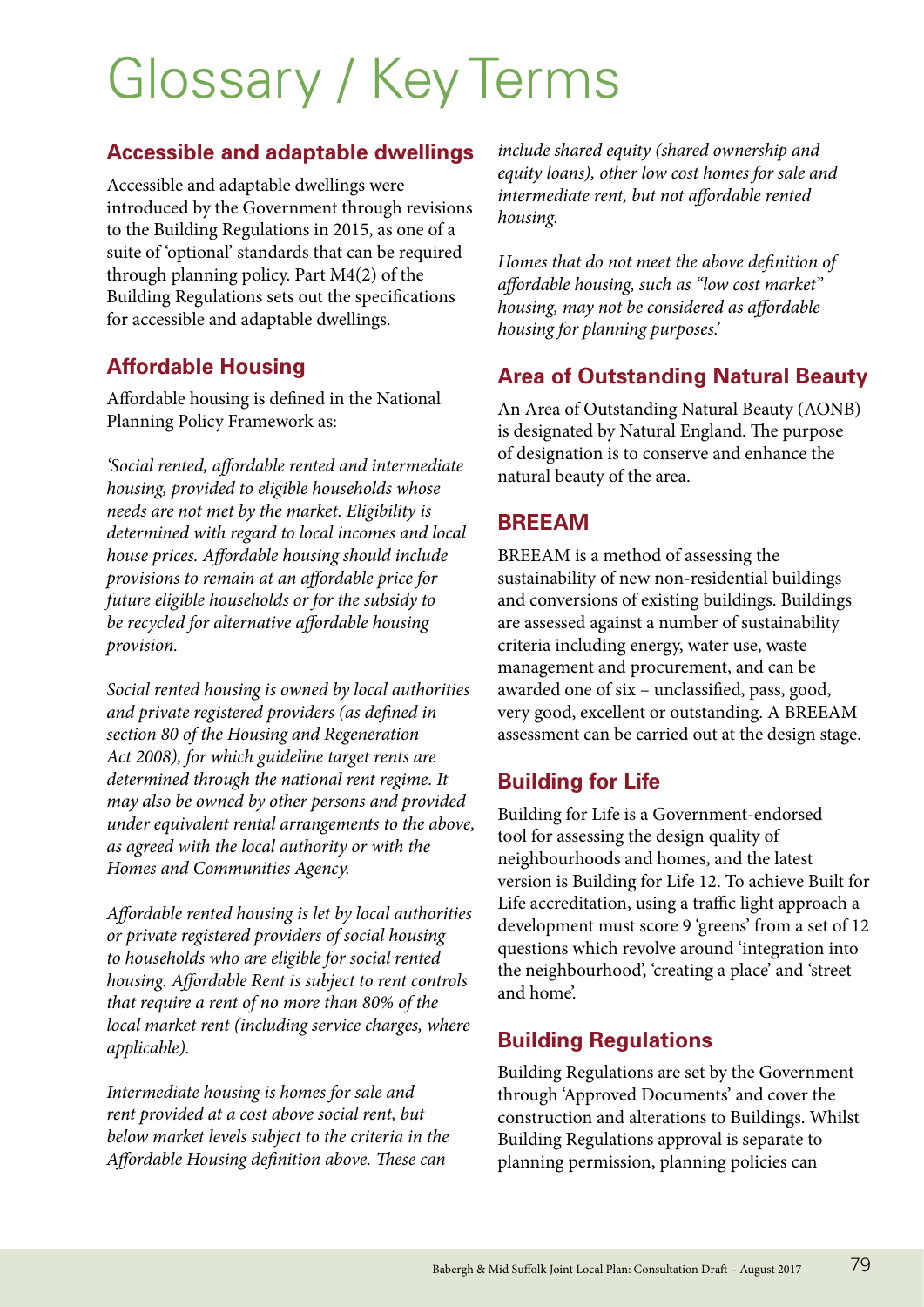require certain 'optional' (higher specification) Building Regulations to be applied.

# **Call for Sites**

The Planning Practice Guidance requires planning authorities to issue a call for potential sites in order to identify as wide a range as possible of sites that could be suitable for development. The Councils have undertaken two call for sites exercises which involved contacting those on the planning policy database and advertising the process.

# **Community Infrastructure Levy**

The Community Infrastructure Levy (CIL) was introduced in legislation in 2010 and enables planning authorities to set a 'levy' on new development in order to secure the infrastructure needed. Babergh and Mid Suffolk adopted CIL in 2016. The Charging Schedules set out the rate of CIL that will be charged for different types of development, dependant upon location. The broad categories of infrastructure that CIL will be spent on are set out by the Councils in their Regulation 123 Lists.

# **Comparison Retail**

Comparison retailing is the provision of items not obtained on a frequent basis. These include clothing, footwear, household and recreational goods.

# **Convenience Retail**

Convenience retailing is the provision of everyday essential items, including food, drinks, newspapers/magazines and confectionery.

# **County Geodiversity Sites**

Geodiversity is defined by the NPPF as the range of rocks, minerals, fossils and landforms. County Geodiversity Sites (CGS) are non-statutory designations identified for their geological interest.

# **County Wildlife Sites**

County Wildlife Sites are identified by the County Wildlife Site Panel. They are a non-statutory designation, with protection afforded through the planning system and via approaches to land management.

# **Custom Build**

The Self-build and Custom Housebuilding Act 2015 requires authorities to keep a register of individuals and associations of individuals who are seeking to acquire serviced plots of land in the authority's area in order to build houses for those individuals to occupy as homes. Through the Joint Local Plan the Councils have the opportunity to set out what constitutes a custom build house for the purposes of planning.

#### **Development Plan**

The Development Plan comprises any Development Plan Documents that have been adopted in relation to the area. The Development Plan for Babergh and Mid Suffolk comprises:

#### *Babergh:*

- Saved policies of the Babergh Local Plan Alteration No. 2 (2006)
- Babergh Local Plan 2011 2031 Core Strategy and Policies (2014)
- Any 'made' Neighbourhood Plans (currently East Bergholt Neighbourhood Plan 2015 – 2030 (July 2016) and Lavenham Neighbourhood Plan (July 2016))

#### *Mid Suffolk:*

- Mid Suffolk Local Plan (1998) (saved policies only)
- First Alteration to the Mid Suffolk Local Plan (July 2006)
- Mid Suffolk Core Strategy Development Plan Document (2008)
- Mid Suffolk Core Strategy Focused Review (2012)
- Stowmarket Area Action Plan (2013)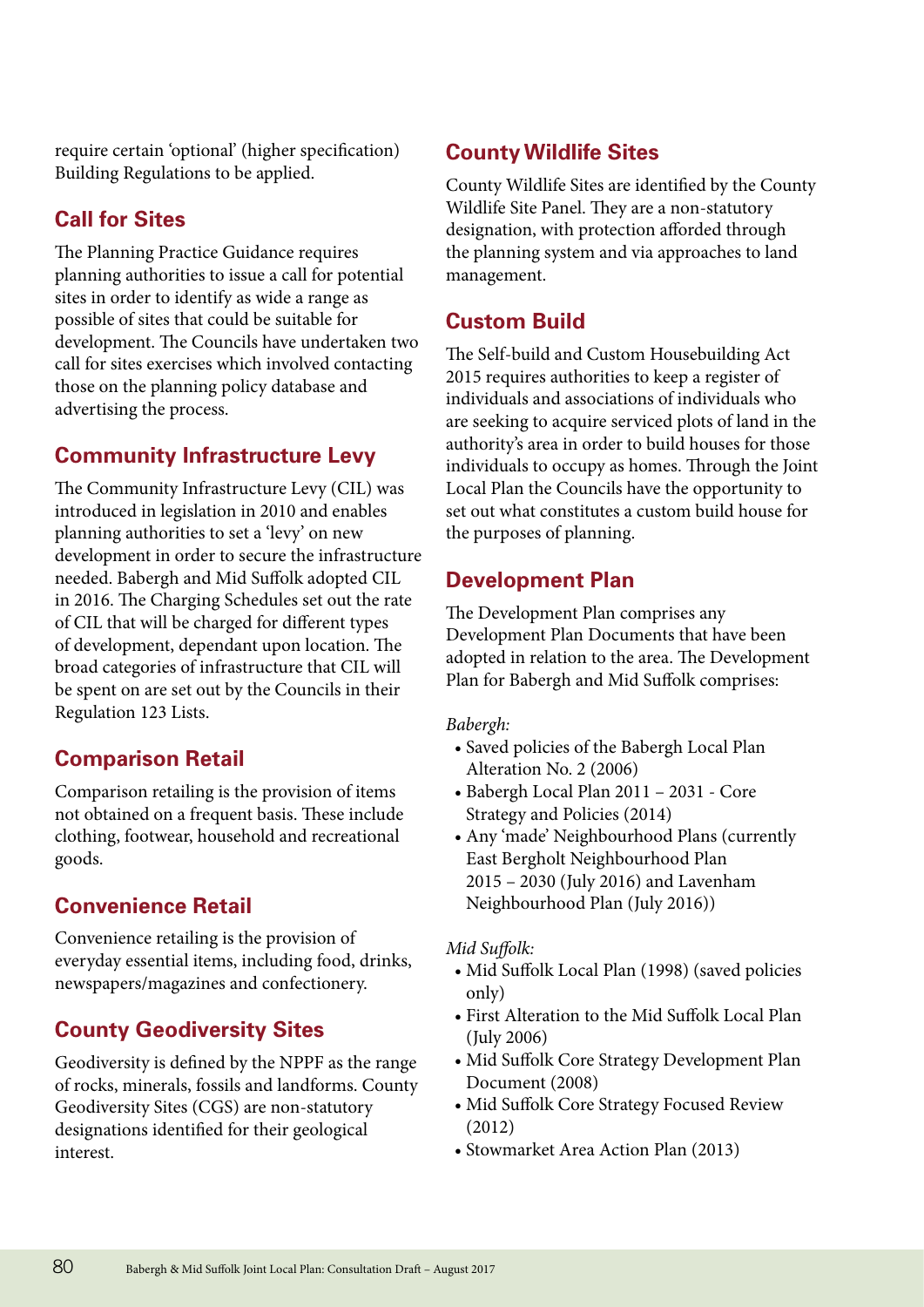• Any 'made' Neighbourhood Plans (currently Parish of Mendlesham Neighbourhood Development Plan 2016 – 2031 (November 2016))

The Development plan also includes adopted Minerals and Waste plans, which are produced by Suffolk County Council.

Section 38(6) of the Planning and Compulsory Purchase Act 2004 states that decision must be taken in accordance with the Development Plan unless material considerations indicate otherwise.

Once adopted, the Joint Local Plan will be the Development Plan for Babergh and Mid Suffolk, alongside 'made' Neighbourhood Plans and Minerals and Waste Plans.

#### **Duty to Co-operate**

The Duty to Co-operate was introduced through the Localism Act 2011. It places a duty on local planning authorities to co-operate with other specified bodies in relation to strategic matters.

## **East of England Forecasting Model**

The East of England Forecasting Model (EEFM) is managed by Cambridgeshire Econometrics, part of Cambridgeshire County Council, on behalf of local authorities across the East of England. The model provides jobs forecasts, and associated demographic and housing forecasts. The latest EEFM run was published in August 2016.

## **Edge of Centre**

Edge of Centre is defined for retail purposes in the National Planning Policy Framework as being a location which is well connected and up to 300m from the Primary Shopping Area.

#### **Employment Land Needs Assessment**

The Employment Land Needs Assessment (ELNA) was commissioned by Babergh and Mid Suffolk District Councils along with Ipswich Borough Council, Suffolk Coastal District Council and Waveney District Council to define the Functional Economic Area and identify the qualitative and quantitative need for employment land across the Districts. The ELNA was based upon the 2015 East of England Forecasting Model jobs forecasts and was published in 2016.

#### **Employment Land Supply Assessment**

The Employment Land Supply Assessment (ELSA) was commissioned by Babergh and Mid Suffolk District Councils along with Ipswich Borough Council and Suffolk Coastal District Council to assess the sites that were put forward for employment uses as part of the call for sites process.

#### **Exception Test**

In relation to flood risk, in instances where the sequential test has been followed but it is not possible to locate development in an area of lower flood risk, the Exception Test may be applied. For the Exception Test to be passed it must be demonstrated that the development provides wider sustainability benefits to the community that outweigh flood risk, informed by a Strategic Flood Risk Assessment where one has been prepared; and a site-specific flood risk assessment must demonstrate that the development will be safe for its lifetime taking account of the vulnerability of tis users, without increasing flood risk elsewhere and where possible will reduce flood risk overall.

#### **Functional Clusters**

Functional Clusters are defined geographies which reflect the role that larger settlements play in meeting the needs of those living in smaller settlements. For Babergh, Functional Clusters are defined in the Babergh Local Plan (2011 – 2031) Core Strategy and Policies (2014). For Mid Suffolk, it is proposed that Functional Clusters are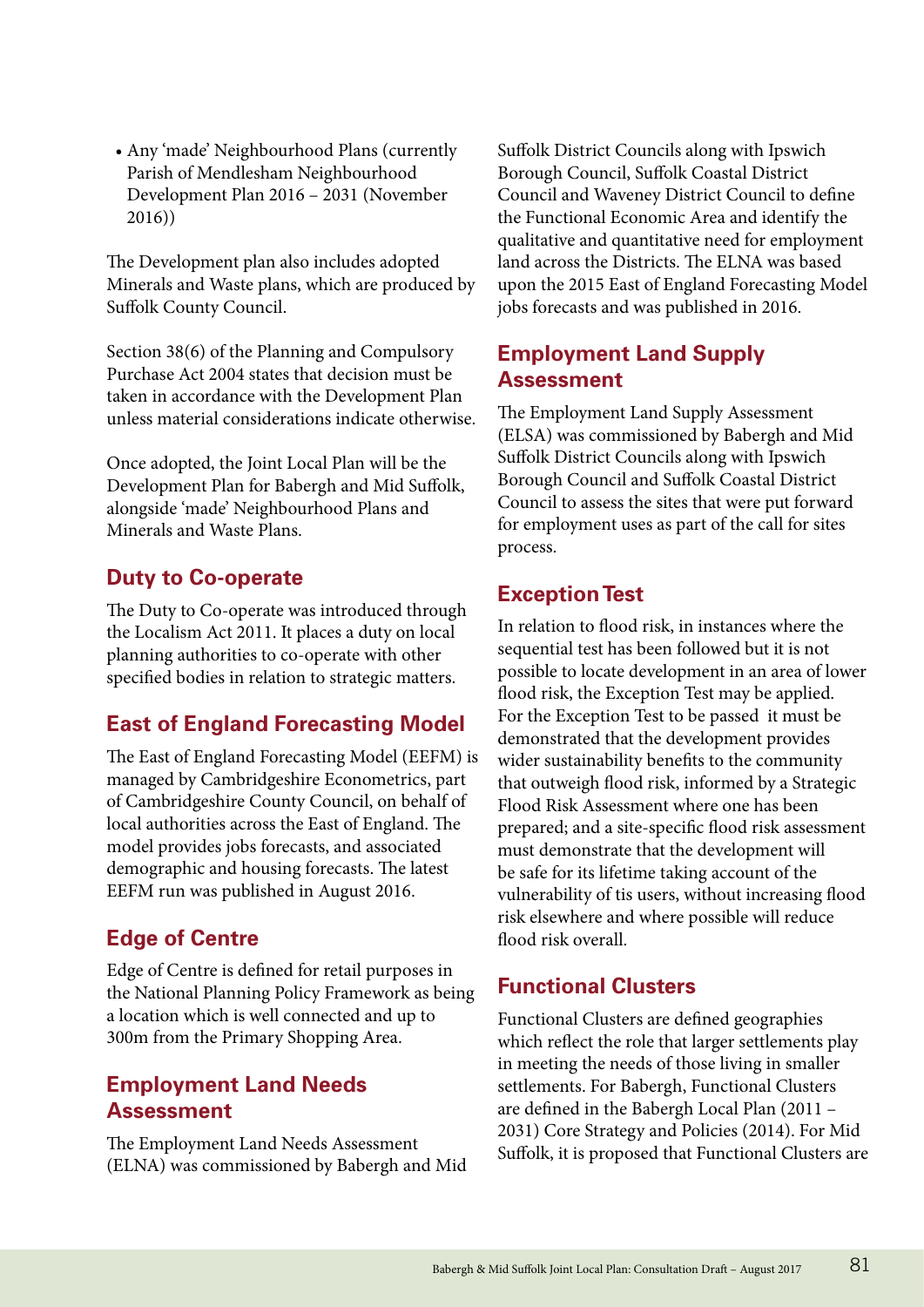established for Mid Suffolk through the new Joint Local Plan.

#### **Functional Economic Area**

The Functional Economic Area is established in the Employment Land Needs Assessment. It is based upon analysis of travel to work areas, housing market areas and commercial property market areas. Babergh and Mid Suffolk sit within the Ipswich Functional Economic Area along with Ipswich and Suffolk Coastal.

#### **Green Infrastructure**

Green Infrastructure is defined by the NPPF as a network of multi-functional green space, urban and rural, which is capable of delivering a wide range of environmental and quality of life benefits for local communities.

#### **Habitats Regulations Assessment**

A Habitats Regulations Assessment is an assessment carried out under the Habitats Directive (Council Directive 92/43/EEC on the conservation of natural habitats and of wild fauna and flora). The Directive requires that any plan or project not directly connected with or necessary to the management of a European protected site but likely to have a significant effect thereon, either individually or in combination with other plans or projects, shall be subject to appropriate assessment of its implications for the site in view of the site's conservation objectives. As part of the production of the Joint Local Plan a Habitats Regulations Assessment will be carried out, initially to ascertain whether there are likely to be any significant effects.

#### **Haven Gateway / Haven Gateway Partnership**

Babergh and Mid Suffolk District Councils are both part of the Haven Gateway Partnership. The Partnership provides a framework through which to promote the Haven Gateway sub-region, which is centred around the Ports of Felixstowe and Harwich.

#### **Heritage Assets**

Heritage assets are defined by the NPPF as buildings, monuments, sites, places, areas or landscapes identified as having a degree of significance meriting consideration in planning decisions, because of their heritage interest. Heritage assets include designated heritage assets (World Heritage Sites, Scheduled Monuments, Listed Buildings, Protected Wreck Site, Registered Parks and Gardens, Registered Battlefields and Conservation Areas) and non-designated heritage assets.

#### **Housing Market Area**

The Housing Market Area is an area which is reasonably self-contained in relation to migration (housing moves) and commuting. The Housing Market Area for Babergh and Mid Suffolk has been defined through the Strategic Housing Market Assessment and also comprises the areas covered by Ipswich Borough Council and Suffolk Coastal District Council.

#### **Ipswich Policy Area / Ipswich Policy Area Board**

Ipswich Policy Area was identified in the former Suffolk Structure Plan (2001) in recognition of the functional relationship between areas adjacent to Ipswich Borough and that form part of or are well related to the urban area of Ipswich but which are within Babergh, Mid Suffolk and Suffolk Coastal Districts. The Ipswich Policy Area Board is established as a forum in which the four local planning authorities, along with Suffolk County Council, can work together on strategic planning matters. The Ipswich Policy Area is currently drawn to include the parishes shown on the map on the Ipswich Policy Area webpage - https:// www.ipswich.gov.uk/content/ipswich-policy-area.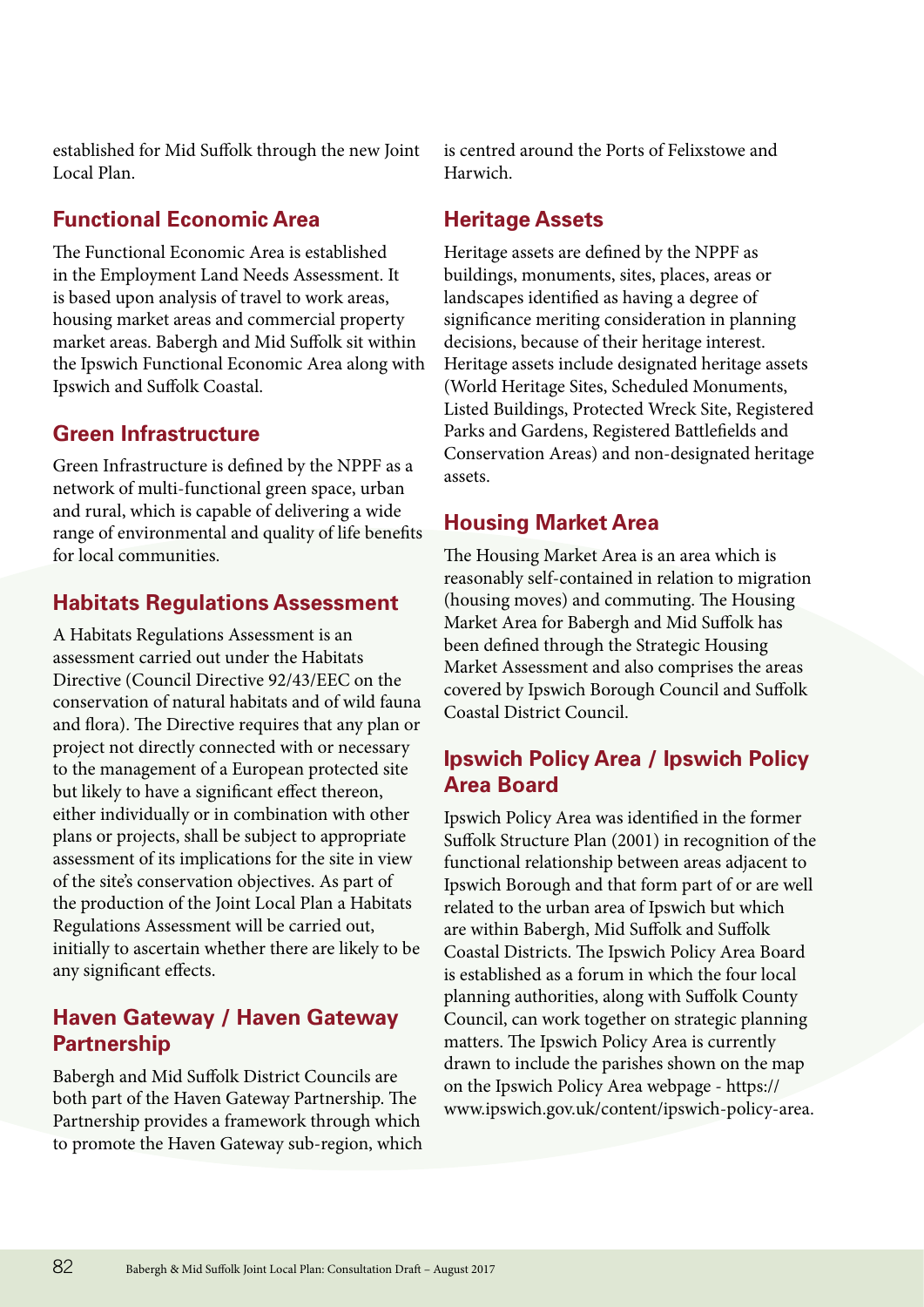#### **Indices of Multiple Deprivation**

The Indices of Multiple Deprivation are a national measure of relative deprivation in small areas in England called lower-layer super output areas. The indices cover the topics of income; employment; education, skills and training; health and disability; crime; housing and living environment.

#### **Infrastructure Delivery Plan**

An Infrastructure Delivery Plan (IDP) sets out the infrastructure required in an area, when it will be provided and how it will be funded. The Councils will produce an Infrastructure Delivery Plan alongside production of the Joint Local Plan.

#### **Joint Strategic Plan**

The Councils' Joint Strategic Plan was produced in 2013/14 and refreshed in 2016. The Joint Strategic Plan sets out a framework for delivering the Councils' services over the period 2016 – 2020.

#### **Local Development Scheme**

The Local Development Scheme was approved in March 2017 and sets out the programme and timetable for the production of the new Joint Local Plan.

#### **Local Green Space**

Local Green Spaces are green areas of particular importance to local communities, and where development can be ruled out other than in very special circumstances. The NPPF states that Local Green Space must be in reasonably close proximity to the community it serves; be demonstrably special to a local community and hold particular local significance (for example because of its beauty, historic significance, recreational value, tranquillity or richness of its wildlife); and be local in character and not an extensive tract of land.

#### **Local List**

A Local List is a list which features nondesignated heritage assets identified as being of importance to the local historic environment. Local lists can be produced by local communities in conjunction with the District Councils. There are currently two adopted Local Lists in Babergh (Nayland and Sudbury) and none in Mid Suffolk.

#### **National Planning Policy Framework**

The National Planning Policy Framework (NPPF) was published by the Department of Communities and Local Government in 2012. It is the key piece of national planning policy and is supported by guidance in the form of the Planning Practice Guidance. In considering whether a Local Plan is 'sound', through the Examination process, the Councils will need to be able to demonstrate that the plan accords with the policies within the NPPF.

## **Neighbourhood Plan**

The Localism Act 2011 introduced a power for communities to produce a Neighbourhood Plan which gives communities an opportunity to shape and influence development in their area. 'Made' Neighbourhood Plans form part of the Development Plan. There are currently two 'made' Neighbourhood Plans in Babergh (East Bergholt and Lavenham) and one in Mid Suffolk (Mendlesham).

#### **New Anglia Local Enterprise Partnership**

The New Anglia Local Enterprise Partnership (NALEP) is a business-led collaboration between private, public and education sectors covering the whole of Suffolk and Norfolk. The NALEP is funded by Government and in turn provides funding and support for growing the local economy.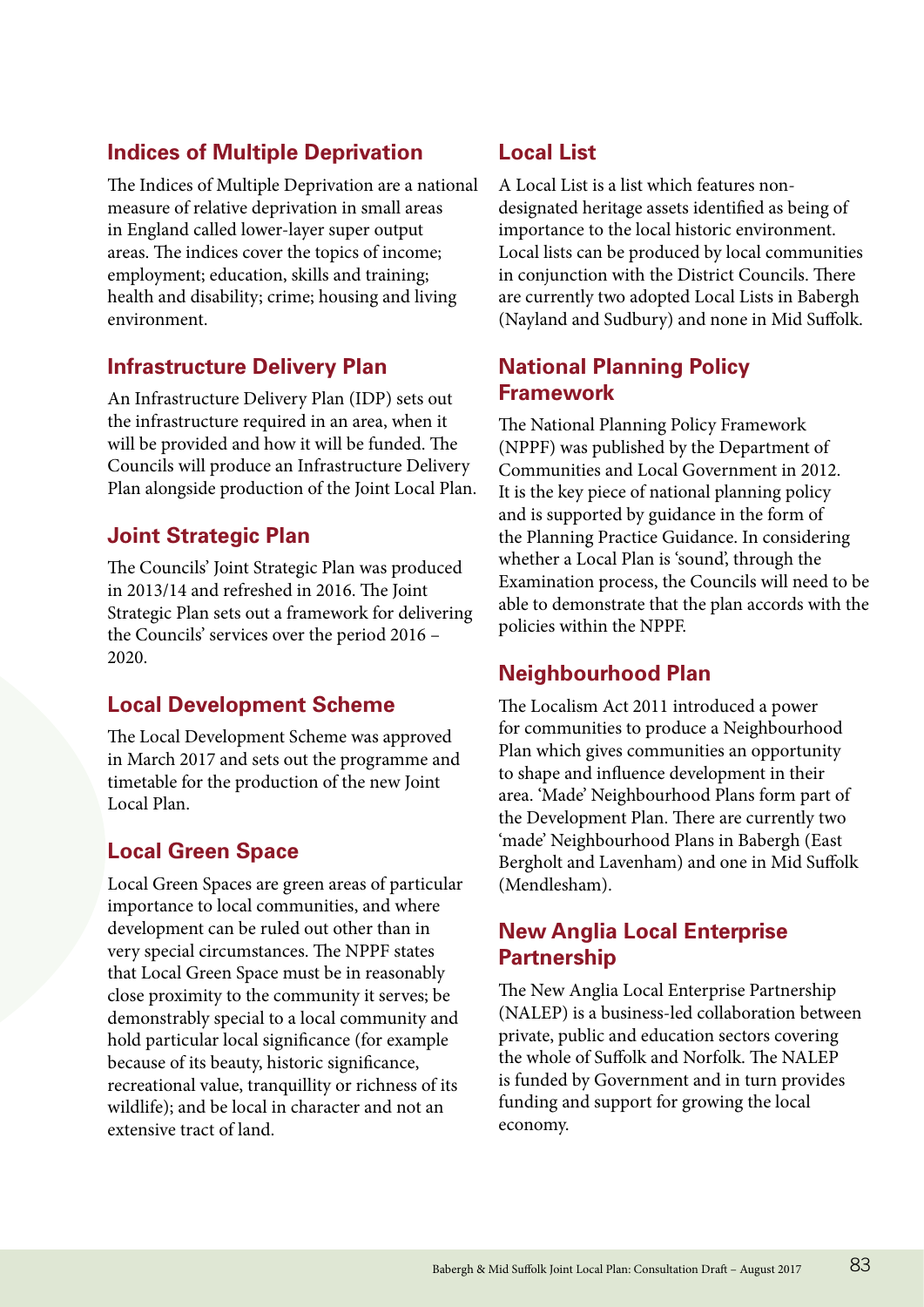The NALEP published a Strategic Economic Plan (SEP) in 2014. The SEP identifies five 'high impact' sectors for targeting support – Advanced manufacturing and engineering, agri-tech, energy, ICT/digital culture and life sciences. It also identifies growth locations which include Stowmarket in Mid Suffolk and Sudbury in Babergh.

The New Anglia LEP are currently developing a new Economic Strategy, the delivery of which will act alongside the delivery of the new Joint Local Plan.

#### **Objectively Assessed Need**

The term Objectively Assessed Need (OAN) relates to the need for housing. The OAN has been established through the Strategic Housing Market Assessment. The OAN is the 'starting point' for setting the housing requirement in the Joint Local Plan.

#### **Out of centre**

A location which is outside of the defined town centre and not capable of being described as 'edge of centre'.

## **Permanent Gypsy and Traveller Site**

A permanent Gypsy and Traveller Site is one which is intended for permanent residential use, rather than for temporary transit or short stay stopping purposes.

#### **Planning Practice Guidance**

The Planning Practice Guidance accompanies the national planning policy set out in the NPPF. It provides guidance on how local planning authorities should apply the policies contained in the NPPF, or other planning-related statements of national policy or legislation. It is web-based and is updated periodically.

## **Planning Obligations**

The NPPF defines planning obligations as a legally enforceable obligation entered into under section 106 of the Town and Country Planning Act 1990 to mitigate the impacts of a development proposal. They are commonly known as Section 106 agreements. Section 122 of the Community Infrastructure Levy Regulations 2010 (as amended) states that a planning obligation may only constitute a reason for granting planning permission for the development is the obligation is:

- (a) necessary to make the development acceptable in planning terms;
- (b) directly related to the development; and
- (c) fairly and reasonably related in scale and kind to the development.

## **Primary Shopping Area**

Defined area where retail development is concentrated (comprising the primary and secondary shopping frontages). The Babergh and Mid Suffolk Joint Retail and Town Centres Study provides recommendations in relation to the extent of the Primary Shopping Areas.

## **Primary Shopping Frontage**

Primary Shopping Frontage includes a high proportion of retail uses. These have been defined through the Babergh and Mid Suffolk Joint Retail and Town Centres Study.

#### **Regionally Important Geological and Geomorphological Sites**

Geodiversity is defined by the NPPF as the range of rocks, minerals, fossils and landforms. Regionally Important Geological and Geomorphological Sites (RIGS) are non-statutory designations identified for their geological interest.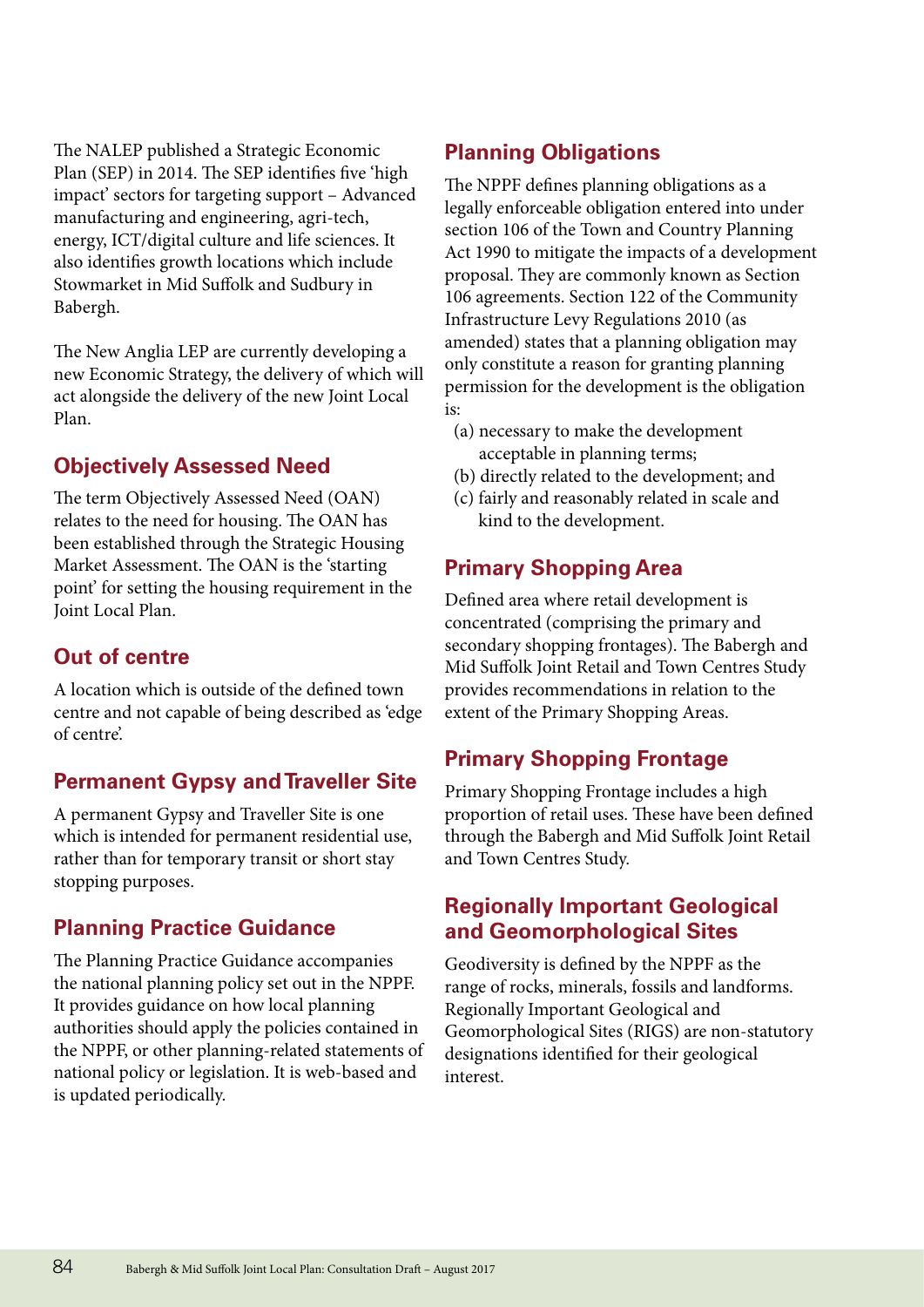#### **Secondary Shopping Frontage**

Secondary frontages have a greater diversity of uses than Primary Shopping Frontages. These have been defined through the Babergh and Mid Suffolk Joint Retail and Town Centres Study.

#### **Sector Needs Assessment**

The Sector Needs Assessment (SNA) (part of the ELSA commission) updates the qualitative and quantitative need for employment land provided in the ELNA based on the 2016 East of England Forecasting Model and identifies the spatial requirements related to the needs of employment sectors.

#### **Self Build**

The Self-Build and Custom Housebuilding Act 2015 requires the authorities to keep a register of individuals and associations of individuals who are seeking to acquire serviced plots of land in the authority's area in order to build houses for those individuals to occupy as homes. Self-build is defined for the purposes of the Community Infrastructure Levy as as all homes built or commissioned by individuals or groups of individuals for their own use, either by building the home on their own or working with builders.

## **Sequential Test (flooding)**

The Sequential Test in relation to flooding seeks to ensure that development is located away from areas of higher flood risk where possible. For the purposes of plan-making, the Strategic Flood Risk Assessment should be used to steer development to lower flood risk areas. Where the Sequential Test concludes that there are not sufficient sites in a suitable lower risk flood zone(s), it may be necessary to apply the Exception Test. The acceptability of flood zones to development depends upon the vulnerability of the proposed use.

#### **Sequential Test (retail)**

The Sequential Test for retail uses is established in national planning policy. The National Planning Policy Framework requires the sequential test to be applied in relation to applications for main town centre uses that are not within a town centre. Locations within town centres should be considered first, followed by edge of centre locations and finally out of centre locations.

#### **Settlement hierarchy**

The settlement hierarchy categorises settlements based upon their role in terms of levels of service provision. Settlement hierarchies are currently established in the Mid Suffolk Core Strategy (2008) and the Babergh Local Plan (2011 – 2031) Core Strategy (2014). Revisions to the settlement hierarchy are proposed through this consultation, including to establish one consistent hierarchy across both Districts.

#### **Site of Special Scientific Interest**

Sites of Special Scientific Interest are protected areas designated by Natural England under the Wildlife and Countryside Act 1981. Sites are designated for either wildlife or geological interest.

## **Special Area of Conservation**

Special Areas of Conservation are habitats protected under the Habitats Directive (Council Directive 92/43/EEC on the conservation of natural habitats and of wild fauna and flora). An assessment of potential effects arising through the production of the Joint Local Plan is undertaken through carrying out a Habitats Regulations Assessment.

#### **Special Protection Area**

Special Protection Areas are habitats of importance for bird species protected under the Habitats Directive (Council Directive 92/43/EEC on the conservation of natural habitats and of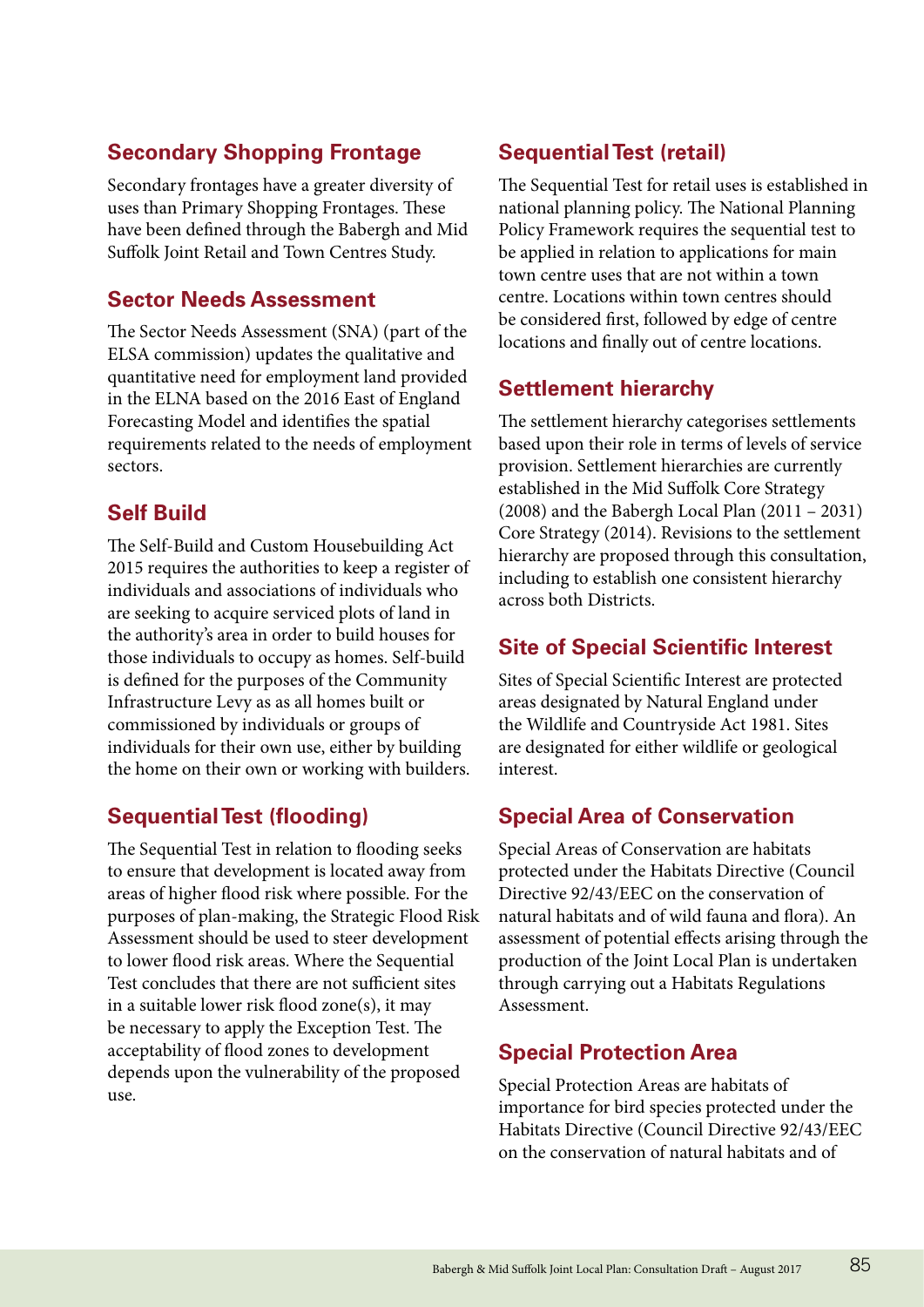wild fauna and flora). An assessment of potential effects arising through the production of the Joint Local Plan is undertaken through carrying out a Habitats Regulations Assessment.

#### **Starter Homes**

Under The Housing and Planning act 2016 a Starter Home:

- (a) is a new dwelling,
- (b) is available for purchase by qualifying firsttime buyers only,
- (c) is to be sold at a discount of at least 20% of the market value,
- (d) is to be sold for less than the price cap, and
- (e) is subject to any restrictions on sale or letting specified in regulations made by the Secretary of State

The price cap outside of London is set at £250,000, and a qualifying first time buyer must be at least 23 years old but under the age of 40.

The Housing White Paper (February 2017) includes a number of proposals in relation to Starter Homes including requiring households to have an income of less that £80,000, requiring some or all of the discount to be repaid if the home is sold within 15 years and including Starter Homes within the definition of affordable housing.

#### **Strategic Housing and Employment Land Availability Assessment**

The Strategic Housing and Employment Land Availability Assessment (SHELAA) is an assessment of land availability which identifies a future supply of land which is technically suitable, available and achievable for housing and economic development uses over the plan period. The SHELAA is a key piece of evidence from which sites will be selected for allocation through the process of producing the Joint Local Plan. Sites put forward through the Call for Sites which have been assessed as suitable, available and achievable will be incorporated in the SHELAA.

## **Strategic Housing Market Assessment**

The Strategic Housing Market Assessment is a key piece of evidence and is required by the National Planning Policy Framework. The Strategic Housing Market Assessment identifies the Objectively Assessed Need for housing (OAN) and the mix and type of housing, including affordable housing, required over the plan period.

#### **Structure Plan**

Structure Plans formed part of the Development Plan until the introduction of now-abolished Regional Spatial Strategies under the Planning and Compulsory Act 2004. The 2001 Suffolk Structure Plan was the final Structure Plan to cover Babergh and Mid Suffolk but is no longer in force.

#### **Suffolk Strategic Planning and Infrastructure Framework**

Based upon a shared ambition to secure greater levels of growth and to secure the infrastructure that Suffolk needs, the Councils across Suffolk have been working towards the development of a Strategic Planning and Infrastructure Framework (SPIF). The creation of the SPIF would enable Suffolk to prioritise its aspirations for key infrastructure, with an understanding of the levels of growth that would be required to help deliver this. Consultants were commissioned in summer 2016 to analyse the potential for growth across the county and to consider the relationship of this to infrastructure delivery. The outputs of this work will be considered as the Local Plan progresses.

#### **Town Centre**

The Town Centres are defined areas which are characterised by offering a range of main town centre uses, which include retail, leisure, cultural and office uses.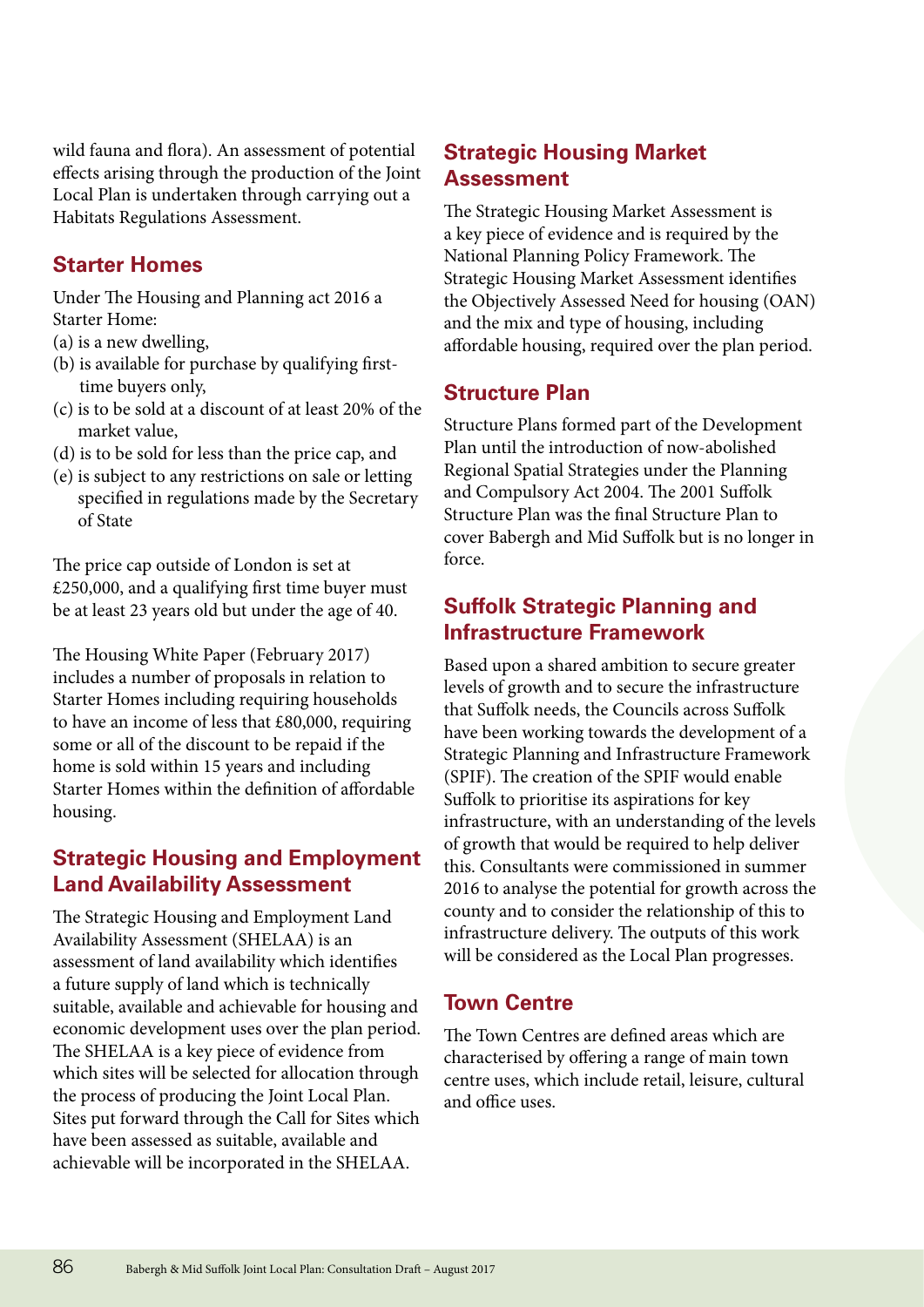#### **Transit Gypsy and Traveller Site**

A Transit Site (also known as a Short Stay Stopping Site) is a site intended for use by Gypsies and Travellers for a short amount of time whilst travelling. The length of continuous stay on a Transit Site is limited to a maximum of 12 weeks.

#### **Travelling Showpeople's Yard**

A Travelling Showpeople's Yard is the location at which Travelling Showpeople have their permanent residence and will usually include space for storage of equipment.

#### **Use classes**

Use classes are defined in the Town and Country Planning (Use Classes) Order 1987 (as amended) and are defined as:

#### **Part A**

- A1 Shops Shops, retail warehouses, hairdressers, undertakers, travel and ticket agencies, post offices, pet shops, sandwich bars, showrooms, domestic hire shops, dry cleaners, funeral directors and internet cafes.
- A2 Financial and professional services Financial services such as banks and building societies, professional services (other than health and medical services) and including estate and employment agencies. It does not include betting offices or pay day loan shops these are now classed as "sui generis" uses (see below).
- A3 Restaurants and cafés For the sale of food and drink for consumption on the premises restaurants, snack bars and cafes.
- A4 Drinking establishments Public houses, wine bars or other drinking establishments (but not night clubs).
- A5 Hot food takeaways For the sale of hot food for consumption off the premises.
- AA Drinking establishments with expanded food provision

#### **Part B**

- B1 Business Offices (other than those that fall within A2), research and development of products and processes, light industry appropriate in a residential area.
- B2 General industrial Use for industrial process other than one falling within class B1 (excluding incineration purposes, chemical treatment or landfill or hazardous waste).
- B8 Storage or distribution This class includes open air storage.

#### **Part C**

- C1 Hotels Hotels, boarding and guest houses where no significant element of care is provided (excludes hostels).
- C2 Residential institutions Residential care homes, hospitals, nursing homes, boarding schools, residential colleges and training centres.
- C2A Secure Residential Institution Use for a provision of secure residential accommodation, including use as a prison, young offenders institution, detention centre, secure training centre, custody centre, short term holding centre, secure hospital, secure local authority accommodation or use as a military barracks.
- C3 Dwellinghouses this class is formed of 3 parts:
- C3(a) covers use by a single person or a family (a couple whether married or not, a person related to one another with members of the family of one of the couple to be treated as members of the family of the other), an employer and certain domestic employees (such as an au pair, nanny, nurse, governess, servant, chauffeur, gardener, secretary and personal assistant), a carer and the person receiving the care and a foster parent and foster child.
- C3(b): up to six people living together as a single household and receiving care e.g. supported housing schemes such as those for people with learning disabilities or mental health problems.
- C3(c) allows for groups of people (up to six)